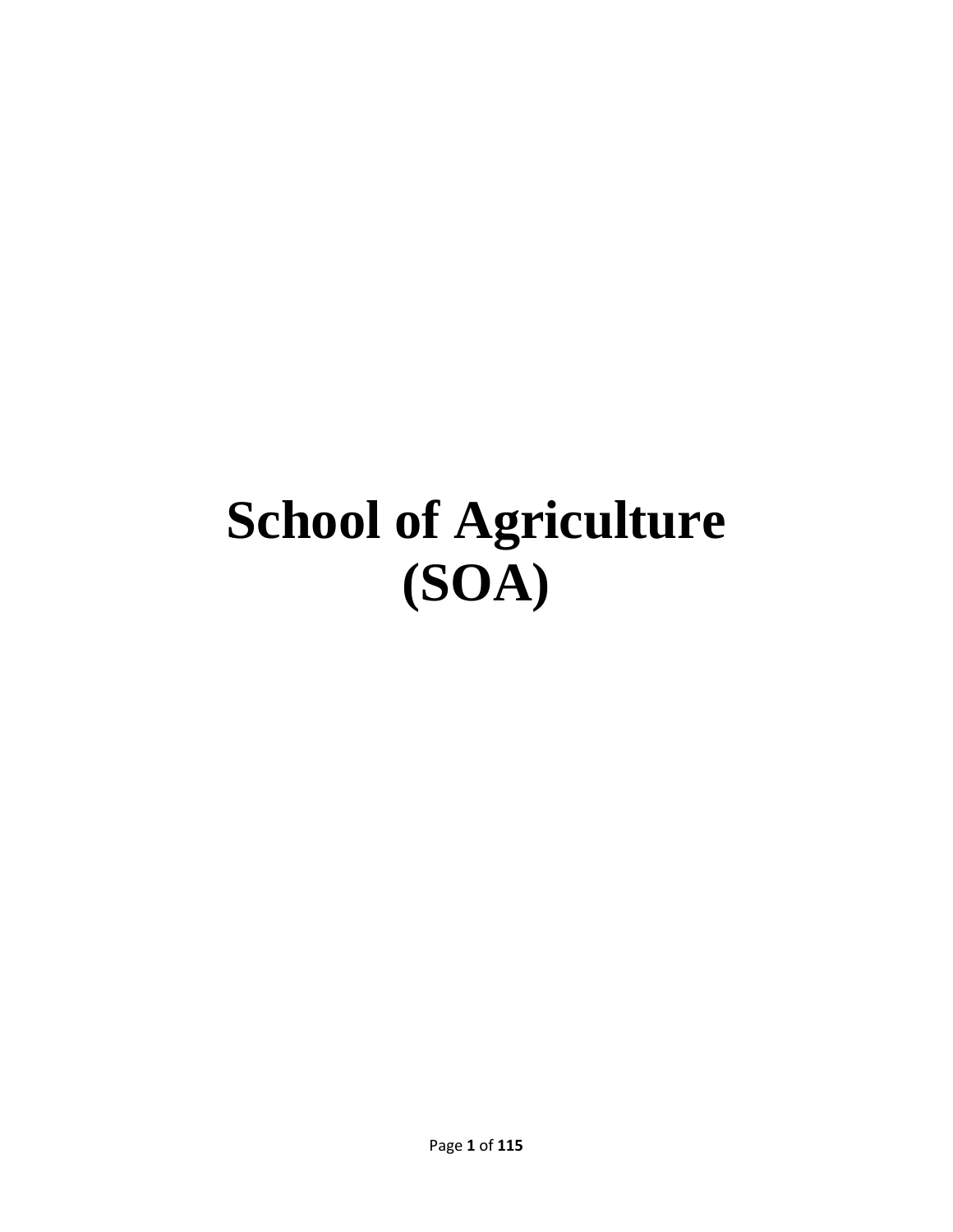**Programme Name: Post-Graduate Diploma in Food Safety and Quality Management (PGDFSQM)**

| <b>Course Code</b> | <b>Essential qualifications (With</b> | <b>Desirable</b> | <b>Exemptions,</b> |
|--------------------|---------------------------------------|------------------|--------------------|
|                    | <b>Minimum Experience</b> )           | qualifications   | If any             |
| <b>MVP-001</b>     | Any individual who is trained in      |                  |                    |
| <b>MVPI-001</b>    | ISO:9000/FSMS/HACCP/                  |                  |                    |
| $MVP-002$          | ISO:17025 and has worked as an        |                  |                    |
| <b>MVP-003</b>     | Auditor or as Consultant.             |                  |                    |
| <b>MVP-004</b>     | PG in Food Science/Food<br>$\bullet$  |                  |                    |
| MVPL-001           | Technology/ Dairy Science/            |                  |                    |
| <b>MVPL-002</b>    | Microbiology/Food Chemistry/          |                  |                    |
| <b>MVPP-001</b>    | <b>Quality Control.</b>               |                  |                    |

#### **Programme Name: Post Graduate Diploma in Plantation Management (PGDPM)**

| <b>Course Code</b> | <b>Essential qualifications (With</b>                 | <b>Desirable</b> | <b>Exemptions,</b> |
|--------------------|-------------------------------------------------------|------------------|--------------------|
|                    | <b>Minimum Experience</b> )                           | qualifications   | If any             |
| <b>MAM-001</b>     | <b>MAM-001 : Post Graduate Degree in</b><br>$\bullet$ |                  |                    |
| <b>MAM-002</b>     | Agriculture Economic/ Agronomy/                       |                  |                    |
| <b>MAM-003</b>     | Horticulture/ Management with                         |                  |                    |
| <b>MAM-004</b>     | minimum 3 years experience in                         |                  |                    |
| MAMP-001           | teaching/extension/research                           |                  |                    |
|                    | <b>MAM-002 : Post Graduate Degree in</b><br>$\bullet$ |                  |                    |
|                    | Plantation and Spices/ Agronomy/                      |                  |                    |
|                    | Horticulture/ with minimum3 years                     |                  |                    |
|                    | experience in teaching/extension/                     |                  |                    |
|                    | research                                              |                  |                    |
|                    | <b>MAM-003</b> : Post Graduate Degree in<br>$\bullet$ |                  |                    |
|                    | <b>Plantation and Spices/Processing</b>               |                  |                    |
|                    | Technology/ Agriculture/                              |                  |                    |
|                    | Horticulture/ Agronomy/ Home                          |                  |                    |
|                    | Science with minimum 3 years                          |                  |                    |
|                    | experience in teaching/extension/                     |                  |                    |
|                    | research in plantation                                |                  |                    |
|                    | MAM-004 : Post Graduate Degree in<br>$\bullet$        |                  |                    |
|                    | Agriculture Economics/                                |                  |                    |
|                    | Management/ Agri-business with                        |                  |                    |
|                    | minimum 3 years experience in                         |                  |                    |
|                    | teaching/extension/research                           |                  |                    |
|                    | <b>MAMP-001: Post Graduate Degree</b><br>$\bullet$    |                  |                    |
|                    | in Agriculture Economics/                             |                  |                    |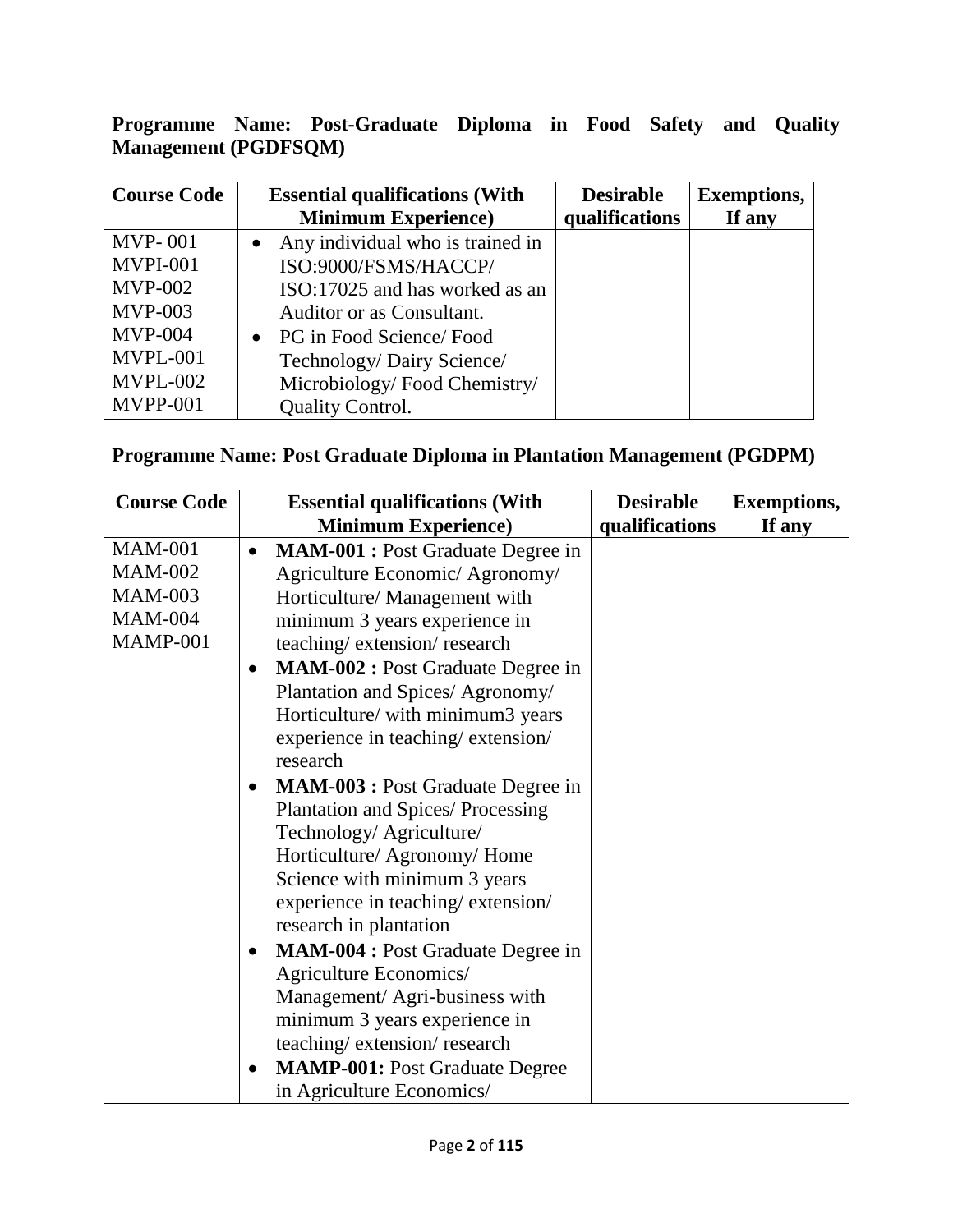| Management/Agri-business/                |  |
|------------------------------------------|--|
| <b>Plantation and Spices/Processing</b>  |  |
| Technology/ Agronomy/ Horticulture       |  |
| with minimum 3 years experience in       |  |
| teaching/extension/research in           |  |
| <b>Plantation Sector</b>                 |  |
| <b>Project Supervisor: Post Graduate</b> |  |
| Degree in Agriculture Economics/         |  |
| <b>Management/Processing</b>             |  |
| Technology/ Agronomy/ Horticulture       |  |
| with minimum 5 years experience in       |  |
| teaching/extension/research.             |  |
|                                          |  |

#### **Programme Name: Post Graduate Certificate in Agriculture Policy (PGDAP)**

| <b>Course</b><br>Code | <b>Essential qualifications (With Minimum</b><br><b>Experience</b> ) | <b>Desirable</b><br>qualifications | <b>Exemptions,</b><br>If any |
|-----------------------|----------------------------------------------------------------------|------------------------------------|------------------------------|
| <b>MNR-001</b>        | M.Sc. Agricultural Economics/Dairy                                   |                                    |                              |
| <b>MNR-002</b>        | Economics / M.A. (Economics) with five                               |                                    |                              |
| MNRE-015              | year experience.                                                     |                                    |                              |
| MNRE-016              |                                                                      |                                    |                              |

#### **Programme Name: Diploma in Production of Value Added Products from Fruits and Vegetables (DVAPFV)**

| <b>Course</b>   | <b>Essential qualifications (With Minimum</b> | <b>Desirable</b> | <b>Exemptions,</b> |
|-----------------|-----------------------------------------------|------------------|--------------------|
| Code            | <b>Experience</b> )                           | qualifications   | If any             |
| <b>BPVI-001</b> | B.Sc/M.Sc/P.G. Diploma in Food                |                  |                    |
| <b>BPVI-002</b> | Science/Food Technology/ Fruit                |                  |                    |
| <b>BPVI-003</b> | Technology/Post Harvest Technology/and        |                  |                    |
| <b>BPVI-004</b> | Agriculture/Horticulture/Food Microbiology    |                  |                    |
| <b>BPVI-005</b> | with some experience in post harvest          |                  |                    |
| <b>BPVI-006</b> | technology of fruits and vegetables will be   |                  |                    |
| <b>BPVI-007</b> | desirable.                                    |                  |                    |
| <b>BPVI-008</b> |                                               |                  |                    |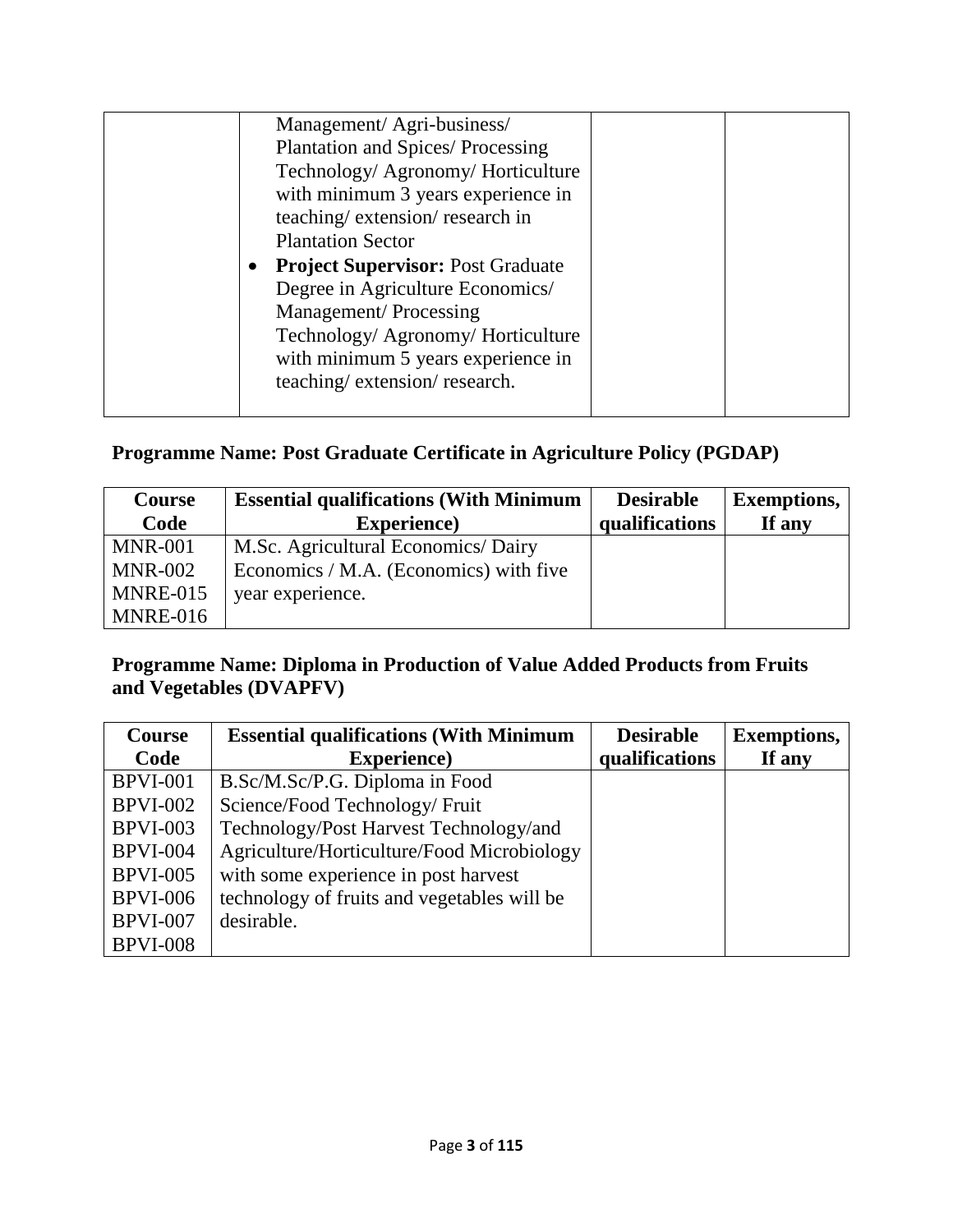| <b>Course</b><br>Code | <b>Essential qualifications (With Minimum</b><br><b>Experience</b> ) | <b>Desirable</b><br>qualifications | <b>Exemptions,</b><br>If any |
|-----------------------|----------------------------------------------------------------------|------------------------------------|------------------------------|
|                       |                                                                      |                                    |                              |
| <b>BPVI-011</b>       | B.Sc/ M.Sc/ Dairy Technology/ Dairy                                  |                                    |                              |
| <b>BPVI-012</b>       | Science/Livestock Products Technology                                |                                    |                              |
| <b>BPVI-013</b>       | /Food Technology/Dairy Chemistry/                                    |                                    |                              |
| <b>BPVI-014</b>       | Microbiology and Allied                                              |                                    |                              |
| <b>BPVI-015</b>       | Subjects/Agriculture Chemistry with some                             |                                    |                              |
| <b>BPVI-016</b>       | experience in processing of Milk and Milk                            |                                    |                              |
| <b>BPVI-017</b>       | Products.                                                            |                                    |                              |
| <b>BPVI-018</b>       |                                                                      |                                    |                              |

#### **Programme Name: Diploma in Dairy Technology (DDT)**

#### **Programme Name: Diploma in Meat Technology (DMT)**

| <b>Course</b>   | <b>Essential qualifications (With Minimum</b> | <b>Desirable</b> | <b>Exemptions,</b> |
|-----------------|-----------------------------------------------|------------------|--------------------|
| Code            | <b>Experience</b> )                           | qualifications   | If any             |
| <b>BPVI-021</b> | B.V.Sc & A.H, M.V.Sc in Livestock             |                  |                    |
| <b>BPVI-022</b> | Products Technology / Meat Science /          |                  |                    |
| <b>BPVI-023</b> | Veterinary Public Health / Poultry Science    |                  |                    |
| <b>BPVI-024</b> | with specialisation in Poultry Products       |                  |                    |
| <b>BPVI-025</b> | Technology is desirable.                      |                  |                    |
| <b>BPVI-026</b> |                                               |                  |                    |
| <b>BPVI-027</b> |                                               |                  |                    |
| <b>BPVI-028</b> |                                               |                  |                    |

#### **Programme Name: Diploma in Production of Value Added Products from Cereals, Pulses and Oilseeds (DPVCPO)**

| <b>Course</b>   | <b>Essential qualifications (With Minimum</b> | <b>Desirable</b> | <b>Exemptions,</b> |
|-----------------|-----------------------------------------------|------------------|--------------------|
| Code            | <b>Experience</b> )                           | qualifications   | If any             |
| <b>BPVI-031</b> | B. Tech (Agricultural Engineering), M. Sc     |                  |                    |
| <b>BPVI-032</b> | (Food Technology), M. Tech (Post Harvest)     |                  |                    |
| <b>BPVI-033</b> | Management), M. Tech (Agricultural            |                  |                    |
| <b>BPVI-034</b> | Products Processing), M. Tech (Food           |                  |                    |
| <b>BPVI 035</b> | Engineering) with some experience in          |                  |                    |
| <b>BPVI-036</b> | processing of Cereals, Pulses and Oilseeds.   |                  |                    |
| <b>BPVI-037</b> |                                               |                  |                    |
| <b>BPVI-038</b> |                                               |                  |                    |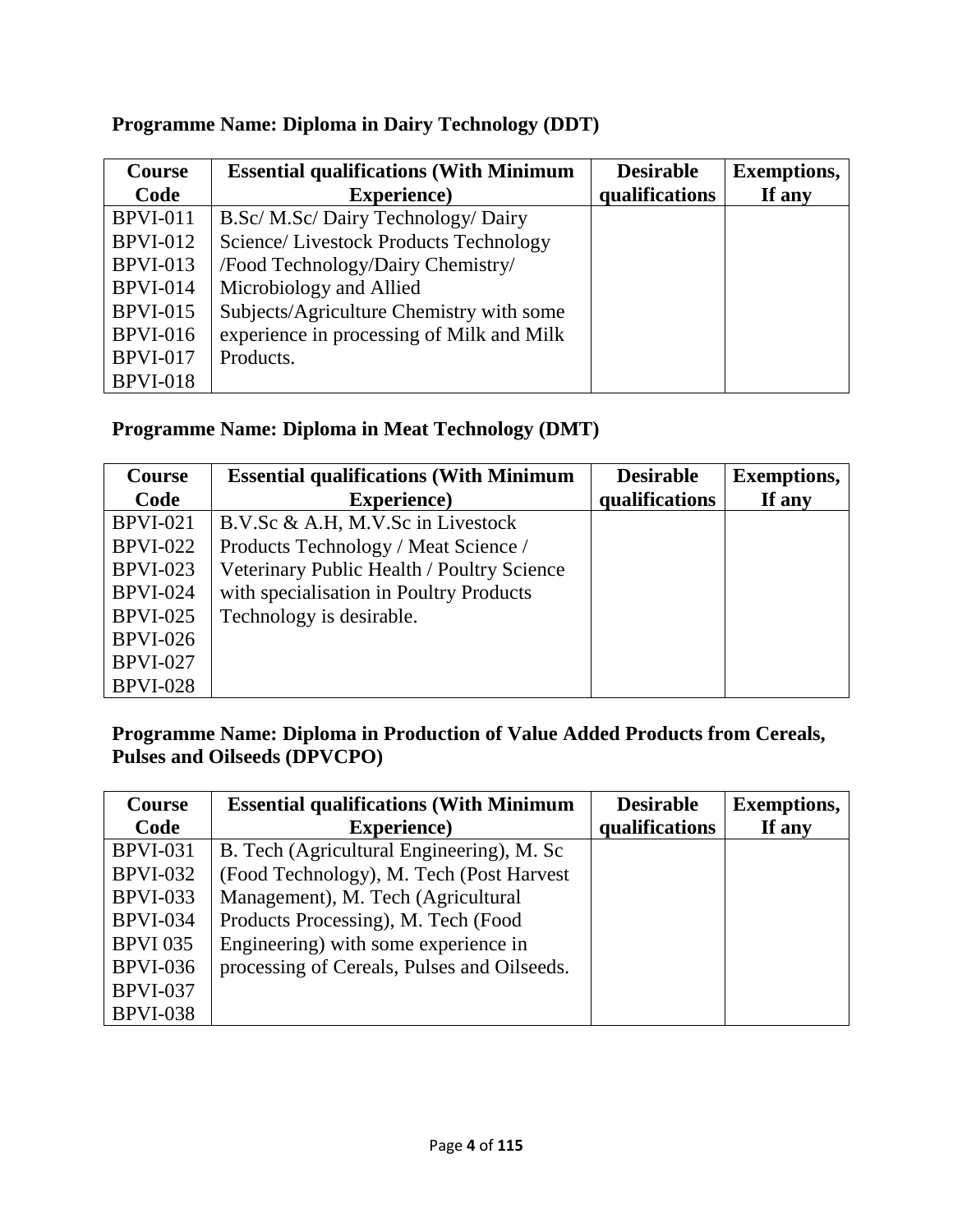| <b>Course</b>   | <b>Essential qualifications (With Minimum</b> | <b>Desirable</b> | <b>Exemptions,</b> |
|-----------------|-----------------------------------------------|------------------|--------------------|
| Code            | <b>Experience</b> )                           | qualifications   | If any             |
| <b>BPVI-041</b> | B.Sc./M.Sc./M.F.Sc. in Fisheries/Fisheries    |                  |                    |
| <b>BPVI-042</b> | resource management/Industrial fisheries/     |                  |                    |
| <b>BPVI-043</b> | Mariculture / Food technology / Aquatic       |                  |                    |
| <b>BPVI-044</b> | biology and fisheries / Marine biology /      |                  |                    |
| <b>BPVI-045</b> | Coastal aquaculture / Marine food             |                  |                    |
| <b>BPV</b> -046 | technology / Post harvest technology /        |                  |                    |
| <b>BPVL-047</b> | Biochemistry/Zoology with specialization      |                  |                    |
|                 | in fisheries, with 3 years teaching /research |                  |                    |
|                 | /extension / work experience.                 |                  |                    |

# **Programme Name: Diploma in Fish Products Technology (DFPT)**

#### **Programme Name: Diploma in Watershed Management (DWM)**

| <b>Course Code</b> | <b>Essential qualifications (With</b> | <b>Desirable</b> | <b>Exemptions,</b> |
|--------------------|---------------------------------------|------------------|--------------------|
|                    | <b>Minimum Experience</b> )           | qualifications   | If any             |
| <b>BNRI-101</b>    | Minimum qualification for the         |                  |                    |
| <b>BNRI-102</b>    | Counselors and Programme In-charge    |                  |                    |
| <b>BNRI-103</b>    | of this programme has been decided to |                  |                    |
| <b>BNRI-104</b>    | be B.Tech. (Agriculture Engineering)/ |                  |                    |
| <b>BNRI-105</b>    | M.Tech. (Soil and Water Conservation  |                  |                    |
| <b>BNRI-106</b>    | Engineering)/ M. Tech. (Soil and      |                  |                    |
| <b>BNRI-107</b>    | Water Engineering)/ M.Sc.             |                  |                    |
| <b>BNRP-108</b>    | (Agronomy)/ M.Sc. (Horticulture)/     |                  |                    |
|                    | B.V.Sc (Animal Husbandry)/ M.Sc.      |                  |                    |
|                    | (Extension)/ M.Sc. (Social Science).  |                  |                    |

#### **Programme Name: Certificate in Organic Farming (COF)**

| <b>Course</b>   | <b>Essential qualifications (With Minimum</b> | <b>Desirable</b> | <b>Exemptions,</b> |
|-----------------|-----------------------------------------------|------------------|--------------------|
| Code            | <b>Experience</b> )                           | qualifications   | If any             |
| <b>BAP-001</b>  | B.Sc. Life Science or Agriculture, M.Sc.      |                  |                    |
| <b>BAPI-001</b> | (Agriculture) preferably with some            |                  |                    |
| <b>BAPI-002</b> | experience in Organic Farming.                |                  |                    |
| <b>BAPI-003</b> |                                               |                  |                    |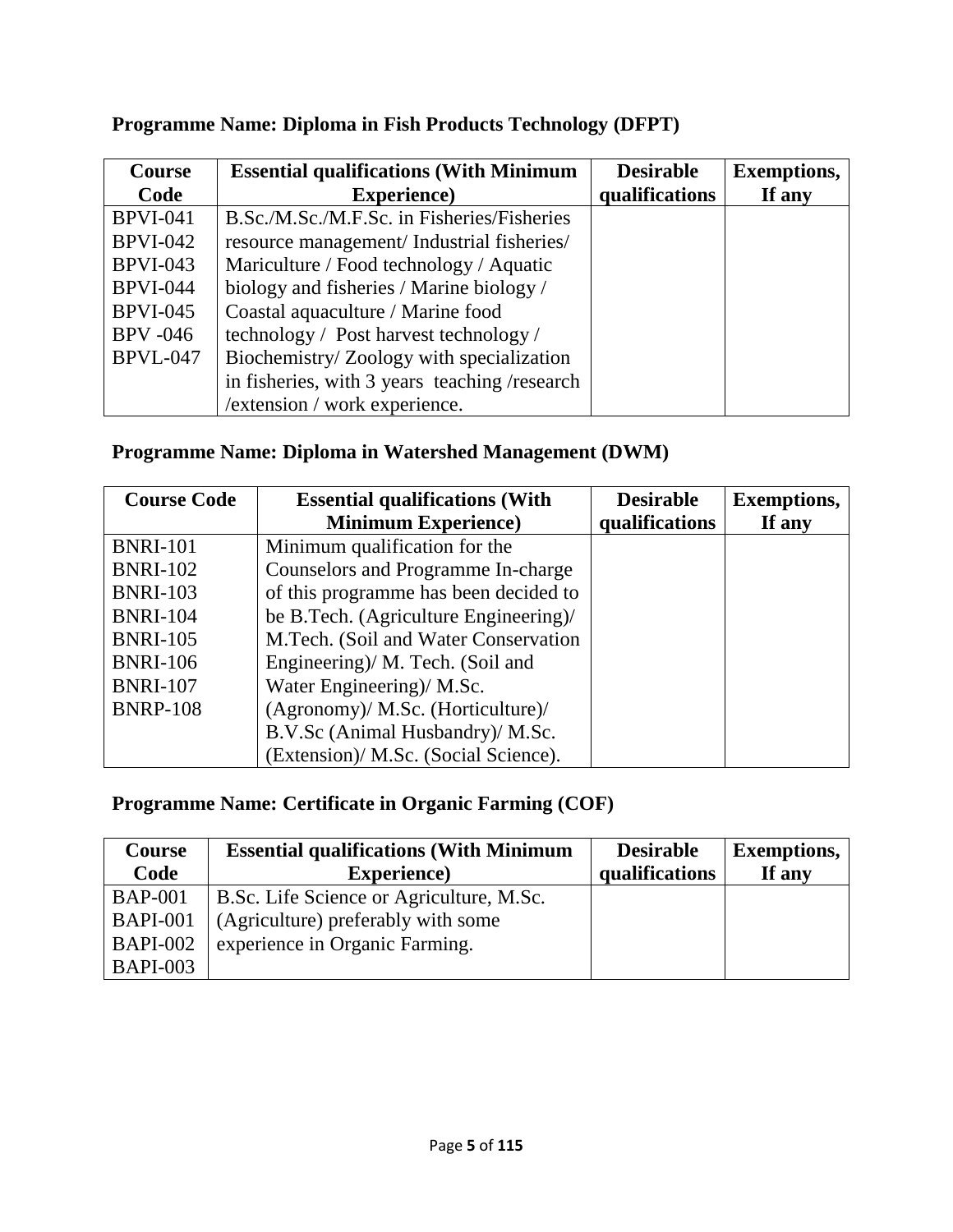#### **Programme Name: Certificate in Sericulture (CIS)**

| Course          | <b>Essential qualifications (With Minimum</b> | <b>Desirable</b> | <b>Exemptions,</b> |
|-----------------|-----------------------------------------------|------------------|--------------------|
| Code            | <b>Experience</b> )                           | qualifications   | If any             |
| <b>BLP-001</b>  | Graduate with 5 to 10 years experience in     |                  |                    |
| <b>BLPI-002</b> | sericulture field.                            |                  |                    |
| <b>BLPI-003</b> |                                               |                  |                    |
| <b>BLP-004</b>  |                                               |                  |                    |

#### **Programme Name: Certificate in Water Harvesting and Management (CWHM)**

| Course         | <b>Essential qualifications (With Minimum</b> | <b>Desirable</b> | <b>Exemptions,</b> |
|----------------|-----------------------------------------------|------------------|--------------------|
| Code           | <b>Experience</b> )                           | qualifications   | If any             |
| <b>ONR-001</b> | B. Tech. (Agriculture Engineering) /B. Tech   |                  |                    |
| <b>ONR-002</b> | (Civil Engineering) / B. Sc (Agriculture)/M.  |                  |                    |
| <b>ONR-003</b> | Tech. (Soil and Water Conservation            |                  |                    |
| ONRL-          | Engineering)/M. Tech. (Irrigation and         |                  |                    |
| 001            | Drainage Engineering)/M. Tech. (Soil and      |                  |                    |
|                | Water Engineering)/ M. Sc. (Agronomy).        |                  |                    |

#### **Programme Name: Certificate in Poultry Farming (CPF)**

| Course          | <b>Essential qualifications (With Minimum</b> | <b>Desirable</b> | <b>Exemptions,</b> |
|-----------------|-----------------------------------------------|------------------|--------------------|
| Code            | <b>Experience</b> )                           | qualifications   | If any             |
| <b>OLP-001</b>  | B.V.Sc. with minimum of 2 years               |                  |                    |
| <b>OLPI-001</b> | experience in Poultry Science.                |                  |                    |
| <b>OLPI-002</b> |                                               |                  |                    |
| <b>OLPL-001</b> |                                               |                  |                    |
| <b>OLPL-002</b> |                                               |                  |                    |

#### **Programme Name: Certificate in Beekeeping (CIB)**

| <b>Course</b> | <b>Essential qualifications (With Minimum</b>                      | <b>Desirable</b> | <b>Exemptions,</b> |
|---------------|--------------------------------------------------------------------|------------------|--------------------|
| Code          | <b>Experience</b> )                                                | qualifications   | If any             |
|               | $\vert$ OAPI-011 $\vert$ M.sc. (Ag) Entomology/M.sc. Zoology with  |                  |                    |
|               | OAPI-012   entomology with specialization apiculture/              |                  |                    |
|               | $\vert$ OAPI-013 $\vert$ M.Sc. botany or B.Sc. Ag. or B.Sc. (ZBC). |                  |                    |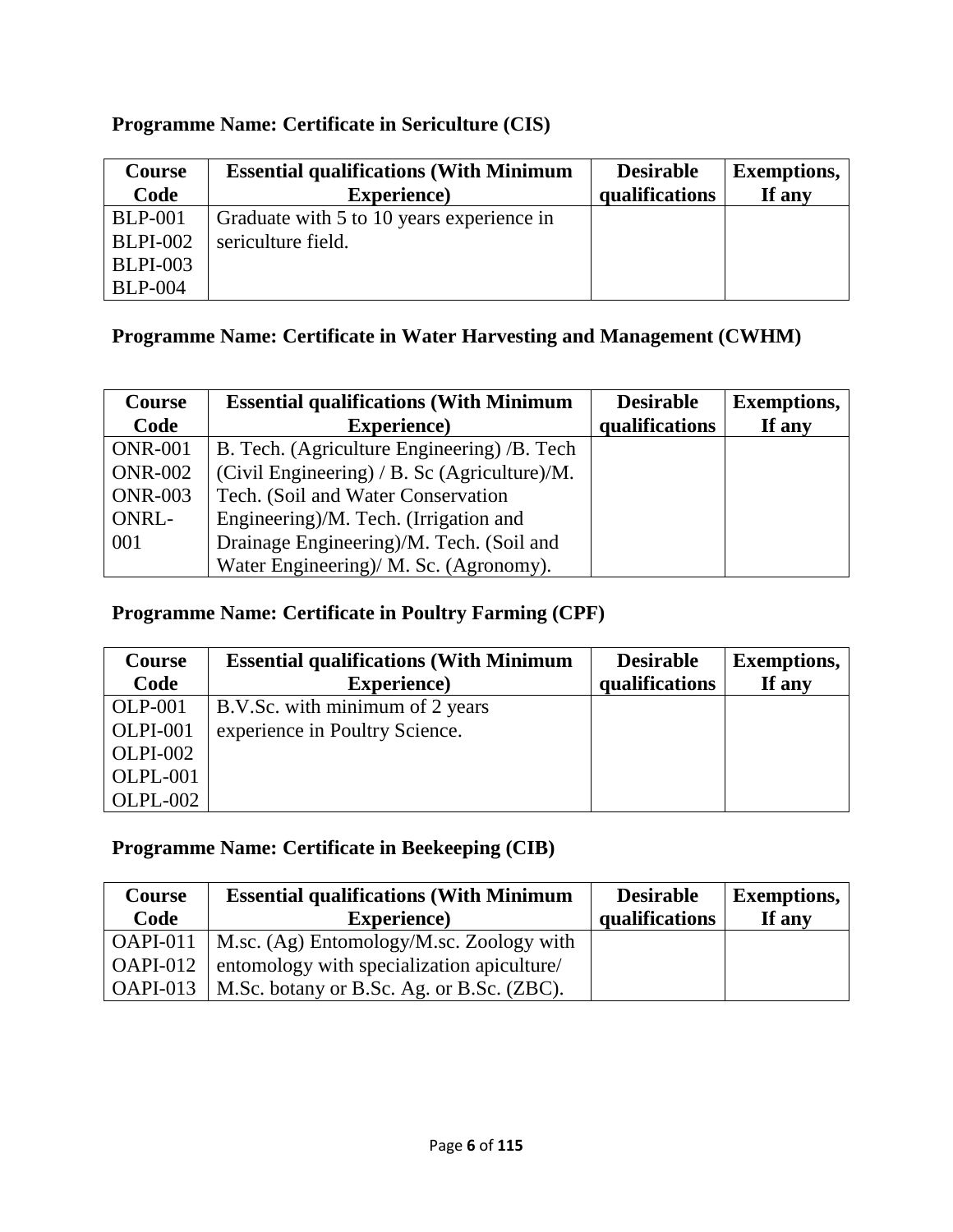# **School of Continuing Education (SOCE)**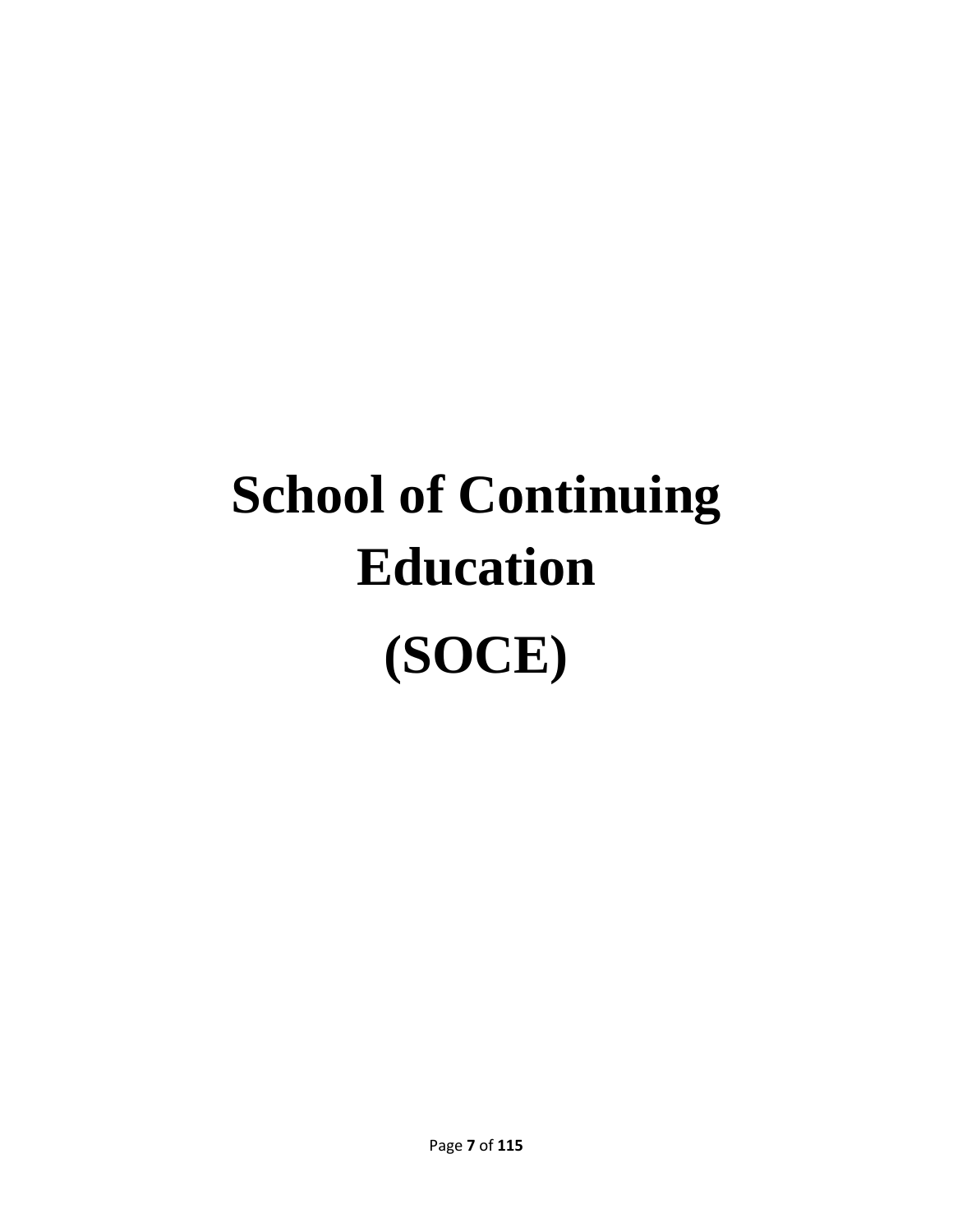| <b>Course</b><br>Code | <b>Essential qualifications</b>                                | <b>Desirable</b><br>qualifications | <b>Exemptions, If any</b>                        |
|-----------------------|----------------------------------------------------------------|------------------------------------|--------------------------------------------------|
| <b>MRD-101</b>        | Minimum qualification of an                                    | <b>Masters in Social</b>           | In remote areas <i>i.e.</i>                      |
| <b>MRD-102</b>        | <b>Assistant Professor/Lecturer in</b><br>a College/University | Sciences                           | North-East States,<br>Jammu & Kashmir            |
| <b>MRD-103</b>        | (recognized by UGC)<br><b>Disciplines: Rural</b>               |                                    | etc. certain relaxation<br>in qualifications may |
| <b>MRD-004</b>        | Development, Sociology,<br>Anthropology, Economics,            |                                    | be considered                                    |
| MRDP-<br>001          | Political Science, Geography,<br>Public Administration, Social |                                    |                                                  |
| RDD-6                 | Work                                                           |                                    |                                                  |
| RDD-7                 |                                                                |                                    |                                                  |
| MRDE-<br>101          |                                                                |                                    |                                                  |
| MRDE-<br>002          |                                                                |                                    |                                                  |
| <b>MRDE-</b><br>003   |                                                                |                                    |                                                  |
| <b>MRDE-</b><br>004   |                                                                |                                    |                                                  |

# **Programme Name: Master of Arts in Rural Development (MARD)**

### **Programme Name: Master of Science in Dietetics and Food Service Management (MSCDFSM)**

| <b>Course</b>  | <b>Essential qualifications</b> | <b>Desirable</b> | <b>Exemptions, If any</b> |
|----------------|---------------------------------|------------------|---------------------------|
| Code           |                                 | qualifications   |                           |
| <b>MFN-001</b> | Preferred; MBBS, MD             | 3 years          |                           |
|                | (Physiology) OR                 | experience of    |                           |
|                | Minimum Qualification:          | teaching         |                           |
|                | MSc. (Food and Nutrition)       |                  |                           |
|                | with 3 years experience of      |                  |                           |
|                | teaching Physiology.            |                  |                           |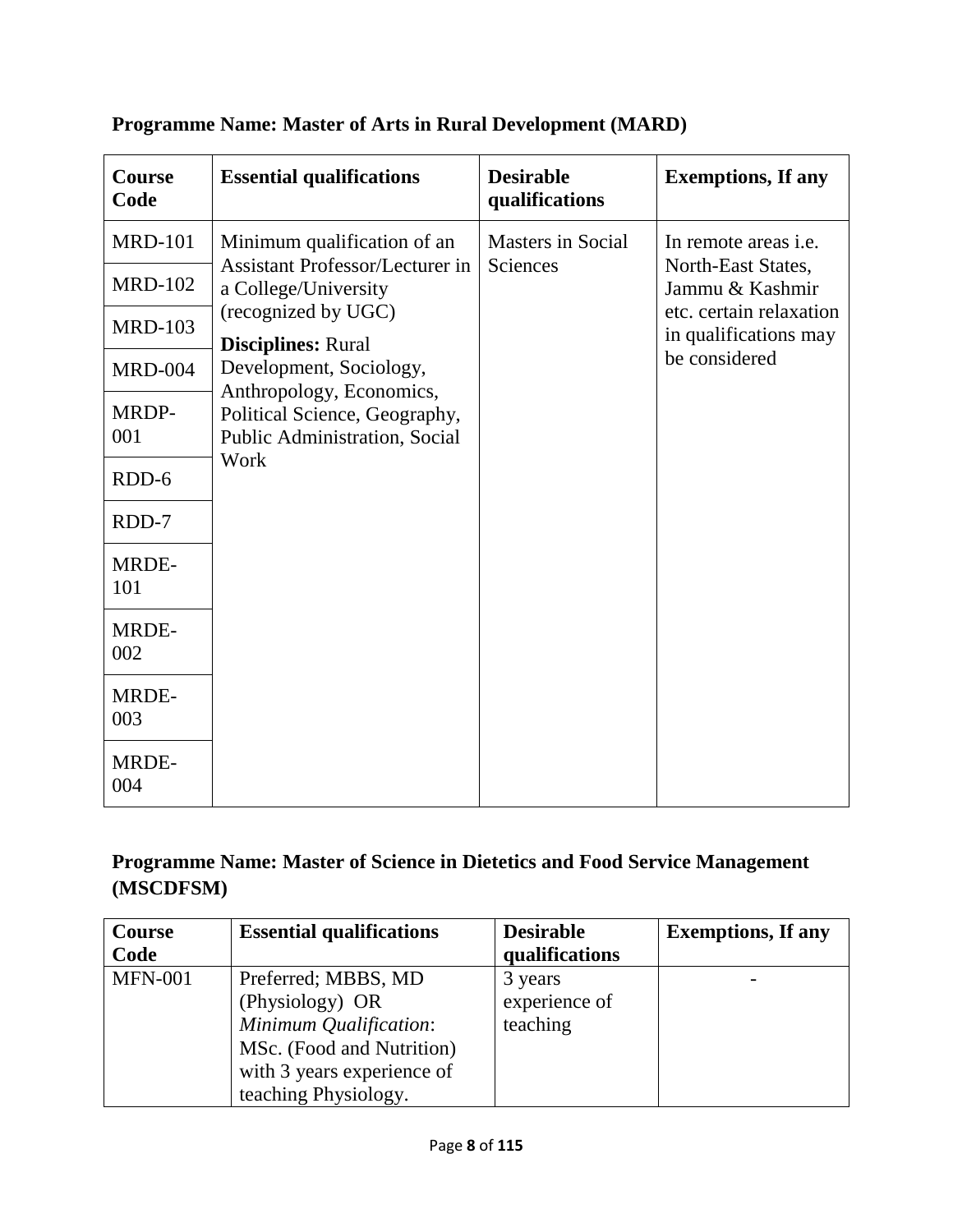| <b>MFN-002</b>  | Preferred: MSc. Ph.D.             | 3 years       |  |
|-----------------|-----------------------------------|---------------|--|
| <b>MFNL-002</b> | (Biochemistry)                    | experience of |  |
|                 | Minimum Qualification:            | teaching      |  |
|                 | MSc. (Biochemistry) with 3        |               |  |
|                 | years experience                  |               |  |
| <b>MFN-003</b>  | Preferred: MSc. Ph.D.             | 3 years       |  |
| MFNL-003        | (Microbiology)                    | experience of |  |
|                 | Minimum Qualification:            | teaching      |  |
|                 | MSc. (Microbiology) with 3        |               |  |
|                 | years experience.                 |               |  |
| <b>MFN-004</b>  | Preferred: MSc. PhD (Foods        | 3 years       |  |
| MFNL-004        | and nutrition/Dietetics and       | experience of |  |
|                 | <b>Institutional Food Service</b> | teaching      |  |
|                 | Administration)                   |               |  |
|                 | Minimum Qualification:            |               |  |
|                 | MSc. (Foods and nutrition/        |               |  |
|                 | Dietetics and Institutional       |               |  |
|                 | Food Service Administration)      |               |  |
|                 | with 3 years experience           |               |  |
| <b>MFN-005</b>  | Preferred: MSc. PhD (Foods        | 3 years       |  |
| <b>MFNL-005</b> | and nutrition/Dietetics and       | experience of |  |
|                 | <b>Institutional Food Service</b> | teaching      |  |
|                 | Administration)                   |               |  |
|                 | Minimum Qualification:            |               |  |
|                 | MSc. (Foods and nutrition/        |               |  |
|                 | Dietetics and Institutional       |               |  |
|                 | Food Service Administration)      |               |  |
|                 | with 3 years experience           |               |  |
| <b>MFN-006</b>  | Preferred: MSc. PhD (Foods        | 3 years       |  |
| MNFL-006        | and nutrition/Dietetics and       | experience of |  |
|                 | <b>Institutional Food Service</b> | teaching      |  |
|                 | Administration)                   |               |  |
|                 | Minimum Qualification:            |               |  |
|                 | MSc. (Foods and nutrition/        |               |  |
|                 | Dietetics and Institutional       |               |  |
|                 | Food Service Administration)      |               |  |
|                 | with 3 years experience           |               |  |
| <b>MFN-007</b>  | Preferred: MSc. PhD (Foods        | 3 years       |  |
| MFNL-007        | and nutrition/Dietetics and       | experience of |  |
|                 | <b>Institutional Food Service</b> | teaching      |  |
|                 | Administration)                   |               |  |
|                 | Minimum Qualification:            |               |  |
|                 | MSc. (Foods and nutrition/        |               |  |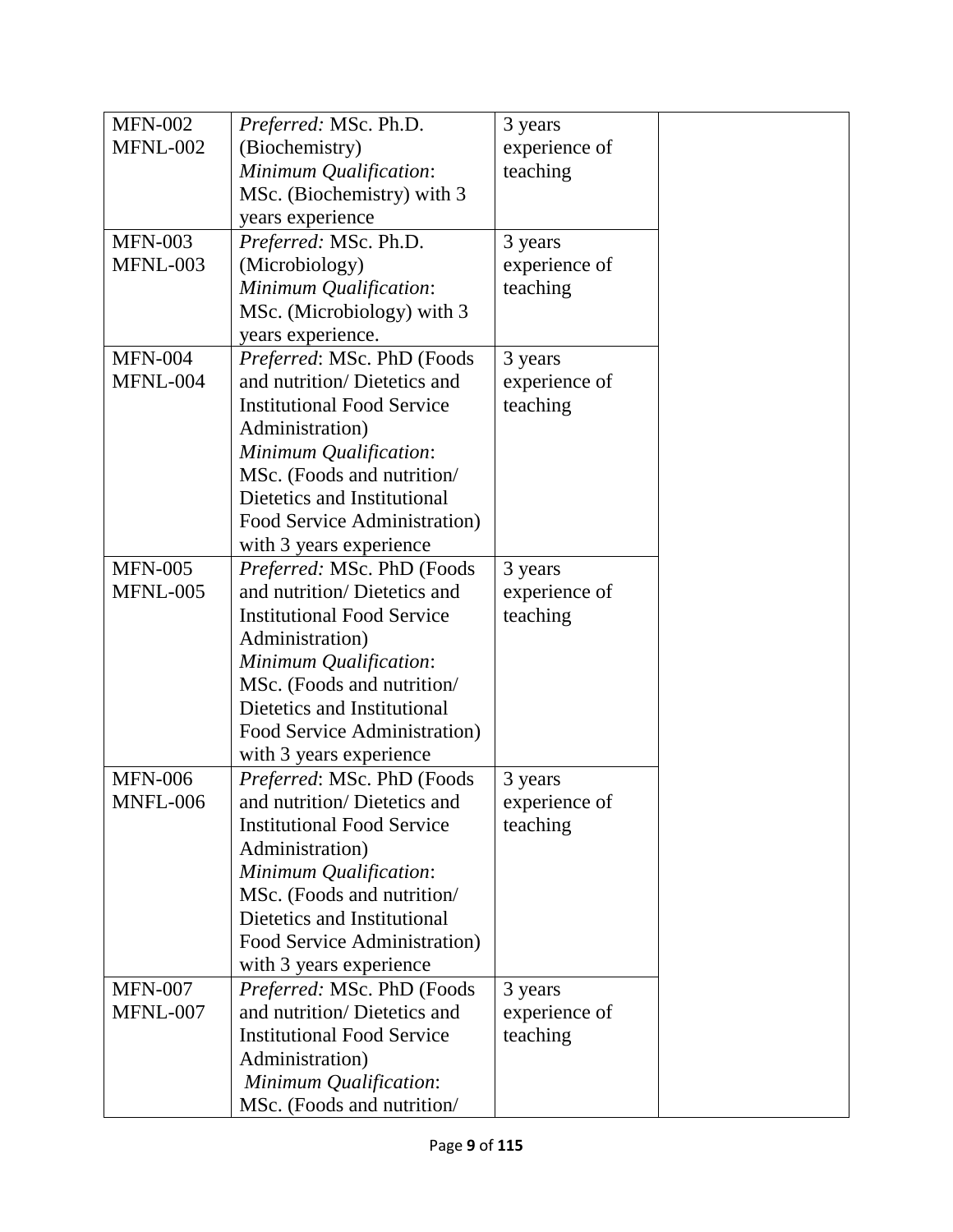|                | Dietetics and Institutional        |                         |
|----------------|------------------------------------|-------------------------|
|                | Food Service Administration)       |                         |
|                | with 3 years experience            |                         |
| <b>MFN-008</b> | Preferred: MSc. PhD (Food          | 3 years                 |
| <b>MFN-008</b> | Science and Technology/            | experience of           |
|                | Foods and nutrition)               | teaching                |
|                | Minimum Qualification:             |                         |
|                | MSc. (Food Science and             |                         |
|                | Technology/Foods and               |                         |
|                | nutrition) with 3 years            |                         |
|                | experience                         |                         |
| <b>MFN-009</b> | Preferred: MSc. PhD                | 3 years                 |
|                | (Biostatistics)                    | experience of           |
|                | Minimum Qualification:             | teaching                |
|                | MSc. (Biostatistics) with 3        |                         |
|                | years experience                   |                         |
| <b>MFN-010</b> | MSc. Computer Science              | 3 years                 |
|                | <b>Masters of Computer</b>         | experience of           |
|                | Applications                       | teaching                |
| MFNP-011       | MSc. (Dietetics &                  | 5 years                 |
|                | <b>Institutional Food Service</b>  | experience of           |
|                |                                    |                         |
|                | Administration)                    | working in a            |
|                | (Registered Dietitian or a         | Hospital as a           |
|                | Senior Dietitian with min 5        | Dietitian               |
|                | year experience)                   |                         |
| $MFNP-012$     | Preferred: MSc. PhD. (Foods        | <b>Published Papers</b> |
|                | and Nutrition/Dietetics &          |                         |
|                | <b>Institutional Food Service</b>  |                         |
|                | <b>Administration/Food Science</b> |                         |
|                | and Technology)                    |                         |
|                | Minimum: MSc. (Foods and           |                         |
|                | Nutrition/Dietetics &              |                         |
|                | <b>Institutional Food Service</b>  |                         |
|                | <b>Administration/Food Science</b> |                         |
|                | and Technology) with 3 years       |                         |
|                | experience                         |                         |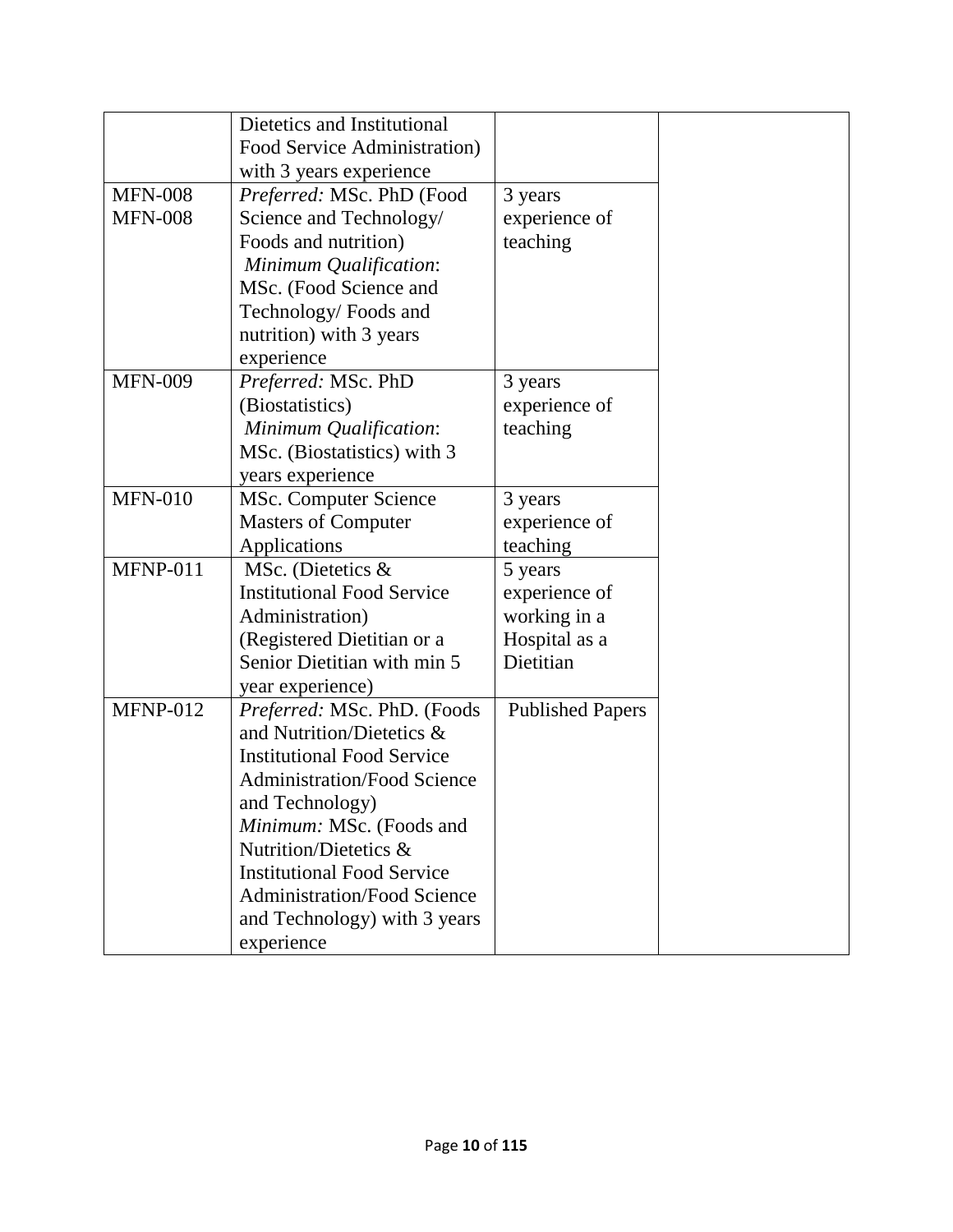**Programme Name: Master of Science in Counselling and Family Therapy (MSCCFT)**

| <b>Course Codes</b> | <b>Essential Qualifications</b> | <b>Desirable</b> | <b>Exemptions, if</b> |
|---------------------|---------------------------------|------------------|-----------------------|
|                     |                                 | qualifications   | any                   |
| $MCFT-001$ ,        | Master's Degree in any of       |                  |                       |
| MCFTL-001           | these disciplines:<br>Human     |                  |                       |
|                     | Development and Family          |                  |                       |
|                     | Studies/ Child Development/     |                  |                       |
|                     | Development/<br>Human           |                  |                       |
|                     | Psychology, with at least       |                  |                       |
|                     | of<br>teaching<br>one<br>year   |                  |                       |
|                     | experience in the field.        |                  |                       |
| <b>MCFT-002,</b>    | Master's Degree in any of       |                  |                       |
| MCFTL-002           | these disciplines: Human        |                  |                       |
|                     | Development and Family          |                  |                       |
|                     | Child<br>Studies/               |                  |                       |
|                     | Development/Human               |                  |                       |
|                     | Development/ Psychology/        |                  |                       |
|                     | Mental Health and Social        |                  |                       |
|                     | Psychology/<br>Clinical         |                  |                       |
|                     | Psychology/ Medicine, with      |                  |                       |
|                     | at least one year of teaching   |                  |                       |
|                     | experience in the field.        |                  |                       |
| <b>MCFT-005,</b>    | Master's Degree in any of       |                  |                       |
| MCFTL-005           | these disciplines:<br>Human     |                  |                       |
|                     | Development and Family          |                  |                       |
|                     | Studies/<br>Child               |                  |                       |
|                     | Development/Human               |                  |                       |
|                     | Development/ Psychology,        |                  |                       |
|                     | with at least one year of       |                  |                       |
|                     | teaching experience in the      |                  |                       |
|                     | field.                          |                  |                       |
| MCFT-003,           | Master's Degree in any of       |                  |                       |
| MCFTL-003,          | these disciplines:<br>Human     |                  |                       |
| <b>MCFT-004,</b>    | Development<br>and<br>Family    |                  |                       |
| MCFTL-004,          | Studies/ Child Development/     |                  |                       |
| <b>MCFT-006,</b>    | Development/<br>Human           |                  |                       |
| MCFTL-006,          | Psychology/ Mental Health       |                  |                       |
| MCFT-007,           | and Social Psychology, with     |                  |                       |
| MCFTL-007,          | at least one year of teaching   |                  |                       |
| MCFTL-008,          | experience in the field.        |                  |                       |
| MCFTE-001,          |                                 |                  |                       |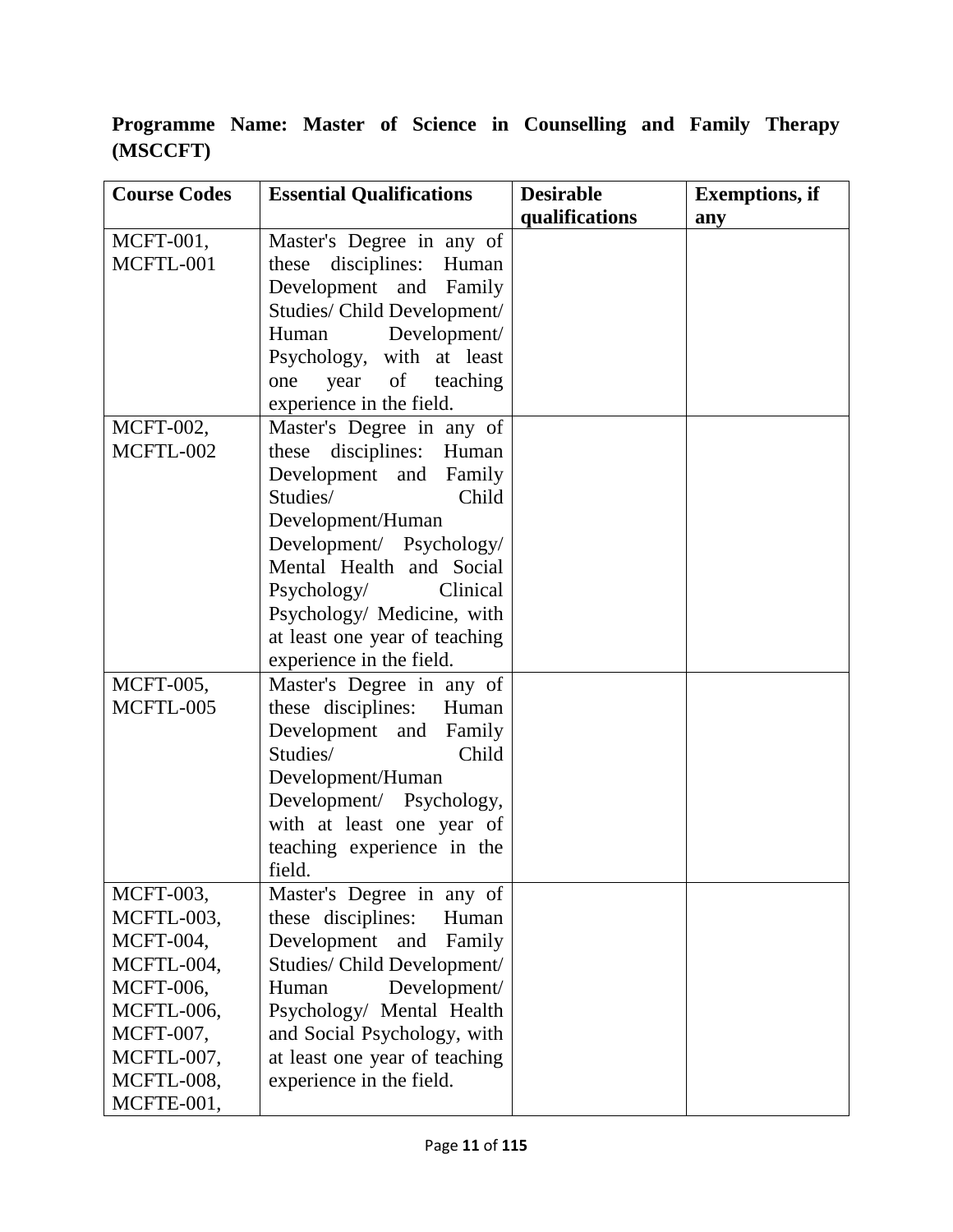| MCFTE-002, |                                |  |
|------------|--------------------------------|--|
| MCFTE-003, |                                |  |
| MCFTE-004, |                                |  |
| MCFTE-005, |                                |  |
| MCFTE-006  |                                |  |
| MCFTP-001  | The Academic Counselor/        |  |
|            | Supervisor must have a         |  |
|            | Master's degree in any of      |  |
|            | disciplines:<br>these<br>Human |  |
|            | Development<br>and<br>Family   |  |
|            | Studies/Child                  |  |
|            | Development/Human              |  |
|            | Development/ Psychiatry/       |  |
|            | Mental Health and Social       |  |
|            | Clinical<br>Psychology/        |  |
|            | Psychology/allied<br>fields,   |  |
|            | with at least five years of    |  |
|            | relevant experience in the     |  |
|            | field.                         |  |
| MCFTP-002  | dissertation<br>The            |  |
|            | Supervisor/Academic            |  |
|            | Counsellor must have a Ph.     |  |
|            | D degree in any of these       |  |
|            | disciplines:<br>Human          |  |
|            | Development<br>and Family      |  |
|            | Studies/ Child Development/    |  |
|            | Human<br>Development/          |  |
|            | Psychiatry/ Mental Health      |  |
|            | and<br>Social Psychology/      |  |
|            | Clinical Psychology, with at   |  |
|            | least five years of teaching   |  |
|            | experience in the discipline   |  |
|            | area, at a university/college  |  |
|            | level.                         |  |

**NOTE:** The following information pertaining to MSCCFT may also kindly be included in the Manual:

• Only an approved Academic Counsellor is permitted to be the learner's Guide/Supervisor for the Internship (MCFTP-001) and Dissertation (MCFTP-002) components of MSCCFT. Thus the Guide/Supervisor for the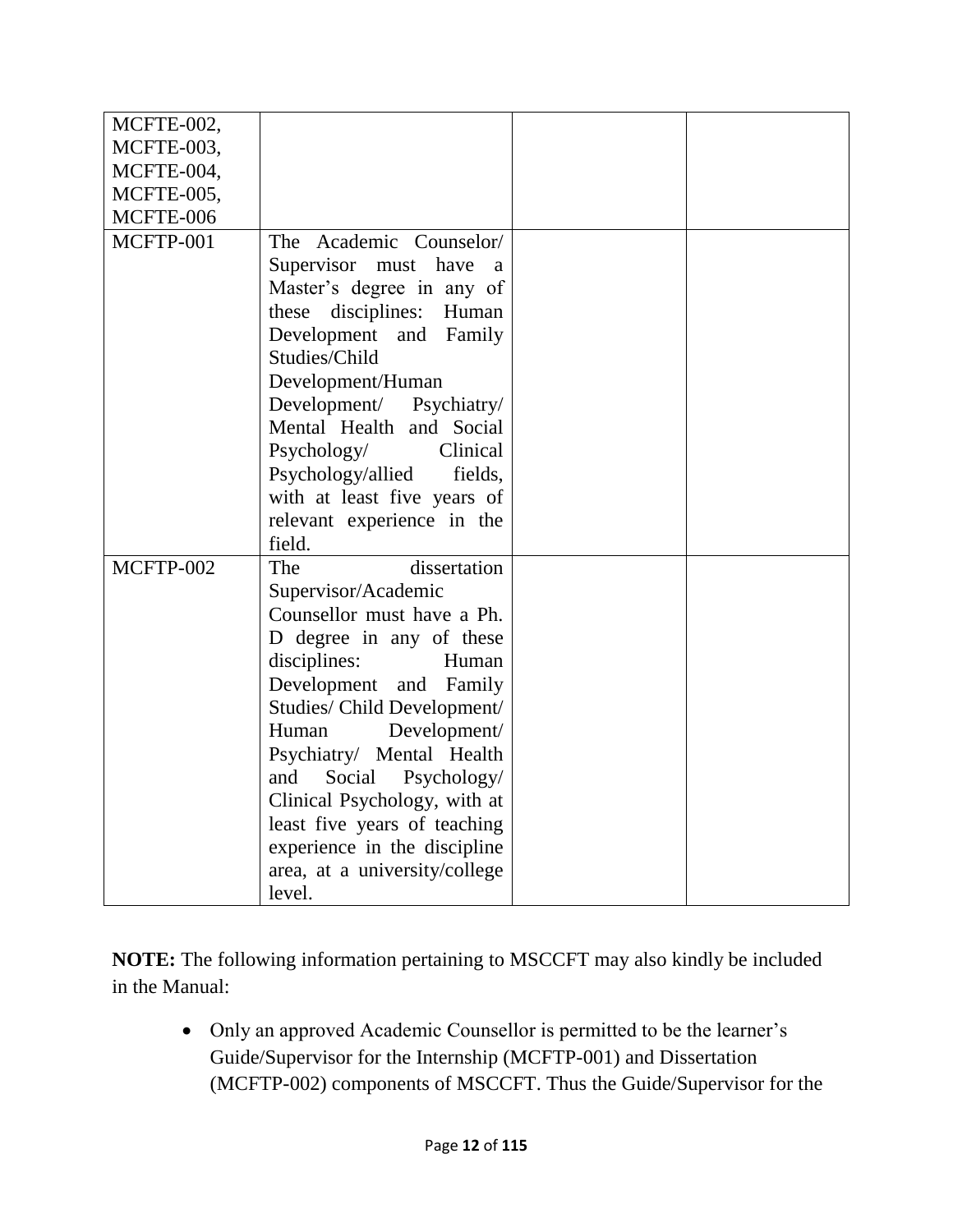Internship course (MCFTP-001), and the one for the Dissertation course (MCFTP-002), must meet the above eligibility criteria for the respective course, and be approved by the Headquarters for the same. In the context of MCFTP-001 and MCFTP-002, the terms Academic Counsellor, Guide and Supervisor are synonymous.

 The essential qualifications of external examiner for Dissertation (MCFTP-002) are the same as given above for Academic Counsellor for the course.

#### **Programme Name: Bachelor's Degree Programme - Application Oriented Course - Organizing Child Care Services (ACC-01)**

| Course   | <b>Essential</b>             | <b>Desirable</b>      | <b>Exemptions, in qualification</b>    |
|----------|------------------------------|-----------------------|----------------------------------------|
| Code     | <b>Qualifications</b>        | <b>Qualifications</b> | <b>IN CASE counselors with</b>         |
|          |                              |                       | essential qualification are not        |
|          |                              |                       | available*                             |
| $ACC-01$ | Post graduation              |                       | $\overline{1}^{\text{rst}}$ Preference |
|          | Degree                       |                       | Post graduation Degree                 |
|          | $(M.A./M.Sc.)$ in any        |                       | (M.A./M.Sc.)in Home                    |
|          | of the following:            |                       | Science (General) and Diploma          |
|          | With at least fifty          |                       | in Early                               |
|          | five percent marks.          |                       | Childhood or Preschool                 |
|          | Child<br>$\bullet$           |                       | <b>Education or Nursery</b>            |
|          | Development                  |                       | Teacher's Training, with at            |
|          | Human<br>$\bullet$           |                       | least fifty five                       |
|          | Development                  |                       | percent marks, in both                 |
|          | and Childhood                |                       | 2 <sup>nd</sup><br><b>Preference</b>   |
|          | <b>Studies</b>               |                       | <b>Graduation in Home Science</b>      |
|          | Human<br>$\bullet$           |                       | and Diploma in                         |
|          | Development                  |                       | Early Childhood or Preschool           |
|          | and Family                   |                       | <b>Education</b> or                    |
|          | <b>Studies</b>               |                       | Nursery Teacher's Training,            |
|          | Early Childhood<br>$\bullet$ |                       | with at least                          |
|          | Care and                     |                       | fifty five percent marks, in           |
|          | Education                    |                       | both                                   |
|          | Early<br>$\bullet$           |                       | $3^{\rm rd}$<br>Preference             |
|          | Childhood                    |                       | Post graduation Degree                 |
|          | Development                  |                       | $(M.A.M.Sc.)$ in                       |
|          |                              |                       | Home Science (General), with           |
|          |                              |                       | at least fifty                         |
|          |                              |                       | five percent marks                     |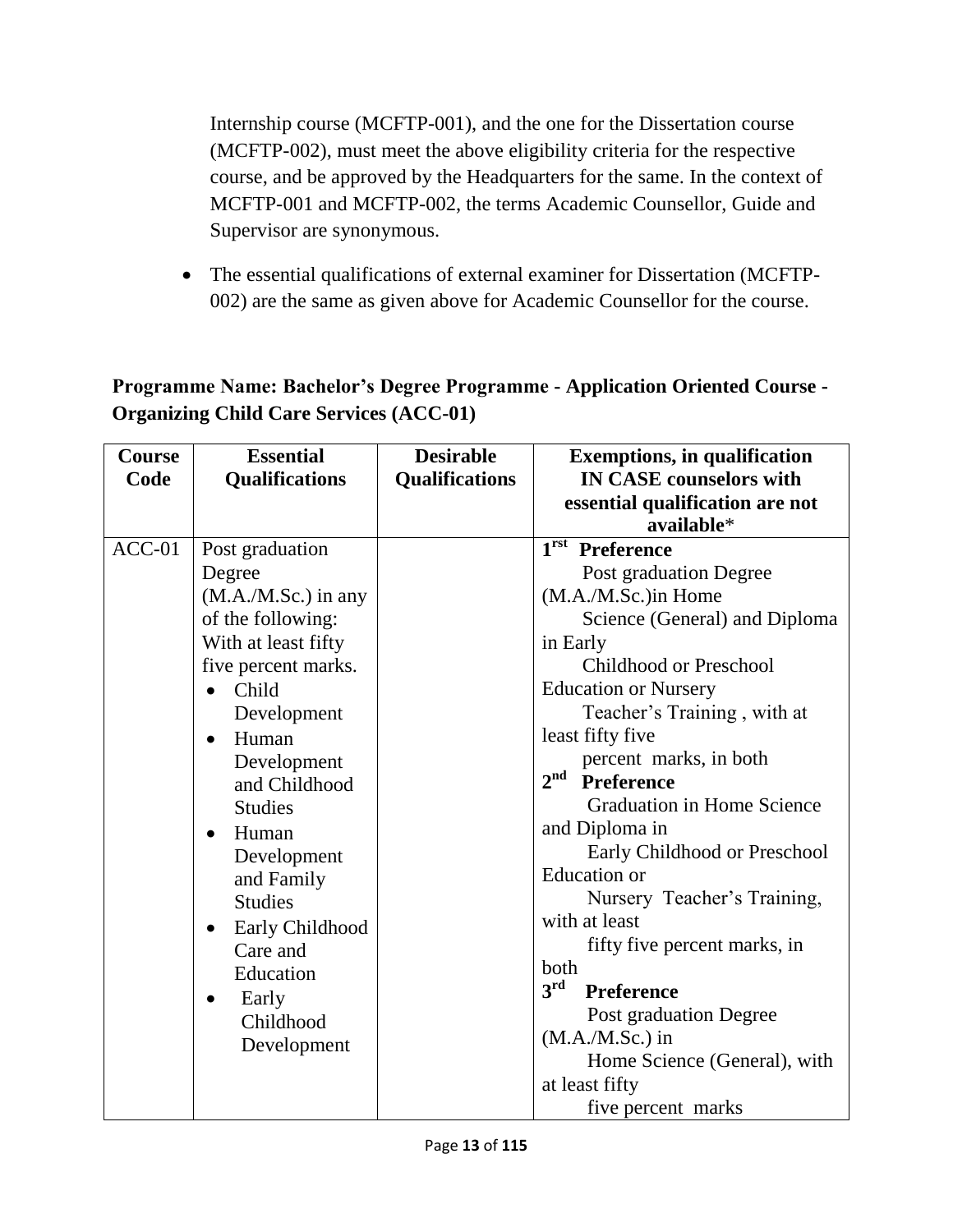**\*** It may be difficult to find counselors with essential qualification in some cases. Counselors with alternate qualification stated 'in Exemption' column may be recruited.

| <b>Course</b><br>Code | <b>Essential qualifications</b>                                | <b>Desirable</b><br>qualifications | <b>Exemptions, If any</b>             |
|-----------------------|----------------------------------------------------------------|------------------------------------|---------------------------------------|
| <b>MRD-101</b>        | Minimum qualification of an                                    | Masters in Social                  | In remote areas <i>i.e.</i>           |
| <b>MRD-102</b>        | <b>Assistant Professor/Lecturer</b><br>in a College/University | Sciences                           | North-East States,<br>Jammu & Kashmir |
| <b>MRD-103</b>        | (recognized by UGC)<br><b>Disciplines:</b> Rural               |                                    | etc. certain<br>relaxation in         |
| RDD-6                 | Development, Sociology,<br>Anthropology, Economics,            |                                    | qualifications may<br>be considered   |
| RDD-7                 | Political Science, Geography,                                  |                                    |                                       |
| <b>MRDE-101</b>       | <b>Public Administration, Social</b><br>Work                   |                                    |                                       |
| RDD-5                 |                                                                |                                    |                                       |

|  |  |  | Programme Name: Post Graduate Diploma in Rural Development (PGDRD) |  |
|--|--|--|--------------------------------------------------------------------|--|
|--|--|--|--------------------------------------------------------------------|--|

#### **Programme Name: Post Graduate Diploma in Counselling and Family Therapy (PGDCFT)**

| <b>Course</b>    | <b>Essential Qualifications</b>       | <b>Desirable</b> | <b>Exemptions, if</b> |
|------------------|---------------------------------------|------------------|-----------------------|
| Codes            |                                       | qualifications   | any                   |
| $MCFT-001$ ,     | Master's Degree in any of these       |                  |                       |
| MCFTL-001        | disciplines: Human Development        |                  |                       |
|                  | and Family Studies/ Child             |                  |                       |
|                  | Development/ Human Development/       |                  |                       |
|                  | Psychology, with at least one year of |                  |                       |
|                  | teaching experience in the field.     |                  |                       |
| <b>MCFT-002,</b> | Master's Degree in any of these       |                  |                       |
| MCFTL-002        | disciplines: Human Development        |                  |                       |
|                  | and Family Studies/ Child             |                  |                       |
|                  | Development/ Human Development/       |                  |                       |
|                  | Psychology/ Mental Health and         |                  |                       |
|                  | Social Psychology/ Clinical           |                  |                       |
|                  | Psychology/ Medicine, with at least   |                  |                       |
|                  | one year of teaching experience in    |                  |                       |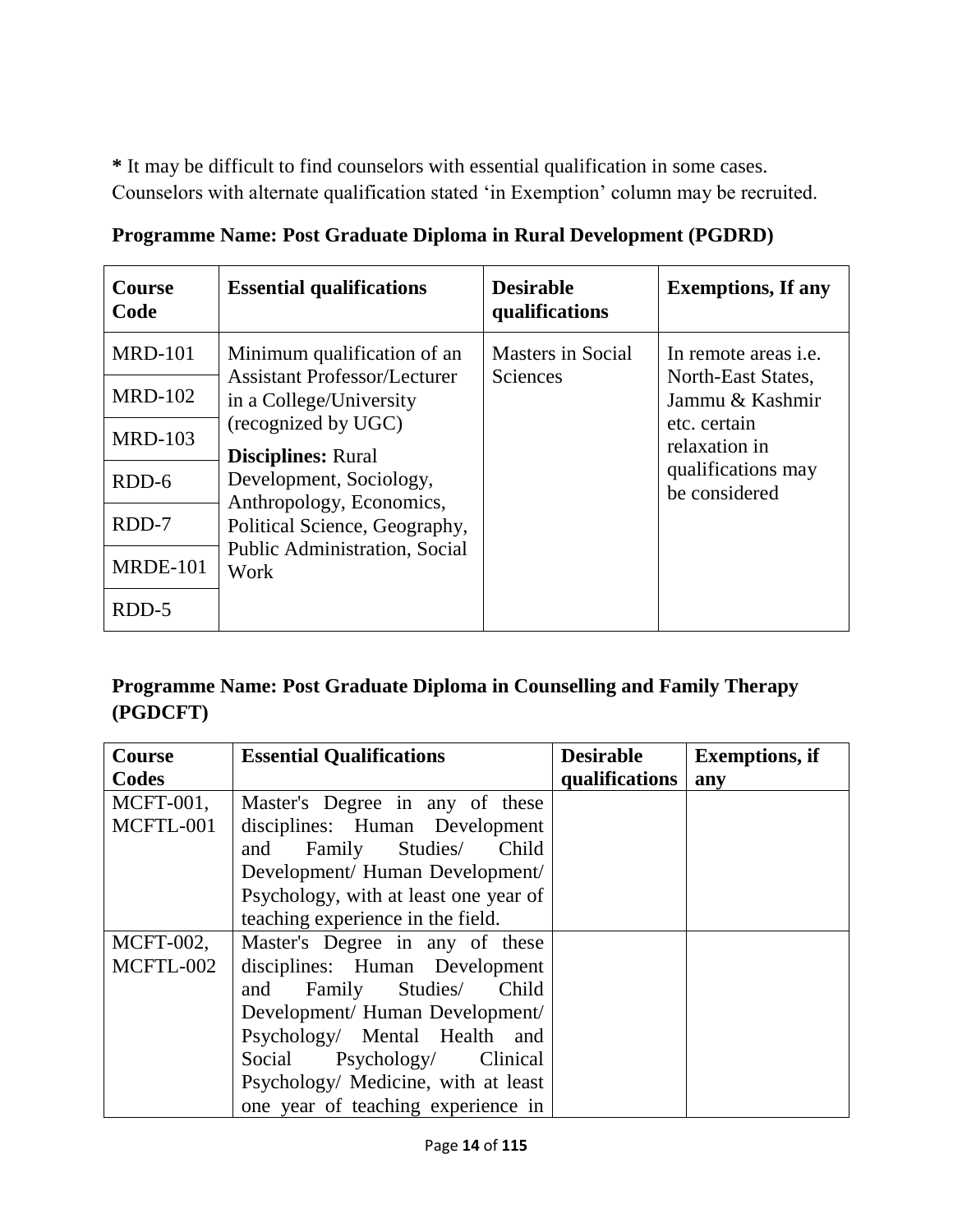|                  | the field.                            |  |
|------------------|---------------------------------------|--|
| <b>MCFT-005,</b> | Master's Degree in any of these       |  |
| MCFTL-005        | disciplines: Human Development        |  |
|                  | and Family Studies Child              |  |
|                  | Development/ Human Development/       |  |
|                  | Psychology, with at least one year of |  |
|                  | teaching experience in the field.     |  |
| MCFT-003,        | Master's Degree in any of these       |  |
| MCFTL-           | disciplines: Human Development        |  |
| 003,             | and Family Studies/ Child             |  |
| <b>MCFT-004,</b> | Development/ Human Development/       |  |
| MCFTL-           | Psychology/ Mental Health and         |  |
| 004,             | Social Psychology, with at least one  |  |
| MCFTL-008        | year of teaching experience in the    |  |
|                  | field.                                |  |

# **Programme Name: Diploma in Early Childhood Care and Education (DECE)**

| Course<br>Code | <b>Essential</b><br><b>Qualifications</b>                                                                                                                                                                                                                                                                                                              | <b>Desirable</b><br><b>Qualifications</b>           | <b>Exemptions, in qualification</b><br><b>IN CASE counselors with essential</b><br>qualification are not available*                                                                                                                                                                                                                                                                                                                                                                                                                                                                                                                                                                         |  |
|----------------|--------------------------------------------------------------------------------------------------------------------------------------------------------------------------------------------------------------------------------------------------------------------------------------------------------------------------------------------------------|-----------------------------------------------------|---------------------------------------------------------------------------------------------------------------------------------------------------------------------------------------------------------------------------------------------------------------------------------------------------------------------------------------------------------------------------------------------------------------------------------------------------------------------------------------------------------------------------------------------------------------------------------------------------------------------------------------------------------------------------------------------|--|
| DECE-<br>01    | Post graduation<br>Degree (M.A./M.Sc.)<br>in any of the<br>following: With at<br>least fifty five<br>percent marks.<br>Child<br>Development<br>Human<br>$\bullet$<br>Development and<br>Childhood<br><b>Studies</b><br>Human<br>Development and<br><b>Family Studies</b><br>Early Childhood<br>Care and<br>Education<br>Early Childhood<br>Development | Work<br>experience is<br>preferred in all<br>cases. | 1 <sup>rst</sup><br><b>Preference</b><br>Post graduation Degree<br>$(M.A.M.Sc.)$ in Home<br>Science<br>(General) and Diploma in Early<br><b>Childhood Education or Preschool</b><br>Education<br>or Nursery<br>Teacher's Training, with at least<br>fifty five percent marks, in both<br>2 <sup>nd</sup> Preference<br>Graduation in Home Science and<br>Diploma in<br>Early Childhood<br><b>Education or Preschool</b><br>Education or Nursery Teacher's<br>Training,<br>with at least fifty five.<br>percent marks, in both<br>3 <sup>rd</sup><br><b>Preference</b><br>Post graduation Degree<br>(M.A./M.Sc.) in Home Science<br>(General), with at least fifty five<br>marks.<br>percent |  |
| DECE-          | Post graduation                                                                                                                                                                                                                                                                                                                                        | Work                                                | 1 <sup>rst</sup> Preference                                                                                                                                                                                                                                                                                                                                                                                                                                                                                                                                                                                                                                                                 |  |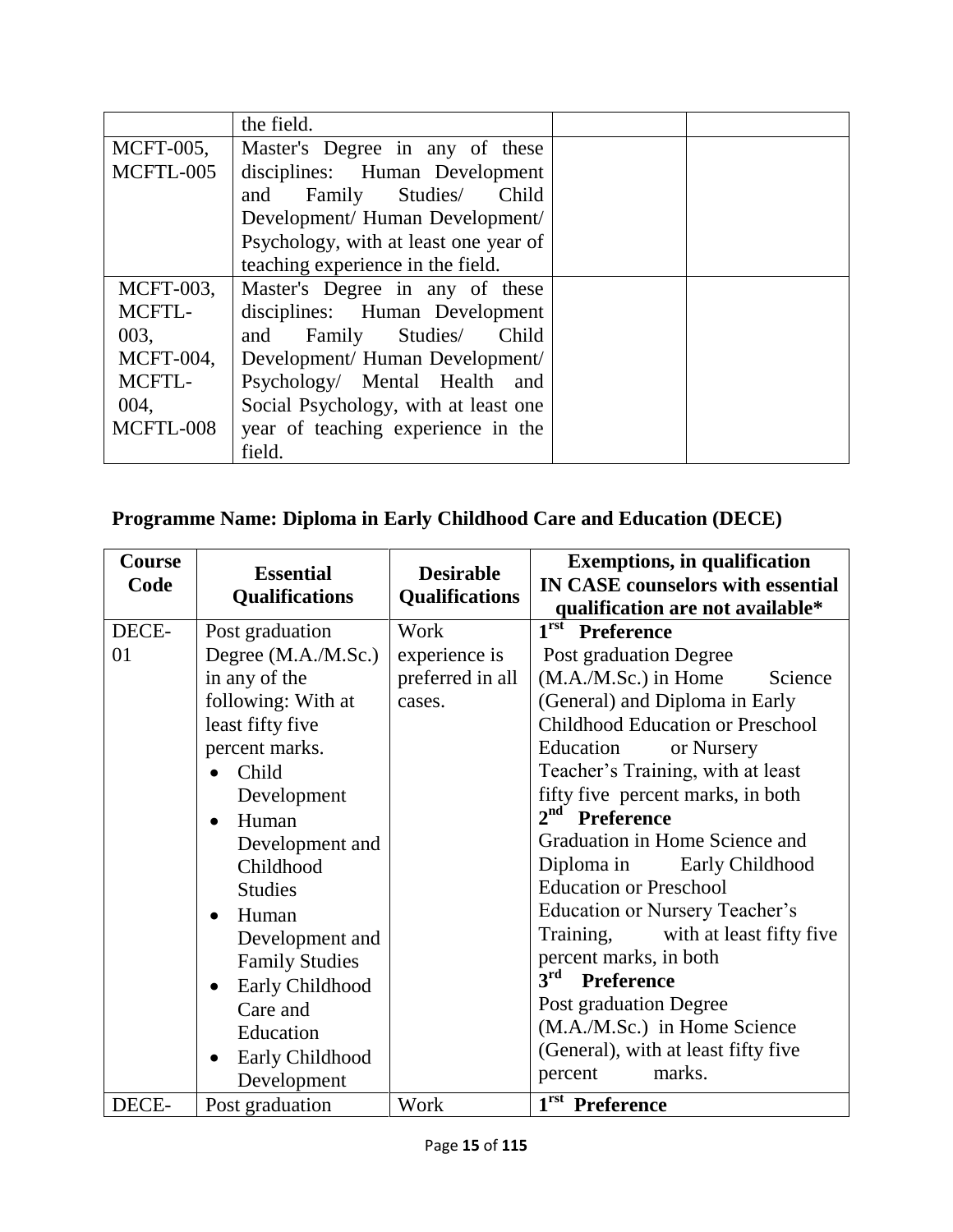| <b>Essential</b><br><b>Qualifications</b>                                                                                                                                                                                                                                                                                                                 | <b>Desirable</b><br><b>Qualifications</b>           | <b>Exemptions, in qualification</b><br><b>IN CASE counselors with essential</b><br>qualification are not available*                                                                                                                                                                                                                                                                                                                                                                                                                                                                                                                                                                                                               |  |  |
|-----------------------------------------------------------------------------------------------------------------------------------------------------------------------------------------------------------------------------------------------------------------------------------------------------------------------------------------------------------|-----------------------------------------------------|-----------------------------------------------------------------------------------------------------------------------------------------------------------------------------------------------------------------------------------------------------------------------------------------------------------------------------------------------------------------------------------------------------------------------------------------------------------------------------------------------------------------------------------------------------------------------------------------------------------------------------------------------------------------------------------------------------------------------------------|--|--|
| Degree (M.A./M.Sc.)<br>in any of the<br>following: With at<br>least fifty five<br>percent marks.<br>Health and<br>Nutrition<br>Foods and<br>Nutrition<br>Food Science<br>Dietetics and<br>Food Service<br>Management                                                                                                                                      | experience is<br>preferred in all<br>cases          | Post graduation<br>Degree(M.A./M.Sc.) in Home<br>Science (General) and Diploma in<br>Health and<br>Nutrition/Food and<br>Nutrition/Food Science/<br>Dietetics and Food Service with at<br>least fifty<br>five percent marks, in<br>both<br>2 <sup>nd</sup> Preference<br>Graduation in Home Science and<br>Diploma in<br>Health and Nutrition/<br>Food and Nutrition/Food Science/<br>Dietetics and Food Service, with at<br>least fifty five percent marks, in both<br>3 <sup>rd</sup> Preference<br>Post graduation Degree<br>(M.A./M.Sc.) in Home Science<br>(General), with at least fifty five<br>percent marks.                                                                                                             |  |  |
| Post graduation<br>Degree (M.A./M.Sc.)<br>in any of the<br>following: With at<br>least fifty five percent<br>marks.<br>Child<br>Development<br>Human<br>Development and<br><b>Childhood Studies</b><br>Human<br>$\bullet$<br>Development and<br>family Studies<br>Early Childhood<br>$\bullet$<br>Development<br>Early Childhood<br>Care and<br>Education | Work<br>experience is<br>preferred in all<br>cases. | 1 <sup>rst</sup> Preference<br>graduation<br>Degree<br>Post<br>(M.A.M.Sc.)<br>Home<br>in<br>Science(General) and Diploma in<br>Early Childhood Education<br><b>or</b><br>Preschool Education<br>Nursery<br><sub>or</sub><br>Teacher Training Education/ Special<br>education/Inclusive<br>Education/<br>Disability studies, with at least fifty<br>five percent marks, in both<br>2 <sup>nd</sup> Preference<br>Graduation in Home Science and<br>Diploma in Early Childhood or<br>Preschool Education<br>or Nursery<br>Teacher Training/<br>Special<br>education/Inclusive<br>Education/<br>Disability studies, with at least fifty<br>five percent marks, in both<br>3 <sup>rd</sup> Preference<br>graduation<br>Post<br>Degree |  |  |
|                                                                                                                                                                                                                                                                                                                                                           | <b>Special Education</b>                            |                                                                                                                                                                                                                                                                                                                                                                                                                                                                                                                                                                                                                                                                                                                                   |  |  |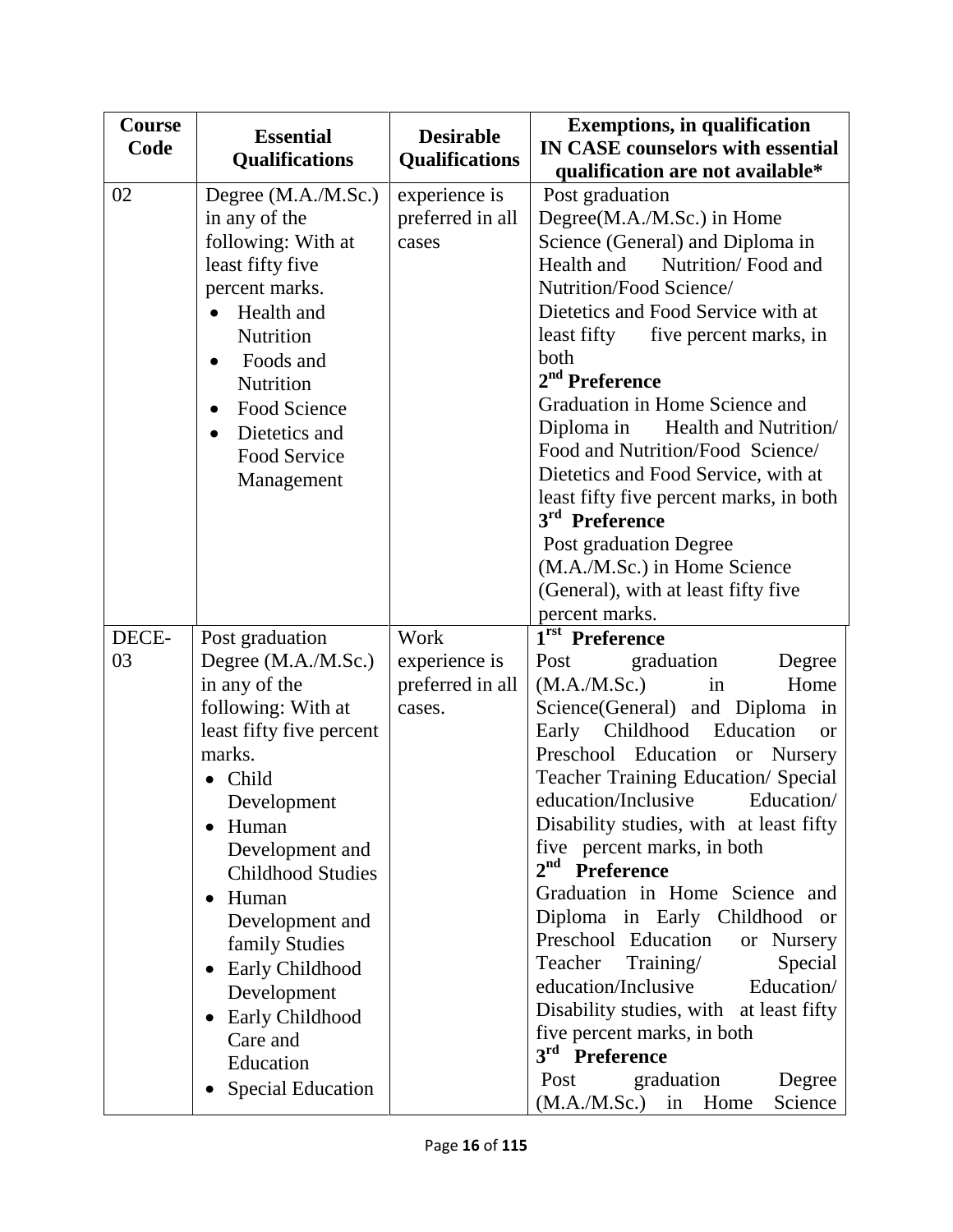| Course<br>Code | <b>Essential</b><br><b>Qualifications</b>                                   | <b>Desirable</b><br><b>Qualifications</b> | <b>Exemptions, in qualification</b><br><b>IN CASE counselors with essential</b><br>qualification are not available*                                                                                                                                                                                                                                                                           |
|----------------|-----------------------------------------------------------------------------|-------------------------------------------|-----------------------------------------------------------------------------------------------------------------------------------------------------------------------------------------------------------------------------------------------------------------------------------------------------------------------------------------------------------------------------------------------|
|                | • Inclusive                                                                 |                                           | (General), with at least fifty five                                                                                                                                                                                                                                                                                                                                                           |
|                | Education                                                                   |                                           | percent Marks                                                                                                                                                                                                                                                                                                                                                                                 |
|                | <b>Disability Studies</b>                                                   |                                           |                                                                                                                                                                                                                                                                                                                                                                                               |
| DECE-          | Post graduation                                                             | Work                                      | 1 <sup>rst</sup> Preference                                                                                                                                                                                                                                                                                                                                                                   |
| 04             | Degree (M.A./M.Sc.)                                                         | experience is                             | Post graduation Degree                                                                                                                                                                                                                                                                                                                                                                        |
|                | in any of the                                                               | preferred in all                          | (M.A./M.Sc.) in Home Science                                                                                                                                                                                                                                                                                                                                                                  |
|                | following: With at                                                          | cases.                                    | (General) and Diploma in Early                                                                                                                                                                                                                                                                                                                                                                |
|                | least fifty five percent                                                    |                                           | Childhood or Preschool Education or                                                                                                                                                                                                                                                                                                                                                           |
|                | marks.                                                                      |                                           | Nursery Teacher's Training, with at                                                                                                                                                                                                                                                                                                                                                           |
|                | Child<br>$\bullet$                                                          |                                           | least fifty five percent marks, in                                                                                                                                                                                                                                                                                                                                                            |
|                | Development                                                                 |                                           | both                                                                                                                                                                                                                                                                                                                                                                                          |
|                | Human<br>$\bullet$                                                          |                                           | 2 <sup>nd</sup><br>Preference                                                                                                                                                                                                                                                                                                                                                                 |
|                | Development and                                                             |                                           | Graduation in Home Science and                                                                                                                                                                                                                                                                                                                                                                |
|                | Childhood                                                                   |                                           | Diploma in Early Childhood or                                                                                                                                                                                                                                                                                                                                                                 |
|                | <b>Studies</b>                                                              |                                           | Preschool Education or Nursery                                                                                                                                                                                                                                                                                                                                                                |
|                | Human<br>$\bullet$                                                          |                                           | Teacher's Training, with at least                                                                                                                                                                                                                                                                                                                                                             |
|                | Development and                                                             |                                           | fifty five percent marks, in both                                                                                                                                                                                                                                                                                                                                                             |
|                | <b>Family Studies</b>                                                       |                                           | 3 <sup>rd</sup><br><b>Preference</b>                                                                                                                                                                                                                                                                                                                                                          |
|                | Early Childhood                                                             |                                           | Post graduation Degree                                                                                                                                                                                                                                                                                                                                                                        |
|                | Care and                                                                    |                                           | (M.A./M.Sc.) in Home Science                                                                                                                                                                                                                                                                                                                                                                  |
|                | Education                                                                   |                                           | (General), with at least fifty five                                                                                                                                                                                                                                                                                                                                                           |
|                | Early Childhood                                                             |                                           | percent Marks                                                                                                                                                                                                                                                                                                                                                                                 |
|                | Development                                                                 |                                           |                                                                                                                                                                                                                                                                                                                                                                                               |
|                |                                                                             |                                           | Guide/ Supervisor for DECE-04 (Project Work): This will be the teacher in<br>the preschool with whom the student will carry out the Project work of 30<br>days. 'Preschool' for the purpose of the Diploma is a centre providing<br>preschool Education to children between 3 to 5/6 years of age. The preschool<br>has to be identified according to criteria given in Annexure 5 in Project |
|                | Manual. It should follow a play and activity based curriculum and pedagogy. |                                           |                                                                                                                                                                                                                                                                                                                                                                                               |

**\*** It may be difficult to find counselors with essential qualification in some cases. Counselors with alternate qualification stated 'in Exemption' column may be recruited.

#### **Programme: Diploma in Nutrition & Health Education (DNHE)**

| <b>Course Code</b> | <b>Essential Qualifications</b> | <b>Desirable</b>      | <b>Exemption, If</b> |
|--------------------|---------------------------------|-----------------------|----------------------|
|                    |                                 | <b>Qualifications</b> | anv                  |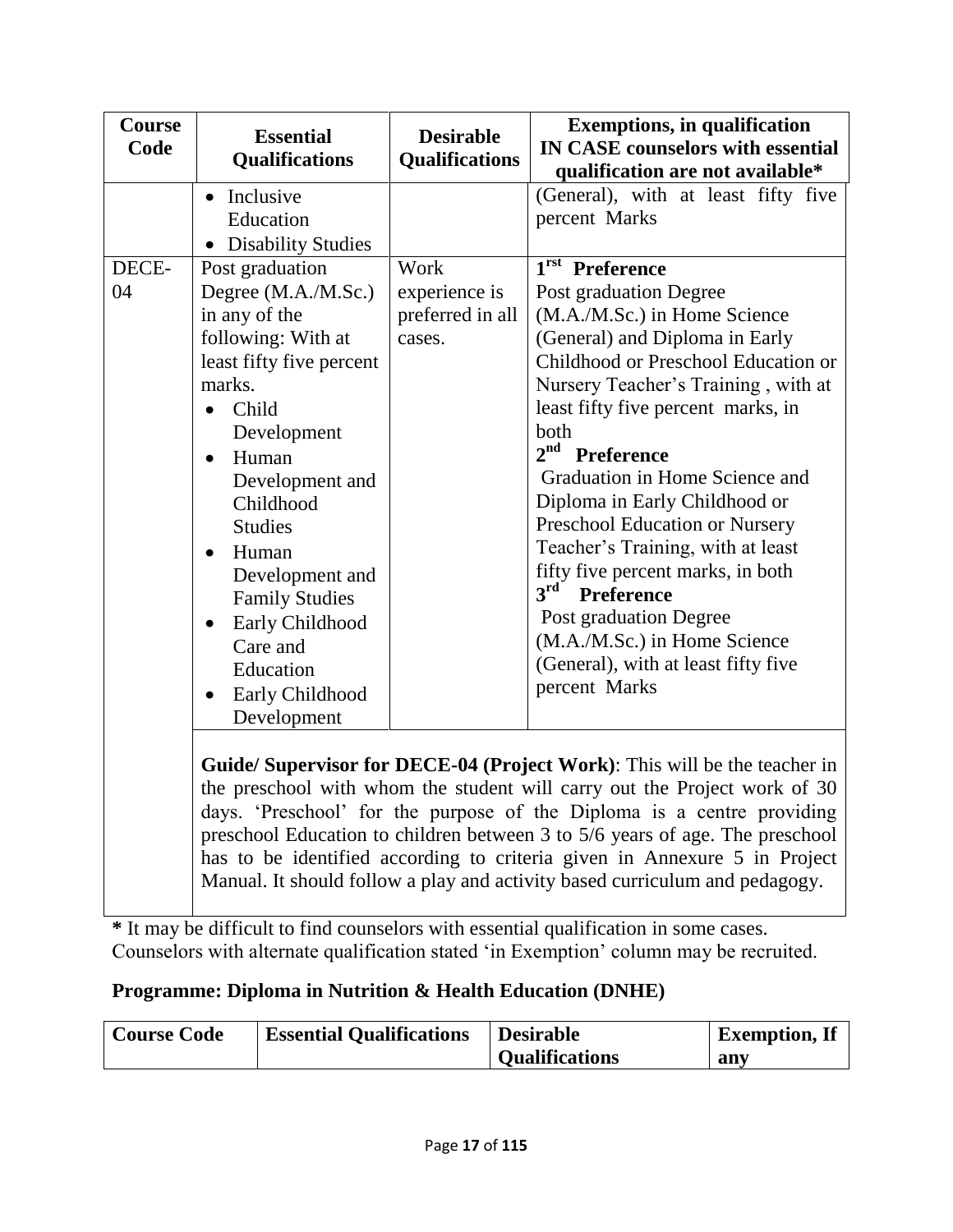| DNHE-01, | Post Graduate Diploma in | $\vert$ M. Sc. (Foods and | M.Sc. (Home  |
|----------|--------------------------|---------------------------|--------------|
| DNHE-02. | Dietetics and Public     | Nutrition/ Dietetics and  | Science) in  |
| DNHE-03. | <b>Health Nutrition</b>  | Institutional Food        | remote areas |
| DNHE-04  |                          | Service Administration)   |              |

### **Programme Name: Diploma in Panchayat Level Administration and Development (DPLAD)**

| <b>Course Code</b> | <b>Essential Qualifications</b> | <b>Desirable</b>      | <b>Exemption, If any</b>  |
|--------------------|---------------------------------|-----------------------|---------------------------|
|                    |                                 | <b>Qualifications</b> |                           |
| BPR1,2,3,4         | *M.Phil/Ph.D in Social          | Teaching              | Retired                   |
|                    | Sciences; and                   | experiences in        | College/Universities from |
|                    | *Regular Teaching in            | Colleges/             | the faculty of Social     |
|                    | College Universities or         | Universities          | Sciences.                 |
|                    | professional experiences        |                       |                           |
|                    | in development sectors          |                       |                           |

# **Programme: Certificate in Food and Nutrition (CFN)**

| <b>Course Code</b> | <b>Essential Qualifications</b> | <b>Desirable</b>          | <b>Exemption</b> , If |
|--------------------|---------------------------------|---------------------------|-----------------------|
|                    |                                 | <b>Qualifications</b>     | any                   |
| $\mathsf{CFN-1}$ . | Post Graduate Diploma in        | M. Sc. (Foods and         | M.Sc. (Home           |
| $CFN-2$ ,          | Dietetics and Public            | Nutrition/Dietetics and   | Science) in           |
| $CFN-3$            | <b>Health Nutrition</b>         | <b>Institutional Food</b> | remote areas          |
|                    |                                 | Service Administration)   |                       |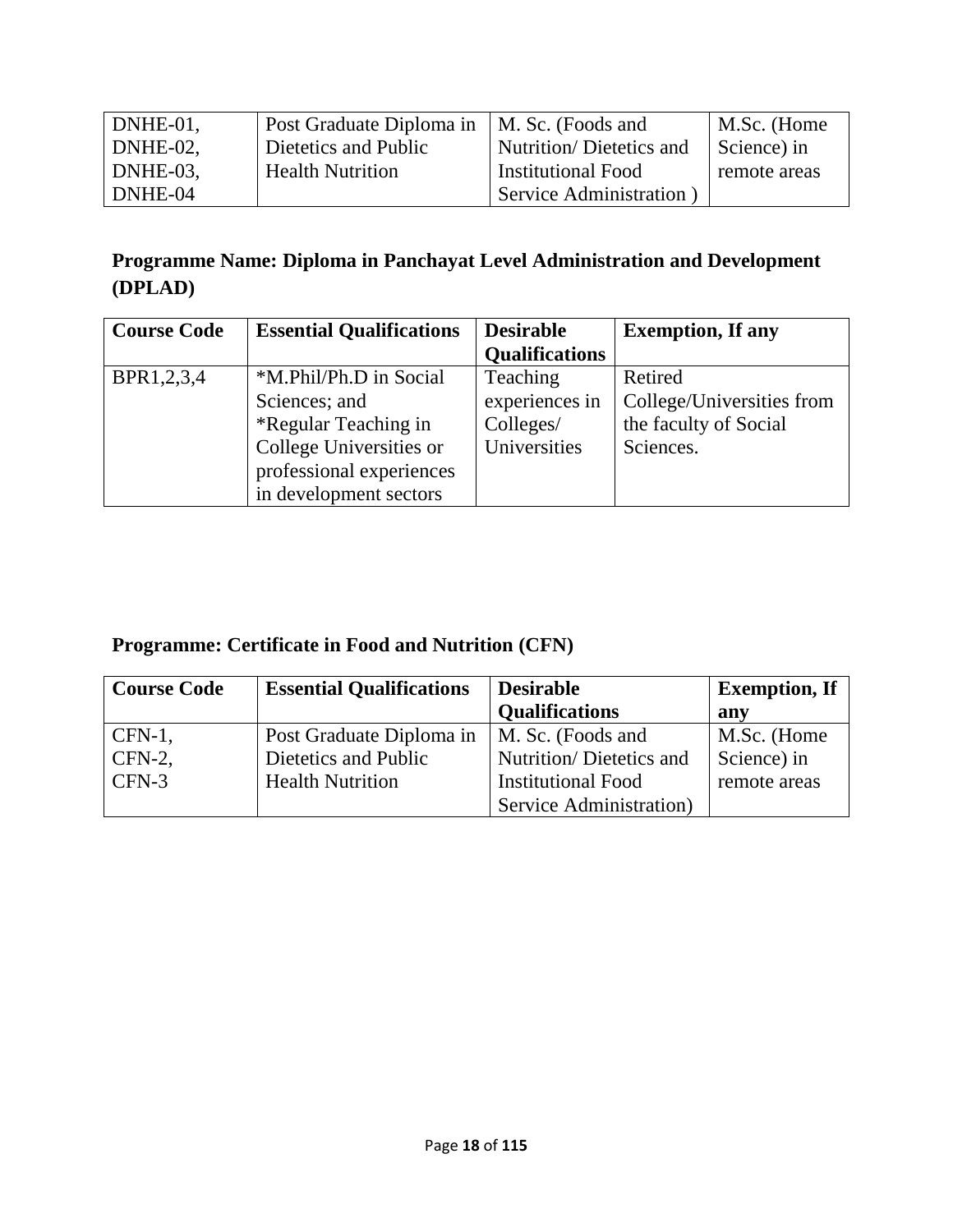| Course | <b>Essential</b>             | <b>Desirable</b>        | <b>Exemptions, If Any</b>             |
|--------|------------------------------|-------------------------|---------------------------------------|
| Code   | <b>Qualifications</b>        | <b>Qualifications</b>   |                                       |
|        |                              |                         |                                       |
| CNCC-1 | <b>Post Graduate</b>         | (Foods)<br>M. Sc.       | M.Sc. (Home Science) in remote        |
|        | Diploma in Dietetics         | Nutrition/<br>and       | areas                                 |
|        | and Public Health            | <b>Dietetics</b><br>and |                                       |
|        | Nutrition                    | Institutional           |                                       |
|        |                              | Food<br>Service         |                                       |
|        |                              | Administration          |                                       |
| CNCC-  | Post graduation              | Work                    | $1^{\text{rst}}$<br><b>Preference</b> |
| 02     | Degree (M.A./M.Sc.)          | experience is           | Post graduation                       |
|        | in any of the                | preferred in all        | Degree(M.A./M.Sc.) in Home            |
|        | following: With at           | cases.                  | Science (General) and                 |
|        | least fifty five percent     |                         | Diploma in Early Childhood or         |
|        | marks.                       |                         | Preschool Education or Nursery        |
|        | Child Development            |                         | Teacher's Training, with at least     |
|        | Human<br>$\bullet$           |                         | fifty five percent marks, in both     |
|        | Development and              |                         | 2 <sup>nd</sup><br>Preference         |
|        | <b>Childhood Studies</b>     |                         | <b>Graduation in Home</b>             |
|        | Human                        |                         | Science and Diploma in Early          |
|        | Development and              |                         | Childhood or Preschool                |
|        | <b>Family Studies</b>        |                         | <b>Education</b> or                   |
|        | Early Childhood<br>$\bullet$ |                         | Nursery Teacher's                     |
|        | Care and Education           |                         | Training, with at least fifty five    |
|        | Early Childhood<br>$\bullet$ |                         | percent marks, in both                |
|        | Development                  |                         | 3 <sup>rd</sup><br><b>Preference</b>  |
|        |                              |                         | Post graduation Degree                |
|        |                              |                         | (M.A./M.Sc.) in Home Science          |
|        |                              |                         | (General), with at least fifty        |
|        |                              |                         | five percent marks                    |

# **Programme Name: Certificate in Nutrition and Child Care (CNCC)**

# **Programme Name: Certificate in Rural Development (CRD)**

| Course<br>Code | <b>Essential qualifications</b>                                | <b>Desirable</b><br>qualifications | <b>Exemptions, If any</b>             |
|----------------|----------------------------------------------------------------|------------------------------------|---------------------------------------|
| <b>MRD-101</b> | Minimum qualification of an                                    | <b>Masters in Social</b>           | In remote areas <i>i.e.</i>           |
| $MRD-102$      | <b>Assistant Professor/Lecturer</b><br>in a College/University | Sciences                           | North-East States,<br>Jammu & Kashmir |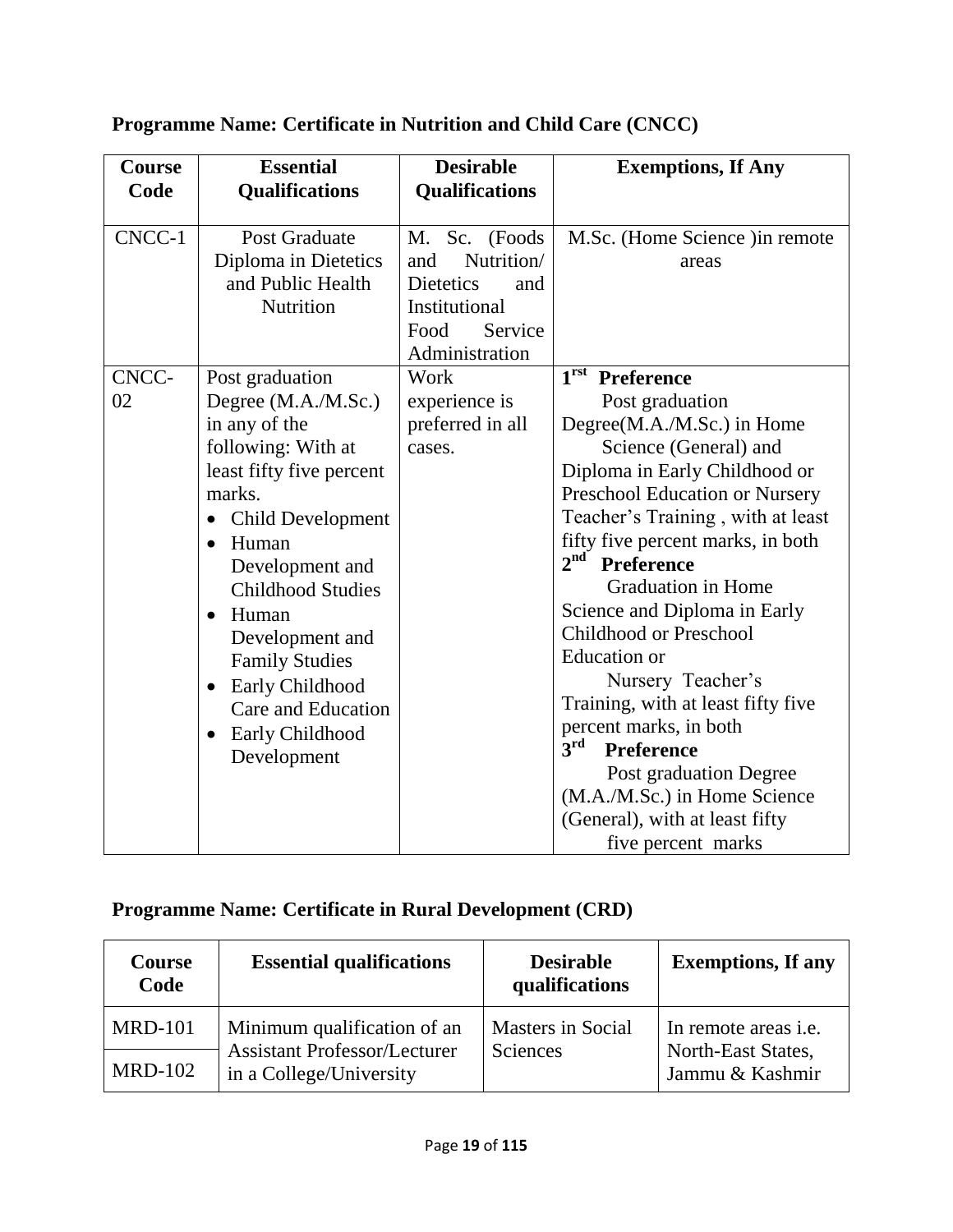| <b>MRD-103</b> | (recognized by UGC)                                                                                                                                               | etc. certain                                         |
|----------------|-------------------------------------------------------------------------------------------------------------------------------------------------------------------|------------------------------------------------------|
|                | <b>Disciplines: Rural</b><br>Development, Sociology,<br>Anthropology, Economics,<br>Political Science, Geography,<br><b>Public Administration, Social</b><br>Work | relaxation in<br>qualifications may<br>be considered |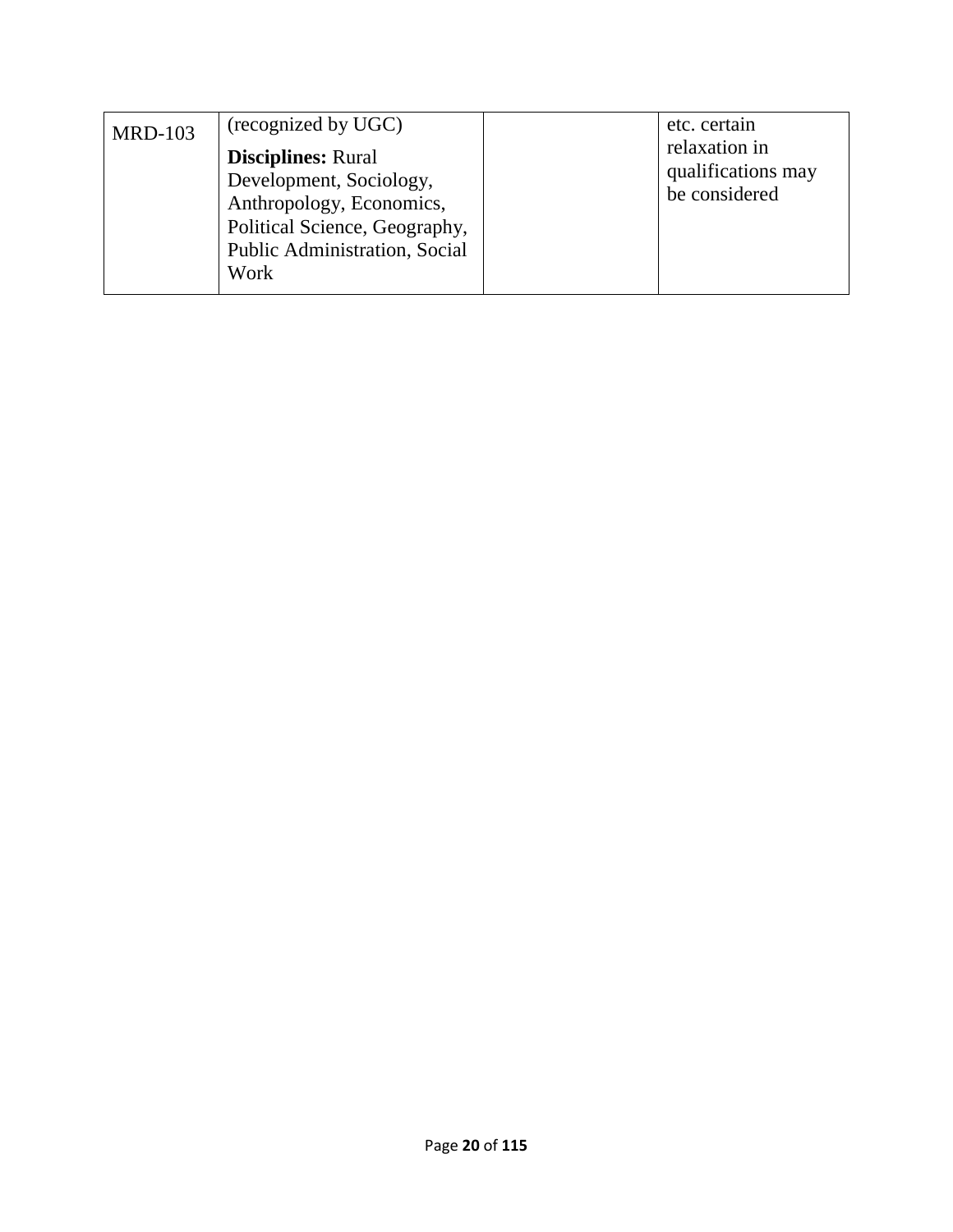# **School of Computer & Information Sciences (SOCIS)**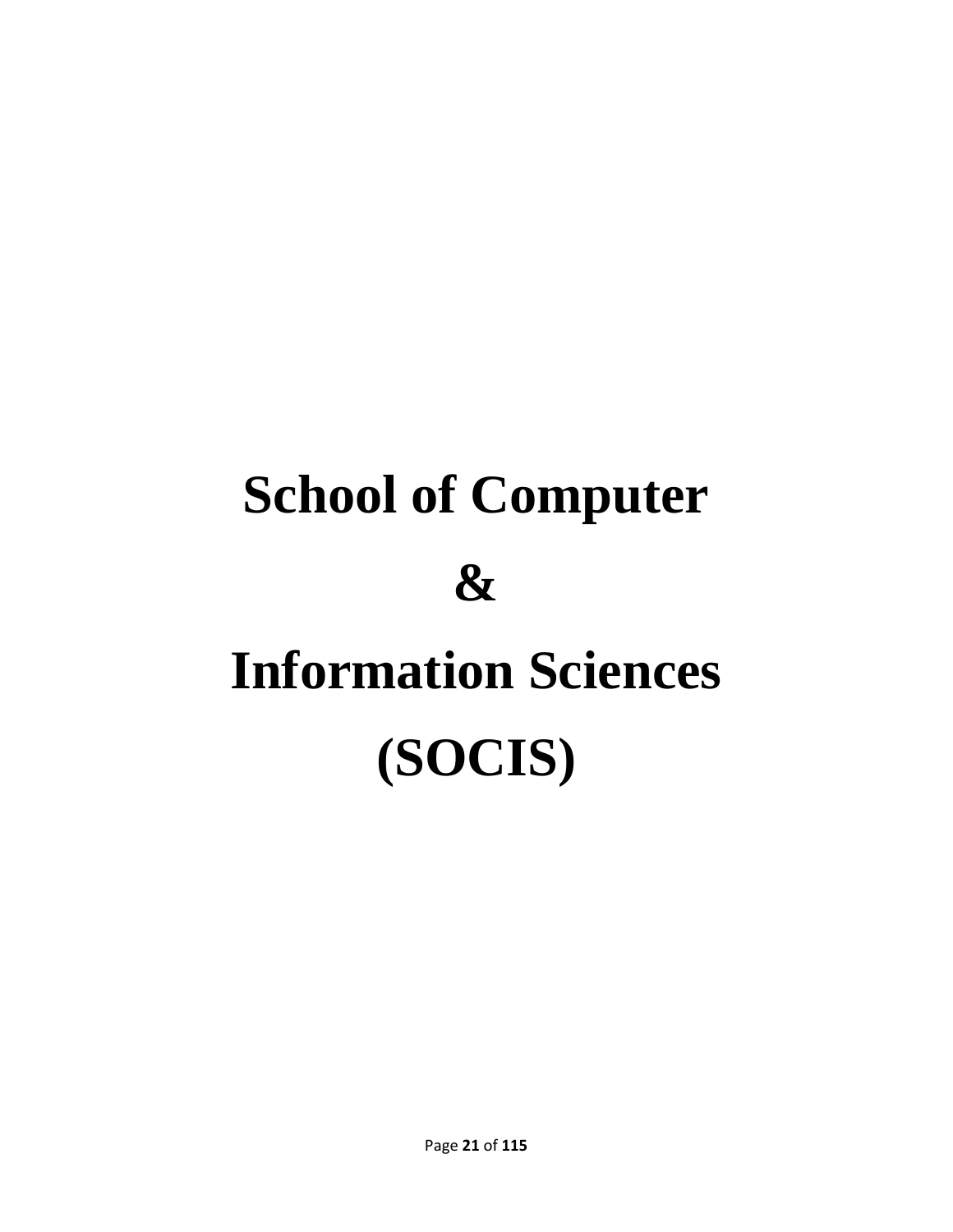| <b>Course Code</b>                                                                                                   | <b>Educational Qualifications for Academic Counsellors</b>                                                                                                                          |
|----------------------------------------------------------------------------------------------------------------------|-------------------------------------------------------------------------------------------------------------------------------------------------------------------------------------|
| MCS-011, MCS-012,<br>MCS-014, MCS-021,<br>MCS-022, MCS-023,<br>MCS-024, MCS-031,                                     | Ph. D in Computer Science / M.Tech (Computer Science / IT) /<br>MS (Computer Science / IT / Software systems) / M.Phil<br>(Computers)<br><b>OR</b>                                  |
| MCS-032, MCS-034,<br>MCS-041, MCS-042,<br>MCS-043, MCS-051,<br>MCS-052, MCS-053,<br>MCSE-003, MCS-004,<br>$MCSE-011$ | B.Tech (Computer Science/IT) / B.E(Computer Science/IT) /<br>MCA / M.Sc(Computer Science/IT) with at least 2 years of<br>experience in teaching / industry                          |
| MCSL-016, MCSL-<br>017, MCSL-025,<br>MCSL-036, MCS-044,<br>MCSL-045, MCSL-<br>054                                    | Ph. D in Computer Science / M.Tech (Computer Science / IT) /<br>MS (Computer Science / IT / Software systems) / M.Phil<br>(Computers)<br><b>OR</b>                                  |
|                                                                                                                      | B.Tech (Computer Science/IT) / B.E(Computer Science/IT) /<br>MCA / M.Sc(Computer Science/IT) with at east 2 experience of<br>working with the software as per the laboratory course |
| MCS-013, MCS-033                                                                                                     | M. Sc (Maths) or above with at least 2 years of teaching<br>experience                                                                                                              |
| <b>MCS -035</b>                                                                                                      | MBA(Finance) / M.Com or above with at least 2 years of<br>experience in teaching at Postgraduate level and knowledge in<br>accounting software packages.                            |
| <b>MCS-015</b>                                                                                                       | MA(English) or above with at least 2 years of experience in<br>teaching preferably in Linguistics / ELT                                                                             |

#### **Programme Name: Master of Computer Applications (MCA)**

#### **Eligibility Criteria for Project Evaluators of MCSP-060 (Project)**

Ph. D in Computer Science / M. Tech or equivalent in Computer Science with at least 5 years experience in teaching computer science courses in MCA / M. Tech /B.E / B. Tech Programmes in Computer Science / Information technology/ Computer Engineering in a University / Regional Engineering Colleges.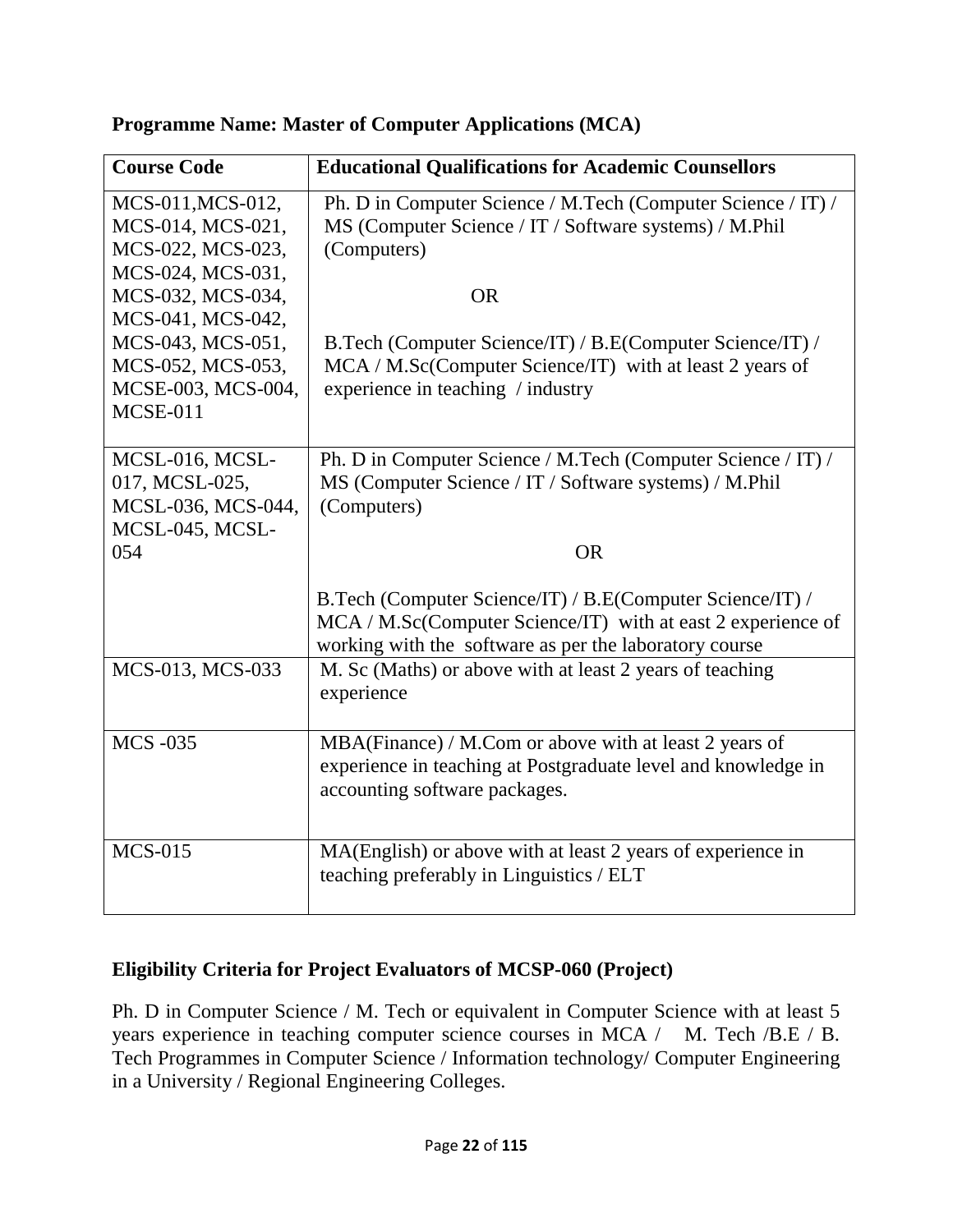B.E /B. Tech in Computer Science / IT or MCA working as the team leader for a period of 2 years in the top 20 NASSCOM registered companies / CMM level-3 or above companies with an overall post experience of 7 years in software development.

#### **Eligibility Criteria for Project Evaluators of MCS-044 (Mini Project)**

All the approved project evaluators whoever are evaluating the BCA(CS-76) / MCA(CS-17 / MCSP-060) projects.

#### **OR**

M Tech/PhD in Computer Science/IT or equivalent in Computer Science with at least 3 years of experience (full time) of teaching courses in MCA / M.Tech / M.Sc / B.Tech Programmes in Computer Science / Information Technology / Computer Engineering in a University / Deemed University / Central University / Regional Engineering Colleges / Affiliated colleges

#### **OR**

PhD/MTech/MSc/B.Tech or MCA working as Software professionals for a period of at least 2 years in the top 20 NASSCOM registered companies / CMM level 3 or above companies with an overall experience of 5 years in software development.

#### **OR**

All permanent faculty members of IT/ Computer Science/Computer Engineering departments of central universities and regional engineering colleges, with a minimum of 5 year's experience of teaching CS/IT courses in their respective departments.

#### **OR**

Full-time faculty of AICTE recognized institutions with a minimum of two years experience is considered for project evaluation.

#### **Eligibility Criteria for Appointment As Programme-In-Charge for BCA at SC's/PSC's**

M.Tech/MPhil/Ph.D in Computer Science/IT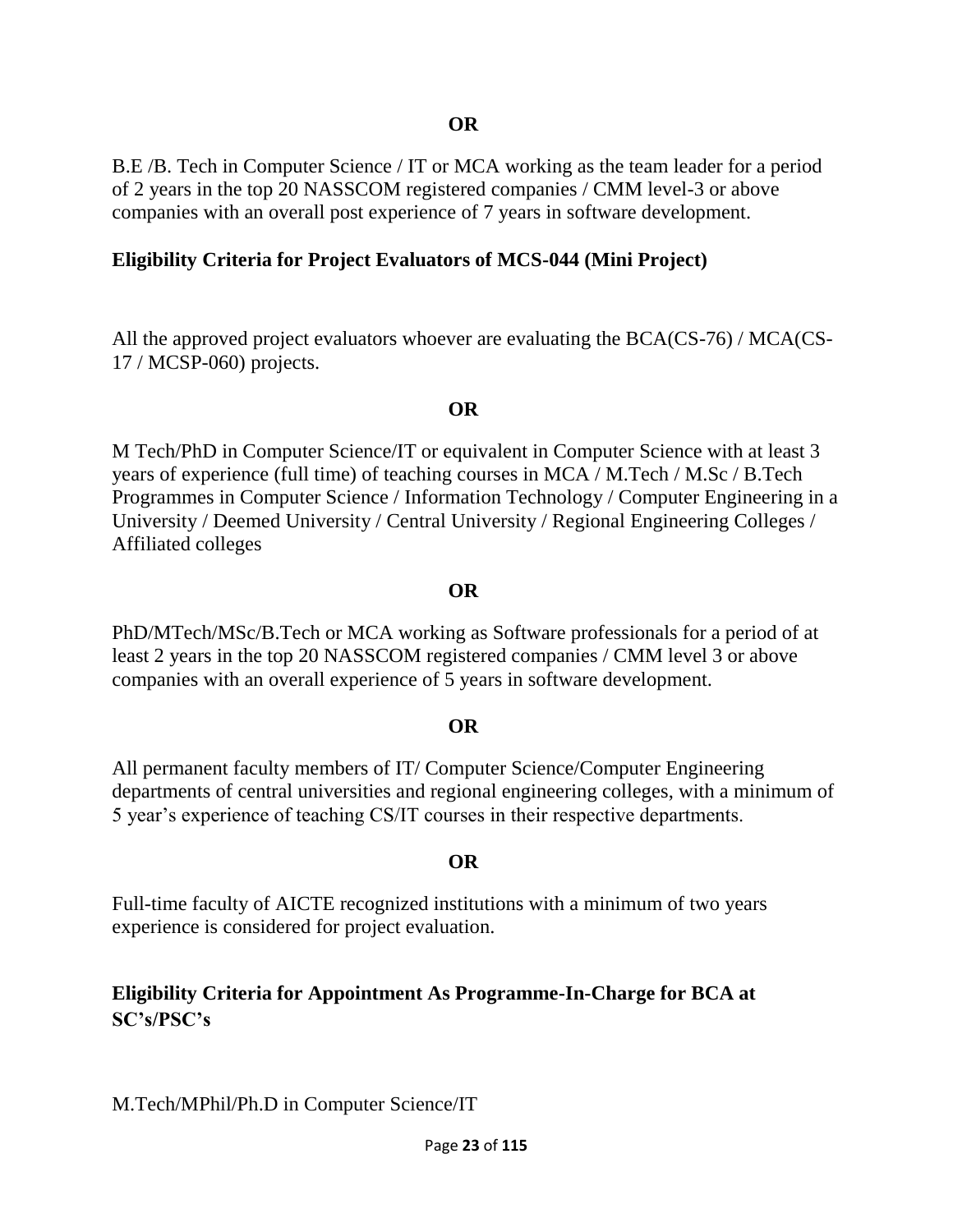#### **OR**

M.Sc. in Computer Science/Information Technology, with at least one year of teaching or industrial experience

#### **OR**

B. Tech in Computer Science/Information Technology, with at least one year of teaching or industrial experience

#### **OR**

MCA with at least one year of teaching/industrial experience

#### **Eligibility Criteria for Appointment As Programme-In-Charge for MCA at SC's/PSC's**

M. Tech/ Ph. D in Computer Science/IT

#### **OR**

M. Sc. in Computer Science/Information Technology, with at least one year of teaching or industrial experience

#### **OR**

B. Tech in Computer Science/Information Technology, with at least one year of teaching or industrial experience/industrial experience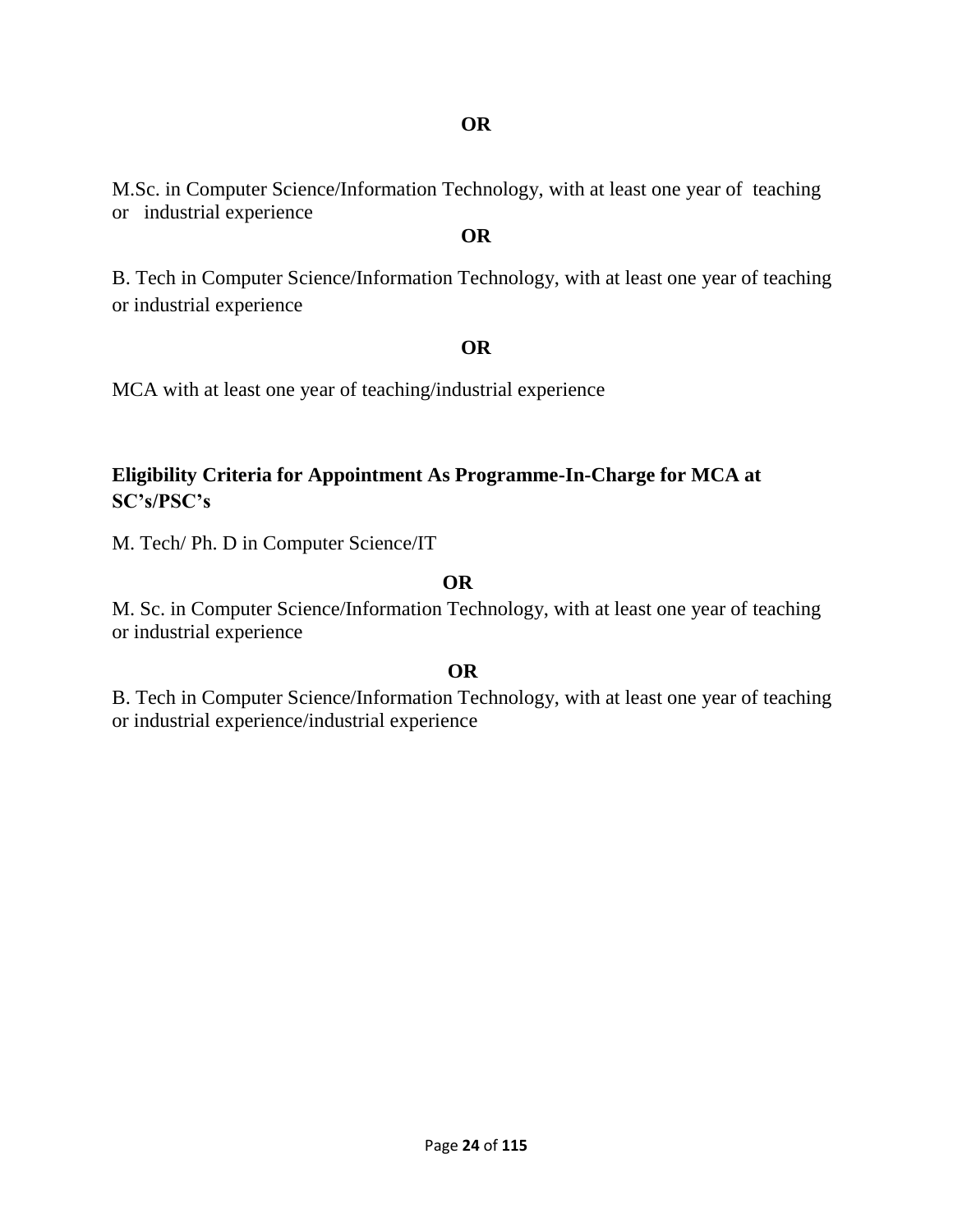#### **Programme Name: Bachelor of Computer Applications (BCA)**

| <b>Course Code</b>                                                                                                             | <b>Educational Qualifications for Academic Counsellors</b>                                                                                                         |
|--------------------------------------------------------------------------------------------------------------------------------|--------------------------------------------------------------------------------------------------------------------------------------------------------------------|
| MCS-011, 012, 014, 021,<br>022,<br>023, 024, MCSL-016,<br>BCS-011, BCSL-013,<br>BCSL-21, BCSL-022,<br>BCS-031, BCSL-032,       | Ph. D in Computer Science / M.Tech (Computer Science)<br>$/$ IT) $/$<br>MS (Computer Science / IT / Software systems) / M.Phil<br>(Computers)                      |
| BCSL-033, BCSL-034,<br>BCS-041, BCS-042,                                                                                       | <b>OR</b>                                                                                                                                                          |
| BCSL-043, BCSL-044,<br>BCSL-045, BCS-051,<br>BCS-052, BCS-053,<br>BCSL-056, BCSL-057,<br>BCS-062, BCSL-063,<br><b>BCSP-064</b> | B.Tech (Computer Science/IT) / B.E(Computer<br>Science/IT $)/$<br>MCA / M.Sc(Computer Science/IT) with at least 2 years<br>of<br>experience in teaching / industry |
| MCS-013, BCS-012,<br>BCS-054, BCSL-058                                                                                         | M. Sc (Maths) or above with at least 2 years of teaching<br>experience                                                                                             |
| MCS-015, BCS-055, FEG-<br>02                                                                                                   | MA(English) or above with at least 2 year of experience<br>1n<br>teaching preferably in Lingustics/ELT                                                             |
| ECO-01, ECO-02                                                                                                                 | M.Com with 5 years teaching experience at UG/PG Level                                                                                                              |
| <b>BCS-040</b>                                                                                                                 | M.Sc. (Stats) / M.Sc(Maths with specialization in<br>Stats) / MCA / M.Tech / B.Tech (CS/IT) with at least two<br>years of teaching exp in Statistical Techniques   |

#### **Eligibility Criteria for Project Evaluators of BCYSP-064 (Project)**

Ph. D in Computer Science / M. Tech or equivalent in Computer Science with at least 5 years experience in teaching computer science courses in MCA / M. Tech /B.E / B. Tech Programmes in Computer Science / Information technology/ Computer Engineering in a University / Regional Engineering Colleges.

OR

B.E /B. Tech in Computer Science / IT or MCA working as the team leader for a period of 2 years in the top 20 NASSCOM registered companies / CMM level-3 or above companies with an overall post experience of 7 years in software development.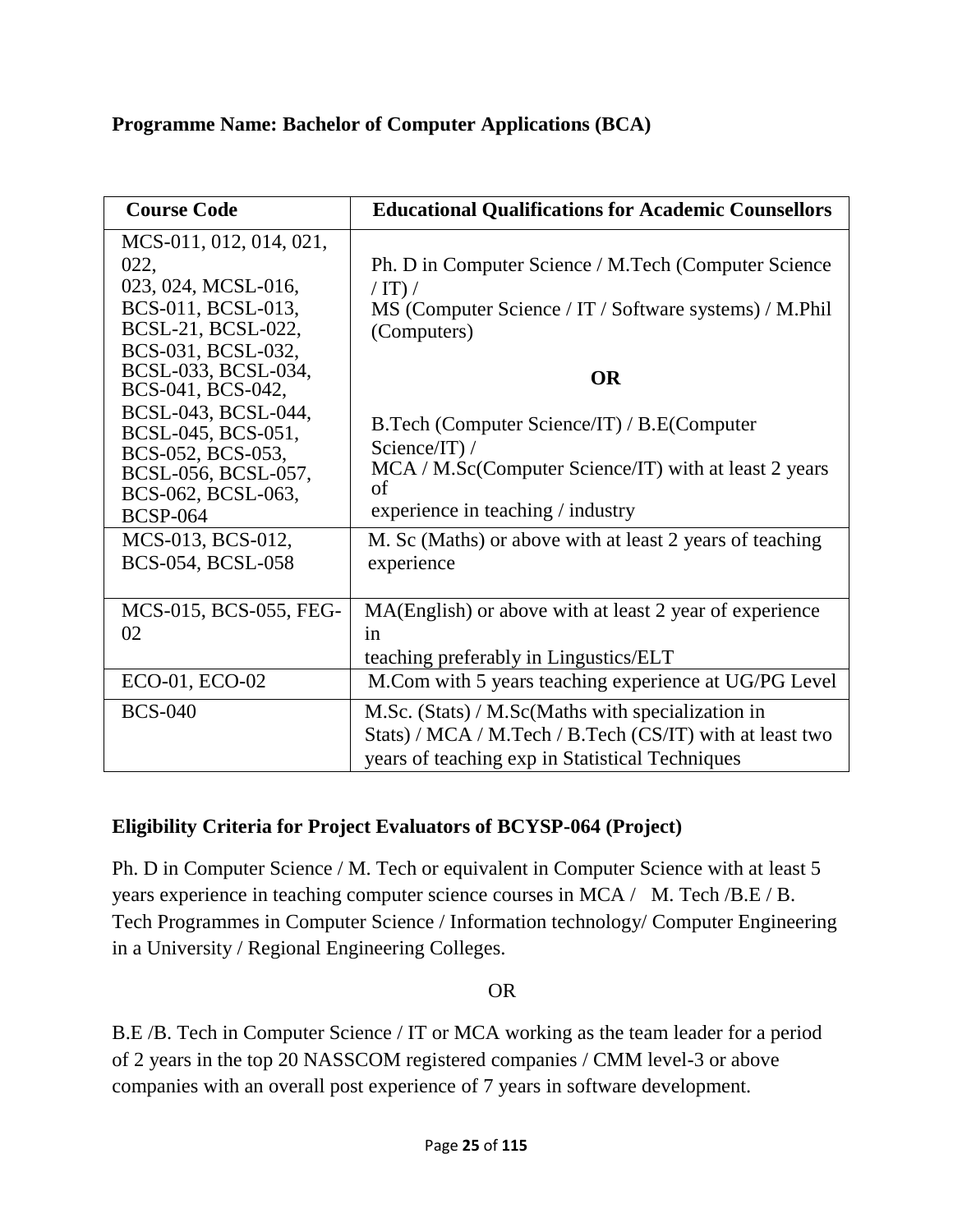**Programme Name: Certificate In Information Technology (CIT)**

| <b>Course</b><br>Code | <b>Educational Qualifications for Academic Counsellors</b>           |
|-----------------------|----------------------------------------------------------------------|
| CIT-003, CITL-        | CIT-001, CIT-002, $ BCA/ BSc(CS/IT)/ BTech(CS/IT)/ MCA/ MSc(CS/IT)/$ |
| 001                   | MTechn(CS/IT) / PhD(CS/IT)                                           |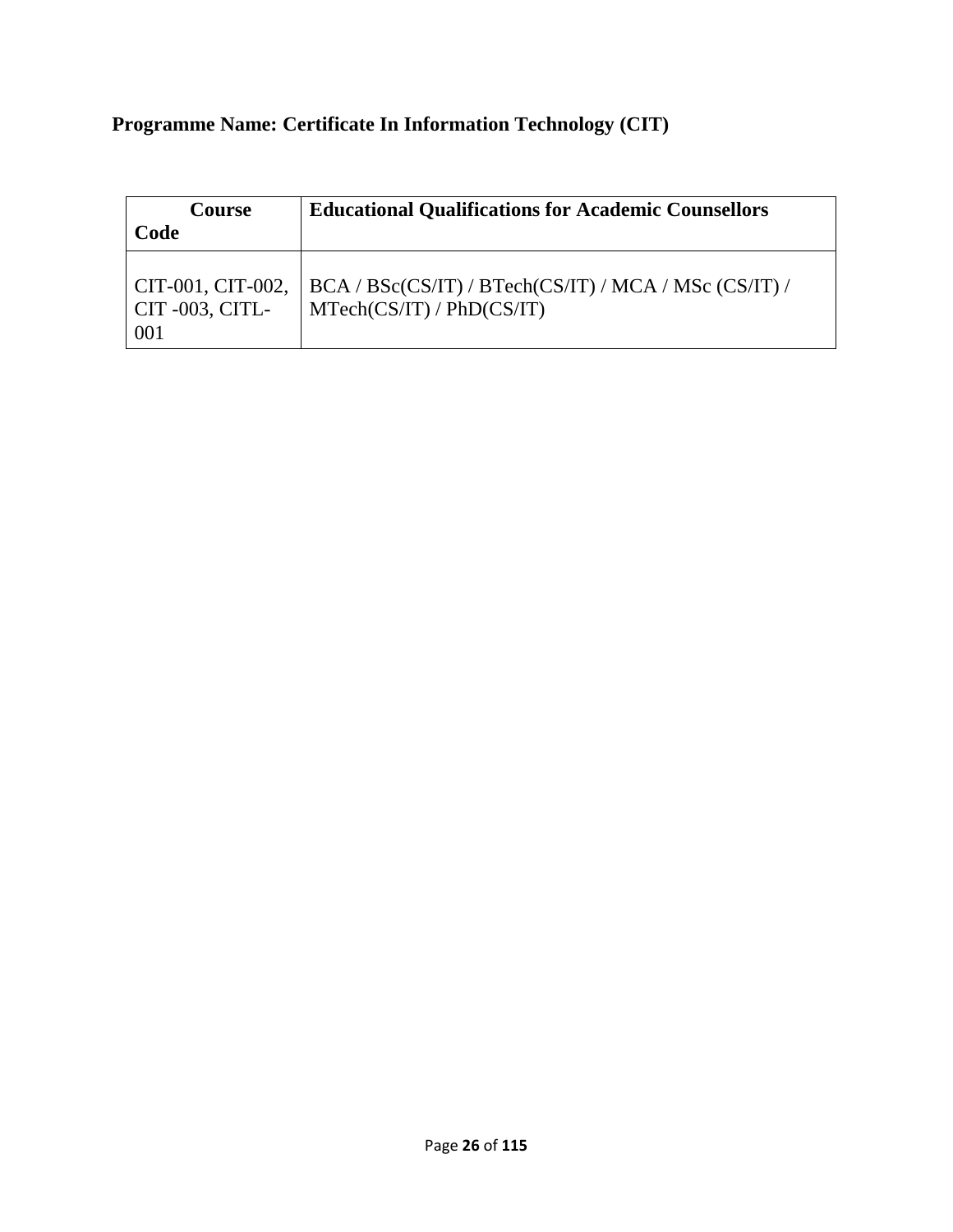# **School of Education (SOE)**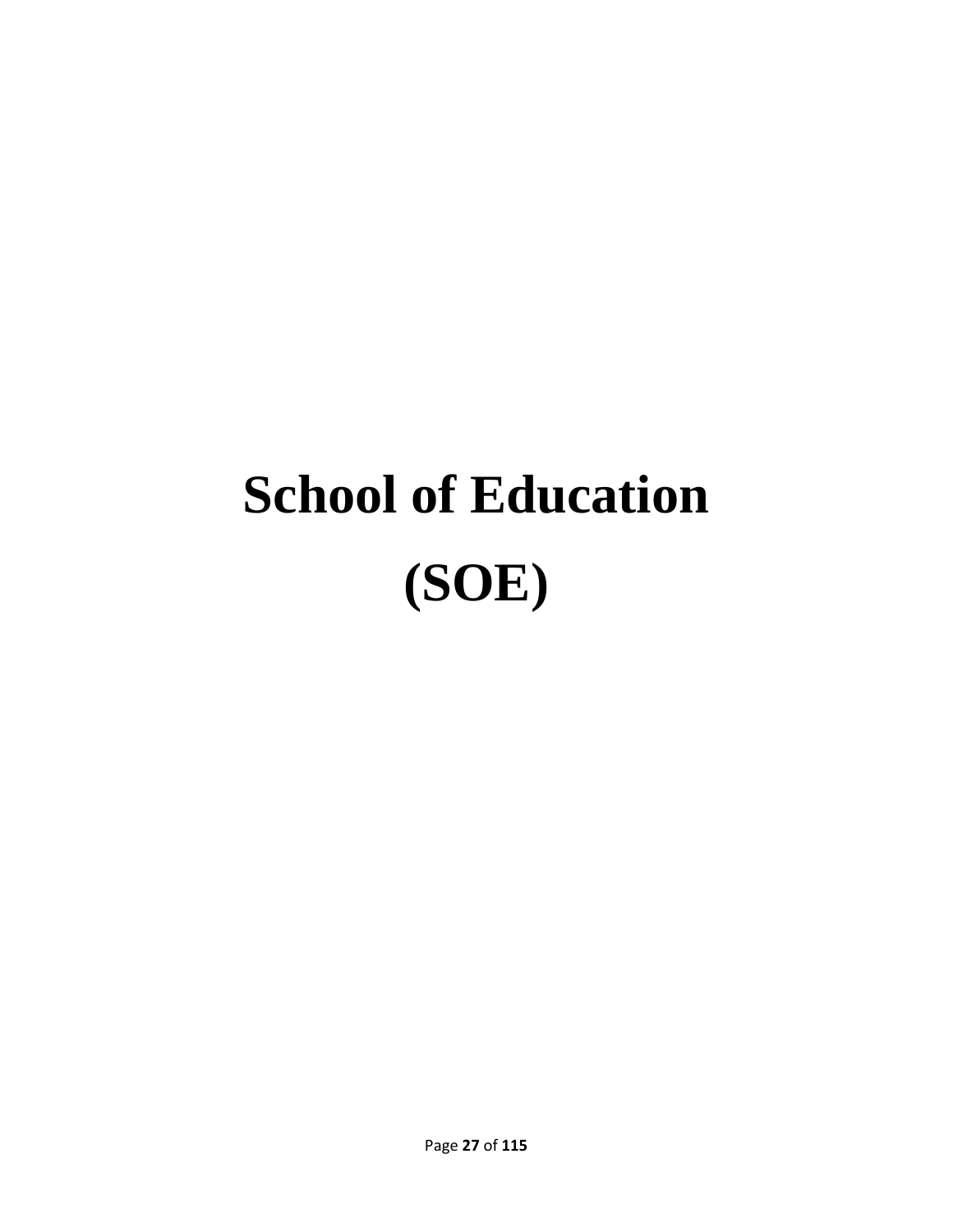| <b>Course Code</b> | <b>Essential</b>     | <b>Desirable</b>     | <b>Exemptions, if any</b> |
|--------------------|----------------------|----------------------|---------------------------|
|                    | <b>Qualification</b> | <b>Qualification</b> |                           |
| <b>All Courses</b> | M.A. (Education) /   | M.Phil. / Ph.D. in   | In case candidates        |
| coming under       | M.Ed. with           | Education            | with the experience       |
| M.A. (Education)   | experience of        |                      | of teaching at M.A.       |
| programme.         | teaching students at |                      | (Education) / M.Ed.       |
|                    | M.A. (Education) /   |                      | level are not             |
|                    | M.Ed. level.         |                      | available, then those     |
|                    |                      |                      | with the experience       |
|                    |                      |                      | of teaching at B.A.       |
|                    |                      |                      | (Education) / B.Ed.       |
|                    |                      |                      | may be considered.        |
|                    |                      |                      | However, the              |
|                    |                      |                      | qualifications of the     |
|                    |                      |                      | Academic                  |
|                    |                      |                      | Councellors will          |
|                    |                      |                      | remain the same.          |

# **Programme Name: Master of Arts in Education (MAEDU)**

#### **Programme Name: Master of Arts in Adult Education (MAAE)**

| <b>Essential Qualifications</b>                                                                                                                                                                                                                                                                                                                                                                                                                           | <b>Desirable</b>                                                                                                                                                                                                                                                              | <b>Exemptions,</b> |
|-----------------------------------------------------------------------------------------------------------------------------------------------------------------------------------------------------------------------------------------------------------------------------------------------------------------------------------------------------------------------------------------------------------------------------------------------------------|-------------------------------------------------------------------------------------------------------------------------------------------------------------------------------------------------------------------------------------------------------------------------------|--------------------|
|                                                                                                                                                                                                                                                                                                                                                                                                                                                           | <b>Qualifications</b>                                                                                                                                                                                                                                                         | If Any             |
| a) Must be in service as a faculty<br>member/academic staff of<br>University Departments / Centres<br>of Adult, Continuing Education<br>and Extension, State Resource<br>Centres for Adult Education,<br>University Departments of<br>Education or Colleges of<br>Education, Degree Colleges with<br>Departments/ Centres of Adult,<br>Continuing Education and<br>Extension, MEd/MA (Education)<br>PSCs of IGNOU, or any<br>Organisation, Institution or | (Following are<br><b>Desirable only for</b><br>course MAEE-002)<br>Persons who are<br>a)<br>either in service<br>or retired as a<br>member of<br>faculty $/$<br>academic staff of<br>any Law<br>University,<br>Department of<br>Law, College of<br>Law or Centre<br>for Legal | <b>Nil</b>         |
|                                                                                                                                                                                                                                                                                                                                                                                                                                                           | Department offering academic                                                                                                                                                                                                                                                  | Studies, or        |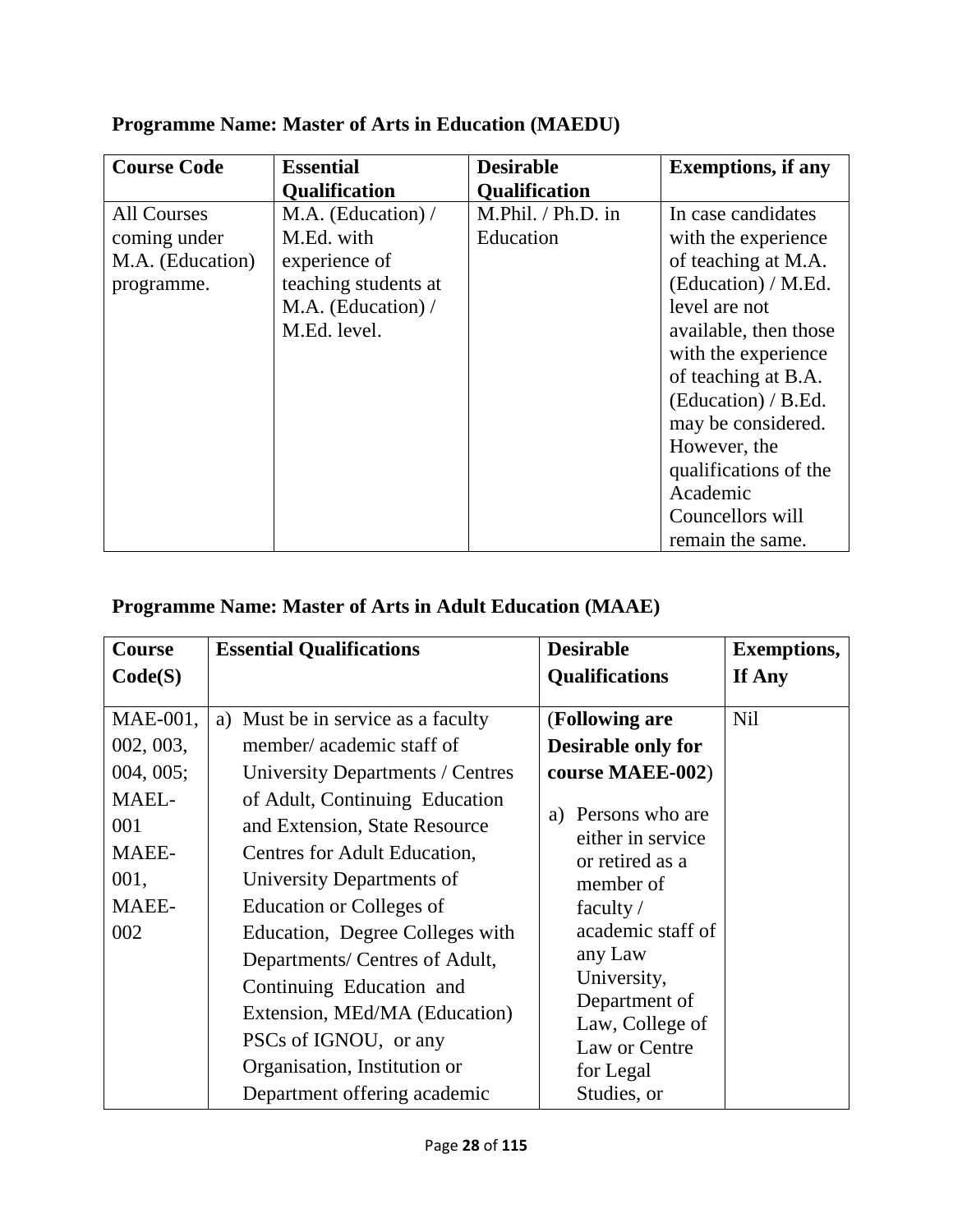|              | programmes and working in the<br>field of education / adult education<br>/ extension education or allied<br>areas; and<br>b) Must be possessing M.Ed/M.A.<br>(Education / Adult Education /<br>Andragogy / Extension Education /<br>Continuing Education / Lifelong<br>Education / Distance Education /<br>Psychology / Sociology) or<br>Master's Degree in Library and<br><b>Information Science / Social Work</b><br>/ Rural Development /<br>Development Studies or any other<br>relevant discipline);<br><b>or</b><br>$M.A / M.Sc.$ in any discipline and<br>M.Ed / B.Ed / BliSc or Diploma in<br><b>Adult Education/Andragogy/</b><br><b>Extension Education/Continuing</b><br>Education/Lifelong Education /<br>Distance Education / Social Work /<br>Rural Development or any other<br>relevant discipline. | b) Persons<br>possessing at<br>least Bachelor's<br>Degree in Law<br>and practicing in<br>any court of<br>law, or<br>Persons<br>$\mathbf{c})$<br>possessing at<br>least a Degree /<br>Diploma in Law<br>and in service<br>with any<br>Organisation,<br>Institution,<br>Department or<br>Centre involved<br>in implementing<br>the programmes<br>or activities<br>aimed at<br>promoting legal<br>awareness<br>among the<br>public / masses. |  |
|--------------|--------------------------------------------------------------------------------------------------------------------------------------------------------------------------------------------------------------------------------------------------------------------------------------------------------------------------------------------------------------------------------------------------------------------------------------------------------------------------------------------------------------------------------------------------------------------------------------------------------------------------------------------------------------------------------------------------------------------------------------------------------------------------------------------------------------------|-------------------------------------------------------------------------------------------------------------------------------------------------------------------------------------------------------------------------------------------------------------------------------------------------------------------------------------------------------------------------------------------------------------------------------------------|--|
| MAEP-<br>001 | Any person who is already the<br>approved supervisor/evaluator for<br>the dissertation work of students of<br>MA(Education) / MEd / MAEDS<br>programmes of IGNOU.<br><b>OR</b><br>Any person<br>who<br>possesses<br>MPhil/PhD<br>Degree<br>and<br>has<br>supervised and/or is supervising<br>dissertation work of students of<br>MA(Education) / MEd / MA(Adult<br>Education / Andragogy) of any                                                                                                                                                                                                                                                                                                                                                                                                                   |                                                                                                                                                                                                                                                                                                                                                                                                                                           |  |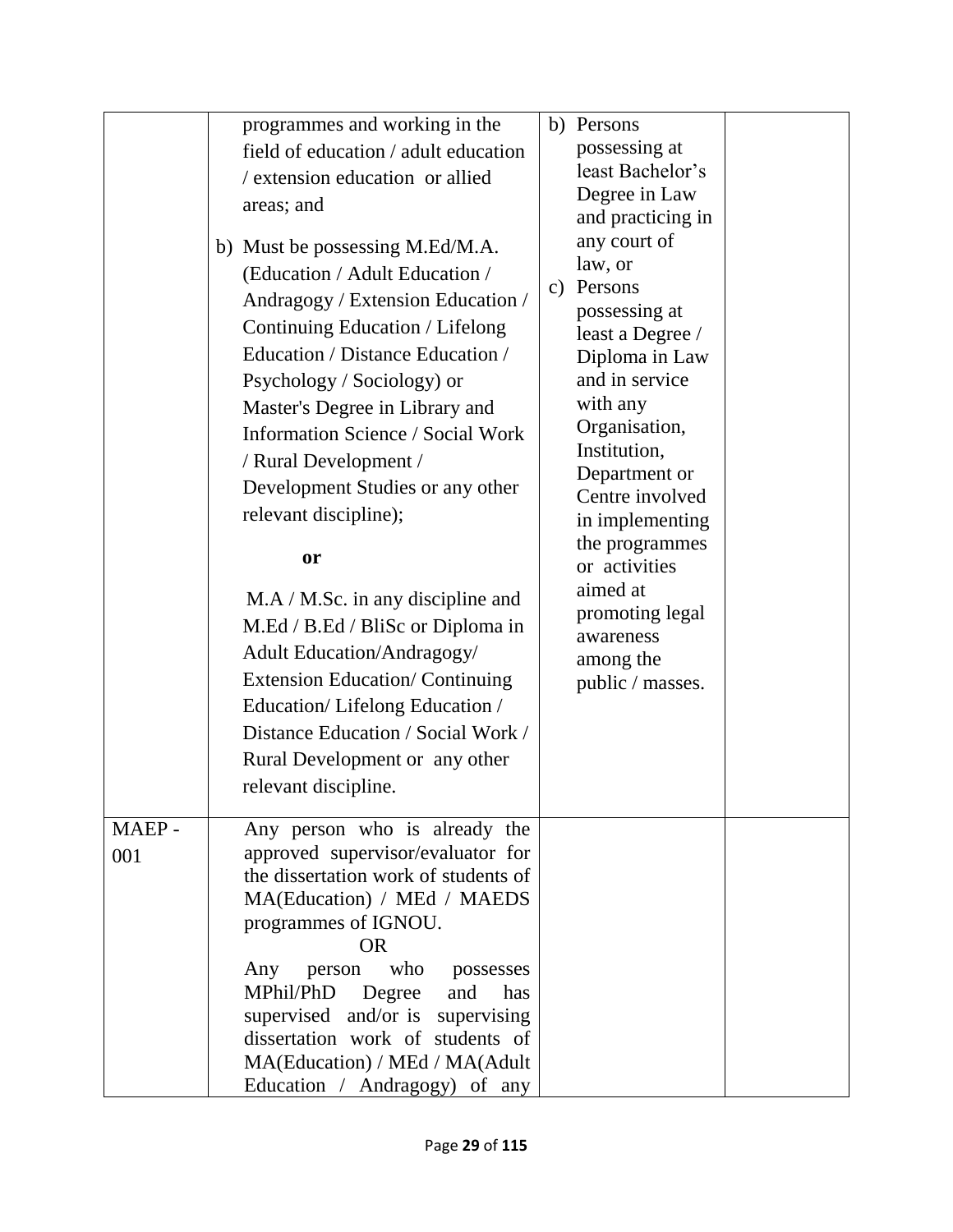| University/Institute recognized by               |  |
|--------------------------------------------------|--|
| UGC.                                             |  |
| <b>OR</b>                                        |  |
| faculty<br>Any<br>member<br>of                   |  |
| Department/Centre/School<br>of                   |  |
| Education / Educational Studies /                |  |
| Adult Education / Adult and                      |  |
| Continuing Education / Extension /               |  |
| Extension Studies / Development                  |  |
| Studies / Extension<br>and                       |  |
| Development Studies /<br>Non-                    |  |
| Formal Education / Lifelong                      |  |
| Learning / Rural Development /                   |  |
| Population Studies / Geography /                 |  |
| Sociology / Psychology / Social                  |  |
| Work / Political Science / Legal                 |  |
| Studies of any University /                      |  |
| Institute recognized by UGC who                  |  |
| possesses MPhil/PhD Degree and                   |  |
| supervised<br>and/or<br>has<br>$\frac{1}{1}$     |  |
| supervising dissertation work or is              |  |
| eligible to supervise dissertation               |  |
| work of students of their respective             |  |
| Department / Centre / School /                   |  |
| Institute.                                       |  |
| <b>OR</b>                                        |  |
| Any permanent academic staff                     |  |
| member of IGNOU working at any                   |  |
| of its Regional Centre who has                   |  |
| minimum experience of five years                 |  |
| in a position not below that of                  |  |
| Lecturer or equivalent position,                 |  |
| after obtaining PhD Degree in                    |  |
| Education / Educational Studies /                |  |
| Adult Education / Adult and                      |  |
| Continuing Education / Extension /               |  |
| Extension Studies / Development                  |  |
| <b>Studies</b><br>Extension<br>$\sqrt{2}$<br>and |  |
| Development<br>Studies<br>Non-<br>$\sqrt{2}$     |  |
| Formal Education<br>Lifelong<br>$\sqrt{2}$       |  |
| Learning / Rural Development /                   |  |
| Population Studies / Geography /                 |  |
| Sociology / Psychology / Social                  |  |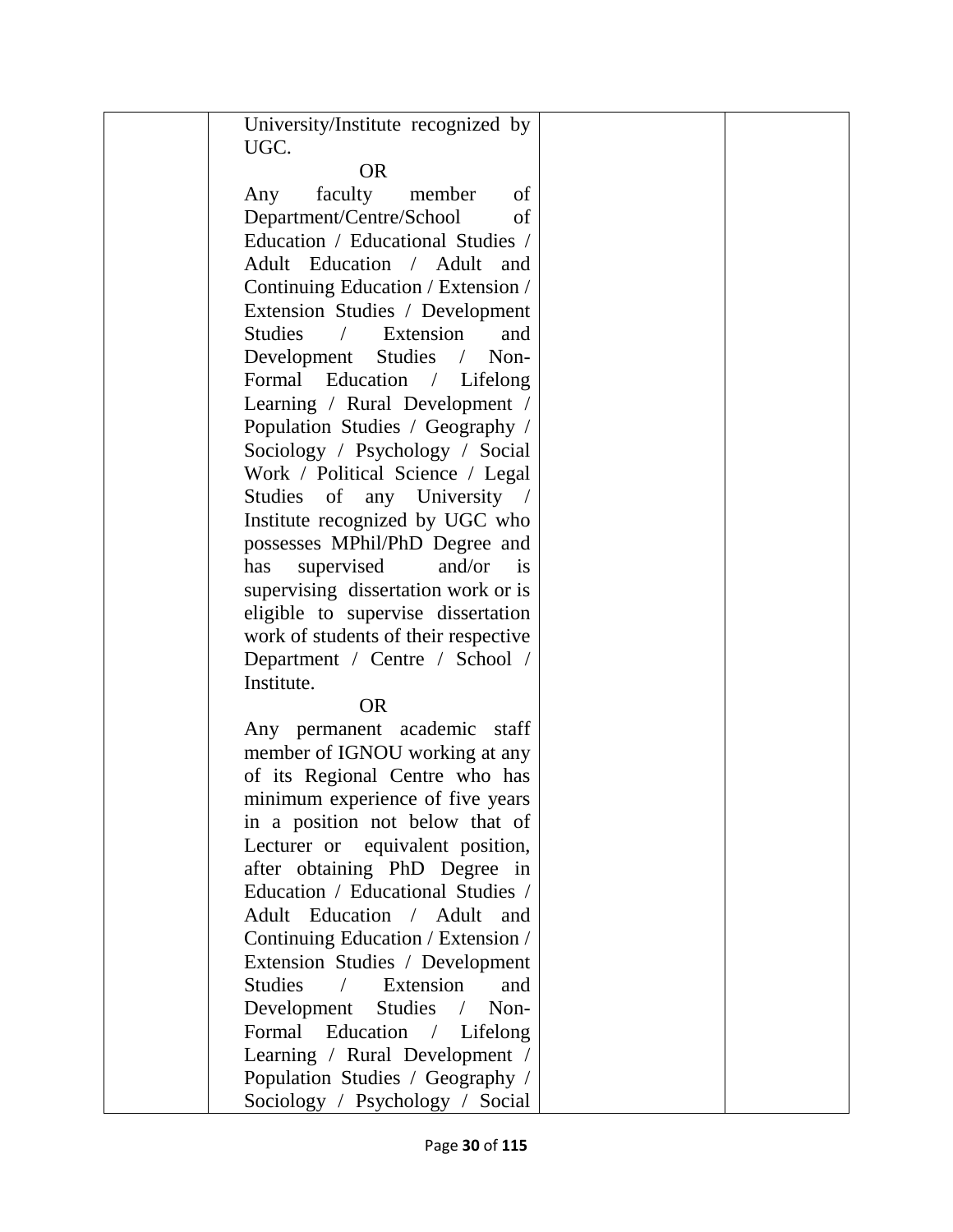| Work/ Political Science / Legal   |  |
|-----------------------------------|--|
|                                   |  |
| Studies, and involved in          |  |
| implementation of MAAE/           |  |
| MA(Education) / MEd / MAEDS       |  |
| programmes of IGNOU under any     |  |
| one of its Regional Centres.      |  |
| <b>OR</b>                         |  |
| Any person who is an academic     |  |
| counsellor at or a Programme In-  |  |
| Charge (PIC) of a Programme       |  |
| Study Centre (PSC) of MAAE /      |  |
| MA(Education) / MEd / MAEDS       |  |
| programmes of IGNOU and has       |  |
| minimum of five years experience  |  |
| after obtaining PhD and working   |  |
| as permanent faculty of that PSC. |  |
|                                   |  |

#### **Programme Name: Bachelor of Education (B.Ed.)**

Faculty of host institutions or present and former teacher educators from other neighboring institutions may be the academic counsellors. They must fulfill the following eligibility prescribed by NCTE as per norms and standards, 2014.

#### **A. For BES 121-123, BES126, BES 128-129**

- i. Post graduate degree in science/social-science/mathematics/languages with minimum 55% marks; and
- ii. M.Ed. with minimum 55% marks **Or**
- i. Post Graduate Degree (M.A.) in Education with minimum 55% marks; and
- ii. B.Ed./B.El.Ed. Degree with minimum 55% marks

**Desirable:** Ph.D. in Education

#### **B. For BES 124, 125, 127, BESE 131-135, BESL 121-122 and BESL131-134**

- i. Post graduate degree in science/social-science/mathematics/languages with minimum 55% marks and
- ii. M.Ed. with minimum 55% marks

**Desirable:** Ph.D. in Education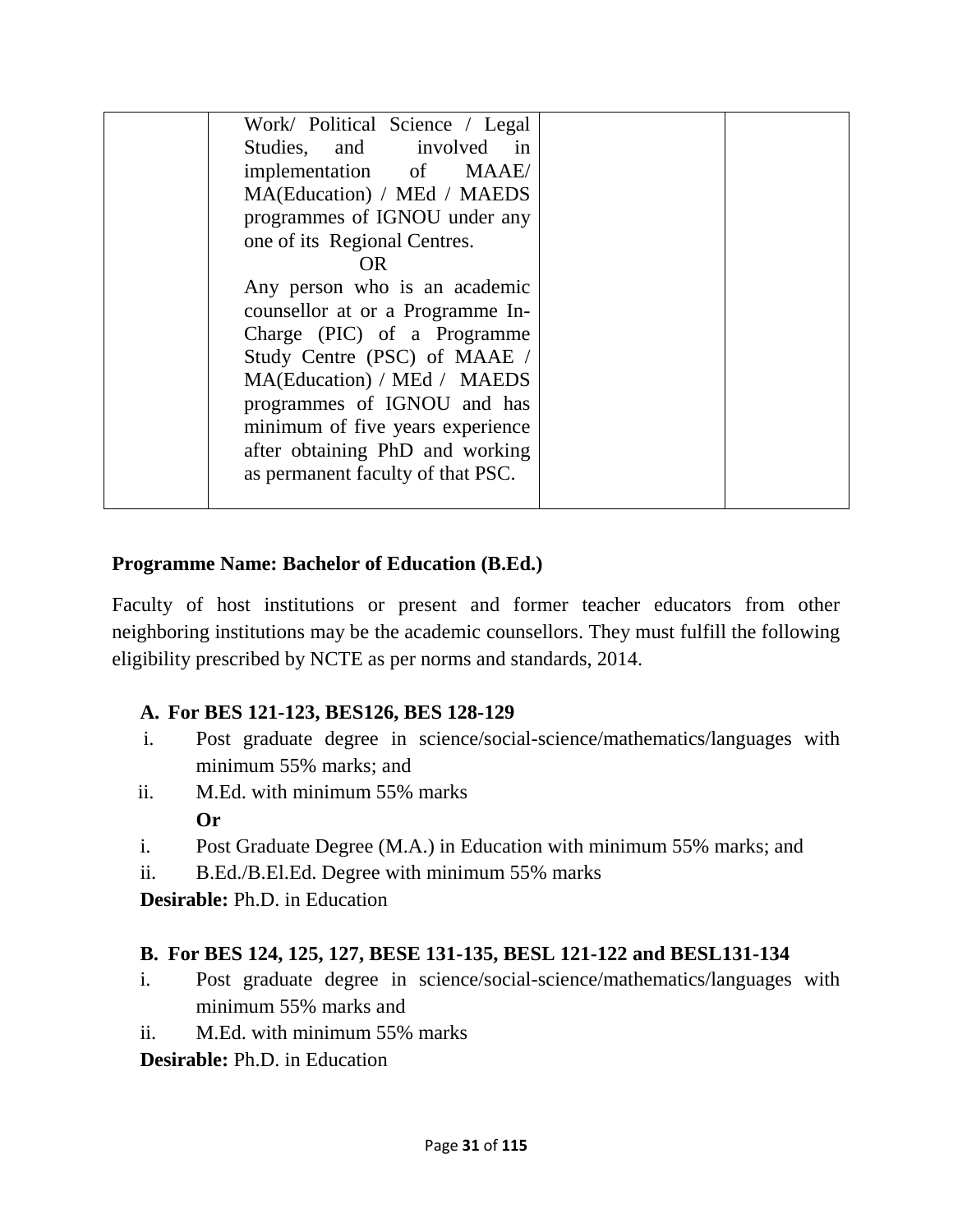#### **C. For Courses BES 141-145**

Post graduate degree in science (for BES141)/ social-science (for BES142)/ mathematics (for BES143)/ languages (English for BES144 and Hindi for BES 145) with minimum 55% marks and

M.Ed. with minimum 55% marks

**Desirable:** Ph.D. in Education

#### **D. For Courses BESL 123-124**

- 1. **BESL-123:** Post Graduate Degree in Theater/Fine arts/Music/Dance with minimum 55 % marks
- 2. **BESL-124:** Post graduate degree in Physical Education with minimum 55% marks (Training/qualification in Yoga is desirable)

The permanent faculty members of a recognized Institution appointed prior to the notification of NCTE Norms and Standards, December, 2014 will be considered as per their previous eligibility and teaching experience.

#### **QUALIFICATIONS OF RESOURCE PERSONS**

Resource persons are to be involved in workshop. Resource person should have the eligibility same as prescribed for academic counsellors.

#### **QUALIFICATION OF SUPERVISORS**

Faculty of host institutions or present and former teacher educators from other neighboring institutions may be the supervisors.

They must fulfill the eligibility prescribed by NCTE as per norms and standards, 2014 for being faculty of B.Ed. institution.

#### **QUALIFICATIONS OF MENTORS**

Principal/ Head master/Senior Teacher of the school, where the student-teacher is an intern, will act as mentor during internship.

Mentor should posses Post-Graduation in the subject concern, for which s/he is mentor along with B.Ed./M.Ed. or any other relevant teacher training programme. Mentor must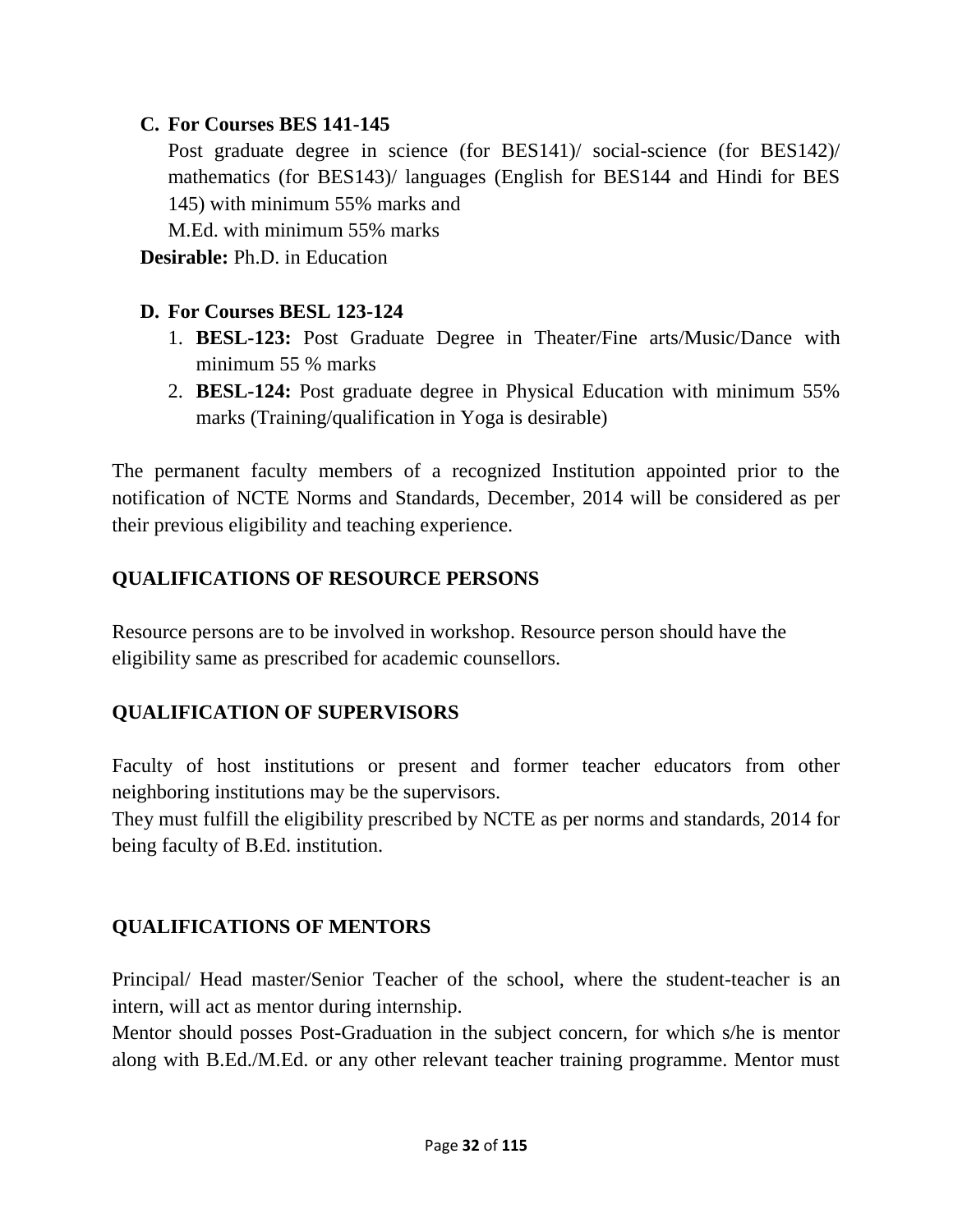be a trained secondary/senior secondary school teacher and should be working in the school, where the student-teacher is an intern.

Mentor will guide and facilitate student-teacher in carrying out all the activities, related to school and monitor the involvement of student-teacher in teaching learning process.

#### **Note:**

- 1. One academic counsellor will not be approved for more than two core courses i.e. one course of First Year and one course Second Year however same academic counsellor can be approved for one core, one pedagogy and one optional course for the same year.
- 2. Approval of academic counsellors and resource persons is mandatory from the School of Education.
- 3. Approval of Supervisors and mentors will be given by RC on recommendation of PSC, but a consolidated list of supervisors and mentors assigned to all learners at one PSC will also be submitted to SOE for records.

#### **Programme Name: Post-Graduate Diploma in Adult Education (PGDAE)**

| <b>Course</b><br>Code(s) | <b>Essential Qualifications</b> | <b>Desirable</b><br><b>Qualifications</b> | <b>Exemptions,</b><br>If Any |
|--------------------------|---------------------------------|-------------------------------------------|------------------------------|
| $MAE-001$ ,              | Same as given above against     | <b>Nil</b>                                | <b>Nil</b>                   |
| 002, 003,                | MAAE in this column             |                                           |                              |
| MAEL-001                 |                                 |                                           |                              |
|                          |                                 |                                           |                              |

#### **Programme Name: Post-Graduate Certificate in Adult Education (PGCAE)**

| Course<br>Code(s) | <b>Essential Qualifications</b> | <b>Desirable</b><br><b>Qualifications</b> | <b>Exemptions, If</b><br>Any |
|-------------------|---------------------------------|-------------------------------------------|------------------------------|
| MAE-001,          | Same as given above against     | Nil                                       | Nil                          |
| 002,              | MAAE in this column             |                                           |                              |
| MAEL-002          |                                 |                                           |                              |
|                   |                                 |                                           |                              |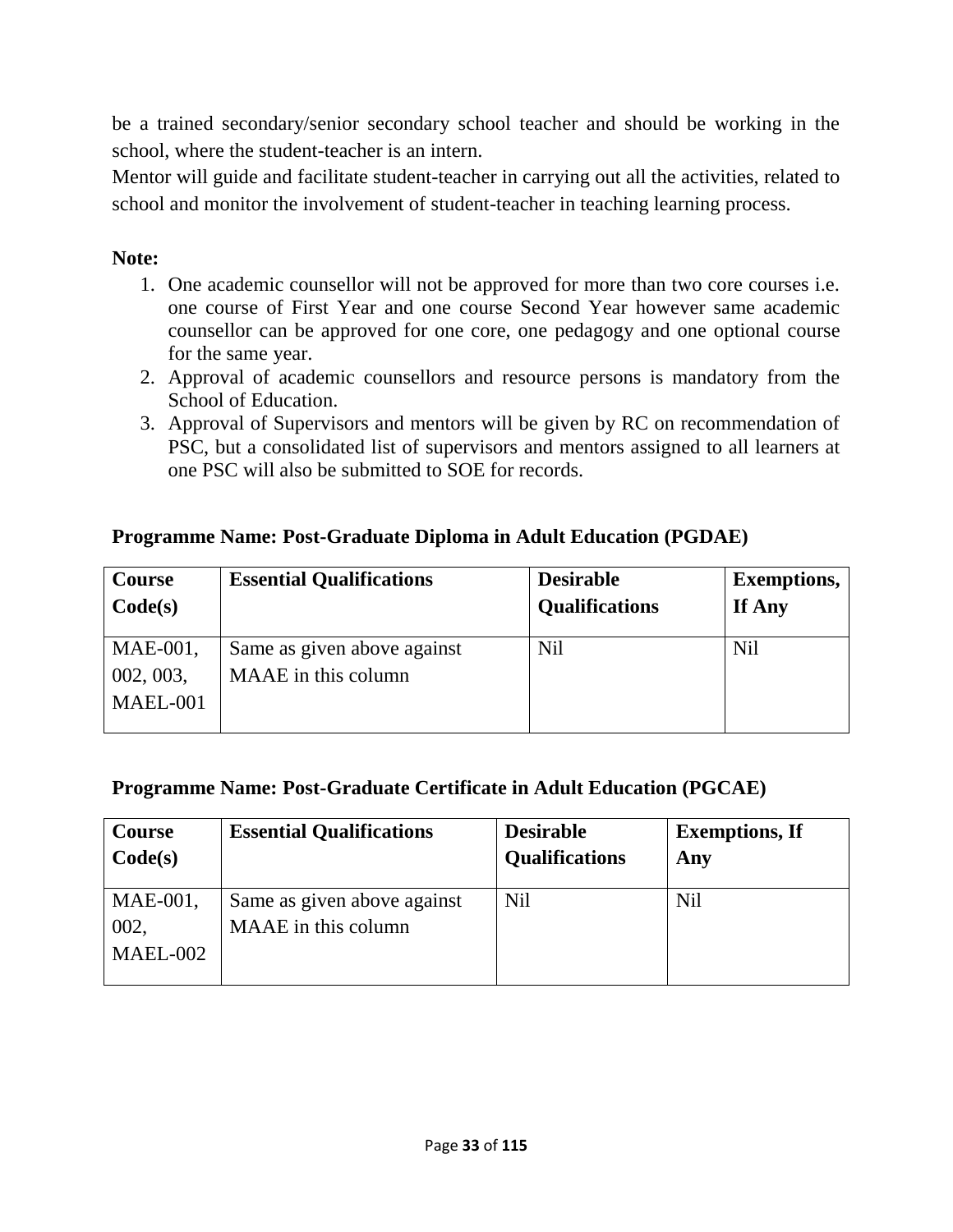#### **Programme Name: Post Graduate Diploma in Educational Management and Administration (PGDEMA)**

| Course            | <b>Essential</b>                  | <b>Desirable</b>                 | <b>Exemptions if any</b>                                              |
|-------------------|-----------------------------------|----------------------------------|-----------------------------------------------------------------------|
| Code<br>MES 041 - | qualification<br>Post Graduate in | qualifications<br>M.PHIL / Ph.D. | candidates<br>with<br>the.<br>In<br>case                              |
| 044               | any discipline with               | in Education.                    | experience of teaching students at                                    |
| (Compulsor        | M.A.(Education)/                  |                                  | M.A.(Education)M.Ed. level are                                        |
| y course)         | M.Ed with                         |                                  | not available, then those with the<br>experience of teaching at B.Ed. |
| MES 045 to        | experience of                     |                                  | may be considered. However, the                                       |
| 048               | teaching students                 |                                  | qualifications of the Academic                                        |
| (Optional)        | at                                |                                  | Counsellors will remain the same.                                     |
| Courses)          | M.A.(Education)/                  |                                  |                                                                       |
|                   | M.ED LEVEL.                       |                                  |                                                                       |

#### **Programme Name: Post Graduate Diploma in Educational Technology (PGDET)**

| Course          | <b>Essential qualifications</b> | Desirable      | Exemptions, |
|-----------------|---------------------------------|----------------|-------------|
| Code            |                                 | qualifications | If any      |
| <b>MES-031</b>  | M.Ed./ M.A. (Education)         | M.Phil./ Ph.D. | None        |
|                 |                                 | Education      |             |
| <b>MES-032</b>  | ,,                              | ,,             | ,,          |
| <b>MES-033</b>  | ,,                              | ,,             | ,,          |
| <b>MES-034</b>  | ,,                              | ,,             | ,,          |
| <b>MES-035*</b> | -                               |                | -           |

**\*Counselling not required for MES-035 as it is a project**

**Programme Name: Post Graduate Diploma in Pre- Primary Education (PGDPPED)**

| Course         | <b>Essential</b> |                                      | <b>Exemptions</b> |
|----------------|------------------|--------------------------------------|-------------------|
| Code           | qualification    | <b>Desirable qualifications</b>      | if any            |
| <b>MES 081</b> | MA(Edu)/MED      |                                      | <b>NIL</b>        |
| <b>MES 082</b> | MA(Edu)/M ED     | Experience of Teaching Pre Primary / | <b>NIL</b>        |
|                |                  | <b>Elementary Teacher Education</b>  |                   |
| <b>MES 083</b> | MA(Edu)/MED      |                                      | <b>NIL</b>        |
|                |                  |                                      |                   |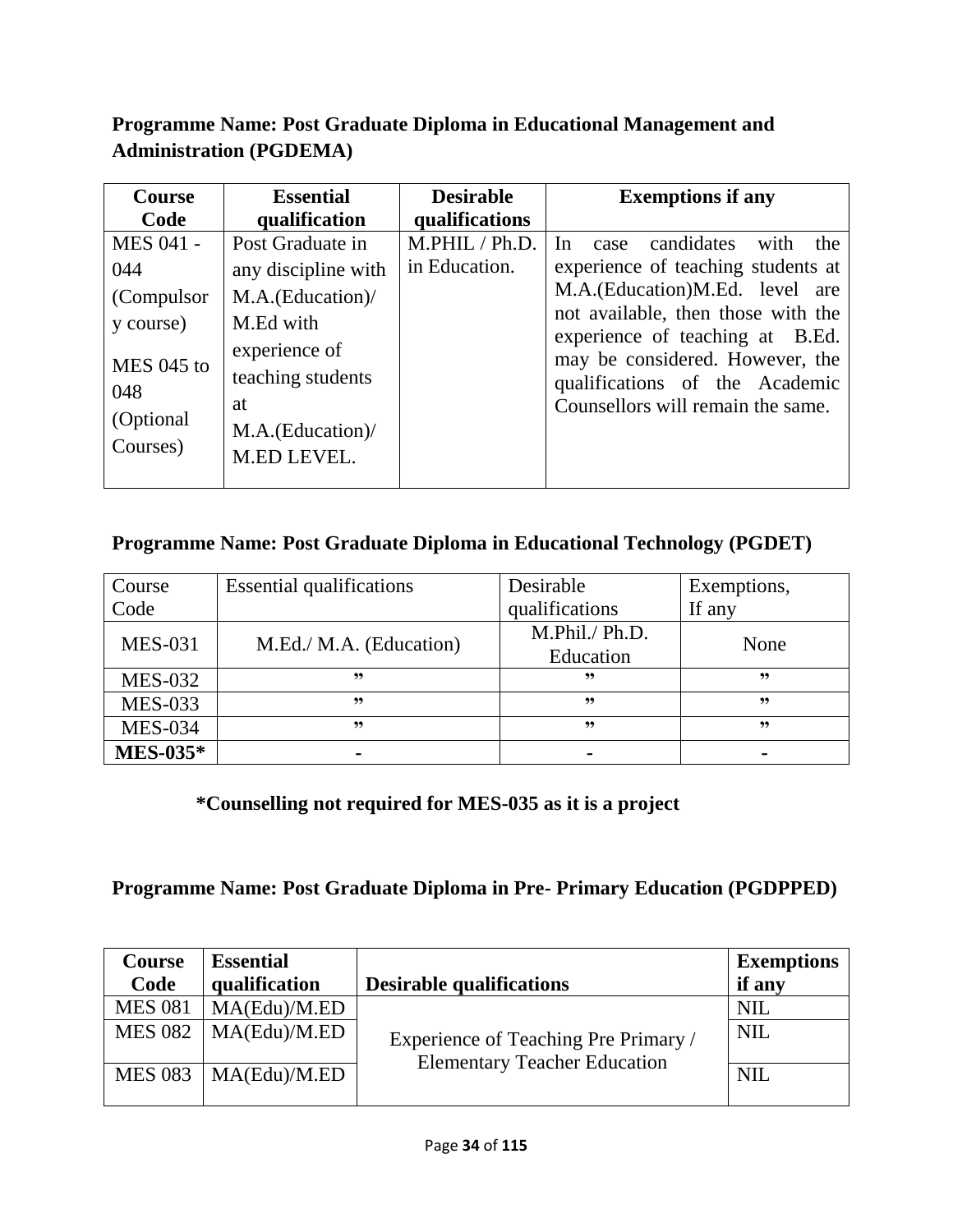|               | MES 084   $MA(Edu)/M.ED$ | <b>NIL</b> |
|---------------|--------------------------|------------|
| MES(P)<br>085 | MA(Edu)/MED              |            |

#### **Programme Name: Post Graduate Diploma in School Leadership and Management (PGDSLM)**

| <b>Course</b>  | <b>Essential</b>                                 | <b>Desirable</b>       | <b>Exemptions,</b> |
|----------------|--------------------------------------------------|------------------------|--------------------|
| Code           | qualifications                                   | qualifications         | If any             |
| <b>MES-004</b> | M.A./M.Sc. with M.Ed.                            | M.A. (Psy.) with M.Ed. |                    |
| <b>MES-005</b> | $M.A./M.Sc.$ with M.Ed.   M.A. (Psy.) with M.Ed. |                        |                    |
| <b>MES-006</b> | M.A./M.Sc. with M.Ed.                            |                        |                    |
| <b>MES-007</b> | M.A./M.Sc. with M.Ed.   M.A. (Eco.) with M.Ed.   |                        |                    |
| <b>MES-008</b> | M.A./M.Sc. with M.Ed.                            |                        |                    |

#### **Programme Name: Postgraduate Certificate in Information and Assistive Technologies for the Instructors of Visually Impaired (PGCIATIVI)**

| <b>Course code</b>           | <b>Essential qualification</b>   | <b>Desirable qualifications</b> |
|------------------------------|----------------------------------|---------------------------------|
| MVEI-011                     | M.Ed (Special Education) - VI    |                                 |
| Understanding the            | Or                               |                                 |
| Learners                     | B.Ed (Special Education) - VI    |                                 |
|                              | with five years of experience in |                                 |
|                              | an institute working with VI.    |                                 |
| MVEI-012 Assistive and       | Master's Degree in computer      |                                 |
| <b>Adaptive Technologies</b> | science                          |                                 |
|                              | <b>Or</b>                        |                                 |
|                              | Master's Degree in Any           |                                 |
|                              | Discipline with Certificate /    |                                 |
|                              | Diploma in Computer and          |                                 |
|                              | <b>Assistive Technologies</b>    |                                 |
| MVEI-013 Soft wares for      | Master's Degree in computer      |                                 |
| <b>Visually Impaired</b>     | science                          |                                 |
|                              | Or                               |                                 |
|                              | Master's Degree in Any           |                                 |
|                              | Discipline with Certificate /    |                                 |
|                              | Diploma in Computer and          |                                 |
|                              | Assistive Technologies and       |                                 |
|                              | Having Five Years of             |                                 |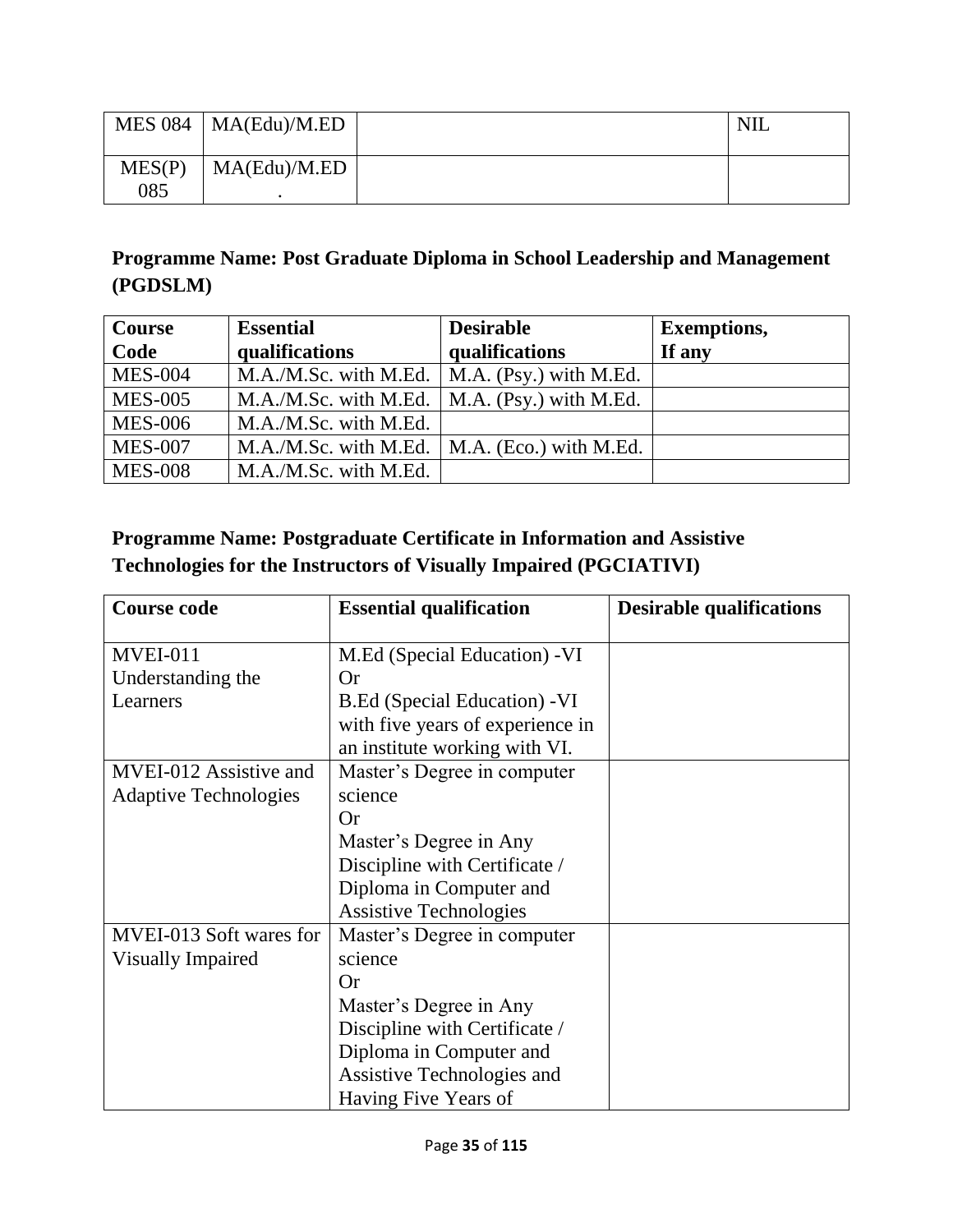|                             | Experience.      |  |
|-----------------------------|------------------|--|
| $MVEI-014$                  | MA in English    |  |
| <b>Communication Skills</b> | Or               |  |
|                             | MA in Linguistic |  |

# **Programme Name: Certificate in Guidance (CIG)**

| <b>Course</b><br>Code | <b>Essential qualifications</b> | <b>Desirable</b><br>qualifications | <b>Exemptions,</b><br>If any |
|-----------------------|---------------------------------|------------------------------------|------------------------------|
| <b>NES-101</b>        | M.Ed./MSW/ M.A. (Psy.)          |                                    |                              |
| <b>NES-102</b>        | M.Ed./MSW/ M.A. (Psy.)          |                                    |                              |
| <b>NES-103</b>        | M.Ed. / MSW/ M.A. (Psv.)        |                                    |                              |
| <b>NES-104</b>        | M.Ed./MSW/ M.A. (Psy.)          |                                    |                              |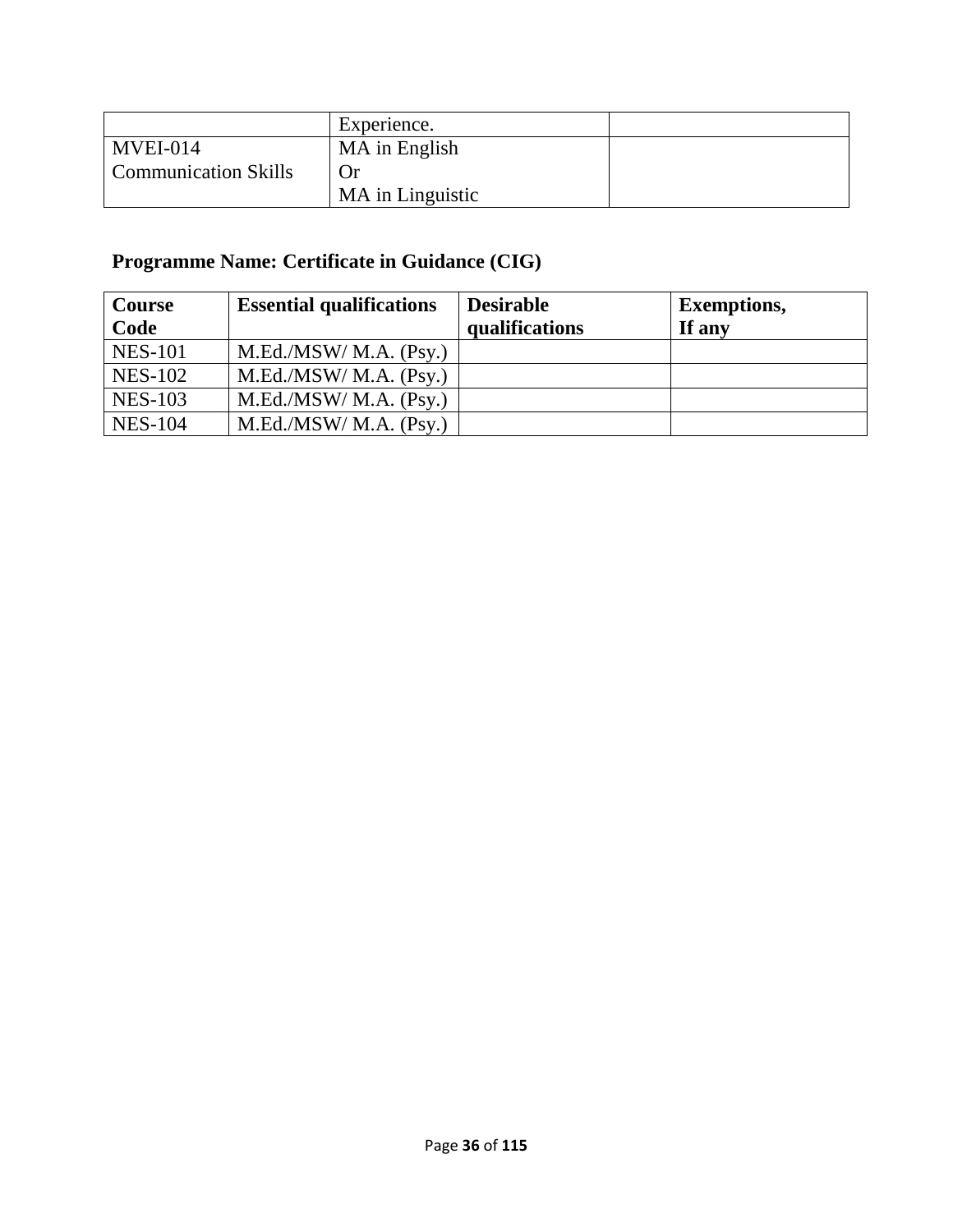# **School of Extension & Development Studies (SOEDS)**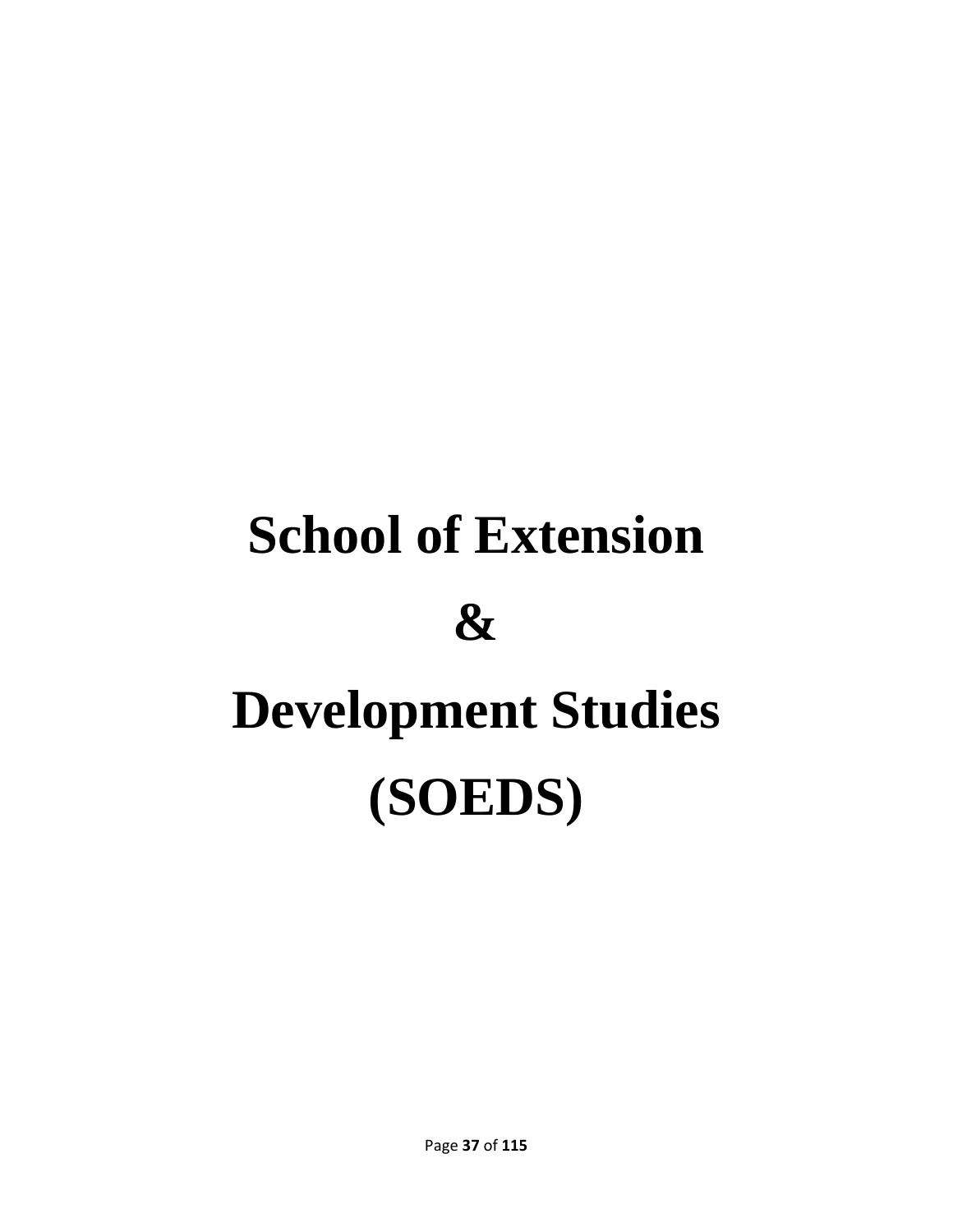| <b>Course</b>  | <b>Essential qualifications</b> | <b>Desirable</b>      | <b>Exemptions if any</b> |
|----------------|---------------------------------|-----------------------|--------------------------|
| Code           |                                 | <b>Qualifications</b> |                          |
| $MDV-101$      | M.Phil/ MA with 5 years         | PhD                   |                          |
| $MDV-102$      | teaching experience :           |                       |                          |
| $MDV-103$      |                                 |                       |                          |
| <b>MDV-106</b> | Studies,<br>Development         |                       |                          |
| $MDV-109$      | Economics,<br>Political         |                       |                          |
| $MDV-004$      | Sociology,<br>Science,          |                       |                          |
| $MDV-105$      | Education,<br>Extension         |                       |                          |
| $MDV-108$      | Urban Development, Rural        |                       |                          |
| <b>MDV</b> 110 | Development,<br>Social          |                       |                          |
| $MDV-111$      | Work, Geography.                |                       |                          |
| $MDV-115$      |                                 |                       |                          |
| MEDS-041       |                                 |                       |                          |
| MEDS-042       |                                 |                       |                          |
| <b>MRD-101</b> |                                 |                       |                          |
| $MDVP-117$     |                                 |                       |                          |
|                |                                 |                       |                          |

### **Programme Name: MA in Development Studies (MADVS)**

### **Programme Name: Post Graduate Diploma in Urban Planning and Development (PGDUPDL)**

| <b>Course Code</b> | <b>Essential qualifications</b> | <b>Desirable</b>      | <b>Exemptions if any</b> |
|--------------------|---------------------------------|-----------------------|--------------------------|
|                    |                                 | <b>Qualifications</b> |                          |
| MEDS-41            | M.Phil/ MA with 5 years         | PhD                   |                          |
| MEDS-42            | teaching experience in :        |                       |                          |
| MEDS-43            |                                 |                       |                          |
| MEDS-44            | Economics,<br>Geography,        |                       |                          |
| MEDSP-45           | Political<br>Science,           |                       |                          |
|                    | Sociology, Extension            |                       |                          |
|                    | Education,<br>Urban             |                       |                          |
|                    | Development / Planning          |                       |                          |
|                    | (with related disciplines),     |                       |                          |
|                    | <b>Development Studies</b>      |                       |                          |
|                    |                                 |                       |                          |
|                    |                                 |                       |                          |
|                    |                                 |                       |                          |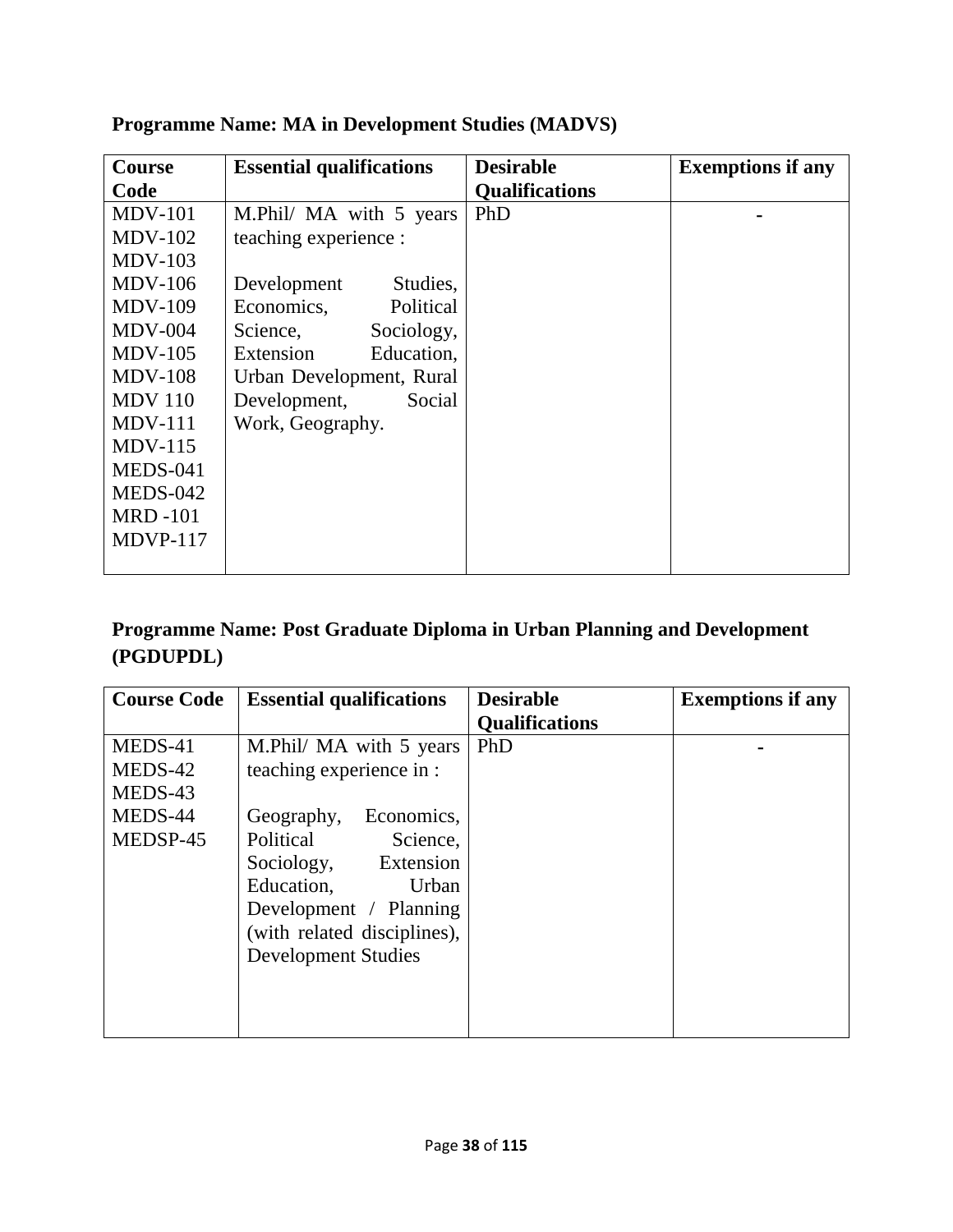### **Programme Name: Post Graduate Diploma in Corporate Social Responsibility (PGDCSR)**

| <b>Course Code</b> | <b>Essential qualifications</b> | <b>Desirable</b>      | <b>Exemptions if any</b> |
|--------------------|---------------------------------|-----------------------|--------------------------|
|                    |                                 | <b>Qualifications</b> |                          |
| $MEDS-051$         | MPhil or Masters with 5 years   | PhD                   | <b>CSR</b> Professionals |
| $MEDS-052$         | experience:                     |                       | with Masters             |
| <b>MEDS-053</b>    | • Masters in Development        |                       | Qualification and 2      |
| <b>MEDS-054</b>    | Economics,<br>Studies,          |                       | years experience in      |
| MEDSP-051          | Management, Social Work,        |                       | CSR organizations        |
|                    | Commerce,<br>Rural              |                       |                          |
|                    | Development, Social Work,       |                       |                          |
|                    | allied<br>Agriculture and       |                       |                          |
|                    | subjects,<br>Extension          |                       |                          |
|                    | Education, Political Science,   |                       |                          |
|                    | and Sociology.                  |                       |                          |
|                    | • Masters in Law (for course 1  |                       |                          |
|                    | only)                           |                       |                          |

### **Programme: PG Diploma in Animal Welfare (PGDAW)**

| <b>Course</b>   | <b>Essential qualifications</b> | <b>Desirable</b>      | <b>Exemptions if any</b> |
|-----------------|---------------------------------|-----------------------|--------------------------|
| Code            |                                 | <b>Oualifications</b> |                          |
| <b>MAW-001</b>  | Post graduation in<br>any       | PhD                   | Animal Welfare           |
| MAW -002        | branch of veterinary and        |                       | Professionals with       |
| <b>MAW-003</b>  | animal sciences with 2 years    |                       | <b>Masters</b>           |
| <b>MAW -004</b> | experience.                     |                       | Qualification and 2      |
|                 | Lawyers with<br><b>Masters</b>  |                       | years experience in      |
|                 | Qualifications<br>and           |                       | animal welfare           |
|                 | experience in<br>animal         |                       | organizations.           |
|                 | welfare laws (For course 3      |                       |                          |
|                 | only).                          |                       |                          |

**Programme Name: Certificate Programme in Value Education (CPVE)**

| <b>Course</b>   | <b>Essential qualifications</b> | <b>Desirable</b>       | <b>Exemptions if any</b> |
|-----------------|---------------------------------|------------------------|--------------------------|
| Code            |                                 | <b>Qualifications</b>  |                          |
| <b>BEDS 001</b> | B.Ed, M.Ed,                     | MPhil / $PhD$ in       | $\overline{\phantom{0}}$ |
| <b>BEDS 002</b> | MA in Psychology,               | <b>Social Sciences</b> |                          |
| <b>BEDS 003</b> | Education, Sociology and        |                        |                          |
| <b>BEDS 004</b> | <b>Extension Education,</b>     |                        |                          |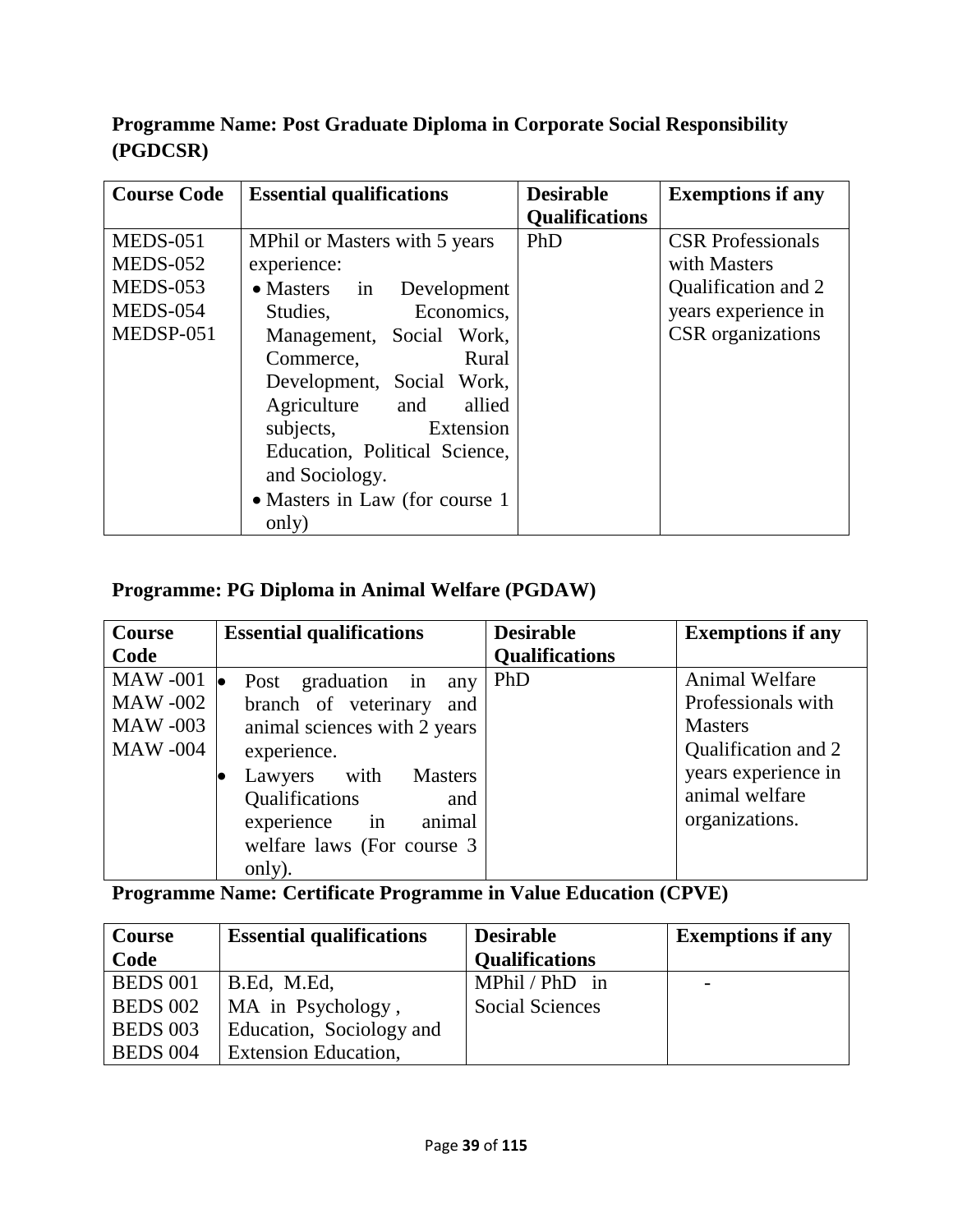## **School of Engineering & Technology (SOET)**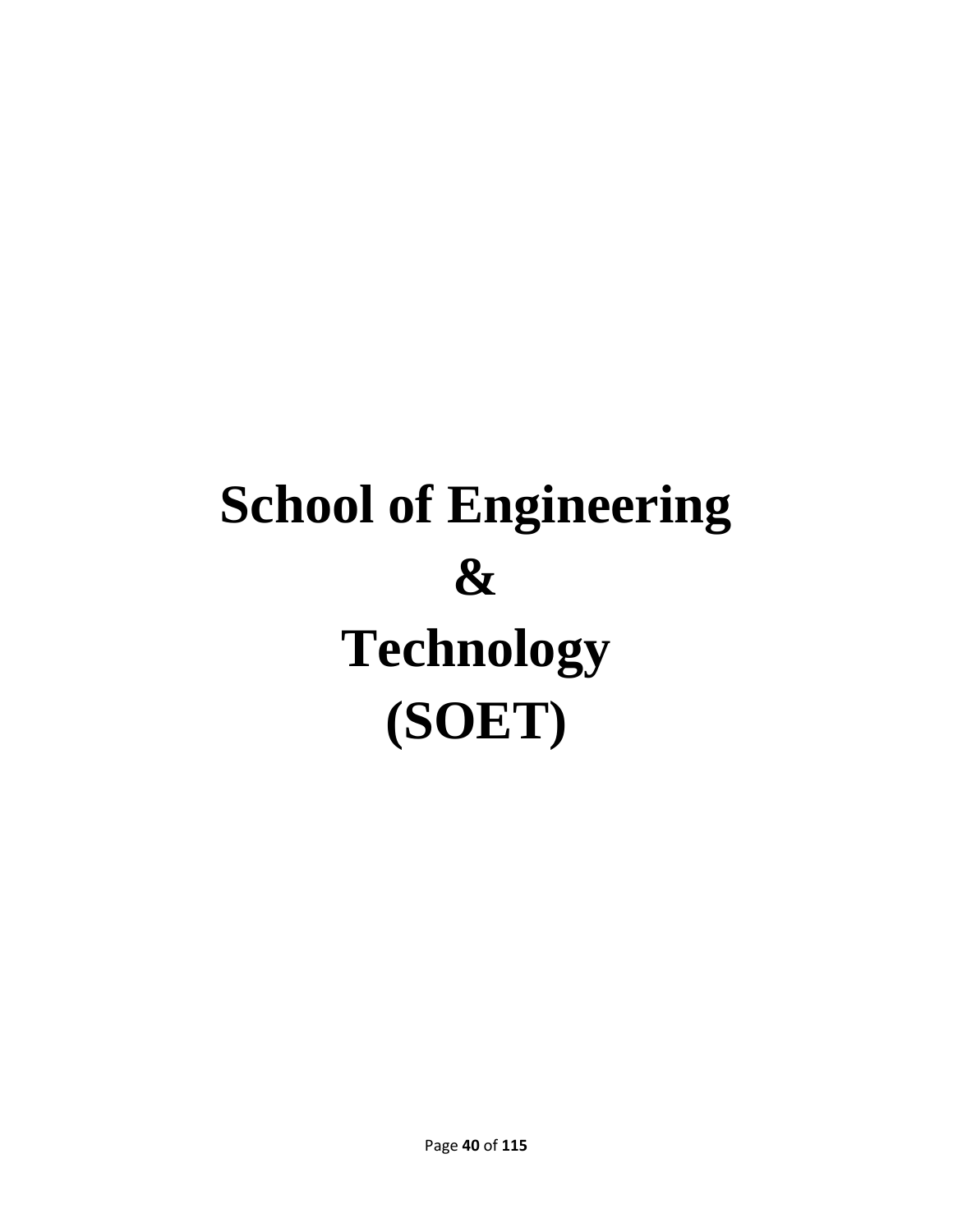### **Programme Name: Advanced Certificate in Power Distribution Managemet (ACPDM)**

| Course       | <b>Essential Qualification</b>                         | <b>Desirable Qualification</b>  | <b>Exemptions</b> |
|--------------|--------------------------------------------------------|---------------------------------|-------------------|
| Code         |                                                        |                                 | if any            |
| <b>ACPDM</b> | <b>Engineering (B.Tech.)/</b>                          | Engineering(M.Tech/B.Tech       |                   |
|              | Science (M.Sc.) / (MBA +                               | in Electrical/Electronics/      |                   |
|              | $B.Sc.$ )                                              | Energy/Power or equivalent)     |                   |
|              |                                                        |                                 |                   |
|              | with 3 years experience in                             | min. 3 years electricity/       |                   |
|              | power industry/electricity                             | power sector experience         |                   |
|              | sector                                                 |                                 |                   |
|              |                                                        |                                 |                   |
|              | with required relevant<br>competency and understanding | <b>or</b>                       |                   |
|              | and expertise for any course                           |                                 |                   |
|              | of the programme                                       |                                 |                   |
|              |                                                        |                                 |                   |
|              |                                                        | $Science(M.Sc./B.Sc.)$ /        |                   |
|              |                                                        | <b>MBA</b>                      |                   |
|              | $\underline{\mathbf{OR}}$                              |                                 |                   |
|              |                                                        | with min. 5 years               |                   |
|              |                                                        | electricity/power sector        |                   |
|              |                                                        | experience and detailed         |                   |
|              | <b>Engineering faculty (M.Tech</b>                     | understanding and expertise     |                   |
|              | /Ph.D.) with min. 2 years                              | required for                    |                   |
|              | teaching experience and                                |                                 |                   |
|              | required understanding and                             | any course of programme         |                   |
|              | knowledge for any course                               |                                 |                   |
|              | <b>BEE-001/BEE-002 /BEE-</b>                           |                                 |                   |
|              | 003/MBA with science faculty                           | $(i)$ Power Distribution Sector |                   |
|              | with min. 2 years teaching<br>experience (for BEE-003  | $(BEE-001) /$                   |                   |
|              | only)/Science faculty ( <b>M.Sc.</b>                   |                                 |                   |
|              | <b>/Ph.D. in physics/IT</b> ) with                     | (ii) Energy Management<br>and   |                   |
|              | min. 2 years teaching                                  | IT applications (BEE-           |                   |
|              | experience                                             | $002$ )/                        |                   |
|              | $(for$ BEE-002 only)                                   | (iii) Management of Power       |                   |
|              |                                                        | Distribution (BEE-003)          |                   |
|              |                                                        |                                 |                   |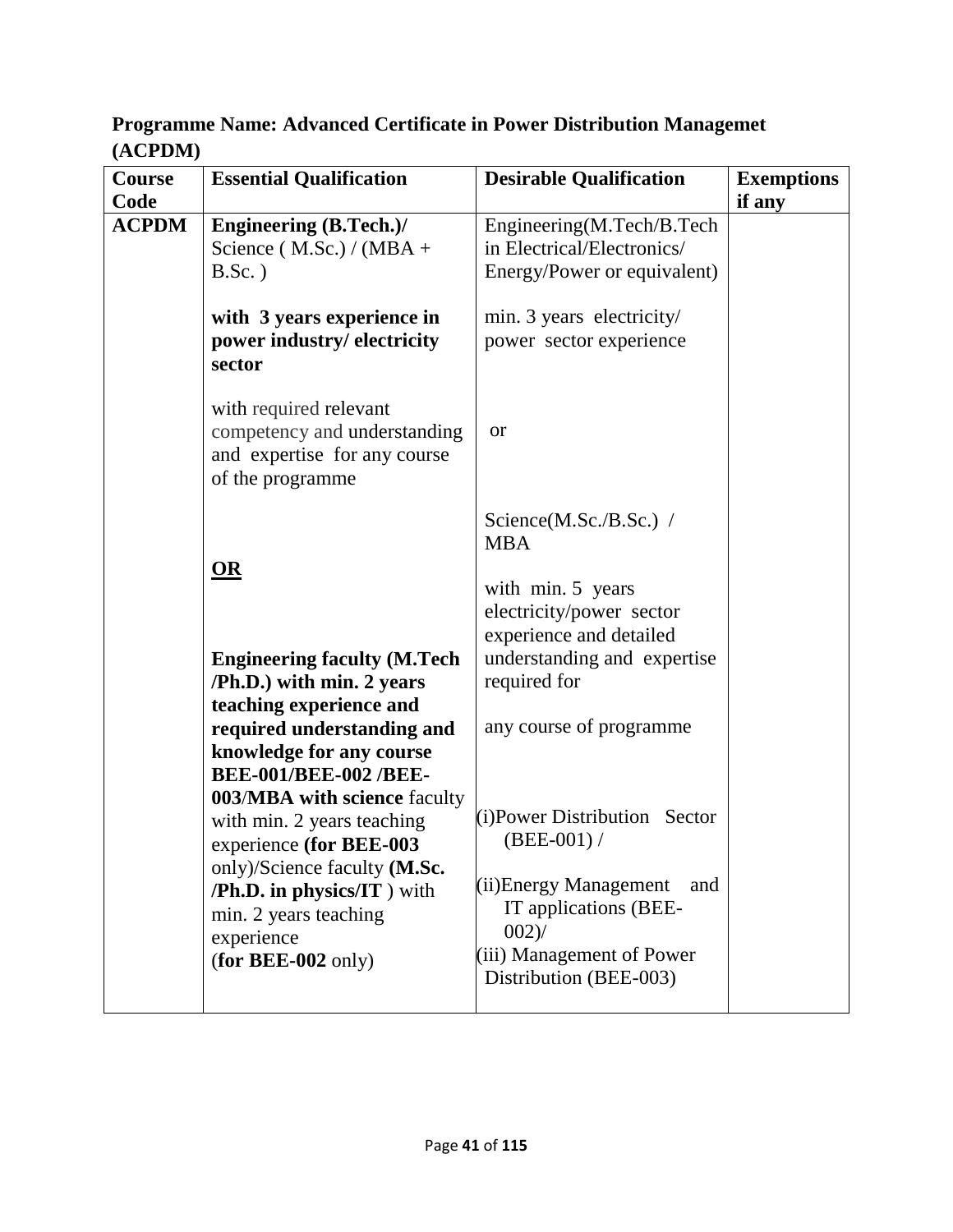| <b>Course Code</b> | <b>Essential</b>     | <b>Desirable</b>     | <b>Exemptions if</b> |
|--------------------|----------------------|----------------------|----------------------|
|                    | <b>Qualification</b> | <b>Qualification</b> | any                  |
| i)OEY-001-         | B. Tech in any       | M. tech in any       |                      |
| 4 credits          | discipline and five  | discipline of        |                      |
| 8 sessions         | years                | Engineering          |                      |
| ii) OEY -002       | teaching /research   | Or                   |                      |
| <b>6</b> credits   | experience in the    | Ph.D in the area of  |                      |
| 12 sessions        | relevant field       | Physics              |                      |
| iii) OEY 003-      | <b>Or</b>            |                      |                      |
| <b>6</b> credits   | M.Sc in Physics with |                      |                      |
| 12 sessions        | 5 years of teaching  |                      |                      |
|                    | experience           |                      |                      |
| 2 hours/sessions   |                      |                      |                      |

### **Programme Name: Certificate in Energy Technology and Management (CETM)**

### **Programme Name: Certificate Of Competency In Power Distribution (Technicians) (CCPD)**

| <b>Course Code</b> | <b>Essential</b><br><b>Desirable</b><br><b>Qualifications</b><br><b>Qualifications</b>                                                                       |                                                                                                                                                                                    | <b>Exemptions</b><br>, if any |
|--------------------|--------------------------------------------------------------------------------------------------------------------------------------------------------------|------------------------------------------------------------------------------------------------------------------------------------------------------------------------------------|-------------------------------|
| <b>CCPD</b>        | Graduate<br>or<br>Engineering Diploma<br>holder with 3 years<br>experience in<br>Power utilities/<br>electrical industry/<br>Academic institution<br>faculty | Graduates<br>with 5<br>years experience in<br>electricity sector<br>A detailed<br>understanding,<br>competency and<br>expertise required in<br><b>Power Distribution</b><br>Sector |                               |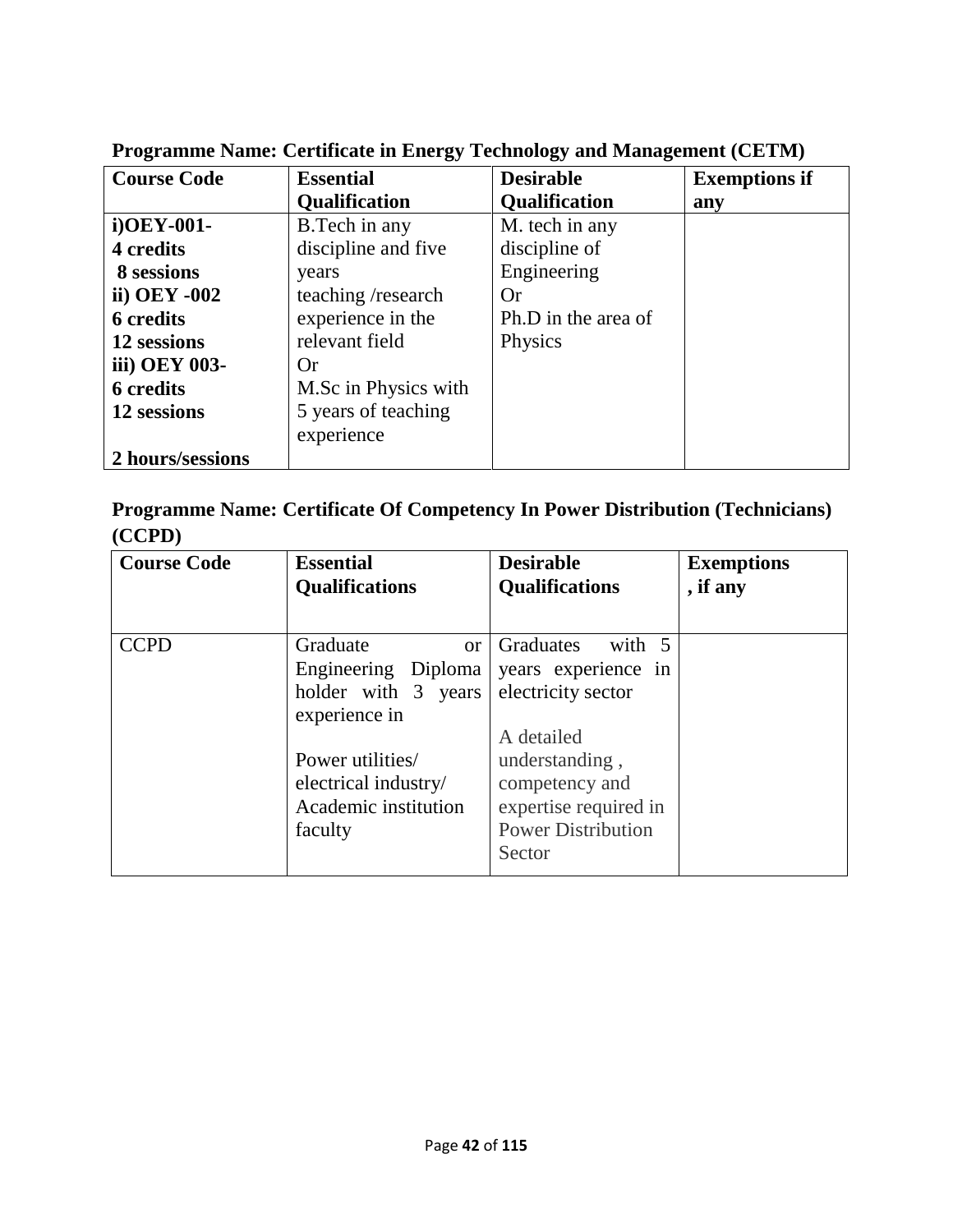### **School of Foreign Language (SOFL)**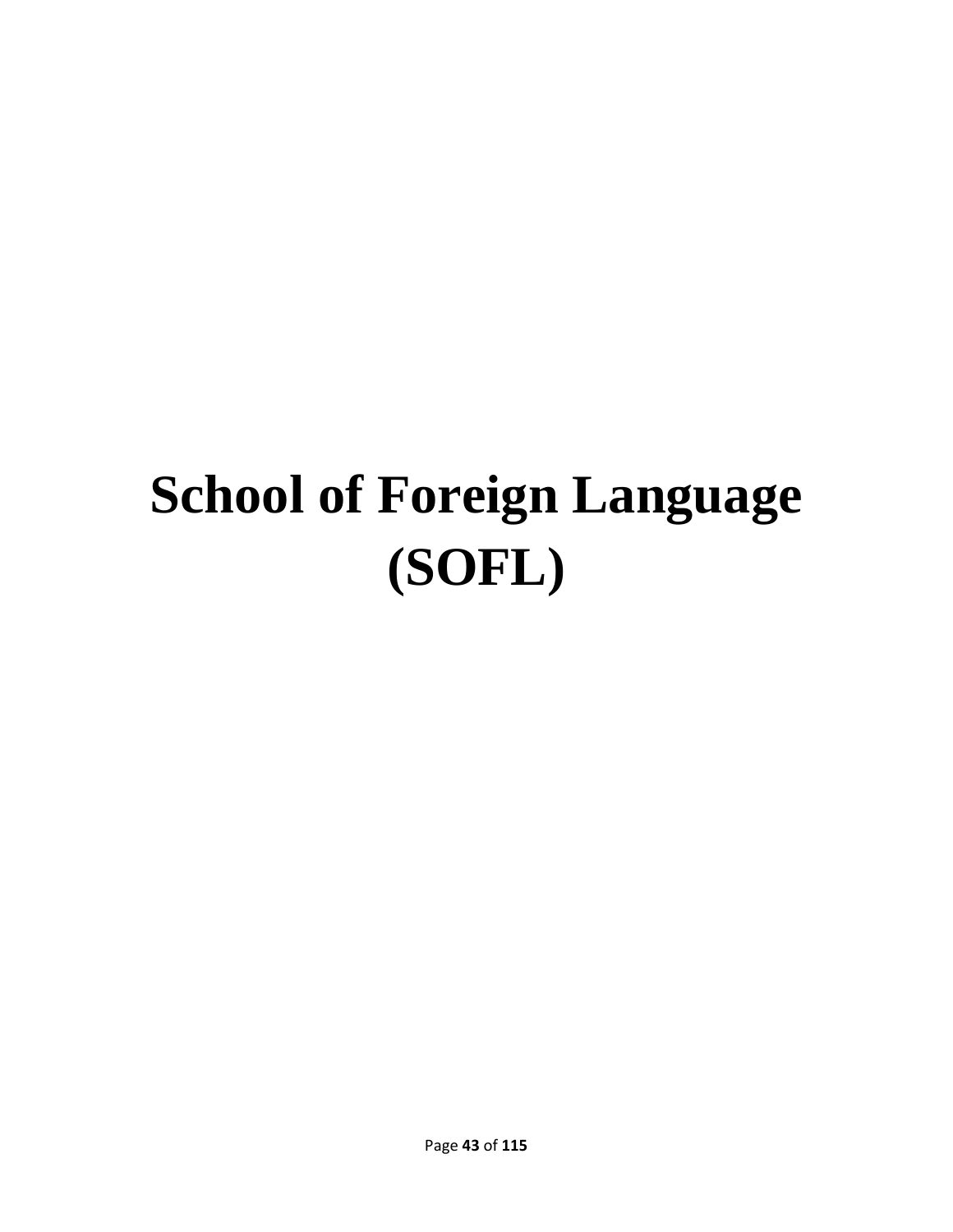### **Programme Name: Diploma in Teaching Garman as a Foreign Language (DTG)**

| Course          | <b>Essential Qualification</b> | <b>Desirable</b>     | <b>Exemptions. If any</b> |
|-----------------|--------------------------------|----------------------|---------------------------|
| Code            |                                | <b>Qualification</b> |                           |
| <b>DTG</b> -001 | Graduates in German or         |                      | In case a person is       |
| <b>DTG-002</b>  | Graduate in any discipline     |                      | working as German         |
| <b>DTG-003</b>  | With $c1/c2$ Level of          |                      | language teacher for      |
| <b>DTG-004</b>  | German Language                |                      | more than 02 years with   |
|                 | proficiency as per CEFR.       |                      | c1 level of Garman        |
|                 |                                |                      | Language proficiency      |
|                 |                                |                      | as per CEFR               |

### **Programme Name: Certificate in Spanish Language & Culture (CSLC)**

| <b>Course</b>  | <b>Essential qualification</b> | <b>Desirable</b> | <b>Exemptions.</b> If any |
|----------------|--------------------------------|------------------|---------------------------|
| Code           |                                | qualification    |                           |
| <b>BSL-001</b> | Graduates in Spanish or        |                  | In case a person is       |
|                | Graduates in any               |                  | working as Spanish        |
|                | discipline with $c1/c2$ level  |                  | language export/Teacher   |
|                | of Spanish Language            |                  | for more than 02 years    |
|                | proficiency as per CEFR.       |                  | with c1 level of Spanish  |
|                |                                |                  | language proficiency as   |
|                |                                |                  | per CERF.                 |

### **Programme Name: Certificate in Arabic Language (CAL)**

| Course         | <b>Essential qualification</b> | <b>Desirable</b> | <b>Exemptions. If</b> |
|----------------|--------------------------------|------------------|-----------------------|
| Code           |                                | qualification    | any                   |
| <b>BAL 001</b> | 1. B.A. IN ARABIC              | M.A. IN ARABIC   | N.A                   |
| <b>BAL 002</b> | 2. GRADUATE OF A               |                  |                       |
|                | <b>RECOGNIZED</b>              |                  |                       |
|                | MARRASAH WITH $10+2$           |                  |                       |
|                | <b>LEVEL OF ENGLISH</b>        |                  |                       |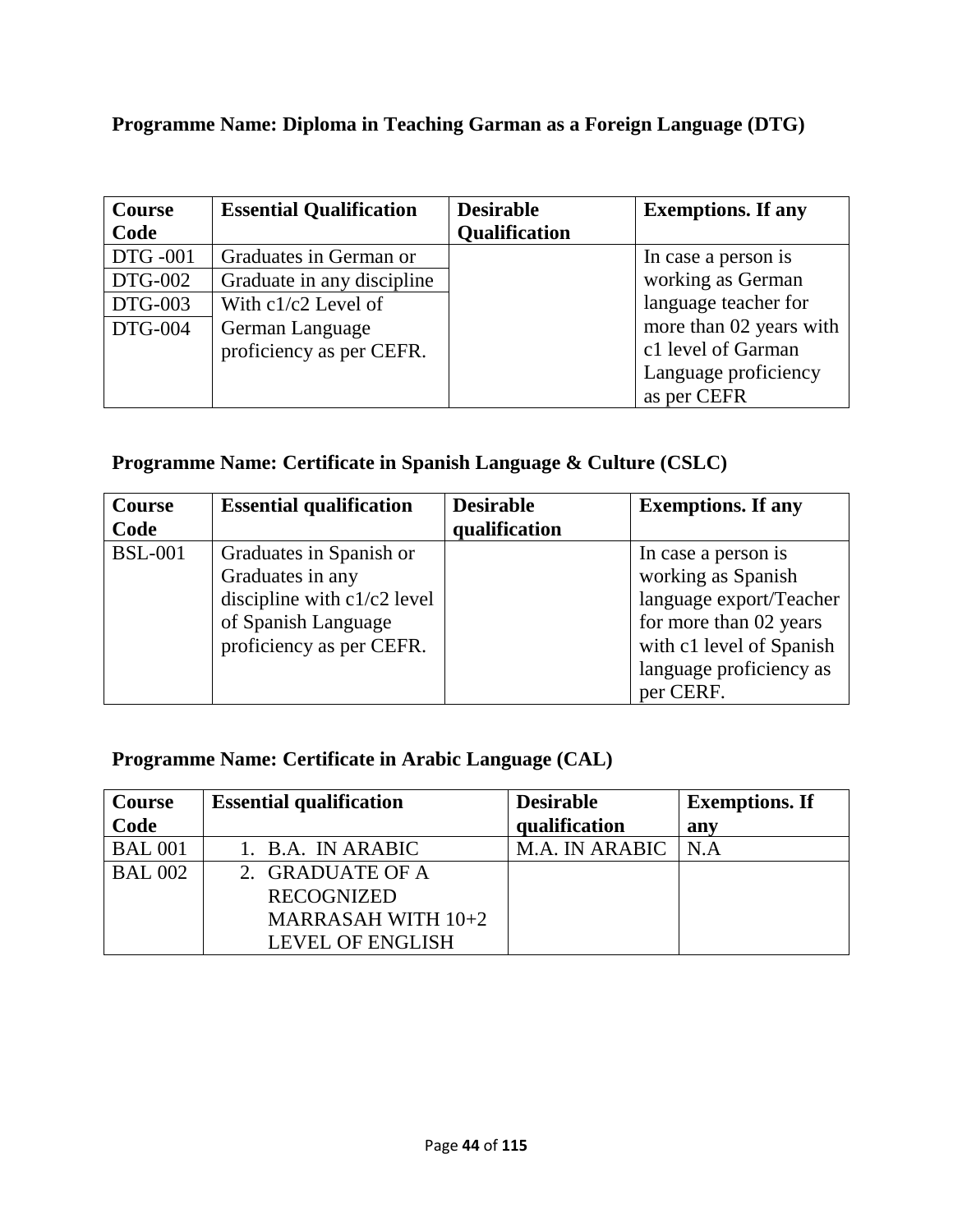| Course          | <b>Essential</b> | <b>Desirable</b>  | <b>Exemptions. If any</b> |
|-----------------|------------------|-------------------|---------------------------|
| Code            | qualification    | qualification     |                           |
| <b>BFLi-001</b> | Minimum          | <b>M.A FRENCH</b> |                           |
|                 | Graduation in    |                   |                           |
|                 | French/Advance   |                   |                           |
|                 | diploma from a   |                   |                           |
|                 | recognized       |                   |                           |
|                 | institution.     |                   |                           |
| <b>BFLI-002</b> |                  |                   |                           |
| <b>BFLI-003</b> |                  |                   |                           |
| <b>BFLI-004</b> |                  |                   |                           |

### **Programme Name: Certificate in French Language (CFL)**

### **Programme Name: Certificate in Russian Language (CRUL)**

| Course<br>Code | <b>Essential</b><br>qualification | <b>Desirable</b><br>qualification | <b>Exemptions. If any</b> |
|----------------|-----------------------------------|-----------------------------------|---------------------------|
| <b>ORU-001</b> | <b>M.A IN RUSSION</b>             | M.A                               | If native speaker.        |
|                |                                   |                                   | Graduation in any subject |
| $ORUL-002$     |                                   |                                   |                           |

### **Programme Name: Certificate in Korean Language & Culture (CKLC)**

| Course | <b>Essential</b>                      | <b>Desirable</b>     | <b>Exemptions. If any</b>                       |
|--------|---------------------------------------|----------------------|-------------------------------------------------|
| Code   | <b>Qualification</b>                  | <b>Qualification</b> |                                                 |
|        | All courses   Graduation in<br>Korean | B.A                  | If native speaker. Graduation<br>in any subject |

### **Programme Name: Certificate in Japanese Language (CJL)**

| Course | <b>Essential</b>                        | <b>Desirable</b> | <b>Exemptions. If any</b>                       |
|--------|-----------------------------------------|------------------|-------------------------------------------------|
| Code   | qualification                           | qualification    |                                                 |
|        | All courses   Graduation in<br>Japanese | B.A              | If native speaker. Graduation<br>in any subject |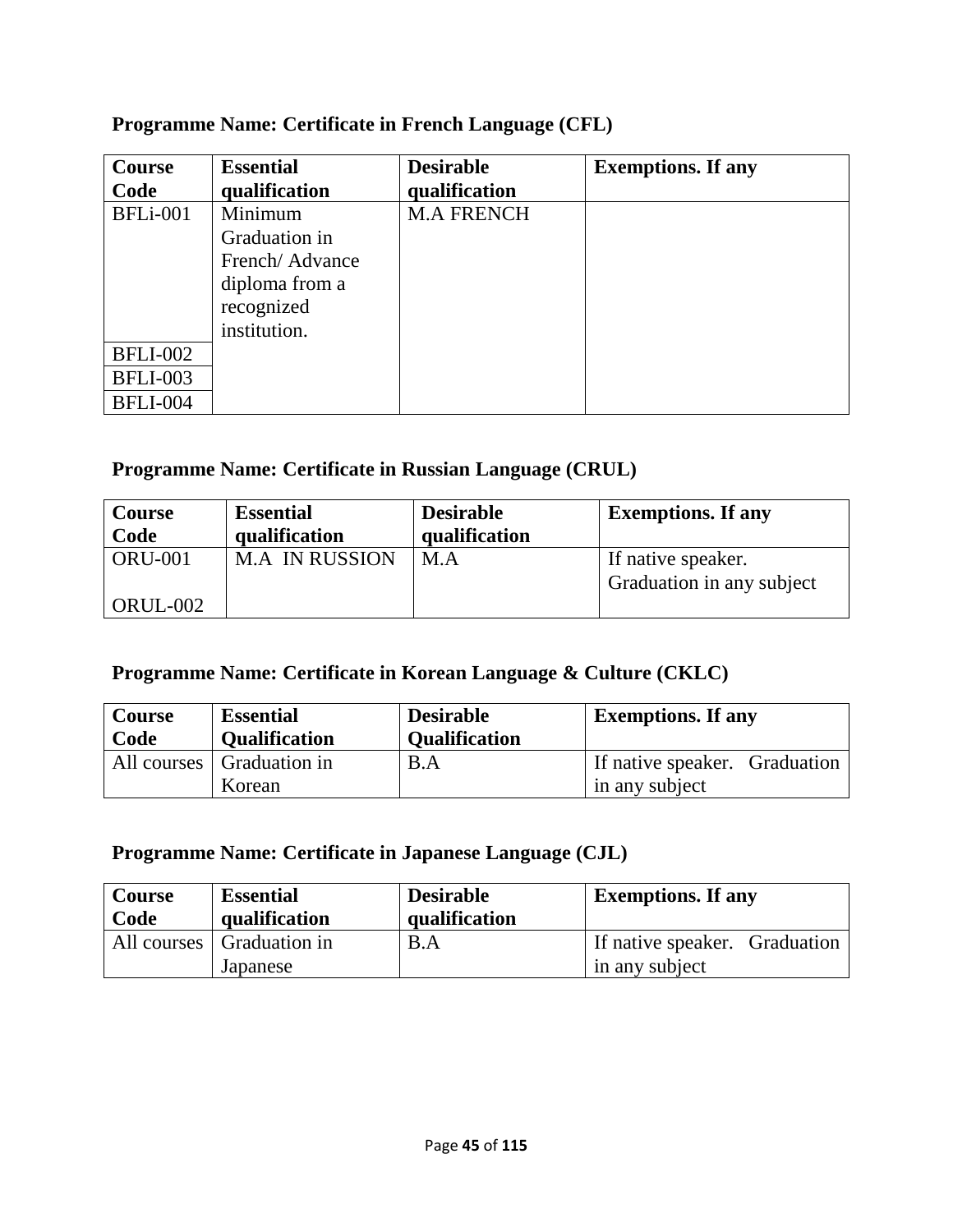### **School of Gender & Development Studies (SOGDS)**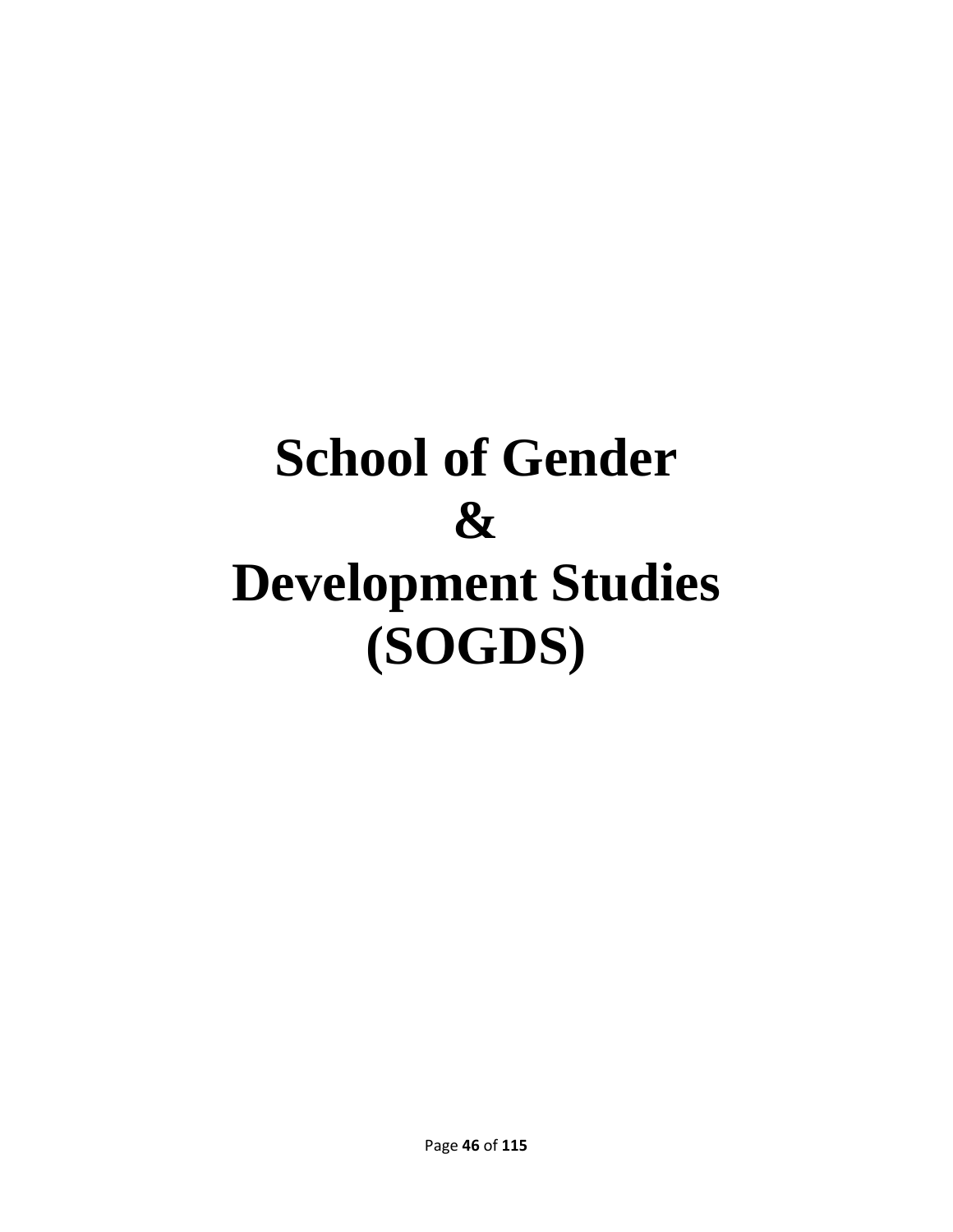| <b>Course</b> | <b>Essential</b>                                                                                                                                                                                                                                                                                                                                                                                                  | <b>Desirable Qualifications</b>                                                                                                                                                                                                                                                                                                                                                                                                                                                                                                                                                                                                                                                                                                                                                                     | <b>Exemptions, If</b>                                                                                                  |
|---------------|-------------------------------------------------------------------------------------------------------------------------------------------------------------------------------------------------------------------------------------------------------------------------------------------------------------------------------------------------------------------------------------------------------------------|-----------------------------------------------------------------------------------------------------------------------------------------------------------------------------------------------------------------------------------------------------------------------------------------------------------------------------------------------------------------------------------------------------------------------------------------------------------------------------------------------------------------------------------------------------------------------------------------------------------------------------------------------------------------------------------------------------------------------------------------------------------------------------------------------------|------------------------------------------------------------------------------------------------------------------------|
| Code          | Qualifications                                                                                                                                                                                                                                                                                                                                                                                                    |                                                                                                                                                                                                                                                                                                                                                                                                                                                                                                                                                                                                                                                                                                                                                                                                     | Any                                                                                                                    |
| <b>MAGD</b>   | MA in any of the<br>following:<br>• Gender and<br><b>Development Studies</b><br>• Women's Studies<br>(with specialization<br>or course work in<br>gender issues in<br>development)<br>• Any of the social<br>sciences (with<br>specialization or<br>course work in<br>gender issues in<br>development)<br>• Any other discipline<br>(with specialization<br>or course work in<br>gender issues in<br>development) | *M.Phil or Ph.D. in this area<br>or related areas<br>*Field experience/ training<br>experience/work<br>experience/research<br>experience in this area or<br>related areas<br>*Publications related to the<br>area<br>*Paper presentations at<br>Conference, Symposia related<br>to the area<br>*In the case of the electives,<br>specialization in the<br>concerned areas such as<br>gender budgeting; gender<br>planning; gender, resources<br>and entitlements; gender<br>issues in agriculture; gender,<br>organization and leadership;<br>gender training and<br>empowerment; gender and<br>financial inclusion; gender<br>issues in work, employment<br>and productivity etc.<br>* For Internship/Field-based<br>Research Project, research<br>experience in gender and<br>development studies | MA in any<br>discipline with<br>extensive<br>work/field/<br>research<br>experience in<br>this area or<br>related areas |

### **Programme Name: Master of Arts in Gender and Development Studies (MAGD)**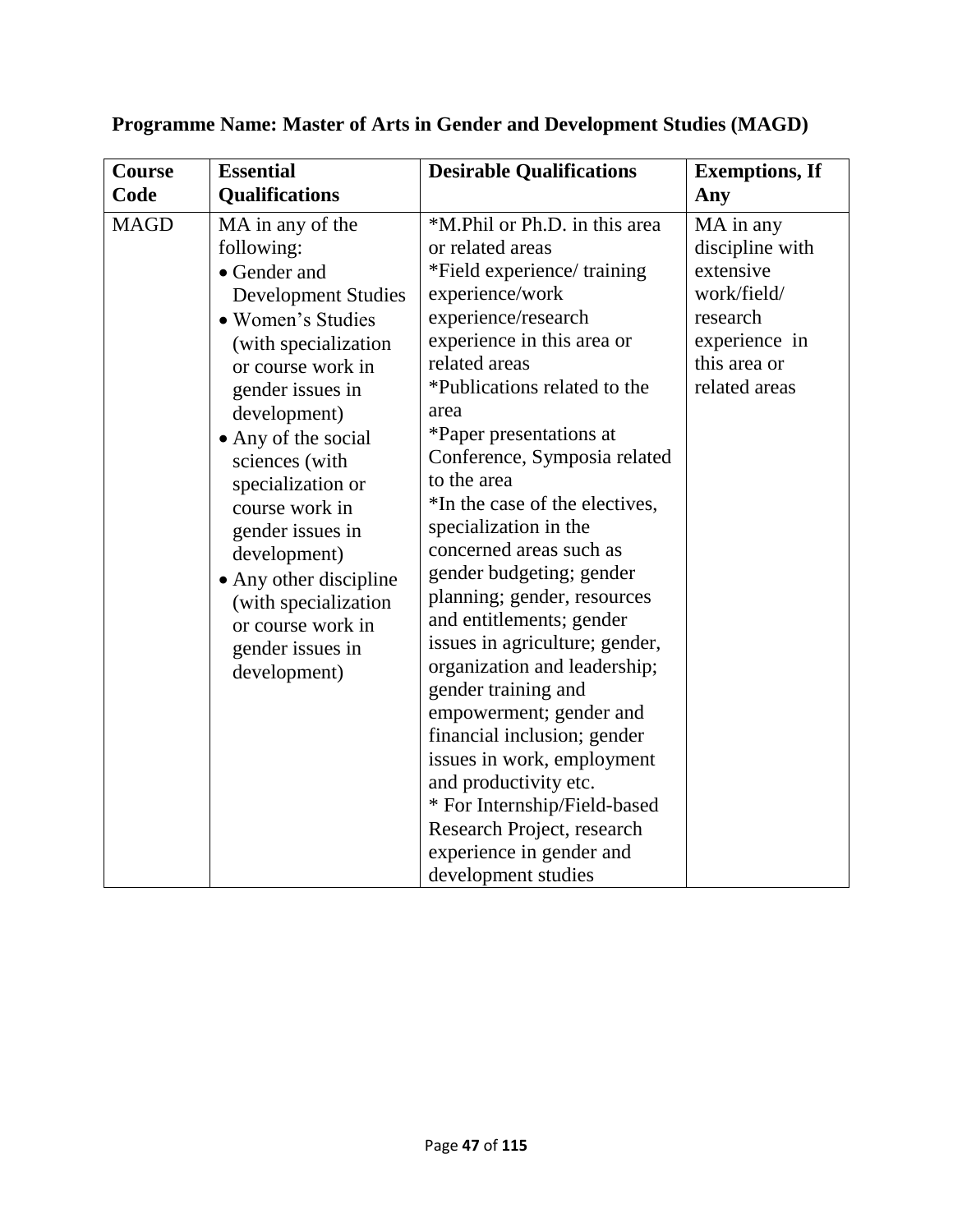| <b>Course</b><br>Code | <b>Essential Qualifications</b>                                | <b>Desirable Qualifications</b>                                 | <b>Exemptions, If</b><br>Any                                                   |
|-----------------------|----------------------------------------------------------------|-----------------------------------------------------------------|--------------------------------------------------------------------------------|
| <b>MAWGS</b>          | MA in any Social Sciences/<br>Humanities discipline with       | M. Phil or Ph. D in any of<br>the above disciplines;            | MA in any<br>discipline with                                                   |
|                       | demonstrated interest in<br>gender issues and<br>perspectives. | 3 years teaching/research/<br>gender related work<br>experience | clear evidence of<br>research interests in<br>women's and/or<br>gender studies |

### **Programme Name: Master of Arts in Women's and Gender Studies (MAWGS)**

### **Programme Name: Post Graduate Diploma in Women's and Gender Studies (PGDWGS)**

| <b>Course Code</b> | <b>Essential Qualifications</b>                                                                                              | <b>Desirable</b><br><b>Qualifications</b>                                                                                   | <b>Exemptions, If Any</b>                                                                                   |
|--------------------|------------------------------------------------------------------------------------------------------------------------------|-----------------------------------------------------------------------------------------------------------------------------|-------------------------------------------------------------------------------------------------------------|
| <b>PGDWGS</b>      | MA in any Social<br>Sciences/Humanities<br>discipline with<br>demonstrated interest in<br>gender issues and<br>perspectives. | M.Phil or Ph.D in<br>any of the above<br>disciplines;<br>3 years teaching/<br>research/gender<br>related work<br>experience | MA in any discipline<br>with clear evidence of<br>research interests in<br>women's and/or<br>gender studies |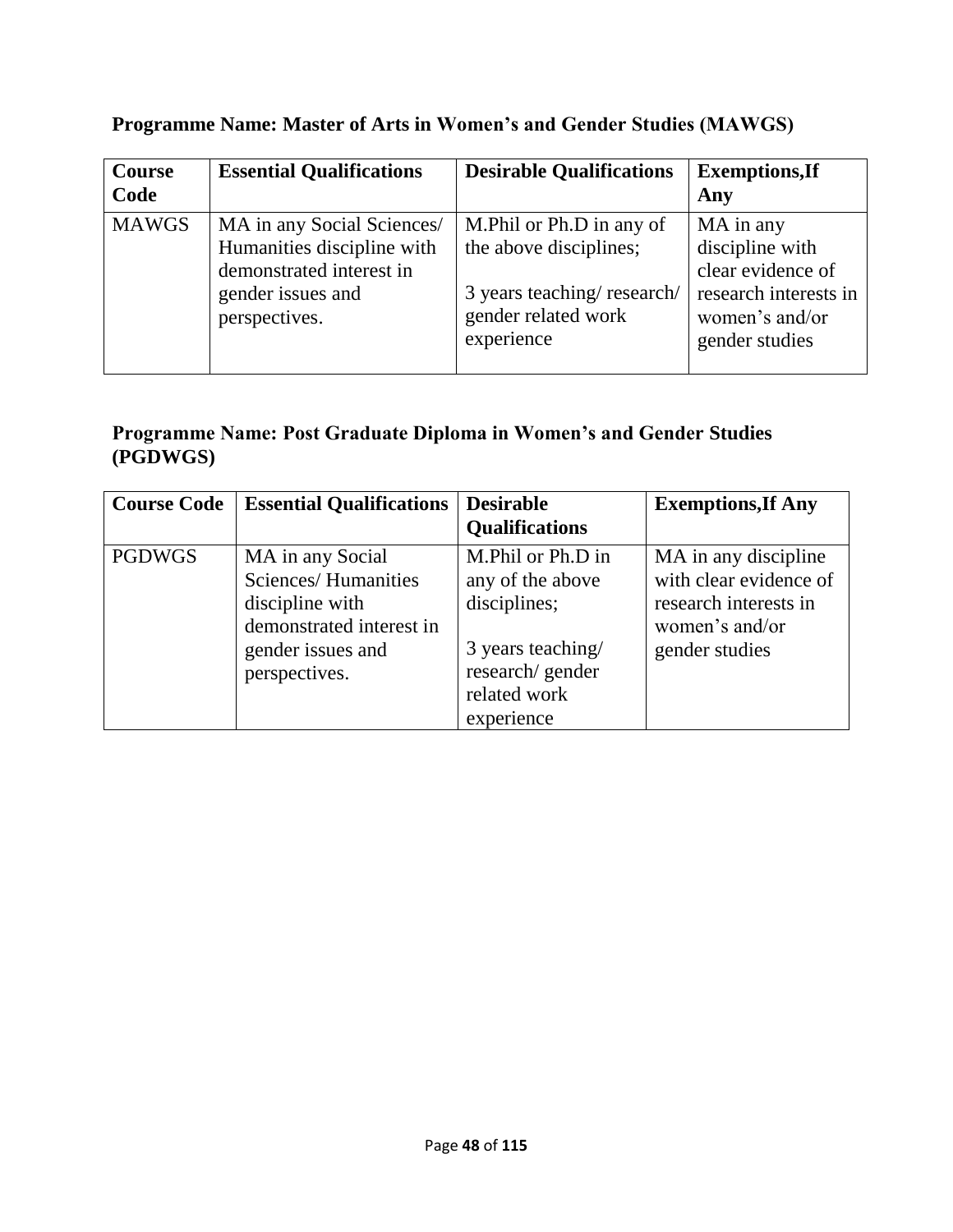| <b>Course Code</b>                                                       | <b>Essential Qualifications</b>                                                                                                                                                                                                                                           | <b>Desirable</b><br><b>Qualifications</b>                                                                                                                                                                                 | <b>Exemptions, If</b><br>Any |
|--------------------------------------------------------------------------|---------------------------------------------------------------------------------------------------------------------------------------------------------------------------------------------------------------------------------------------------------------------------|---------------------------------------------------------------------------------------------------------------------------------------------------------------------------------------------------------------------------|------------------------------|
| <b>BWEF-002</b><br><b>BWEE-006</b><br><b>BWEE-007</b><br><b>BWEE-008</b> | MA in any discipline<br>(preferably the social<br>sciences) with extensive<br>field/work/training/<br>research experience<br>related to women's<br>empowerment and<br>development (For courses<br>BWEF-002, BWEE-006,<br>BWEE-007 and BWEE-<br>008 developed by<br>SOGDS) | *Extensive field/<br>work/training/research<br>experience in women's<br>empowerment and<br>development;<br>*Publications related to<br>the area<br>*Paper presentations at<br>Conference, Symposia<br>related to the area |                              |
| <b>BWEE-004</b><br><b>BWEE-005</b><br><b>BWEE-012</b>                    | MA in the Social Sciences<br>(preferably sociology)<br>(For BWEE-004, BWEE-<br>005, BWEE-012<br>developed by SOSS)                                                                                                                                                        |                                                                                                                                                                                                                           |                              |

### **Programme Name: Diploma in Women's Empowerment and Development (DWED)**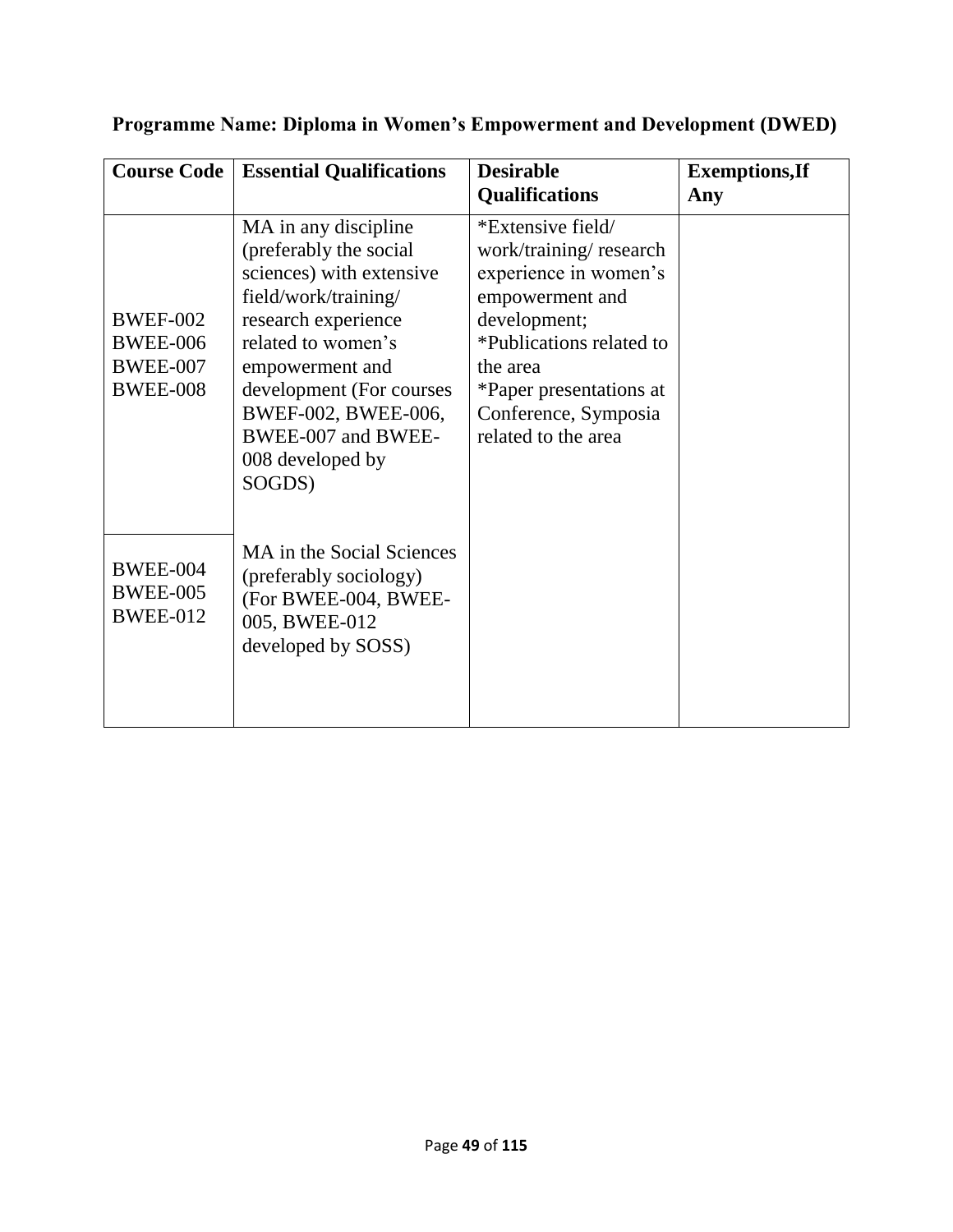### **School of Humanities (SOH)**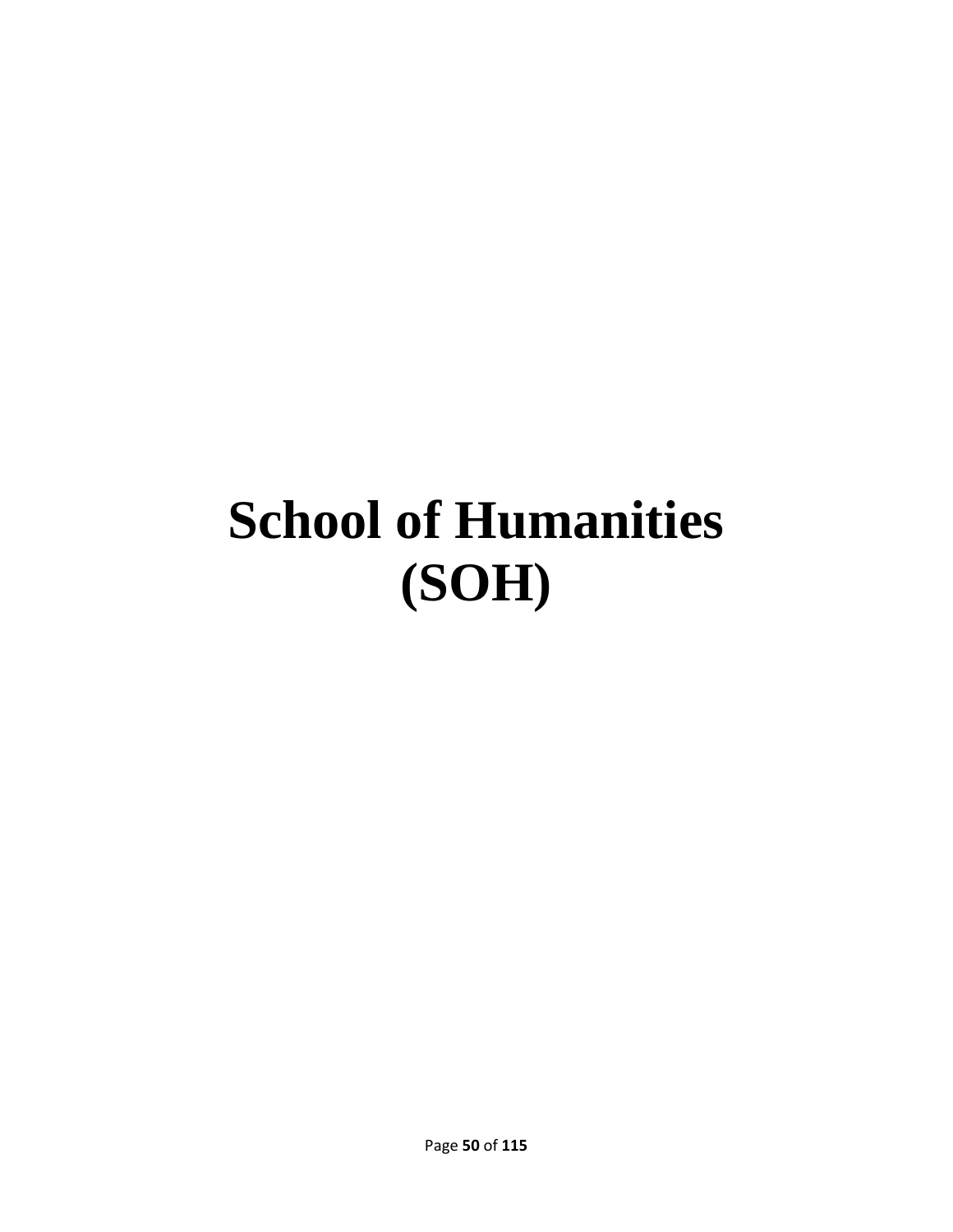| <b>Course</b> | <b>Essential qualification</b> | <b>Desirable qualifications</b>    | <b>Exemptions</b> , if |
|---------------|--------------------------------|------------------------------------|------------------------|
| Code          |                                |                                    | any                    |
| $MEG-01$      | Minimum M.A                    | <b>Retired Assistant/Associate</b> | For remote areas       |
| to MEG-       | English $+02$ years            | /Professors may be                 | exemptions may         |
| 16            | teaching experience at         | considered                         | be made.               |
|               | PG level. Should be            |                                    |                        |
|               | currently teaching at          |                                    |                        |
|               | college/university             |                                    |                        |

### **Programme Name: Master of Arts in English (MEG)**

### **Programme Name: Masters in Hindi (MHD)**

| Course  | <b>Essential</b>        | <b>Desirable</b>             | <b>Exemptions,</b> |
|---------|-------------------------|------------------------------|--------------------|
| Code    | <b>Qualifications</b>   | <b>Qualifications</b>        | If any             |
| All     | Masters in Hindi $+2$   | Retired Assistant Professor/ | If remote/Non      |
| Courses | years teaching          | Associate Professor/         | Hindi speaking     |
|         | experience at PG level. | Professor may be             | areas then         |
|         | Should be currently     | considered.                  | exemptions may     |
|         | teaching at             |                              | be considered.     |
|         | College/University.     |                              |                    |

### **Programme Name: Bachelors Degree Programme- English Electives**

| <b>Course</b>   | <b>Essential qualification</b> | <b>Desirable qualifications</b> | <b>Exemptions, if</b> |
|-----------------|--------------------------------|---------------------------------|-----------------------|
| Code            |                                |                                 | any                   |
| <b>BEGE-101</b> | Minimum M.A.                   | Retired Assistant/Associate     | For remote areas      |
| to BEGE-        | English+02 years               | /Professors may be              | exemptions may        |
| 108.            | teaching experience at         | considered                      | be made.              |
|                 | UG or PG level. Should         |                                 |                       |
| <b>BEFG1</b>    | be currently teaching at       |                                 |                       |
| <b>AND</b>      | college/university             |                                 |                       |
| $FEG-2$         |                                |                                 |                       |
|                 |                                |                                 |                       |
| AOCs            |                                |                                 |                       |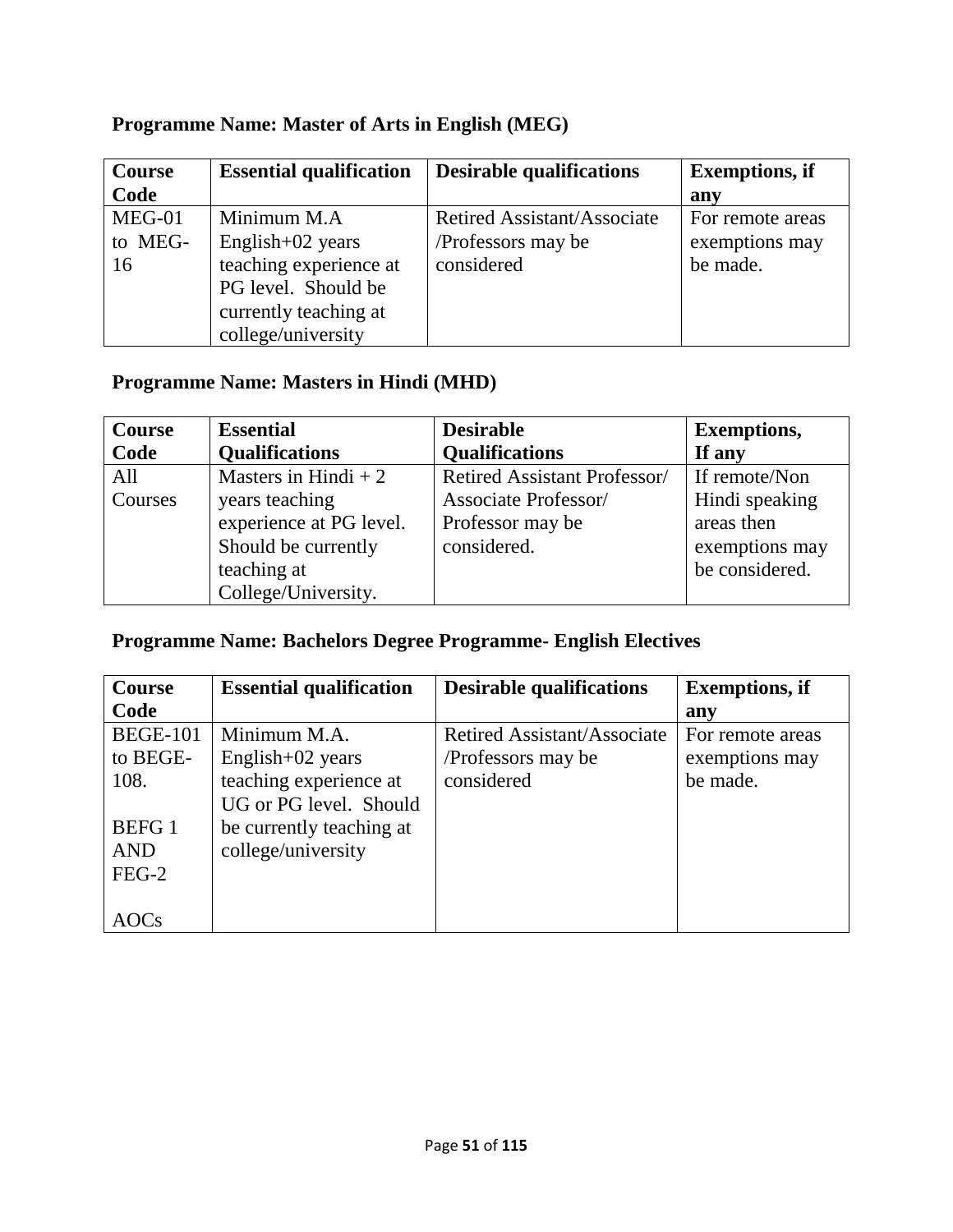| Course      | <b>Essential</b>        | <b>Desirable</b>         | <b>Exemtions,</b> |
|-------------|-------------------------|--------------------------|-------------------|
| Code        | <b>Qualifications</b>   | <b>Qualifications</b>    | If any            |
| All Courses | $M.A.$ Hindi + Teaching | <b>Retired Assistant</b> | If remote/Non     |
|             | Experience at least     | Professor/Associate      | Hindi speaking    |
|             | Graduate level.         | Professor/Professor      | areas then        |
|             |                         | may be considered.       | exemptions may be |
|             |                         |                          | considered.       |

### **Programme Name: Bachelors Degree Programme- Hindi Electives**

#### **Programme Name: Bachelors Degree Programme- Urdu Electives- BULE**

| Course<br>Code | <b>Essential</b><br><b>Qualifications</b> | <b>Desirable</b><br><b>Qualifications</b> | <b>Exemtions,</b><br>If any |
|----------------|-------------------------------------------|-------------------------------------------|-----------------------------|
| All Courses    | M.A with 5 years                          | Ph. D.                                    | Ph. D desirable but         |
|                | experience of college                     |                                           | not essential               |
|                | level                                     |                                           |                             |

### **Programme Name: Post Graduate Diploma in Book Publishing (PGDBP)**

| <b>Course</b> |                     | <b>Essential qualification   Desirable qualifications</b> | <b>Exemptions</b> , if |
|---------------|---------------------|-----------------------------------------------------------|------------------------|
| Code          |                     |                                                           | anv                    |
| All           | As for MEG<br>(a)   | Experience of editing,                                    | Ph. D not essential    |
| Courses       | counsellor          | Publishing, Printing, word                                | if desirable           |
|               | (b)Experience of    | processing                                                | qualifications are     |
|               | counselling for MEG |                                                           | there.                 |

### **Programme Name: Diploma in Creative Writing in English (DCE)**

| <b>Course</b> | <b>Essential qualification</b> | Desirable qualifications    | <b>Exemptions, if</b> |
|---------------|--------------------------------|-----------------------------|-----------------------|
| Code          |                                |                             | any                   |
| All           | M.A English with 02            | Preferred qualification in  | For remote areas      |
| Courses       | years teaching                 | creative writing/a creative | exemptions may        |
|               | experience at UG level.        | writer                      | be made.              |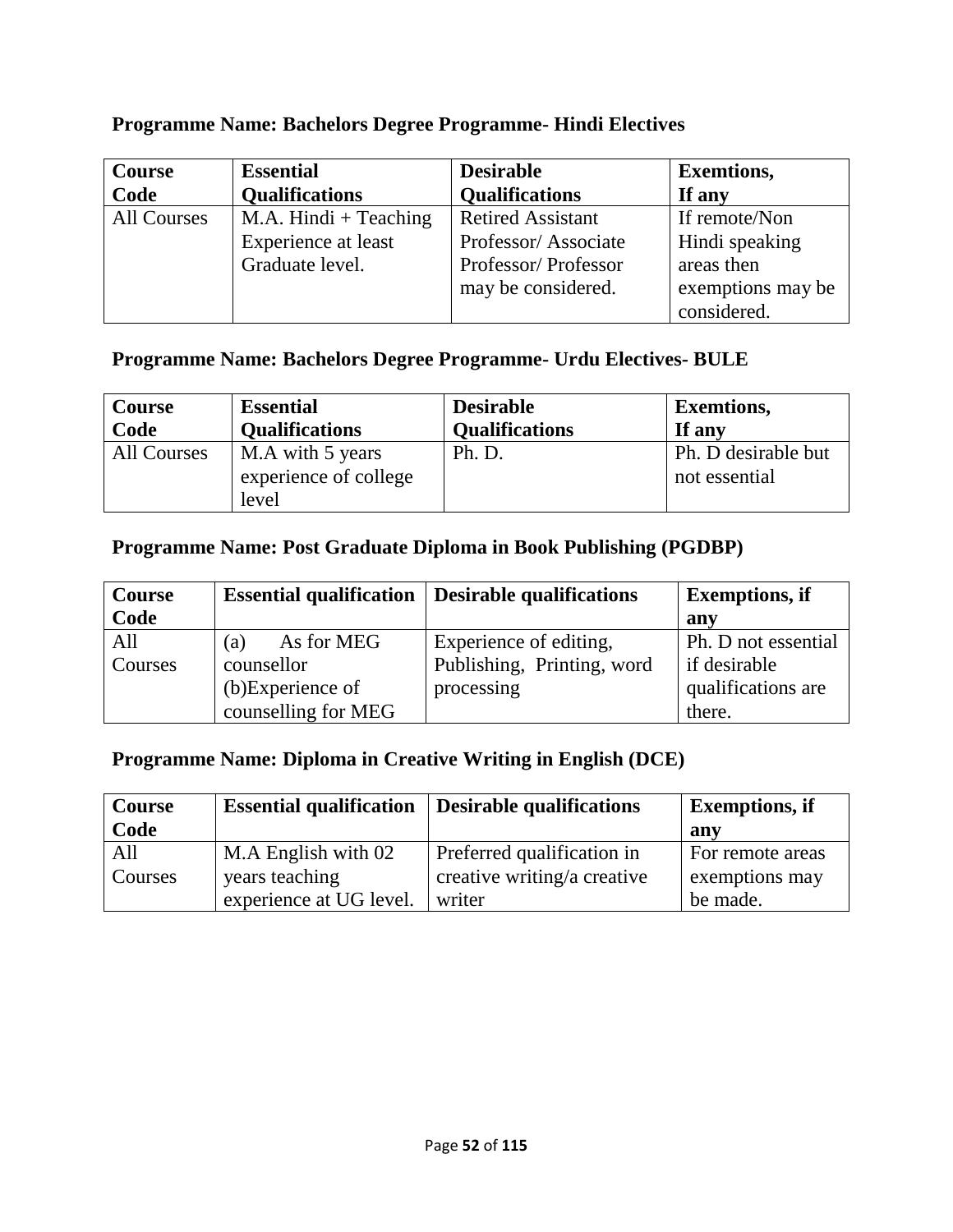### **Programme Name: Diploma Programme in Urdu (DUL)**

| <b>Course</b> | <b>Essential qualification</b> | <b>Desirable</b>    | <b>Exemptions, if</b> |
|---------------|--------------------------------|---------------------|-----------------------|
| Code          |                                | qualifications      | anv                   |
|               | All Courses   M.A in Urdu      | Teaching experience |                       |

#### **Programme Name: Certificate programme in Teaching of English (CTE)**

| <b>Course</b> | <b>Essential qualification</b> | <b>Desirable</b> | <b>Exemptions</b> , if |
|---------------|--------------------------------|------------------|------------------------|
| Code          |                                | qualifications   | any                    |
| All           | Masters in English with        |                  | For remote areas       |
| Courses       | preferred qualification in     |                  | exemptions may         |
|               | linguistic/ELT with 2 years of |                  | be made.               |
|               | teaching experience of         |                  |                        |
|               | undergraduate programmes       |                  |                        |

### **Programme Name: Certificate in Functional English (CFE)**

| Course  | <b>Essential qualification</b> | <b>Desirable</b> | <b>Exemptions, if</b> |
|---------|--------------------------------|------------------|-----------------------|
| Code    |                                | qualifications   | any                   |
| All     | Masters in English with 2      |                  | For remote areas      |
| Courses | years of teaching experience   |                  | exemptions may        |
|         | of undergraduate programmes    |                  | be made.              |

### **Programme Name: Certificate in Urdu Language (CUL)**

| Course<br>Code | <b>Essential qualification</b> | <b>Desirable</b><br>qualifications | <b>Exemptions</b> , if<br>any |
|----------------|--------------------------------|------------------------------------|-------------------------------|
| All            | B.A. with Urdu Language        |                                    |                               |
| Courses        |                                |                                    |                               |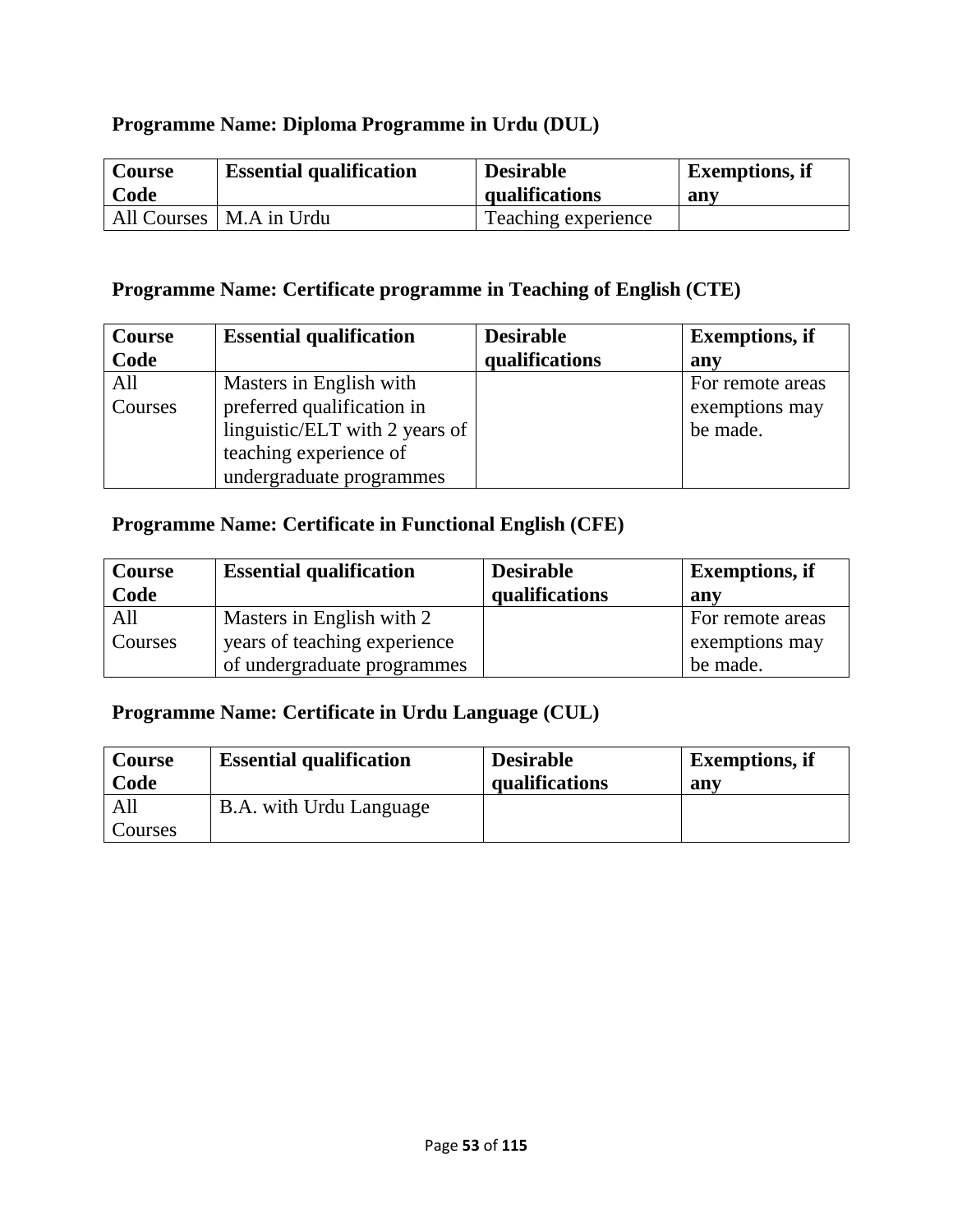### **School of Health Sciences (SOHS)**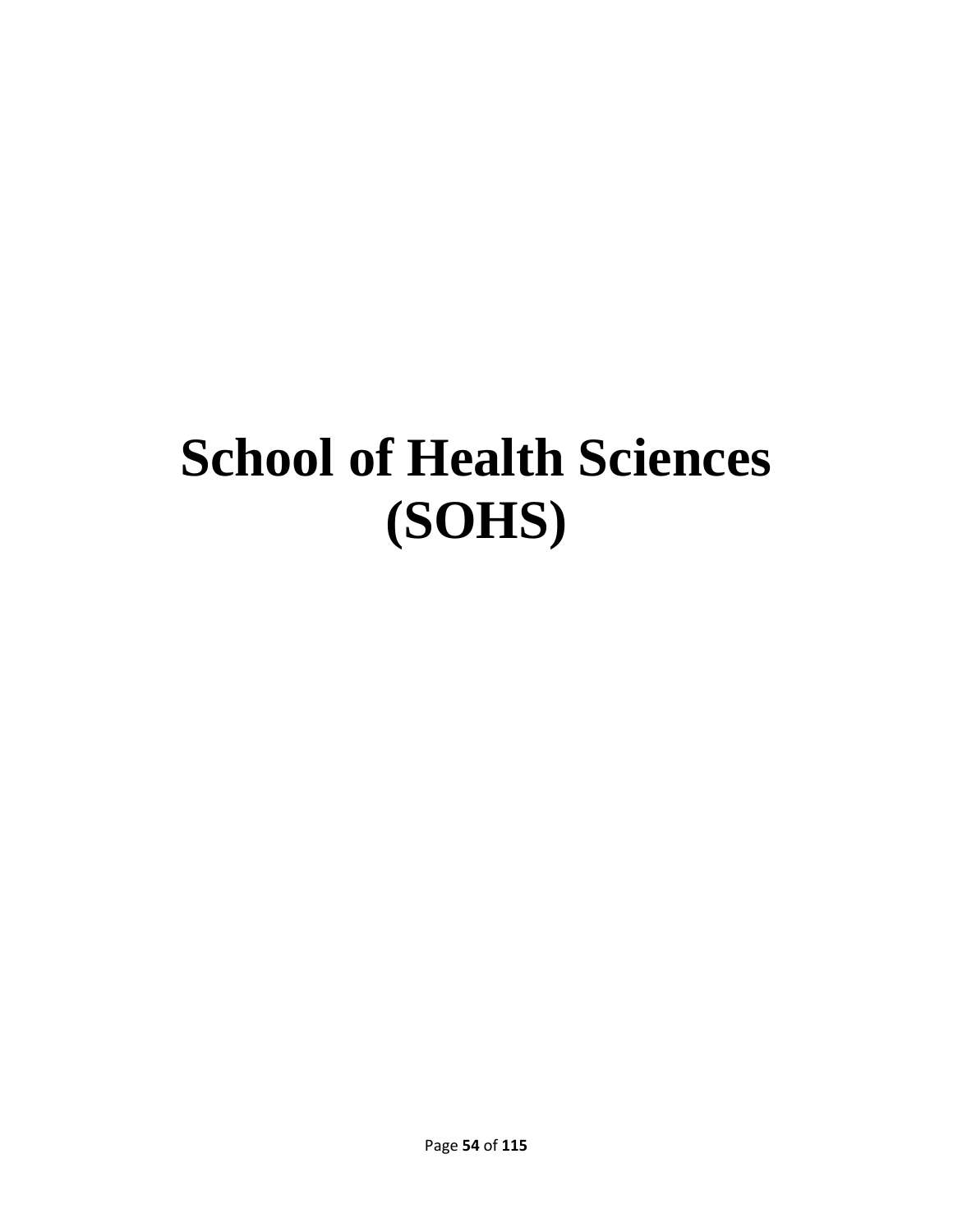| <b>Programme</b> | <b>Course</b>                         | <b>Essential qualifications</b>                                                                                                                                                                                                                                                                                                     | <b>Desirable</b> | <b>Exemptions.</b> |
|------------------|---------------------------------------|-------------------------------------------------------------------------------------------------------------------------------------------------------------------------------------------------------------------------------------------------------------------------------------------------------------------------------------|------------------|--------------------|
| Code             | Code                                  |                                                                                                                                                                                                                                                                                                                                     | qualifications   | If any             |
| B.Sc.N.<br>(PB)  | <b>BNS-101</b><br><b>BNSL-</b><br>101 | a. Academic Counsellor,<br>Masters in Nursing with<br>specialization in the<br>respective area<br>b. Clinical Supervisors,<br>Masters in Nursing with<br>specialization in the<br>respective area<br>or<br>c. B.Sc. Nursing with 3 years<br>experience in Clinical Field                                                            |                  |                    |
|                  | <b>BNS-102</b><br><b>BNSL-</b><br>102 | in respective area<br>A person with a specialization<br>in the respective area                                                                                                                                                                                                                                                      |                  |                    |
|                  | <b>BNS-103</b><br><b>BNSL-</b><br>103 | Academic<br>Counsellor,<br>a.<br>Masters in Nursing with<br>specialization<br>in<br>the<br>respective area<br>Clinical<br>Supervisors,<br>b.<br>Masters in Nursing with<br>specialization<br>the<br>in<br>respective area<br><b>or</b><br>B.Sc. Nursing with 3 years<br>c.<br>experience in Clinical<br>Field in<br>respective area |                  |                    |
|                  | <b>BNS-104</b><br><b>BNSL-</b><br>104 | A person with a specialization<br>in the respective area                                                                                                                                                                                                                                                                            |                  |                    |
|                  | <b>BNS-105</b><br><b>BNSL-</b><br>105 | $-do-$                                                                                                                                                                                                                                                                                                                              |                  |                    |
|                  | <b>BNS-106</b><br><b>BNSL-</b><br>106 | Academic Counsellor,<br>a)<br>Masters in Nursing with<br>specialization in the<br>respective area<br>Clinical Supervisors,<br>b)                                                                                                                                                                                                    |                  |                    |

### **Programme Name: Post Basic Bachelor of Sciences in Nursing – BSC (N) PB**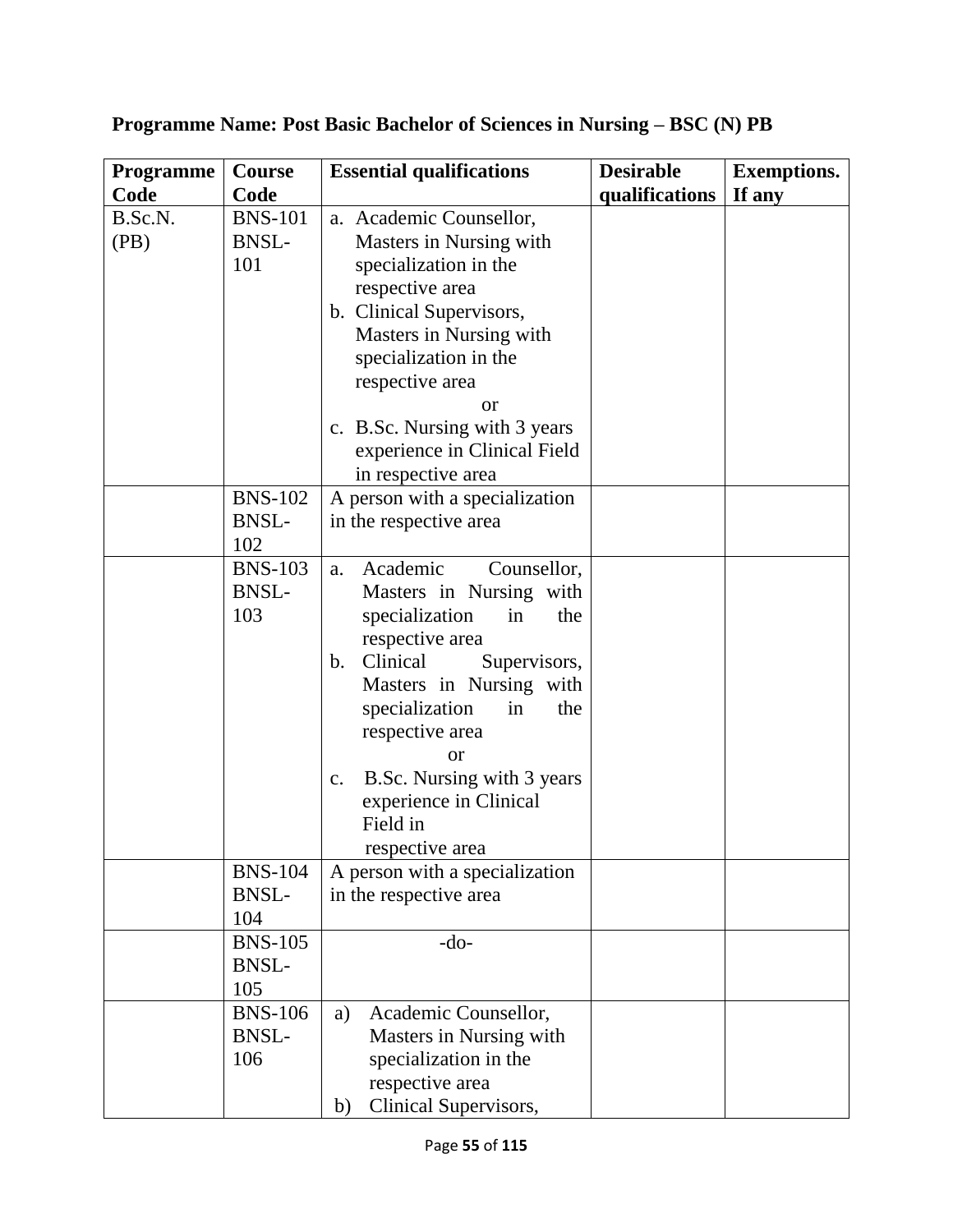|                                       | Masters in Nursing with<br>specialization in the<br>respective area<br>$\alpha$<br>c) B.Sc. Nursing with 3<br>experience<br>years<br>in Clinical Field in<br>respective area |  |
|---------------------------------------|------------------------------------------------------------------------------------------------------------------------------------------------------------------------------|--|
| <b>BNS-107</b><br><b>BNSL-</b><br>107 | -do                                                                                                                                                                          |  |
| <b>BNS-108</b><br><b>BNSL-</b><br>108 | $-do-$                                                                                                                                                                       |  |
| <b>BNS-109</b><br><b>BNSL-</b><br>109 | $-do-$                                                                                                                                                                       |  |
| <b>BNS-110</b><br><b>BNSL-</b><br>110 | <b>Essential Masters in Nursing</b><br>with experience in Nursing<br>Education/<br>Research/Administration                                                                   |  |
| <b>BNS-111</b><br><b>BNSL-</b><br>111 | $-do-$                                                                                                                                                                       |  |
| <b>BNSL-</b><br>112                   | <b>Essential Masters in Computer</b><br>Applications (MCA)                                                                                                                   |  |

**Programme Name: Post Graduate Diploma in Maternal and Child Health (PGDMCH)**

| <b>Course Code</b> | <b>Essential Qualification</b>                                                                                                                  | <b>Desirable</b>     | <b>Exemptions,</b> |
|--------------------|-------------------------------------------------------------------------------------------------------------------------------------------------|----------------------|--------------------|
|                    |                                                                                                                                                 | <b>Qualification</b> | if any             |
| <b>MME-301</b>     | At PSC:                                                                                                                                         |                      |                    |
| MMEL-301           | Doctor of Medicine (MD) in community<br>medicine/preventive and social medicine<br>with a minimum of five years post MD<br>teaching experience. |                      |                    |
| <b>MME-302</b>     | At PSC:                                                                                                                                         |                      |                    |
| MMEL-302           | Master of Surgery (MS) or Doctor of                                                                                                             |                      |                    |
|                    | Medicine (MD) in Obstetrics and                                                                                                                 |                      |                    |
|                    | Gynaeclogy with a minimum of five years                                                                                                         |                      |                    |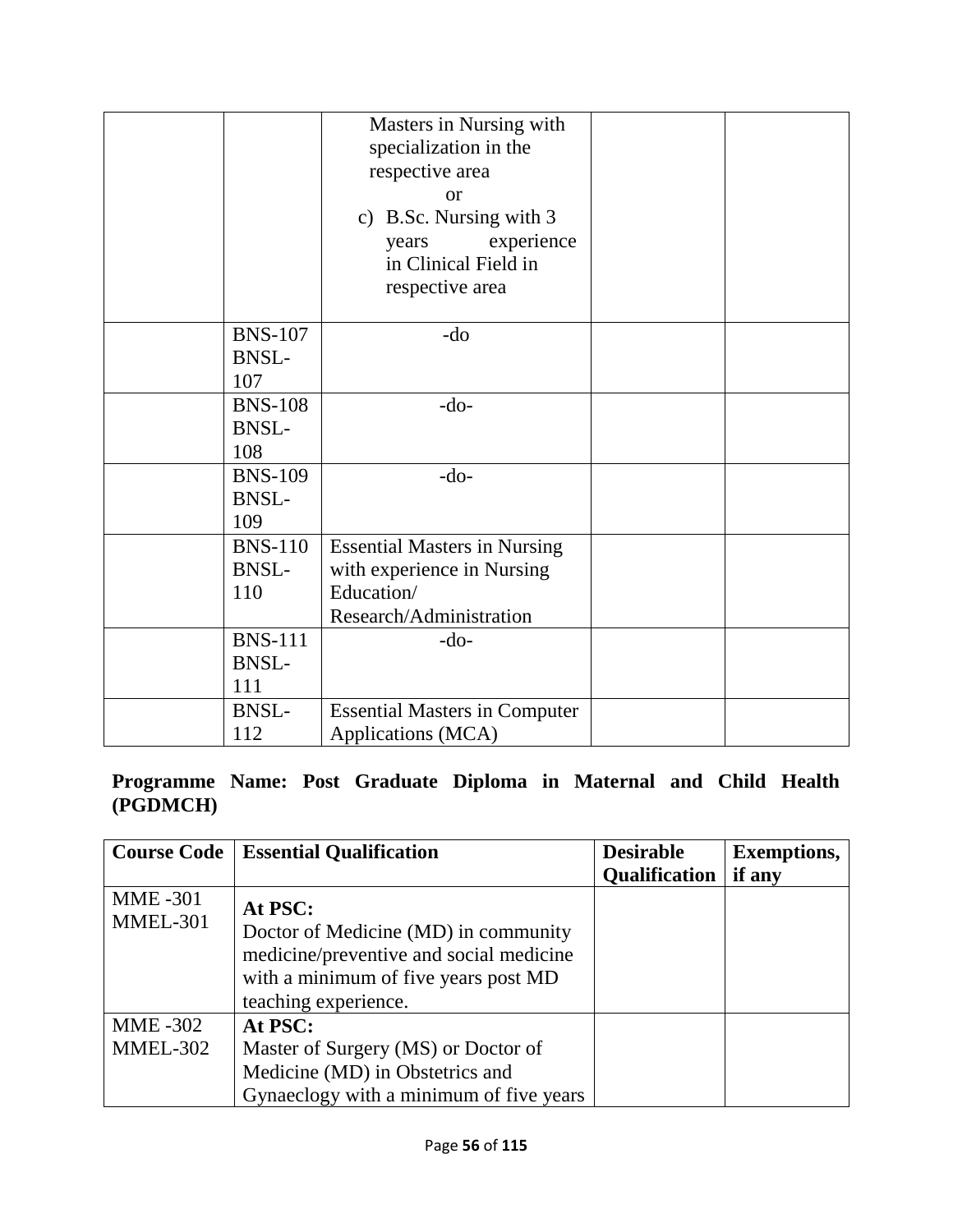|                 | post MS/MD teaching experience.                                                                                                |  |
|-----------------|--------------------------------------------------------------------------------------------------------------------------------|--|
|                 | At SDC<br>MD/MS with three years of experience/<br>DGO with at least five years of<br>experience in Obstetrics and Gynaeclogy. |  |
| <b>MME</b> -303 | At PSC:                                                                                                                        |  |
| MMEL-303        | Doctor of Medicine (MD) in Paediatrics<br>with a minimum of five years post MD<br>teaching experience.                         |  |
|                 | At SDC                                                                                                                         |  |
|                 | MD with three years of experience/ D.Ch.                                                                                       |  |
|                 | with at least five years of experience in                                                                                      |  |
|                 | Paediatrics.                                                                                                                   |  |

### **Programme Name: Post Graduate Diploma in HIV Medicine (PGDHIVM)**

| <b>Course Code</b> | <b>Essential Qualification</b>     | <b>Desirable</b>     | <b>Exemptions, if</b> |
|--------------------|------------------------------------|----------------------|-----------------------|
|                    |                                    | <b>Qualification</b> | any                   |
| MCMM-101           | At PSC                             |                      |                       |
| $MCMM-102$         | An employee of the PSC             |                      |                       |
| MCMM-103           | having three years of post         |                      |                       |
| <b>MCMM-104</b>    | MD/MS teaching experience          |                      |                       |
| MCMML-             | and also designated as<br>a        |                      |                       |
| 105                | 'master trainer' by NACO           |                      |                       |
| MCMML-106          | For guest lecture:                 |                      |                       |
|                    | NACO designated 'master            |                      |                       |
|                    | trainer' or listed in the panel of |                      |                       |
|                    | names approved by JCC.             |                      |                       |
|                    |                                    |                      |                       |
|                    | At SDC                             |                      |                       |
|                    | Medical officer in-charge of the   |                      |                       |
|                    | ART centre as designated by        |                      |                       |
|                    | NACO.                              |                      |                       |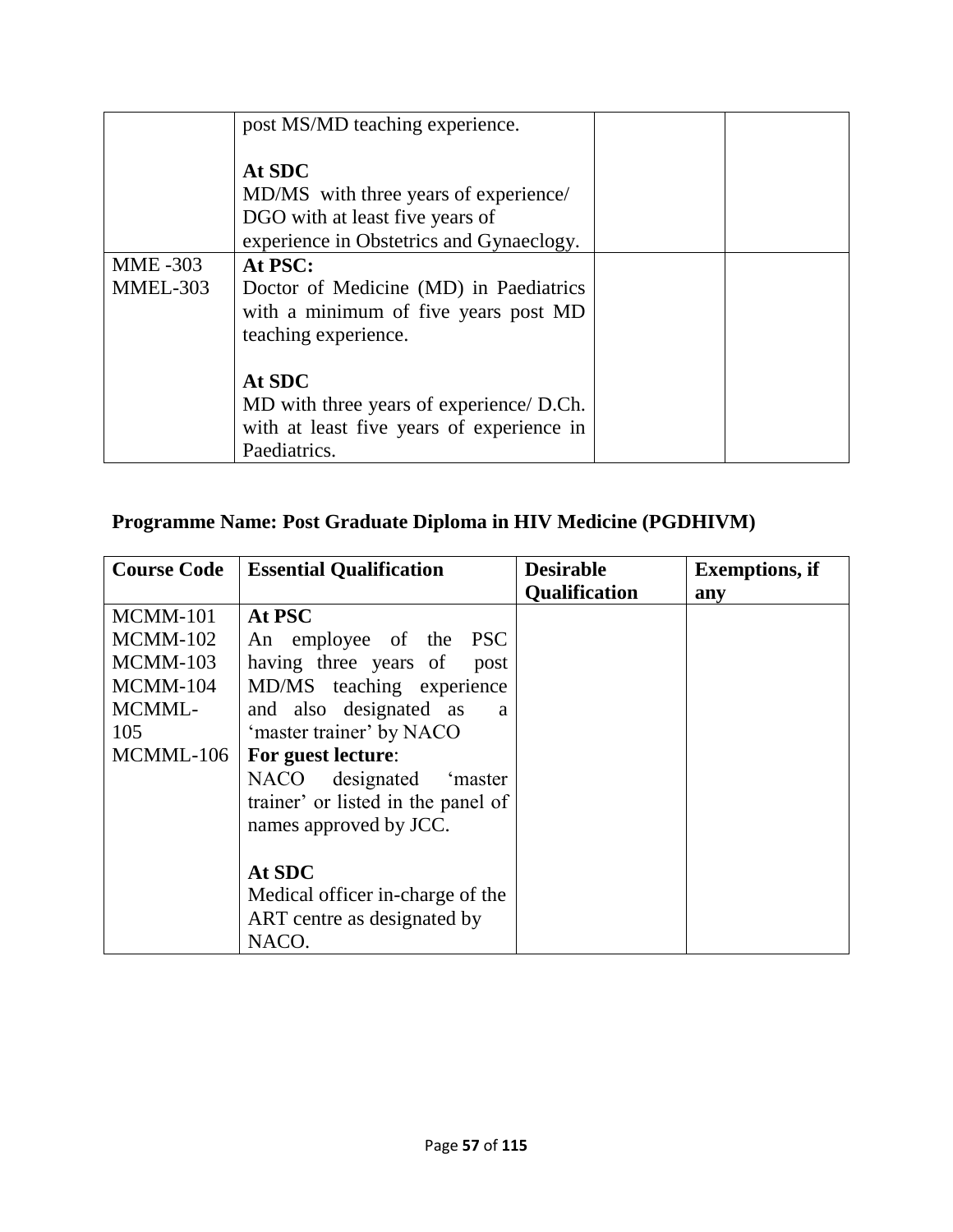### **Programme Name: Post Graduate Diploma in Hospital & Health Management (PGDHHM)**

|                                                                                                                                                                                                                                   | <b>Course Code Essential qualifications</b>                                                                                                                     | <b>Desirable</b><br>qualification | <b>Exemptions if</b><br>any |
|-----------------------------------------------------------------------------------------------------------------------------------------------------------------------------------------------------------------------------------|-----------------------------------------------------------------------------------------------------------------------------------------------------------------|-----------------------------------|-----------------------------|
| <b>Theory</b><br>$DHHM - 001$<br>$DHHM - 002$<br>$DHHM - 003$<br>$DHHM - 004$<br>$DHHM - 005$<br>$DHHM - 006$<br><b>Practical</b><br>$DHHM - 001$<br>$DHHM - 002$<br>$DHHM - 003$<br>$DHHM - 004$<br>$DHHM - 005$<br>$DHHM - 006$ | M.B.B.S.<br>$\bullet$<br>MHA/MD [HA]/MD<br>$\bullet$<br>[CHA]/DNB [HA]<br>$\bullet$<br>DH & HM<br>$\bullet$<br>M.B.A.<br>$\bullet$<br>$M.D.$ [PSM]<br>$\bullet$ | Not Applicable                    | Not Applicable              |

### **Programme Name: Post Graduate Diploma in Geriatric Medicine (PGDGM)**

| <b>Course Code</b> | <b>Essential</b> | <b>Essential</b>   | <b>Desirable</b> | <b>Exemptions, If</b> |
|--------------------|------------------|--------------------|------------------|-----------------------|
|                    | qualification    | qualification      | qualifications   | any                   |
|                    | for PSC          | for SDC            | for SDC          |                       |
|                    | Counsellor       | Counsellor         | counsellor       |                       |
| MME004             | MD/MS with 5     | <b>MD</b> Medicine | Teaching         |                       |
| MME005             | years post       | with 3 years of    | experience       |                       |
| MMEL004            | MD/MS            | experience in      |                  |                       |
| MMEL005            | teaching         | the discipline.    |                  |                       |
|                    | experience       |                    |                  |                       |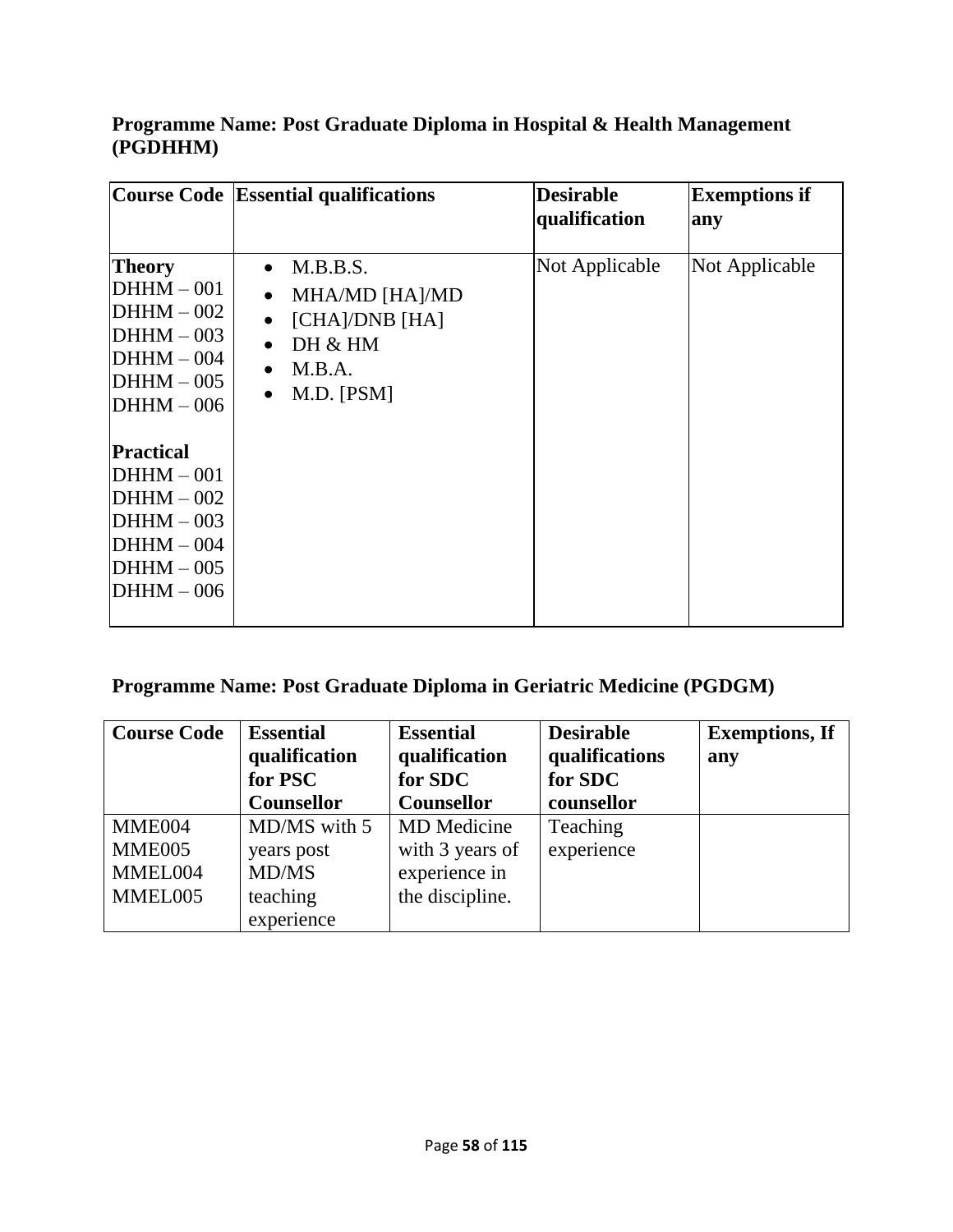|                                                                                                                                   | Course Code Essential qualifications                                                                                                         | <b>Desirable</b><br>qualification | <b>Exemptions</b><br><b>if</b> any |
|-----------------------------------------------------------------------------------------------------------------------------------|----------------------------------------------------------------------------------------------------------------------------------------------|-----------------------------------|------------------------------------|
| <b>Theory</b><br>$MACP-001$<br>$MACP-002$<br>$MACP-003$<br>$MACP-004$<br><b>Practical</b><br>$MACPL -$<br>001<br>$MACPL -$<br>002 | MBBS/BAMS/BUMS/BHMS<br>$\bullet$<br>Certificate / Diploma/ Degree in Applicable<br>$\bullet$<br>Acupuncture from a recognized<br>institution | <b>Not</b>                        | <b>Not</b><br>Applicable           |

### **Programme Name: Post Graduate Certificate in Acupuncture (PGCACP)**

### **Programme Name: Diploma In Nursing Administration (DNA)**

|                                                                                                                                   | Course Code Essential qualifications                                                                                                                                                                                                                                                                                                                                 | Desirable<br>qualification | Exemptions if any |
|-----------------------------------------------------------------------------------------------------------------------------------|----------------------------------------------------------------------------------------------------------------------------------------------------------------------------------------------------------------------------------------------------------------------------------------------------------------------------------------------------------------------|----------------------------|-------------------|
| Theory<br><b>BNS-011</b><br><b>BNS-012</b><br><b>BNS-013</b><br><b>BNS-014</b><br>Practical<br><b>BNSL-011</b><br><b>BNSL-012</b> | M.Sc. Nursing from teaching Not Applicable<br>$\bullet$<br>institution or<br>CNO or NS or DNS or ANS<br>$\bullet$<br>with M.Sc. Nursing with 5 year<br>of Administrative or Teaching<br>experience<br>Health Professional with PG in<br>$\bullet$<br>Health<br>Hospital<br>and<br>Management with 5 year of<br>Administrative<br>teaching<br><b>or</b><br>experience |                            | Not Applicable    |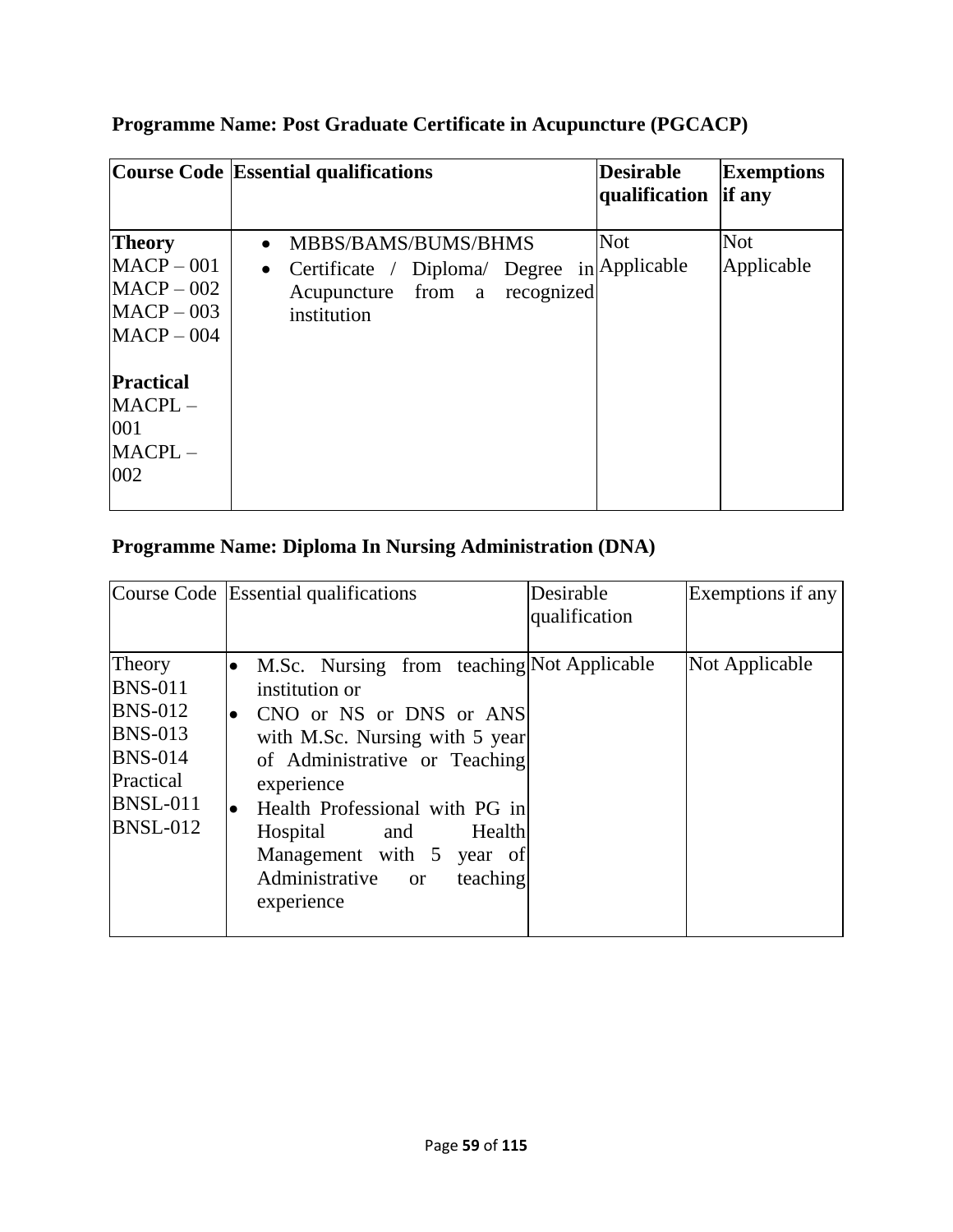| Course          | <b>Essential Qualifications</b> | <b>Desirable Qualifications</b> | Exemptions, |
|-----------------|---------------------------------|---------------------------------|-------------|
| Code            |                                 |                                 | if any      |
| <b>BNS-031</b>  | M.Sc. in Medical Surgical       | M.Sc. in Nursing in any         |             |
| (Theory)        | <b>Nursing</b>                  | specialty                       |             |
| and             | Or                              | Or                              |             |
| <b>BNS-032</b>  | B.Sc. in Nursing having 5       | B.Sc. in Nursing having 5       |             |
| (Theory)        | years of teaching experience    | of teaching<br>years            |             |
|                 | in Medical Surgical Nursing.    | experience including            |             |
|                 |                                 | teaching nursing research       |             |
|                 |                                 | and administration              |             |
| <b>BNSL-033</b> | M.Sc. Nursing in Medical        | B.Sc. Nursing/Diploma in        |             |
| (Practical)     | Surgical Nursing. And any       | Critical Care Nursing with      |             |
| and             | other specialty                 | of clinical<br>3<br>years       |             |
| <b>BNSL-034</b> | <b>Or</b>                       | experience in Critical Care     |             |
| (Practical)     | B.Sc. Nursing with 3 years      | Nursing.                        |             |
|                 | clinical<br>of<br>teaching      |                                 |             |
|                 | experience in Medical           |                                 |             |
|                 | surgical /Critical<br>Care      |                                 |             |
|                 | Nursing.                        |                                 |             |

### **Programme Name: Diploma in Critical Care Nursing (DCCN)**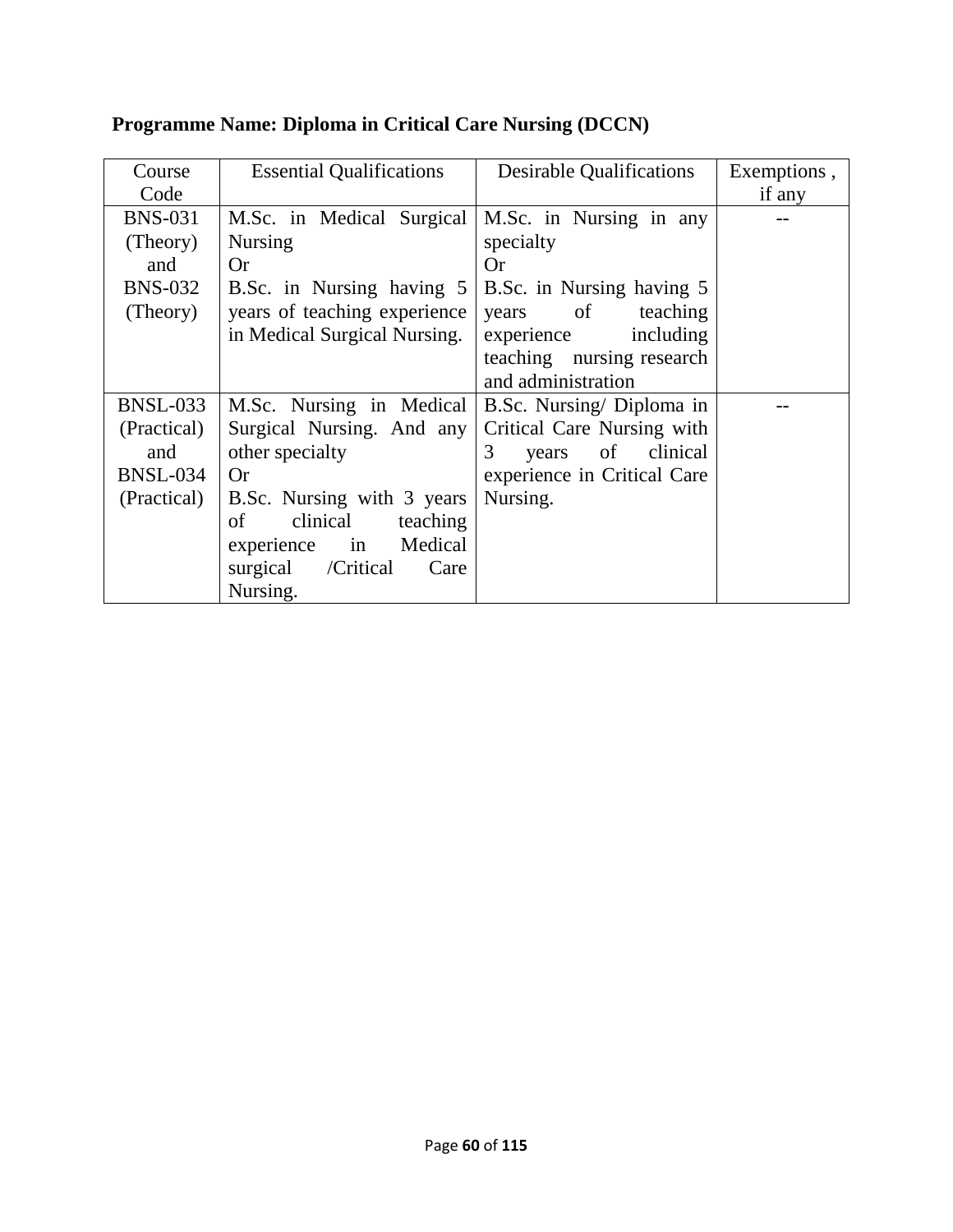| <b>Course</b>   | <b>Essential Qualifications</b>                  | <b>Desirable</b>      | Exemptions, |
|-----------------|--------------------------------------------------|-----------------------|-------------|
| Code            |                                                  | <b>Qualifications</b> | if any      |
| <b>BNS-115</b>  | Nursing in Pediatric<br>M.<br>Sc.                | Similar<br>to         |             |
| (Theory)        | Nursing/Obstetric and Gynecology                 | Essential             |             |
| Course)         | nursing/Maternal and Child Health                | Qualifications        |             |
|                 | Nursing (relevant certificates enclosed)         |                       |             |
|                 | <b>OR</b>                                        |                       |             |
|                 | B.Sc. Nursing with 5 years of teaching           |                       |             |
|                 | experience in new born care and                  |                       |             |
|                 | Paediatric Nursing. (relevant                    |                       |             |
|                 | certificates and experience must be              |                       |             |
|                 | enclosed)                                        |                       |             |
| <b>BNSL-115</b> | Sc. Nursing in Paediatric<br>M.                  | Similar<br>to         |             |
| (Practical)     | Nursing/Obstetric and Gynecology   Essential     |                       |             |
| Course)         | Nursing/Maternal and Child Health Qualifications |                       |             |
|                 | Nursing (relevant certificates enclosed)         |                       |             |
|                 | OR.                                              |                       |             |
|                 | B. Sc. Nursing with 3 years of teaching          |                       |             |
|                 | experience in newborn and paediatric             |                       |             |
|                 | (relevant certificates)<br>units<br>and          |                       |             |
|                 | experience must be enclosed)                     |                       |             |

### **Programme Name: Certificate in Neonatal and Infant Nursing (CNIN)**

### **Programme Name: Certificate in First Aid (CFAID)**

| Course          | <b>Essential Qualifications</b> | <b>Desirable</b>      | <b>Exemptions</b> , |
|-----------------|---------------------------------|-----------------------|---------------------|
| Code            |                                 | <b>Qualifications</b> | if any              |
| <b>BNS-040</b>  | Postgraduate in Nursing         | Similar<br>to         | Essential           |
| (Theory)        | Medicine in relevant field or   | Qualifications        |                     |
|                 | A Master trainer with valid     |                       |                     |
|                 | certificate in First Aid and    |                       |                     |
|                 | working in the specific target  |                       |                     |
|                 | area with $2-3/$ above years of |                       |                     |
|                 | experience                      |                       |                     |
| <b>BNSL-040</b> | Postgraduate in Nursing         | Similar<br>to         | Essential           |
| (Practical)     | Medicine in relevant field or   | <b>Qualifications</b> |                     |
|                 | A Master trainer with valid     |                       |                     |
|                 | certificate in First Aid and    |                       |                     |
|                 | working in the specific target  |                       |                     |
|                 | area with $2-3/$ above years of |                       |                     |
|                 | experience                      |                       |                     |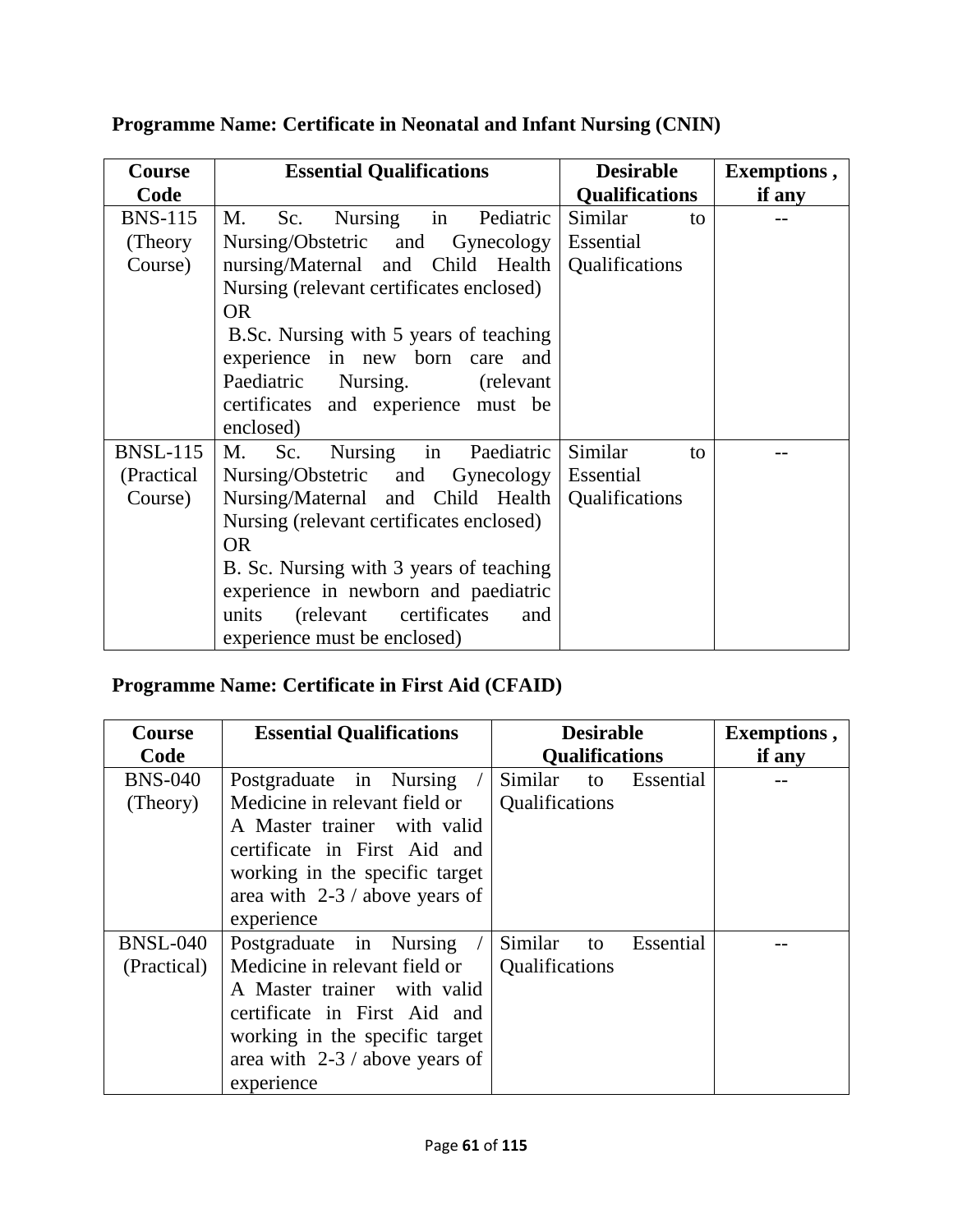| <b>Programme</b> | <b>Course</b> | <b>Essential qualification</b> | <b>Desirable</b> | <b>Exemptions,</b> |
|------------------|---------------|--------------------------------|------------------|--------------------|
| Code             | Code          | for PSC Counsellor             | qualifications   | If any             |
| <b>CHCWM</b>     | <b>BHM101</b> | MBBS, BDS,<br>(a)              |                  |                    |
|                  | <b>BHM102</b> | <b>BAMS, BHMS</b>              |                  |                    |
|                  | BHME101       | (b) Senior Nursing             |                  |                    |
|                  | BHME102       | Professional with              |                  |                    |
|                  | BHME103       | <b>B.Sc. Nursing/GNM</b>       |                  |                    |
|                  | BHME104       | Qualification.                 |                  |                    |
|                  | BHME105       | Hospital<br>(c)                |                  |                    |
|                  | BHME106       | Administrator/Dy.              |                  |                    |
|                  |               | Medical                        |                  |                    |
|                  |               | Superintendent.                |                  |                    |
|                  |               | (d) Any other                  |                  |                    |
|                  |               | responsible officer            |                  |                    |
|                  |               | of the hospital                |                  |                    |
|                  |               | nominated by the               |                  |                    |
|                  |               | respected                      |                  |                    |
|                  |               | Hospital/Manageme              |                  |                    |
|                  |               | nt                             |                  |                    |
|                  |               | M.Sc or M.Phil or<br>(e)       |                  |                    |
|                  |               | Ph.D in                        |                  |                    |
|                  |               | environmental                  |                  |                    |
|                  |               | sciences or life               |                  |                    |
|                  |               | sciences working in            |                  |                    |
|                  |               | the area of health             |                  |                    |
|                  |               | care waste                     |                  |                    |
|                  |               | management.                    |                  |                    |

**Programme Name: Certificate in Health Care Waste Management (CHCWM)**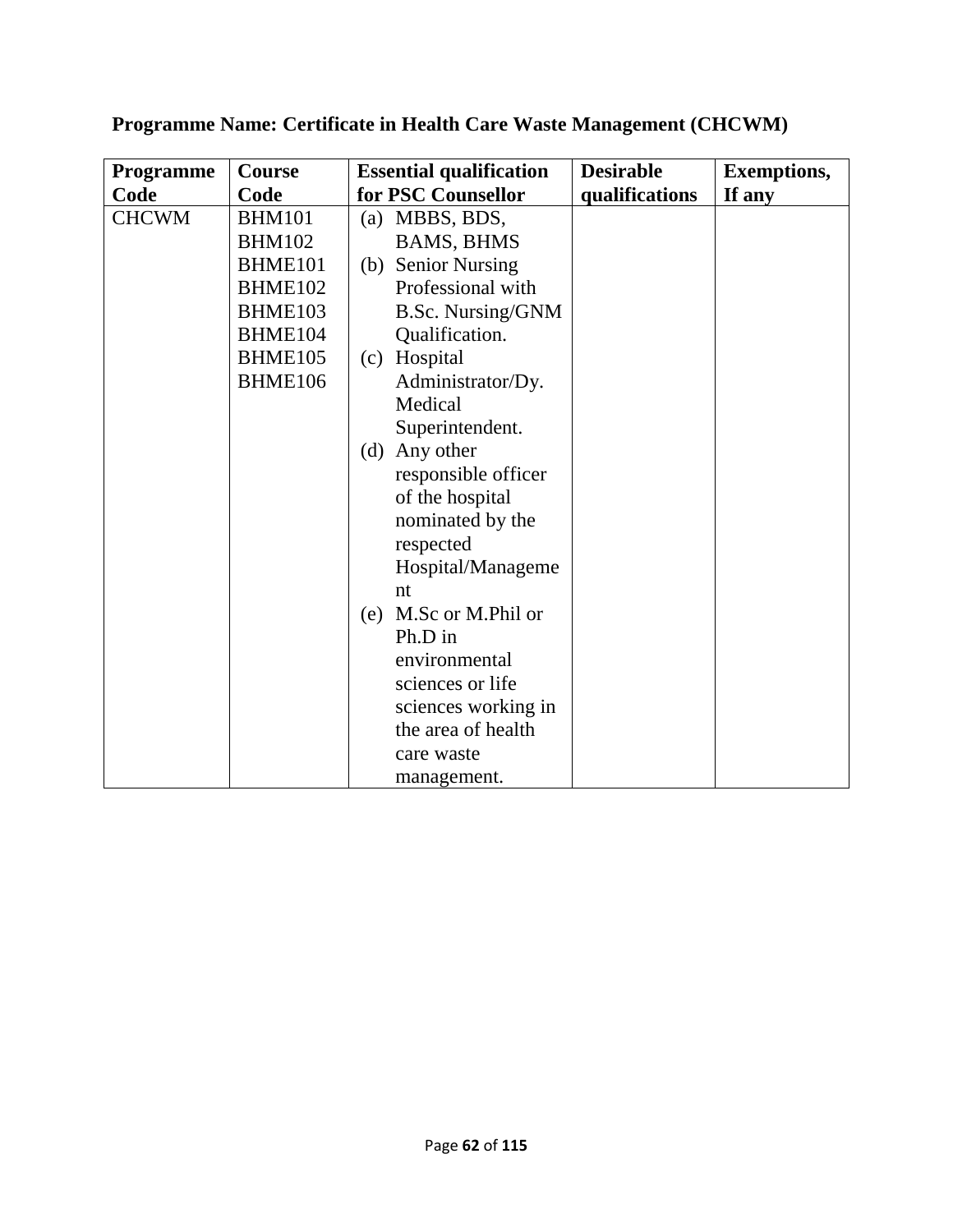| <b>Programme</b> | Course         | <b>Essential</b>                     | <b>Desirable</b> | <b>Exemptions If</b> |
|------------------|----------------|--------------------------------------|------------------|----------------------|
| Code             | Code           | qualifications                       | qualification    | any                  |
| <b>CHBHC</b>     | CNS-           | M.Sc Nursing/ B. Sc                  | Similar to       |                      |
|                  | HC-001         | Nursing/ PB.B.Sc.N                   | Essential        |                      |
|                  |                | with two<br>of <sup>1</sup><br>years | Qualifications   |                      |
|                  |                | experience.                          |                  |                      |
|                  | CNS-           |                                      |                  |                      |
|                  | <b>HCP-001</b> |                                      |                  |                      |
|                  |                |                                      |                  |                      |
|                  | <b>BNSL-</b>   |                                      |                  |                      |
|                  | 043            |                                      |                  |                      |
|                  |                |                                      |                  |                      |

**Programme Name: Certificate in Home Based Health Care (CHBHC)** 

### **Programme Name: Certificate in Maternal and Child Health Nursing (CMCHN)**

| <b>Programme</b> | <b>Course</b>  | <b>Essential</b>       | <b>Desirable</b> | <b>Exemptions If</b> |
|------------------|----------------|------------------------|------------------|----------------------|
| Code             | Code           | qualifications         | qualification    | any                  |
| <b>CMCHN</b>     | <b>BNS-117</b> | M. Sc. in Obstetric    | Similar to       |                      |
|                  |                | Gynecology<br>and      | Essential        |                      |
|                  |                | Nursing/<br>Maternal   | Qualifications   |                      |
|                  |                | Child<br>Health<br>and |                  |                      |
|                  |                | Pediatric<br>Nursing/  |                  |                      |
|                  | BNSL-          | <b>Nursing</b>         |                  |                      |
|                  | 117            |                        |                  |                      |
|                  |                |                        |                  |                      |
|                  |                | M. Sc. in Obstetric    |                  |                      |
|                  |                | Gynecology<br>and      |                  |                      |
|                  |                | Nursing/<br>Maternal   |                  |                      |
|                  |                | Child<br>Health<br>and |                  |                      |
|                  |                | Nursing/<br>Pediatric  |                  |                      |
|                  |                | <b>Nursing</b>         |                  |                      |
|                  |                | or                     |                  |                      |
|                  |                | B.Sc. Nursing with 3   |                  |                      |
|                  |                | years of teaching      |                  |                      |
|                  |                | experience in          |                  |                      |
|                  |                | Maternal and Child     |                  |                      |
|                  |                | care/Paediatric        |                  |                      |
|                  |                | Nursing.               |                  |                      |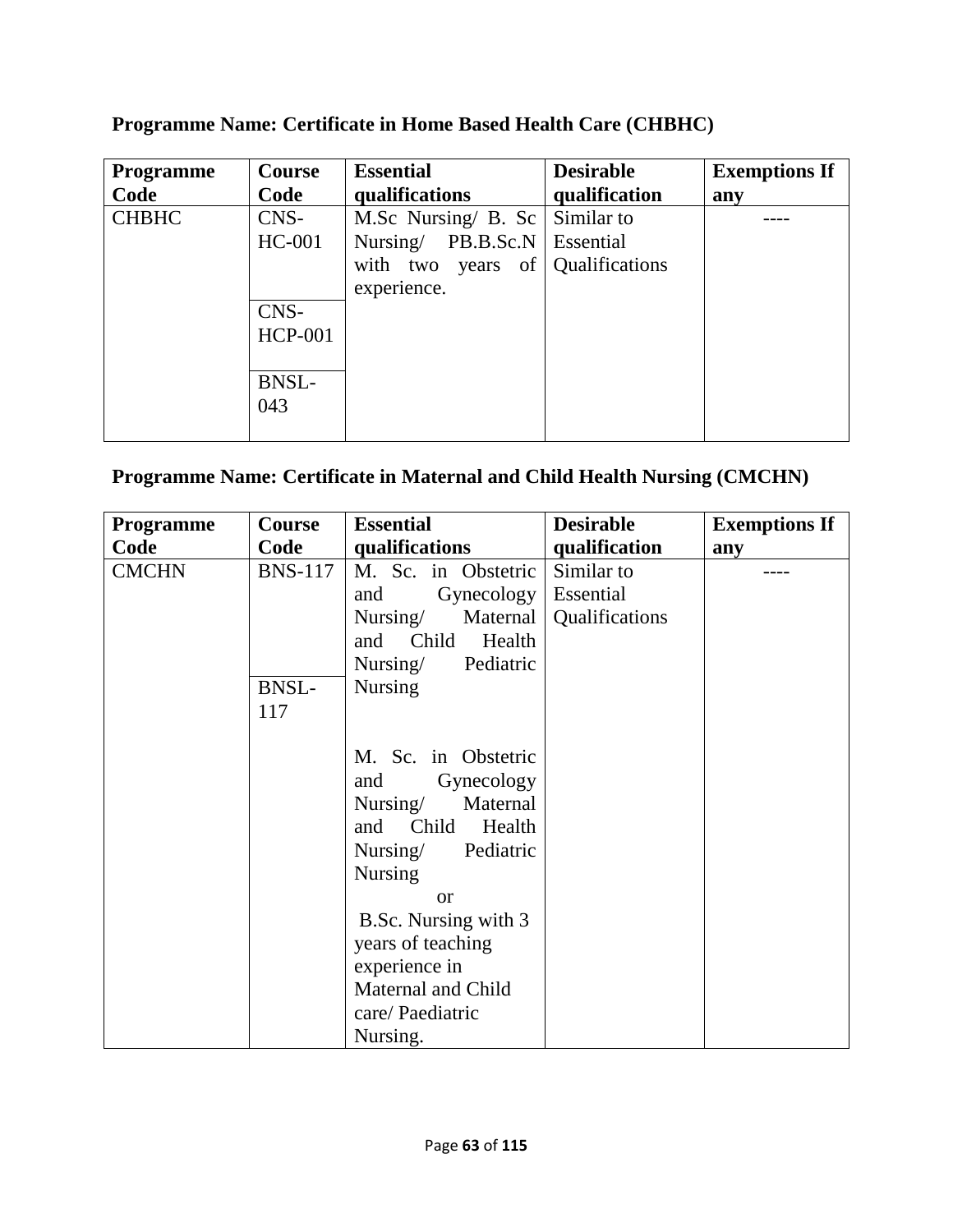| <b>Programme</b> | Course | <b>Essential qualifications</b> | <b>Desirable</b> | <b>Exemptions</b> |
|------------------|--------|---------------------------------|------------------|-------------------|
| Code             | Code   |                                 | qualification    | If any            |
| <b>BPCCHN</b>    | BNS-   | Nursing Professionals<br>with   | Similar to       |                   |
|                  | 041    | Post Graduate qualification in  | Essential        |                   |
|                  | BNS-   | various specialty areas such as | Qualifications   |                   |
|                  | 042    | Community Health Nursing/       |                  |                   |
|                  |        | OB & Gynae/ Maternal Child      |                  |                   |
|                  |        | Health/<br>Paediatric           |                  |                   |
|                  |        | Nursing/Psychiatric             |                  |                   |
|                  |        | Nursing/Medical<br>Surgical     |                  |                   |
|                  |        | Nursing.                        |                  |                   |
|                  |        |                                 |                  |                   |
|                  |        | Medical Professionals with      |                  |                   |
|                  |        | Post Graduate qualification in  |                  |                   |
|                  |        | various specialty areas such as |                  |                   |
|                  |        | Community Medicine / OB &       |                  |                   |
|                  |        | Gynae/                          |                  |                   |
|                  |        | Pediatrics/Medicine/Surgery/    |                  |                   |
|                  |        | Psychiatry and or MBBS with     |                  |                   |
|                  |        | any Post Graduate Diploma.      |                  |                   |
|                  |        | Ωr                              |                  |                   |
|                  |        | MBBS with five years<br>of      |                  |                   |
|                  |        | experience for BNSL-043         |                  |                   |

### **Programme Name: Certificate in Community Health (BPCCHN)**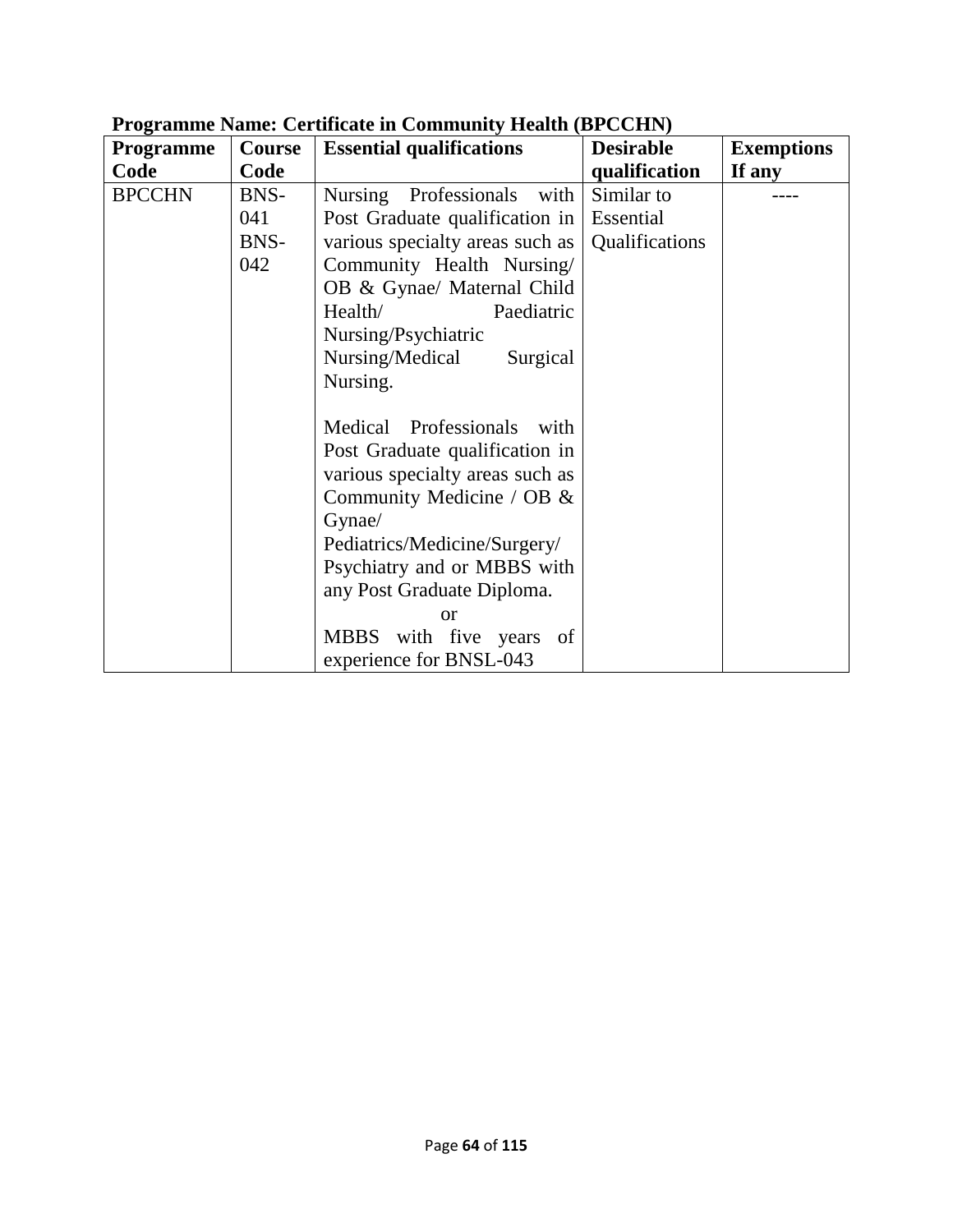### **School of Interdisciplinary & Trans-disciplinary Studies (SOITS)**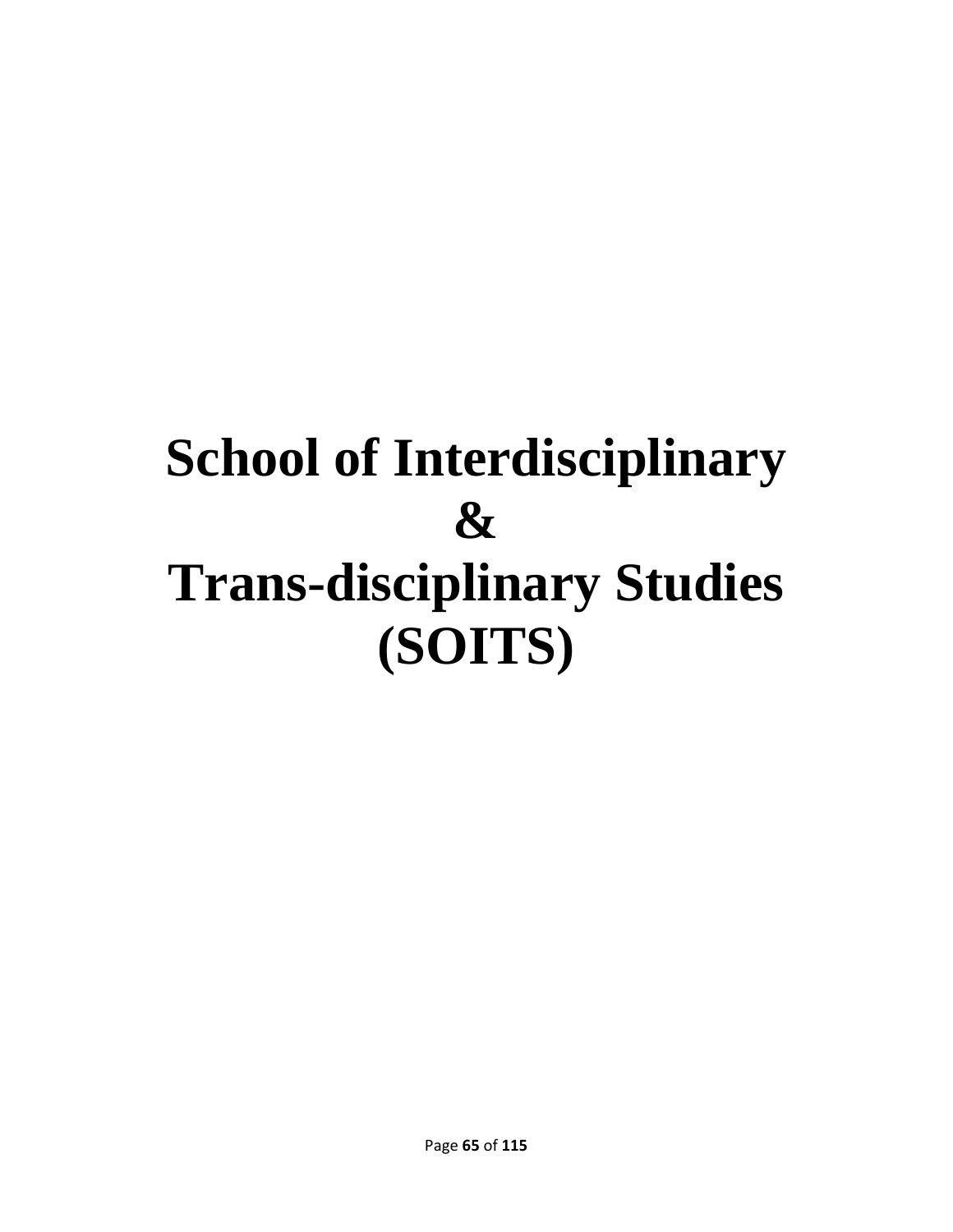### **Programme Name: Master of Arts in Philosophy (MAPY)**

| <b>Course Code</b> | <b>Essential Qualification</b> | <b>Desirable Qualifications</b> |
|--------------------|--------------------------------|---------------------------------|
| All Courses        | M.A. in Philosophy             | M.Phil/Ph.D                     |
|                    |                                |                                 |

#### **Programme Name: Bachelor Degree Programme – Philosophy Electives – BPY**

| Course Code | <b>Essential Qualification</b> | <b>Desirable Qualifications</b> |
|-------------|--------------------------------|---------------------------------|
| All Courses | M.A. Philosophy                | M.Phil/Ph.D                     |

### **Programme Name: PG Diploma in Folklore and Culture Studies (PGDFCS)**

| <b>Course Code</b> | <b>Essential Qualification</b>                            | <b>Desirable Qualifications</b> |
|--------------------|-----------------------------------------------------------|---------------------------------|
| $MFC-001$          | M.A. in Humanities and Social Ph.D                        | with<br>English<br>in           |
| <b>MFC-002</b>     | Sciences with 55% marks and 5   specialization (Folklore) |                                 |
| <b>MFC-003</b>     | years teaching experience in M.A.                         |                                 |
| $MFC-004$          | level.                                                    |                                 |
|                    |                                                           |                                 |

### **Programme Name: Post Graduate Diploma in Sustainability Science (PGDSS)**

| <b>Course Code and title</b>  | <b>Essential Qualification</b>                           |  |
|-------------------------------|----------------------------------------------------------|--|
| $MSD-011$ :<br>Sustainability | Master in Environmental Science/studies and allied       |  |
| Science                       | disciplines including chemical and life sciences, human  |  |
|                               | ecology, development studies, geography, earth sciences, |  |
|                               | Agriculture and allied disciplines with minimum 2 years  |  |
|                               | research and teaching experience at post graduate level. |  |
| MSD-012: Ecosystem and        | Master in Environmental Science/studies and allied       |  |
| <b>Natural resources</b>      | disciplines including chemical and life sciences, human  |  |
|                               | ecology, development studies, geography, earth sciences, |  |
|                               | Agriculture and allied disciplines with minimum 2 years  |  |
|                               | research and teaching experience at post graduate level. |  |
| MSD-013: Socio-cultural       | Master in Environmental science/Studies, Anthropology    |  |
| system                        | specialization in social anthropology with minimum 2     |  |
|                               | years research and teaching experience at post graduate  |  |
|                               | level.                                                   |  |
| MSD-014: Ecological           | Master in Economics, environmental sciences/studies,     |  |
| Economics                     | Agriculture with minimum 2 years research and teaching   |  |
|                               | experience at post graduate level.                       |  |
| MSD-015: Institutions,        | Master in political science, economics, environmental    |  |
| governance and Policies       | science, public administration with minimum 2 years      |  |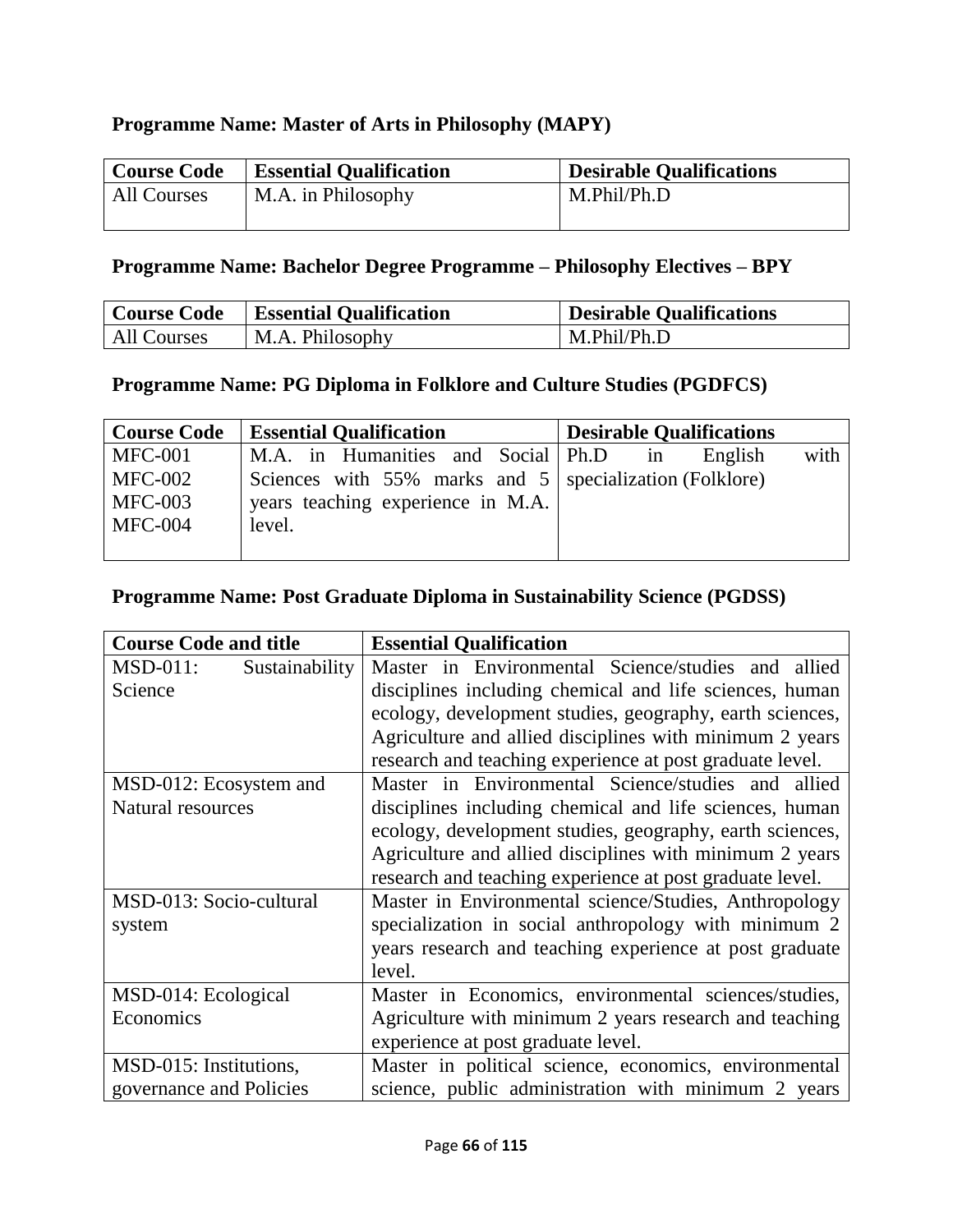|                                         | research and teaching experience at post graduate level. |  |  |
|-----------------------------------------|----------------------------------------------------------|--|--|
| $MSD-016$ :<br><b>Strategies</b><br>and | Master in Environmental Science/studies and allied       |  |  |
| models for sustainability,              | disciplines including chemical and life sciences, human  |  |  |
|                                         | ecology, development studies, geography, earth sciences, |  |  |
|                                         | Agriculture and allied disciplines with minimum 2 years  |  |  |
|                                         | research and teaching experience at post graduate level. |  |  |
| $MSD-017:$<br>Challenges<br>to          | Master in Environmental Science/studies and allied       |  |  |
| Sustainable Development,                | disciplines including chemical and life sciences, human  |  |  |
|                                         | ecology, development studies, geography, earth sciences, |  |  |
|                                         | Agriculture and allied disciplines with minimum 2 years  |  |  |
|                                         | research and teaching experience at post graduate level. |  |  |
| MSDP-018: Project                       | Master in Environmental Science/studies and allied       |  |  |
|                                         | disciplines including chemical and life sciences, human  |  |  |
|                                         | ecology, development studies, geography, earth sciences, |  |  |
|                                         | Agriculture and allied disciplines with minimum 2 years  |  |  |
|                                         | research and teaching experience at post graduate level. |  |  |

### **Programme Name: Appreciation Course on Population and Sustainable Development (ACPSD)**

| Course<br>Code and<br>title | <b>Essential Qualification</b>                                                                                                                            | <b>Desirable</b><br><b>Qualifications</b> |
|-----------------------------|-----------------------------------------------------------------------------------------------------------------------------------------------------------|-------------------------------------------|
| <b>ACPSD</b>                | Post Graduate with 5 years of experience in the   -<br>of Political Science/Environment<br>areas<br>Science/Geography/Population<br>Studies/<br>Sociology |                                           |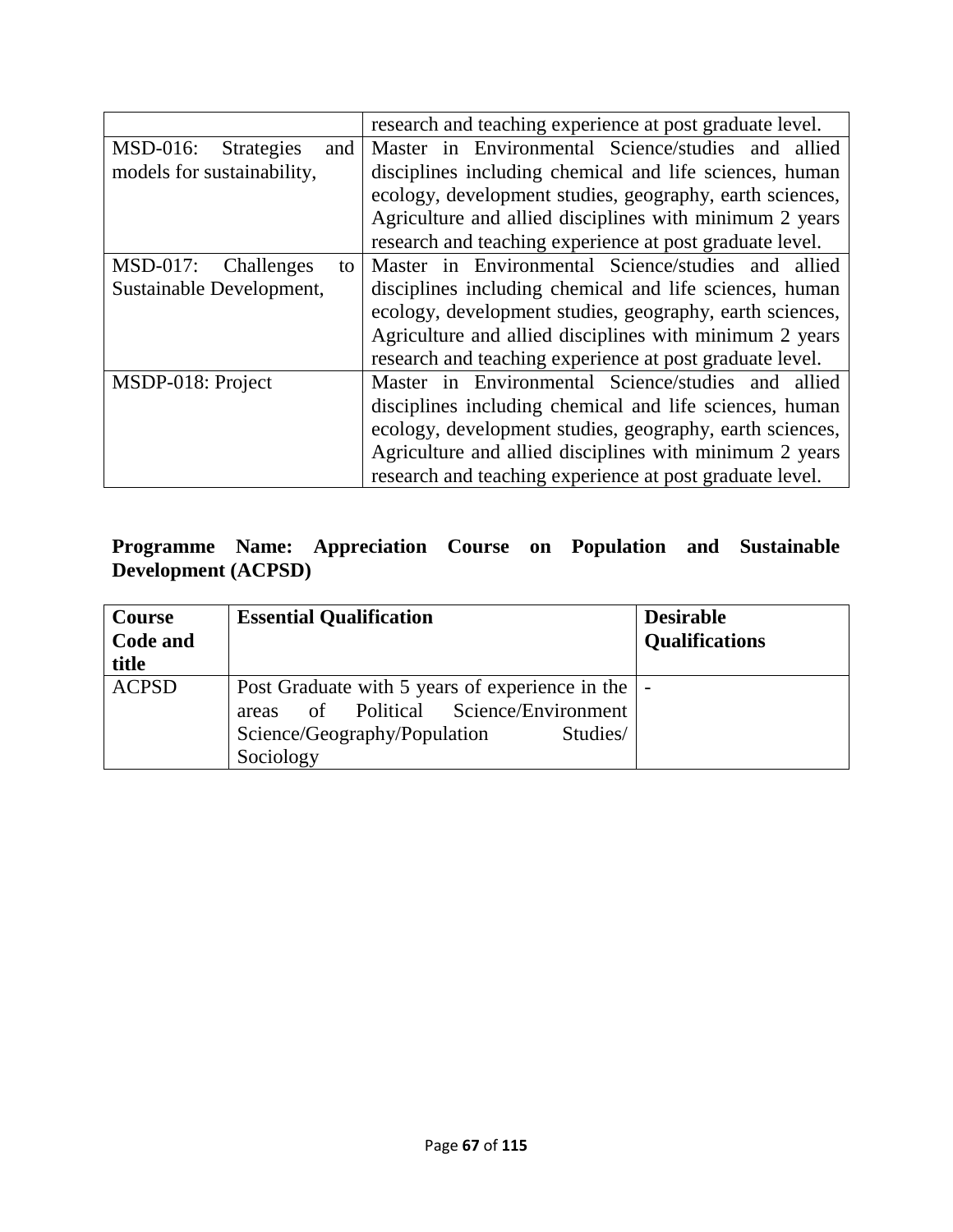# **School of Journalism & New Media Studies (SOJNMS)**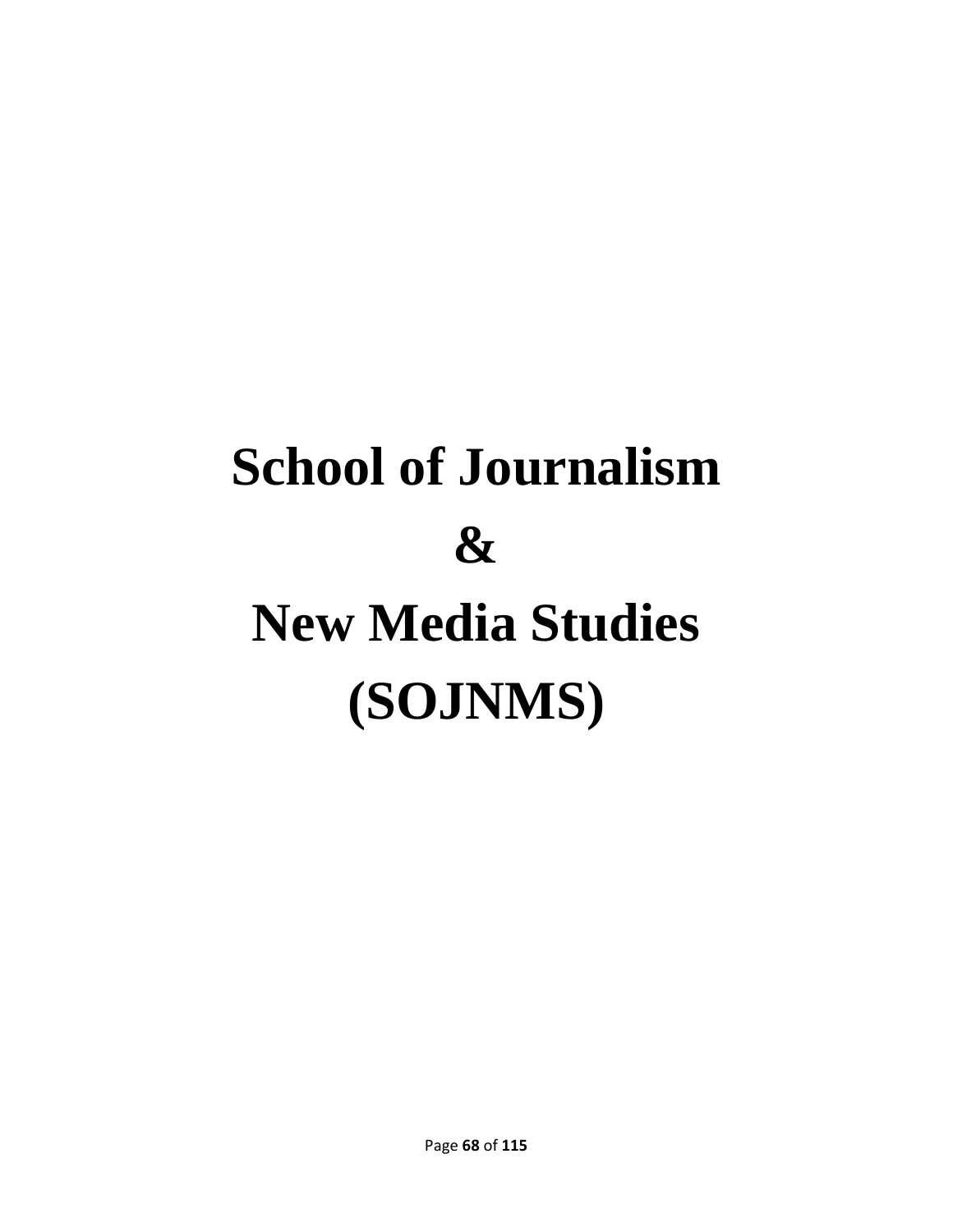### **Programme Name: Post Graduate Diploma in Journalism and Mass Communication (PGJMC)**

| <b>Course Code</b> | <b>Essential qualifications</b>   | <b>Desirable</b> | <b>Exemptions.</b> |
|--------------------|-----------------------------------|------------------|--------------------|
|                    |                                   | qualifications   | If any             |
| JMC1,2,3 &4        | Ph.D.,/Master's<br>Degree<br>in   | NB: Sr. Reports  |                    |
|                    | Journalism<br>$\angle$ Mass       | who will be able |                    |
|                    | Communication / Public            | to take the      |                    |
|                    | Relation; and/or                  | students for a   |                    |
|                    | Sound knowledge in Concept        | tour to the      |                    |
|                    | Models & theories of              | Newspaper        |                    |
|                    | Communications, knowledge         | Office, AIR &    |                    |
|                    | Commi. Research Doordarshan<br>in |                  |                    |
|                    | Methodologies; knowledge in       |                  |                    |
|                    | origin, growth $\&$ history of    |                  |                    |
|                    | journalism & mass Commn. In       |                  |                    |
|                    | general $\&$ in India<br>1n       |                  |                    |
|                    | particular. The Counsellors       |                  |                    |
|                    | may be drawn from University      |                  |                    |
|                    | Deptts                            |                  |                    |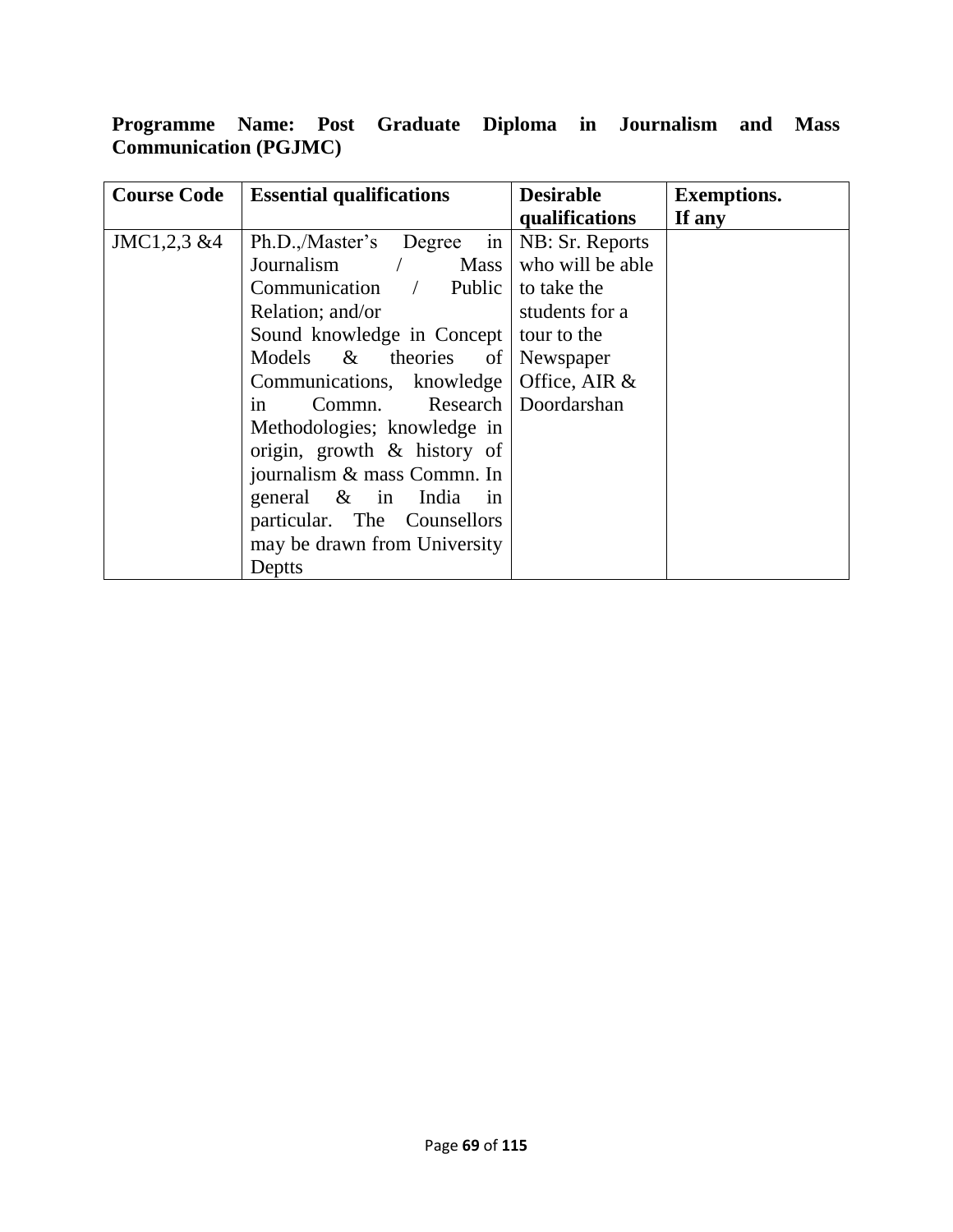### **School of Law (SOL)**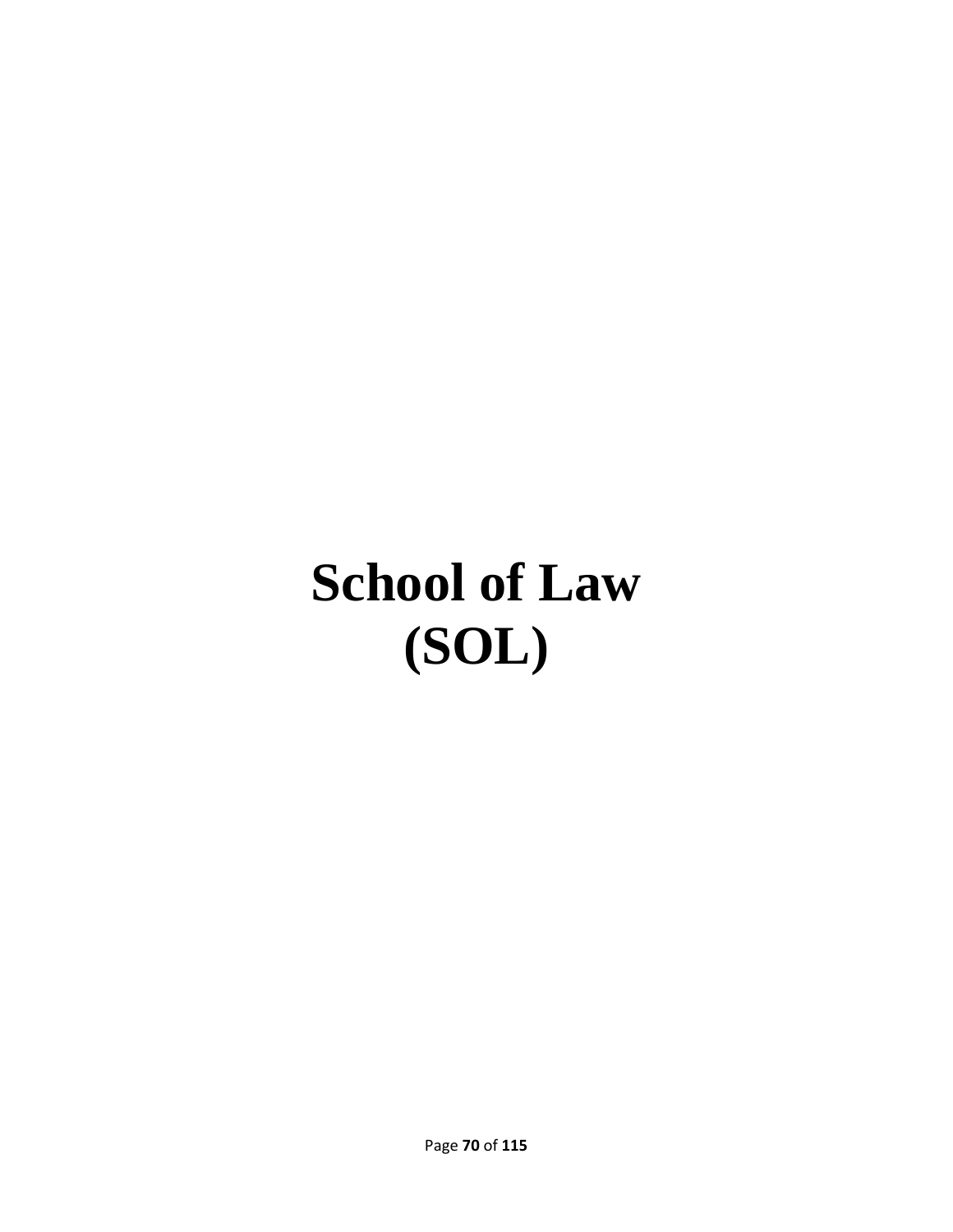| <b>Course</b><br>Code | <b>Essential Qualifications</b>    | <b>Desirable</b><br><b>Qualifications</b> | <b>Exemptions,</b><br>If Any |
|-----------------------|------------------------------------|-------------------------------------------|------------------------------|
| All                   | LL.M/Masters in Criminal           | Experience in the                         |                              |
| Courses               | Law/Masters in Criminology with    | field of Criminal                         |                              |
|                       | three years teaching/ professional | Law/Criminology                           |                              |
|                       | experience                         |                                           |                              |

### **Programme Name: Post Graduate Diploma in Criminal Justice (PGDCJ)**

#### **Programme Name: Post Graduate Diploma in Intellectual Property Rights (PGDIPR)**

| <b>Course</b> | <b>Essential Qualifications</b>                             | <b>Desirable</b>                                                              | <b>Exemptions,</b> |
|---------------|-------------------------------------------------------------|-------------------------------------------------------------------------------|--------------------|
| Code          |                                                             | <b>Qualifications</b>                                                         | If Any             |
| All Courses   | LL.M with three years teaching /<br>professional experience | Experience in the<br>field of Intellectual<br><b>Property Rights</b><br>(IPR) |                    |

### **Programme Name: PG Certificate in Patent Practice (PGCPP)**

| Course  | <b>Essential Qualifications</b> | <b>Desirable</b>      | <b>Exemptions,</b> |
|---------|---------------------------------|-----------------------|--------------------|
| Code    |                                 | <b>Qualifications</b> | If Any             |
| All     | LL.M with three years teaching/ | Experience in the     |                    |
| Courses | professional experience         | field of Patents      |                    |

### **Programme Name: Post Graduate Certificate in Cyber Law (PGCCL)**

| Course         | <b>Essential Qualifications</b>                                                                                                                                                    | <b>Desirable</b>                                                                          | <b>Exemptions,</b> |
|----------------|------------------------------------------------------------------------------------------------------------------------------------------------------------------------------------|-------------------------------------------------------------------------------------------|--------------------|
| Code           |                                                                                                                                                                                    | <b>Qualifications</b>                                                                     | If Any             |
| All<br>Courses | LL.M/MSC (IT)/M Tech(IT/CS)<br>with three years teaching/<br>professional experience<br>0r<br>$LLB + PG$ Diploma in Cyber Law<br>with 5 Years teaching/ professional<br>experience | Experience in the<br>field of Cyber law/<br>Information<br>technology or related<br>field |                    |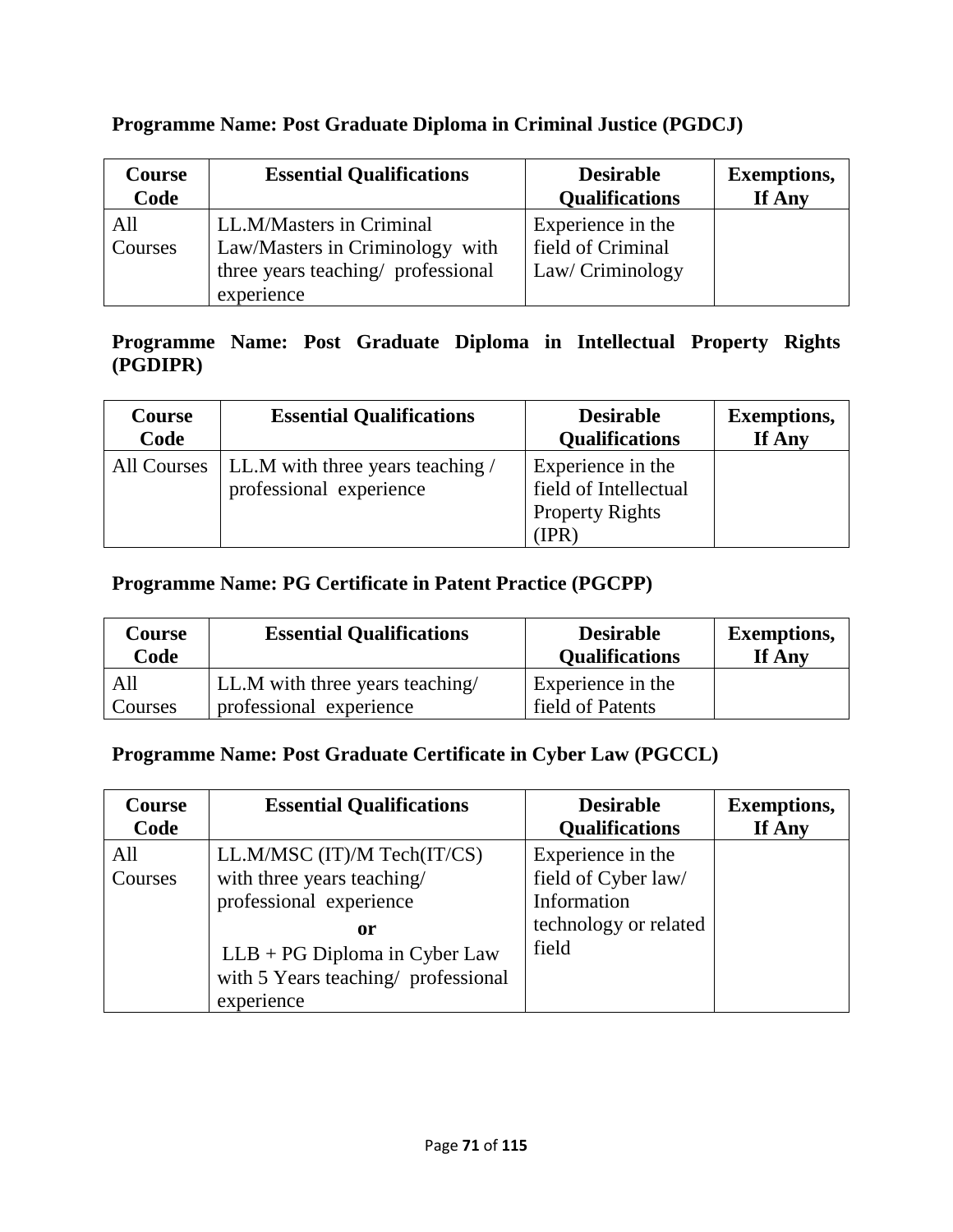### **Programme Name: Diploma in Paralegal Practice (DIPP)**

| Course  | <b>Essential Qualifications</b> | <b>Desirable</b>      | <b>Exemptions,</b> |
|---------|---------------------------------|-----------------------|--------------------|
| Code    |                                 | <b>Qualifications</b> | If Any             |
| All     | LL.M with three years teaching/ | Experience in         |                    |
| Courses | professional experience         | paralegal field       |                    |

### **Programme Name: Certificate in Anti Human Trafficking (CAHT)**

| Course<br>Code | <b>Essential Qualifications</b> | <b>Desirable</b><br><b>Qualifications</b> | <b>Exemptions,</b><br>If Any |
|----------------|---------------------------------|-------------------------------------------|------------------------------|
| All            | LL.M/Masters in Human Rights    | Experience in the                         |                              |
| Courses        | with three years teaching/      | field of Human                            |                              |
|                | professional experience         | Rights                                    |                              |

### **Programme Name: Certificate in International Humanitarian Law (CIHL)**

| <b>Course</b> | <b>Essential Qualifications</b>                                                                                                          | <b>Desirable</b>                                            | <b>Exemptions,</b> |
|---------------|------------------------------------------------------------------------------------------------------------------------------------------|-------------------------------------------------------------|--------------------|
| Code          |                                                                                                                                          | <b>Qualifications</b>                                       | If Any             |
| All Courses   | LL.M/Masters in Political<br>Science/Masters in Human Rights<br>with three years teaching/<br>professional experience in Human<br>Rights | Experience in field<br>of International<br>Humanitarian Law |                    |

### **Programme Name: Certificate in Human Rights (CHR)**

| <b>Course</b><br>Code | <b>Essential Qualifications</b>                                                            | <b>Desirable</b><br><b>Qualifications</b>     | <b>Exemptions,</b><br>If Any |
|-----------------------|--------------------------------------------------------------------------------------------|-----------------------------------------------|------------------------------|
| All Courses           | LL.M/Masters in Political<br>Science/Masters in Human Rights<br>with three years teaching/ | Experience in the<br>field of Human<br>Rights |                              |
|                       | professional experience                                                                    |                                               |                              |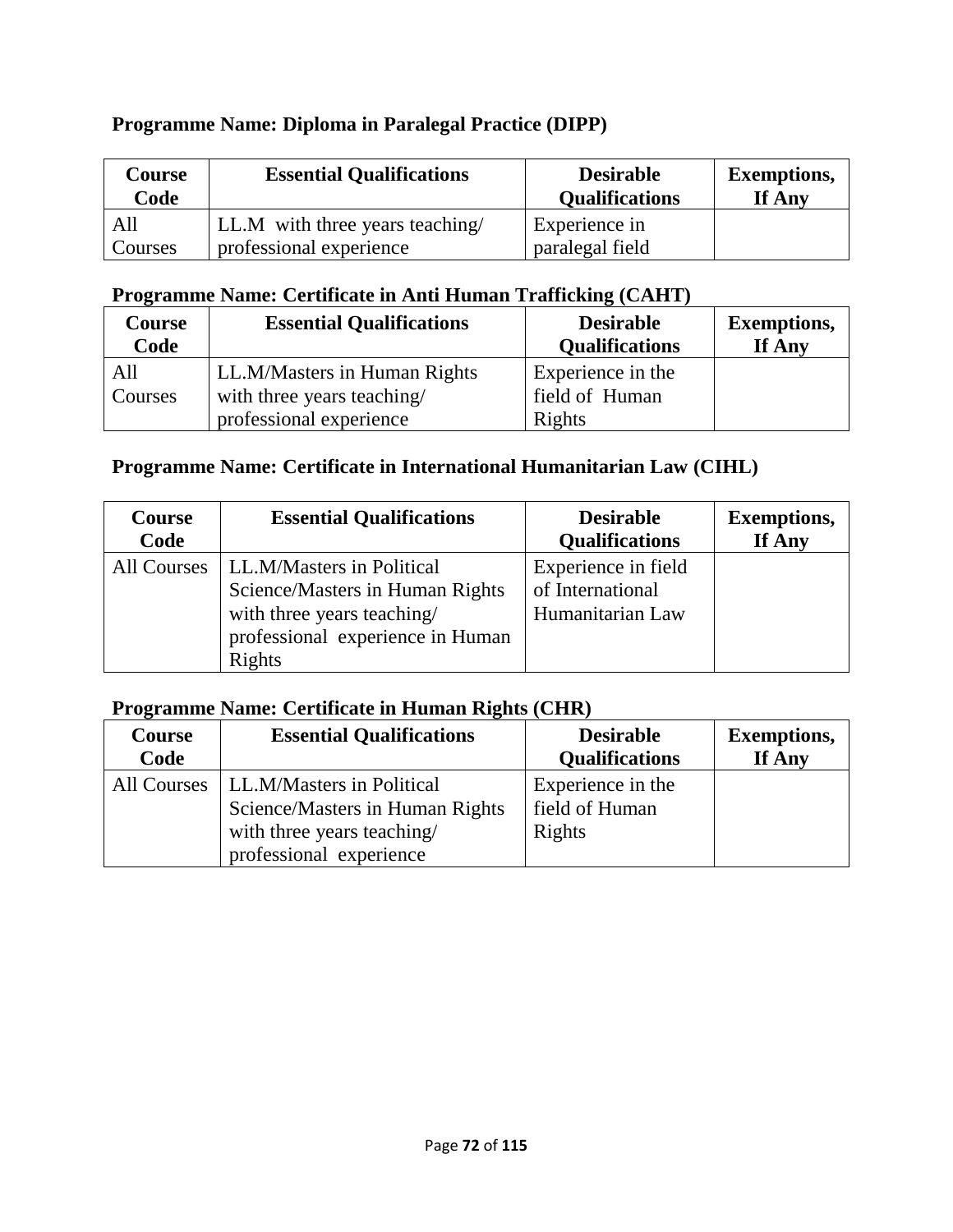| <b>Course</b>  | <b>Essential Qualifications</b>                                                                                                            | <b>Desirable</b>                                                | <b>Exemptions,</b> |
|----------------|--------------------------------------------------------------------------------------------------------------------------------------------|-----------------------------------------------------------------|--------------------|
| Code           |                                                                                                                                            | <b>Qualifications</b>                                           | If Any             |
| All<br>Courses | LL.M/Masters in<br>Economics/Masters in Political<br>Science with three years teaching /<br>professional experience or LLB<br>with 5 years | Experience in the<br>field of Consumer<br><b>Protection Law</b> |                    |

# **Programme Name: Certificate in Consumer Protection (CCP)**

### **Programme Name: Certificate in Cooperation, Cooperative Law & Business Laws (CCLBL)**

| <b>Course</b>  | <b>Essential Qualifications</b>                                                                             | <b>Desirable</b>                                               | <b>Exemptions,</b> |
|----------------|-------------------------------------------------------------------------------------------------------------|----------------------------------------------------------------|--------------------|
| Code           |                                                                                                             | <b>Qualifications</b>                                          | If Any             |
| All<br>Courses | LL.M/ Masters in Business<br>Law/Masters in Cooperation with 3<br>years teaching/professional<br>experience | Experience in the<br>field of Cooperative<br>and Business Laws |                    |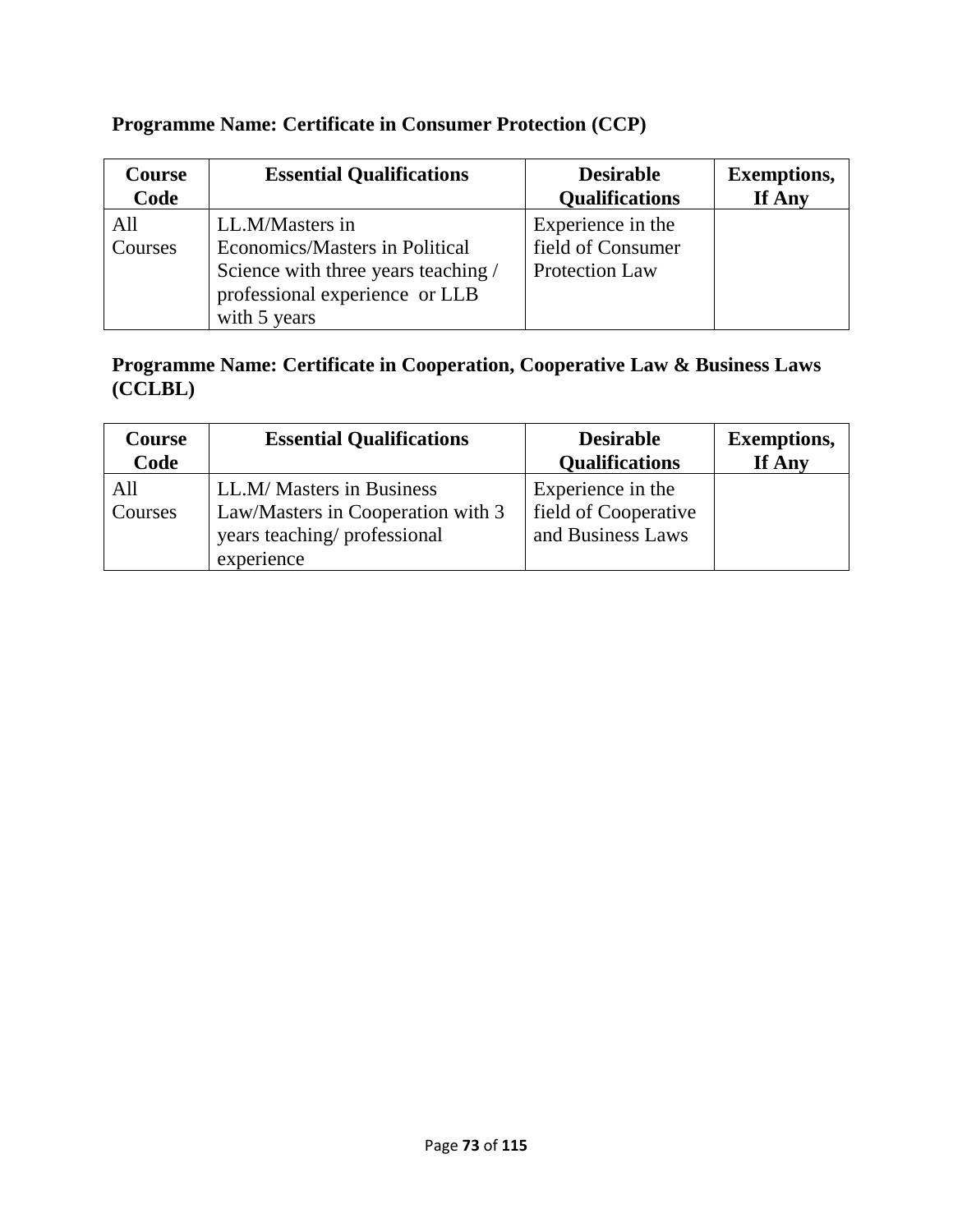# **School of Management Studies (SOMS)**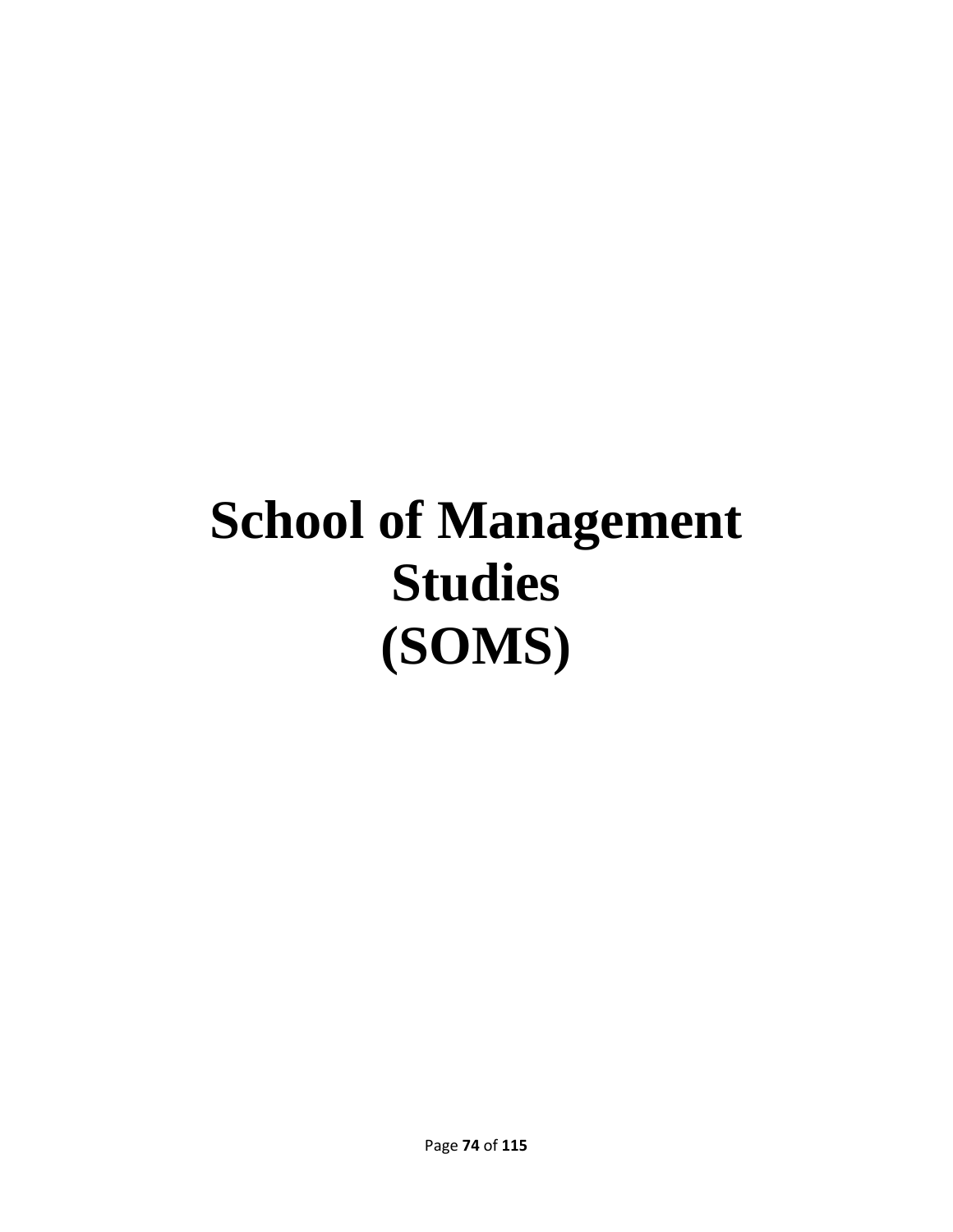| Course Code | <b>Essential Qualification</b> | Desirable<br><b>Qualification</b> | <b>Exemptions, If any</b> |
|-------------|--------------------------------|-----------------------------------|---------------------------|
| All Courses | Master in relevant field       |                                   |                           |
|             | with 5 Years experience        |                                   |                           |
|             | (as per practice)              |                                   |                           |

### **Programme Name: Master of Business Administration (MBA)**

#### **Programme Name: Master of Business Administration -Banking and Finance- MBA (B&F)**

| <b>Course Code</b> | <b>Essential</b><br><b>Qualification</b> | <b>Desirable</b><br><b>Qualification</b> | <b>Exemptions, If any</b> |
|--------------------|------------------------------------------|------------------------------------------|---------------------------|
| All Courses        | Master in relevant field<br>with 5 Years |                                          |                           |
|                    | experience (as per<br>practice)          |                                          |                           |

### **Programme Name: Master of Commerce (MCOM)**

| <b>Course code</b> | <b>Essential Qualification</b>                              | <b>Desirable</b><br><b>Qualification</b> | <b>Exemption, If</b><br>any |
|--------------------|-------------------------------------------------------------|------------------------------------------|-----------------------------|
| All Courses        | 5 Years Teaching Experience<br>with Ph.D in relevant field. |                                          |                             |

### **Programme Name: Master of Commerce in Management Accounting & Financial Strategies – MCOM (MA&FS)**

| <b>Course code</b> | <b>Essential Qualification</b>                              | <b>Desirable</b><br><b>Qualification</b> | <b>Exemption, If</b><br>any |
|--------------------|-------------------------------------------------------------|------------------------------------------|-----------------------------|
| All Courses        | 5 Years Teaching Experience<br>with Ph.D in relevant field. |                                          |                             |

### **Programme Name: Master of Commerce in Finance & Taxation - MCOM (F&T)**

| <b>Course code</b> | <b>Essential Qualification</b>                              | <b>Desirable</b><br><b>Qualification</b> | <b>Exemption, If</b><br>any |
|--------------------|-------------------------------------------------------------|------------------------------------------|-----------------------------|
| All Courses        | 5 Years Teaching Experience<br>with Ph.D in relevant field. |                                          |                             |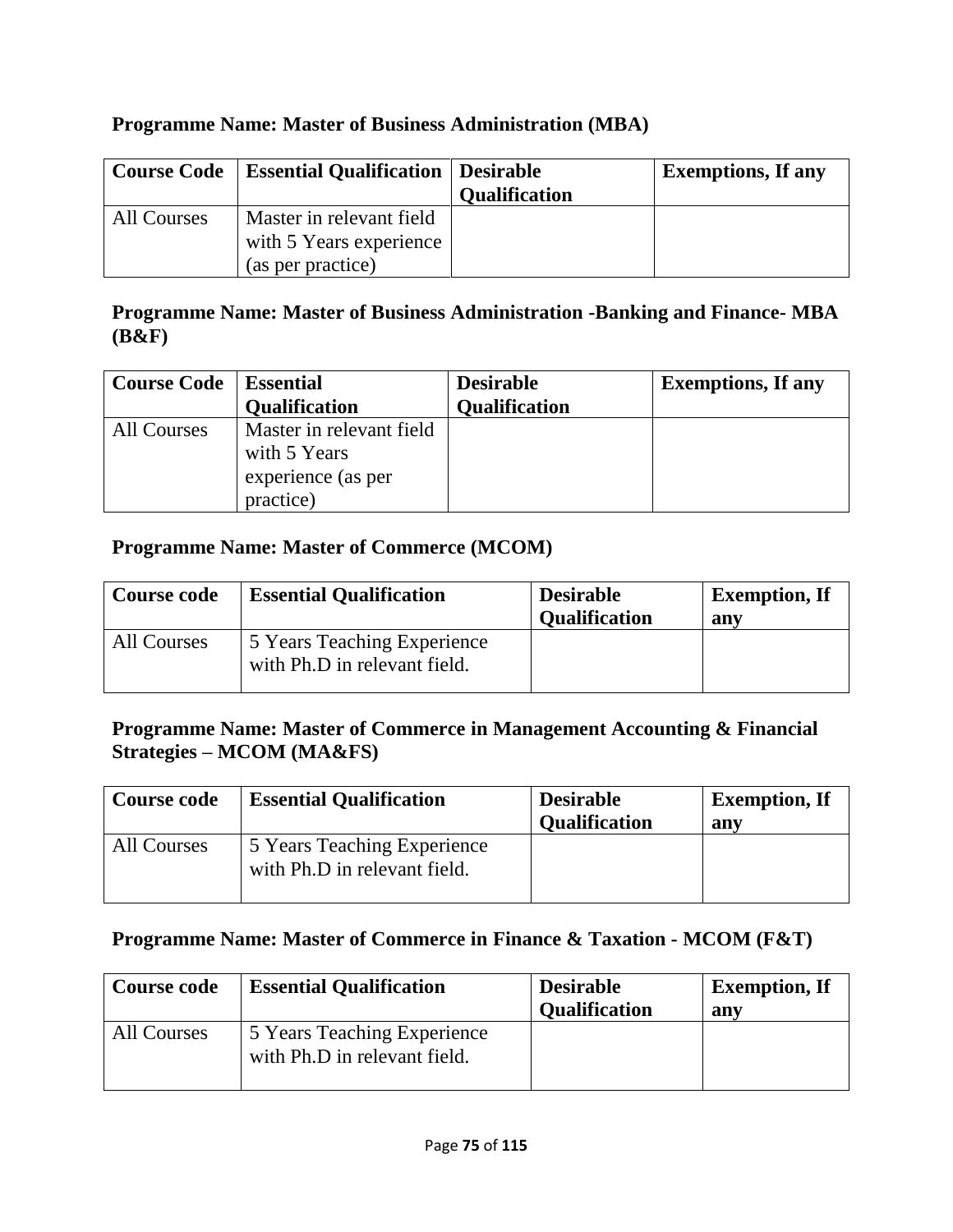## **Programme Name: Master of Commerce in Business Policy and Corporate Governance - MCOM (BP & CG)**

| <b>Course code</b> | <b>Essential Qualification</b>                              | <b>Desirable</b><br><b>Qualification</b> | <b>Exemption, If</b><br>any |
|--------------------|-------------------------------------------------------------|------------------------------------------|-----------------------------|
| All Courses        | 5 Years Teaching Experience<br>with Ph.D in relevant field. |                                          |                             |

### **Programme Name: Bachelor of Commerce with Major in Accountancy and Finance BCOM(A&F)**

| <b>Course code</b> | <b>Essential Qualification</b>                                | <b>Desirable</b><br><b>Qualification</b> | <b>Exemption, If</b><br>anv |
|--------------------|---------------------------------------------------------------|------------------------------------------|-----------------------------|
| All Courses        | 3 Years Teaching Experience<br>with Master Degree in relevant |                                          |                             |
|                    | field.                                                        |                                          |                             |

### **Programme Name: Bachelor of Commerce with Major in Financial and Cost Accounting –BCOM (F&CA)**

| <b>Course code</b> | <b>Essential</b>              | <b>Desirable</b>     | <b>Exemption, If any</b> |
|--------------------|-------------------------------|----------------------|--------------------------|
|                    | <b>Qualification</b>          | <b>Qualification</b> |                          |
| All Courses        | 3 Years Teaching              |                      |                          |
|                    | <b>Experience with Master</b> |                      |                          |
|                    | Degree in relevant            |                      |                          |
|                    | field.                        |                      |                          |

## **Programme Name: Bachelor of Commerce with Major in Corporate Affairs and Administration - BCOM (CA&A)**

| <b>Course code</b> | <b>Essential Qualification</b> | <b>Desirable</b><br><b>Qualification</b> | <b>Exemption, If any</b> |
|--------------------|--------------------------------|------------------------------------------|--------------------------|
| All Courses        | 3 Years Teaching               |                                          |                          |
|                    | <b>Experience with Master</b>  |                                          |                          |
|                    | Degree in relevant field.      |                                          |                          |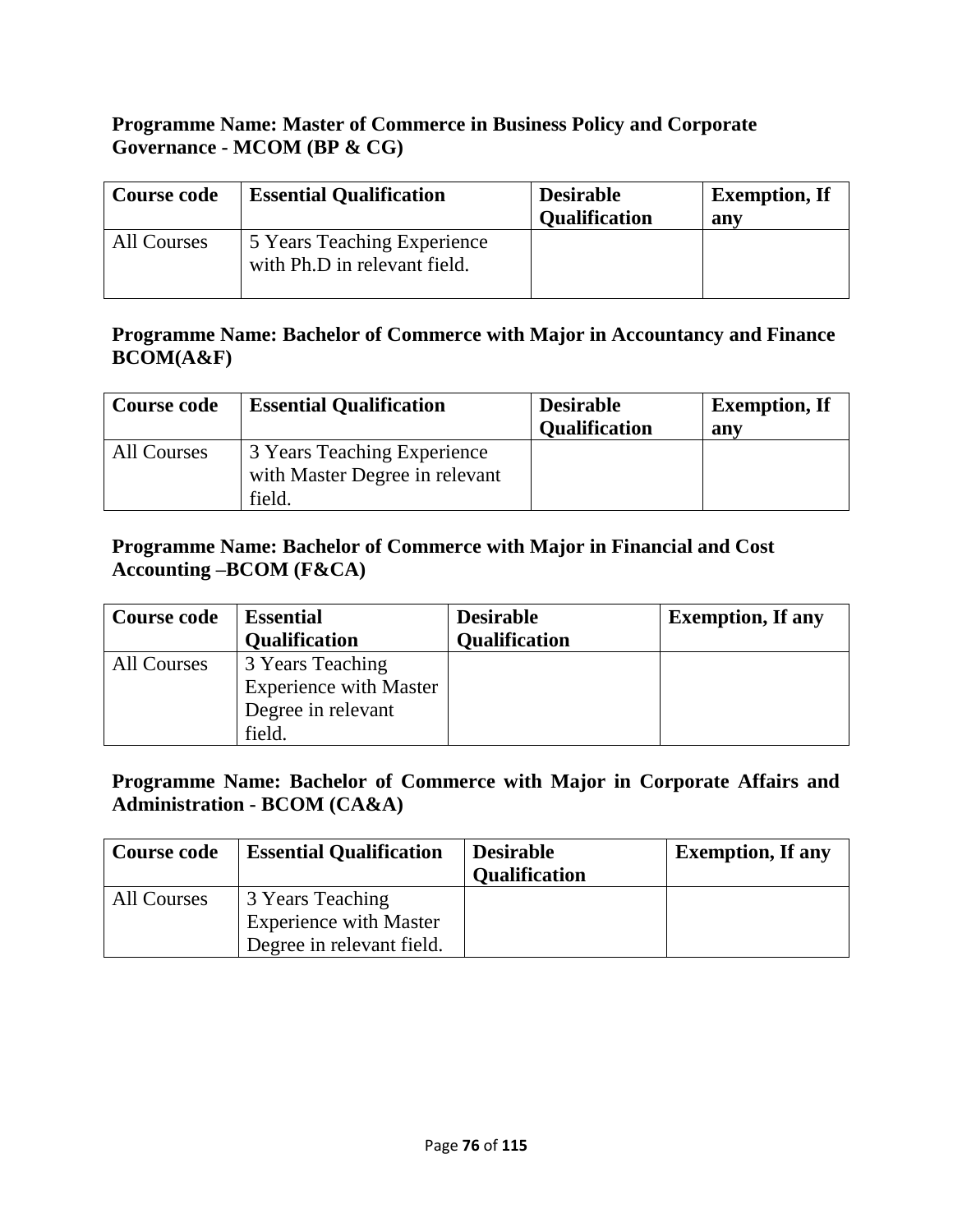### **Programme Name: Bachelor Degree Programme - Commerce Electives (ECO)**

| <b>Course code</b> | <b>Essential Qualification</b>                                          | <b>Desirable</b><br><b>Qualification</b> | <b>Exemption, If</b><br>any |
|--------------------|-------------------------------------------------------------------------|------------------------------------------|-----------------------------|
| All Courses        | 3 Years Teaching Experience<br>with Master Degree in relevant<br>field. |                                          |                             |

## **Programme Name: Bachelor of Business Administration in Retailing – BBA (Retailing)**

| <b>Course code</b> | <b>Essential Qualification</b> | <b>Desirable</b><br><b>Qualification</b> | <b>Exemption, If</b><br>any |
|--------------------|--------------------------------|------------------------------------------|-----------------------------|
| All Courses        | 3 Years Teaching Experience    |                                          |                             |
|                    | with Master Degree in relevant |                                          |                             |
|                    | field.                         |                                          |                             |

### **Programme Name: Post Graduate Diploma in International Business Operations (PGDIBO)**

| <b>Course code</b> | <b>Essential Qualification</b>                              | <b>Desirable</b><br><b>Qualification</b> | <b>Exemption, If</b><br>anv |
|--------------------|-------------------------------------------------------------|------------------------------------------|-----------------------------|
| All Courses        | 5 Years Teaching Experience<br>with Ph.D in relevant field. |                                          |                             |

### **Programme Name: Certificate in NGO Management (CNM)**

|             | <b>Course Code</b>   Essential Qualification   Desirable |                      | <b>Exemptions, If any</b> |
|-------------|----------------------------------------------------------|----------------------|---------------------------|
|             |                                                          | <b>Qualification</b> |                           |
| All Courses | Masters with 3 Years                                     |                      |                           |
|             | experience in relevant                                   |                      |                           |
|             | field.                                                   |                      |                           |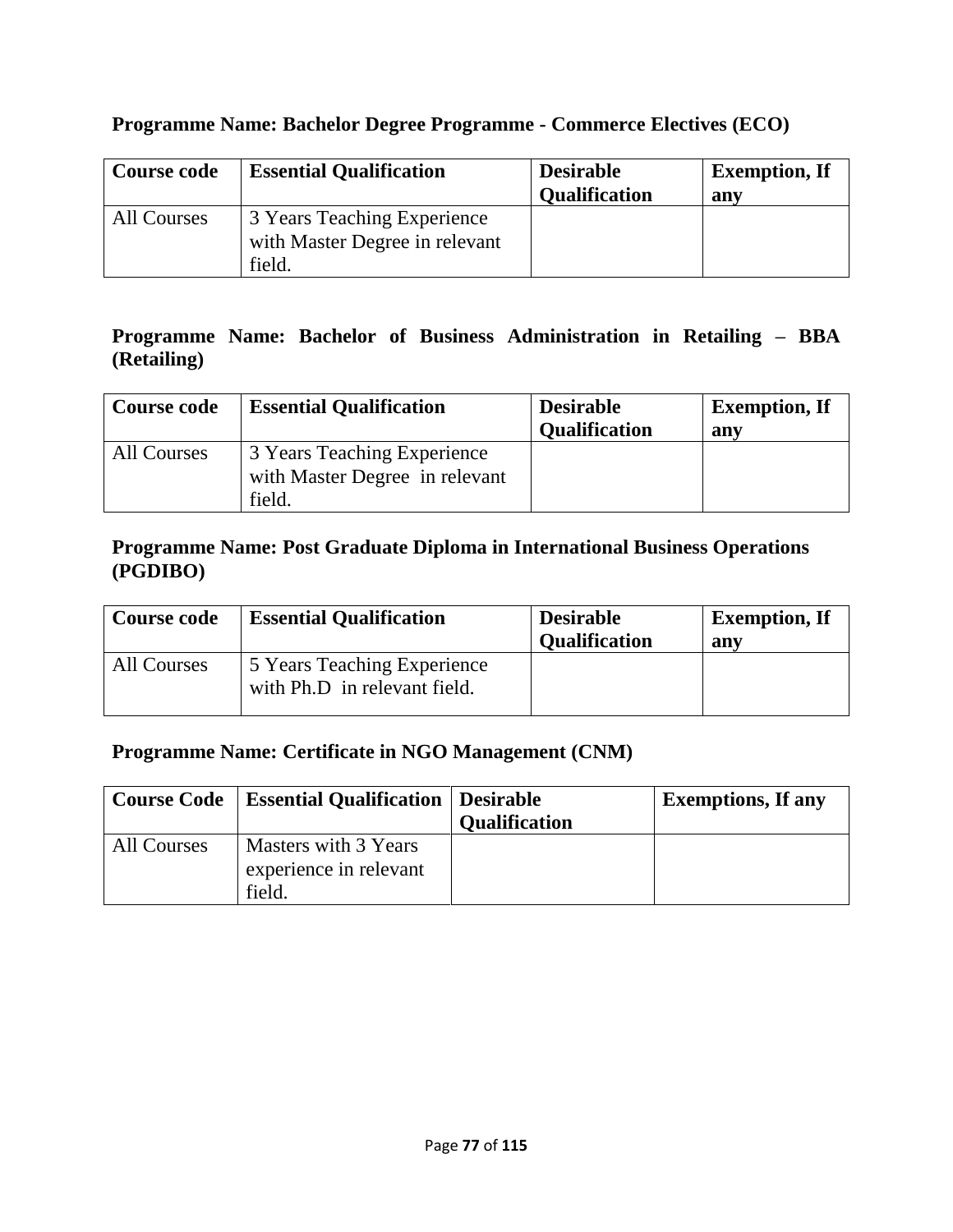# **School of Performing & Visual Arts (SOPVA)**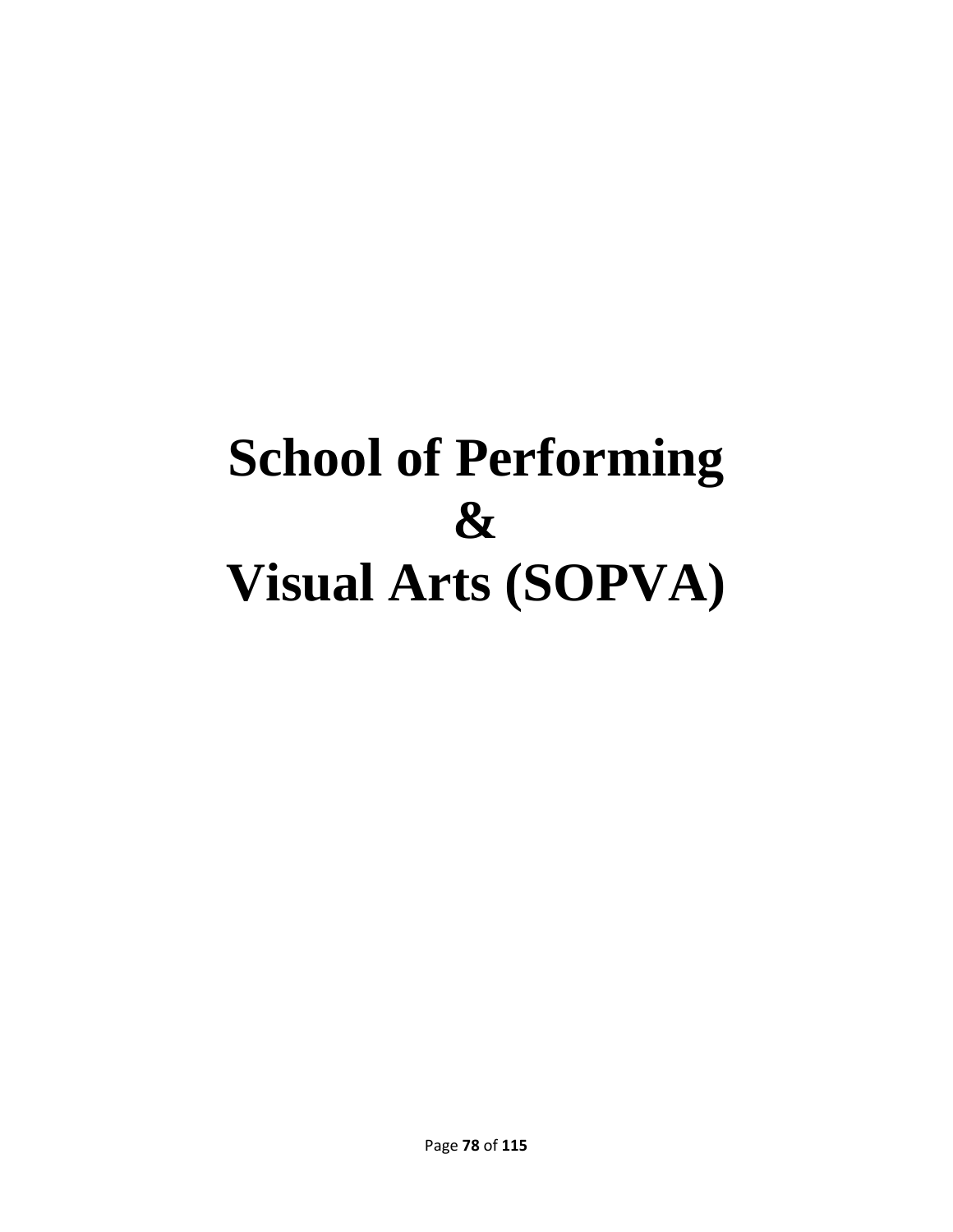| Course | <b>Essential qualifications</b>                          | <b>Desirable</b> | <b>Exemptions,</b> |
|--------|----------------------------------------------------------|------------------|--------------------|
| Code   |                                                          | qualifications   | If any             |
| OVA-   | in Fine Arts/Visual<br>Bachelor<br>1.<br>Art             |                  |                    |
| 1,2,3  | (BFA/BVA)                                                |                  |                    |
| OVAL-  | <b>Or</b>                                                |                  |                    |
| 4,7,8  | Master of Fine Arts/ Visual Arts<br>2.                   |                  |                    |
|        | (MFA/MVA).                                               |                  |                    |
|        | <b>Or</b>                                                |                  |                    |
|        | Three/ five year diploma in Applied Art/                 |                  |                    |
|        | Commercial Art/ Design etc. from any                     |                  |                    |
|        | recognized University or an Institute.                   |                  |                    |
|        | <b>Or</b>                                                |                  |                    |
|        | One/ two year certificate/ diploma in                    |                  |                    |
|        | Applied Art/ Commercial Art/ Design from                 |                  |                    |
|        | any recognized University or an Institute                |                  |                    |
|        | and two year teaching experience in any                  |                  |                    |
|        | college/ Institute in the subject-Applied Art/           |                  |                    |
|        | Commercial Art/Design/Graphic Art etc                    |                  |                    |
|        | Or                                                       |                  |                    |
|        | Art teacher with two years teaching                      |                  |                    |
|        | experience in any College/ Institute/ School             |                  |                    |
|        | in the subject- Painting/ Art Education/                 |                  |                    |
|        | Applied Art/ Commercial Art/ Sculpture/                  |                  |                    |
|        | Design etc.                                              |                  |                    |
|        | <b>Or</b>                                                |                  |                    |
|        | $\mathbf{A}$<br>Professional<br>artist<br>with<br>highly |                  |                    |
|        | commendable professional achievement in                  |                  |                    |
|        | the concerned subject with ability to explain            |                  |                    |
|        | logical reasoning of the<br>the<br>subject               |                  |                    |
|        | concerned and adequate knowledge to teach                |                  |                    |
|        | theory with illustrations in that discipline.            |                  |                    |
|        |                                                          |                  |                    |

# **Programme Name: Certificate in Visual Arts – Applied Art (CVAA)**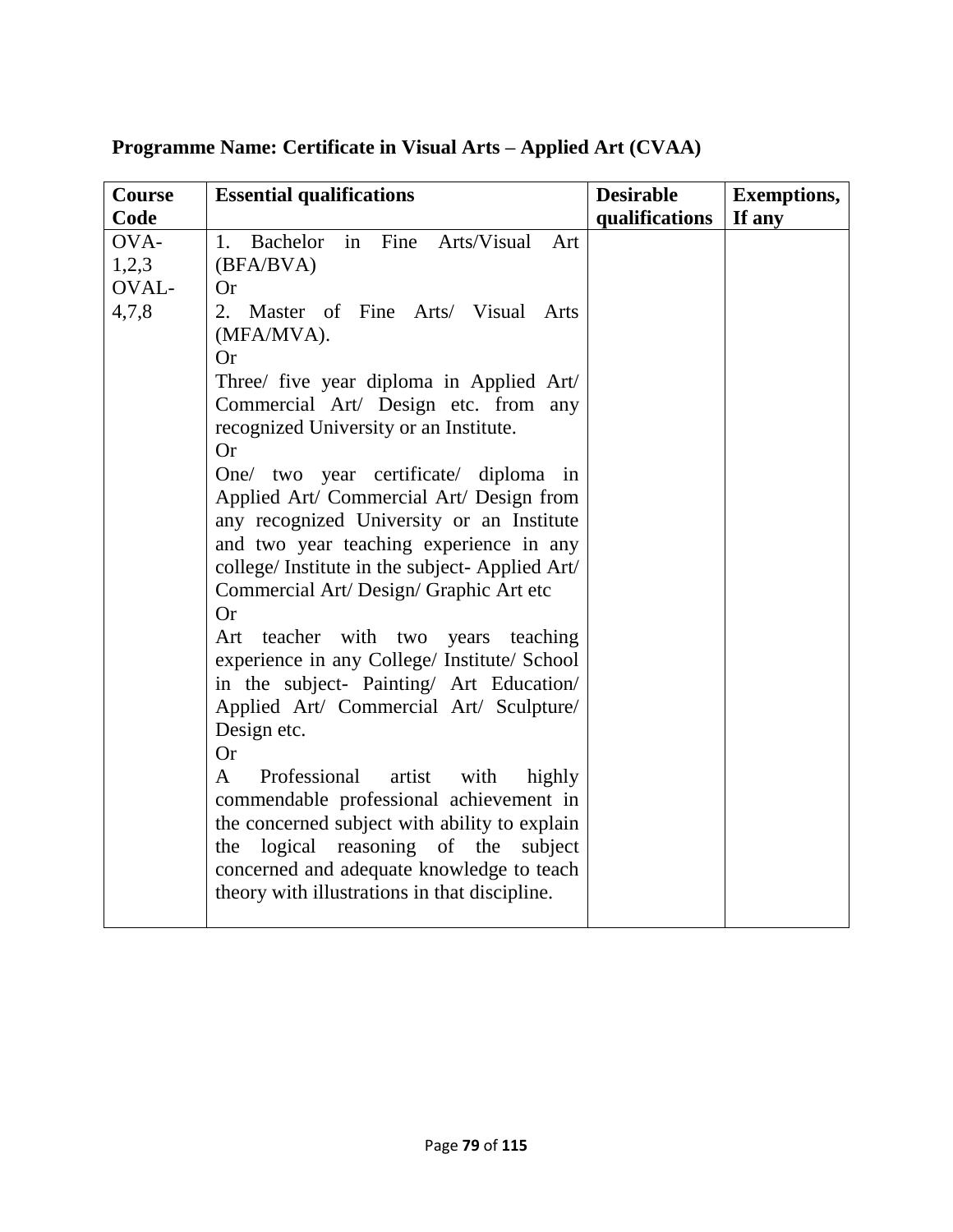| Course | <b>Essential qualifications</b>                | <b>Desirable</b> | <b>Exemptions,</b> |
|--------|------------------------------------------------|------------------|--------------------|
| Code   |                                                | qualifications   | If any             |
| OVA-   | Bachelor in Fine<br>Arts-Visual<br>- Art<br>1. |                  |                    |
| 1,2,3  | (BFA/BVA)                                      |                  |                    |
| OVAL-  | 2. Master of Fine Arts- Visual<br>Arts         |                  |                    |
| 4,5,6  | (MFA/MVA)                                      |                  |                    |
|        | 3. Five Year Diploma in Visual Arts-Painting   |                  |                    |
|        |                                                |                  |                    |
|        | Two year Diploma in Visual Art-Painting        |                  |                    |
|        | 4. B.A. in Drawing and Painting                |                  |                    |
|        | 5. M.A. in Drawing and Painting                |                  |                    |

## **Programme Name: Certificate in Visual Arts – Painting (CVAP)**

## **Programme Name: Certificate in Performing Arts – Theatre Arts (CPATHA)**

| Course                    | <b>Essential qualifications</b>           | <b>Desirable</b>        | Exemptions, |
|---------------------------|-------------------------------------------|-------------------------|-------------|
| Code                      |                                           | qualifications   If any |             |
| $\overline{OVA-1,2}$      | 1. Candidates with PG/ Degree/ Diploma in |                         |             |
| $\overline{\text{OTH-1}}$ | Theatre Arts from recognized University / |                         |             |
| OTHL-                     | Institution will be eligible to conduct   |                         |             |
| 2,3,4                     | Practical/Theory counseling.              |                         |             |
|                           |                                           |                         |             |

## **Programme Name: Certificate in Performing Arts – Hindustani Music (CPAHM)**

| <b>Course</b> | <b>Essential qualifications</b>           | <b>Desirable</b> | <b>Exemptions,</b> |
|---------------|-------------------------------------------|------------------|--------------------|
| Code          |                                           | qualifications   | If any             |
| $OVA-1,2$     | 1. B.A. (Hons.) in Hindustani Music       |                  |                    |
| OMU-1         | (vocal)                                   |                  |                    |
| OMUL-         | <sub>or</sub>                             |                  |                    |
| 2,3,4         | 2. B.A. (Pass) from recognized University |                  |                    |
|               | with Music (vocal) as one of the elective |                  |                    |
|               | subject.                                  |                  |                    |
|               | <b>Or</b>                                 |                  |                    |
|               | 3. Diploma in Music(vocal) viz. Prabhakar |                  |                    |
|               | from Prayag Sangeet Samiti, Allahabad,    |                  |                    |
|               | Kovid & Vid from Indira Kala Sangeet      |                  |                    |
|               | Vishvavidyalaya, Khairagarh, Gandharava   |                  |                    |
|               | Sangeeet Mahavidyalaya, Pune.             |                  |                    |
|               |                                           |                  |                    |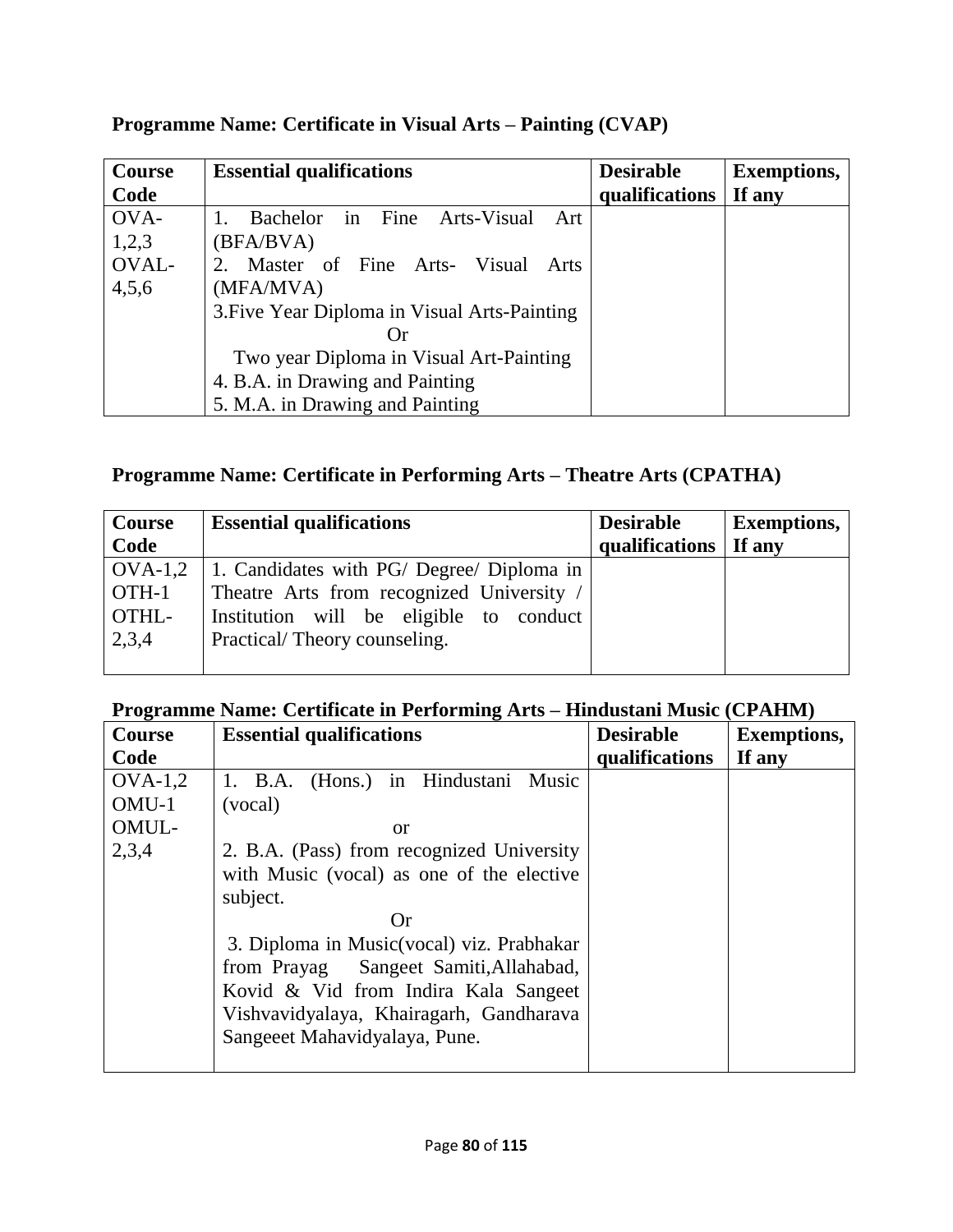| <b>Course</b> | <b>Essential qualifications</b>                | <b>Desirable</b> | <b>Exemptions,</b> |
|---------------|------------------------------------------------|------------------|--------------------|
| Code          |                                                | qualifications   | If any             |
| OVA-          | 1. Graduate or PG diploma in Karnatak Music    |                  |                    |
| 1,2           | for OMU-005, OMUL-006, 007, 008                |                  |                    |
| OMU-5         | 2. Candidate with a graduation with any        |                  |                    |
| OMUL-         | stream preferably in History, Philosophy,      |                  |                    |
| 6,7,8         | Political Science, Liberal Studies or Cultural |                  |                    |
|               | Studies are eligible to conduct counseling for |                  |                    |
|               | OVA-001, and OVA-002.                          |                  |                    |

# **Programme Name: Certificate in Performing Arts – Karnatak Music (CPAKM)**

# **Programme Name: Certificate in Performing Arts – Bharatanatyam (CPABN)**

| Course     | <b>Essential qualifications</b>             | <b>Desirable</b> | <b>Exemptions,</b> |
|------------|---------------------------------------------|------------------|--------------------|
| Code       |                                             | qualifications   | If any             |
| $OVA-1,2$  | 1. Graduates with minimum 50% aggregate     |                  |                    |
| $ODN-1$    | in History or Philosophy are eligible to    |                  |                    |
| ODNL-      | conduct counseling for OVA-001 and          |                  |                    |
| 11, 12, 13 | <b>OVA-002.</b>                             |                  |                    |
|            | 2. Graduates in Dance/ full time Diploma    |                  |                    |
|            | holders with minimum 50% aggregate are      |                  |                    |
|            | eligible to conduct counseling for ODN001,  |                  |                    |
|            | OVA 001 $&$ OVA 002-001 and the three       |                  |                    |
|            | practical courses (ODNL 011, 12,).          |                  |                    |
|            | <b>Or</b>                                   |                  |                    |
|            | 3. Dancer or guru of at least five years of |                  |                    |
|            | teaching experience in the respective       |                  |                    |
|            | classical dance form is eligible to conduct |                  |                    |
|            | only ODNL 011 $\&$ 12 practical courses.    |                  |                    |
|            | Counsellor for ODNL 013 must be             |                  |                    |
|            | graduates/ equivalent diploma in Karnatak   |                  |                    |
|            | Music with at least 5 year professional     |                  |                    |
|            | performance experience.                     |                  |                    |
|            |                                             |                  |                    |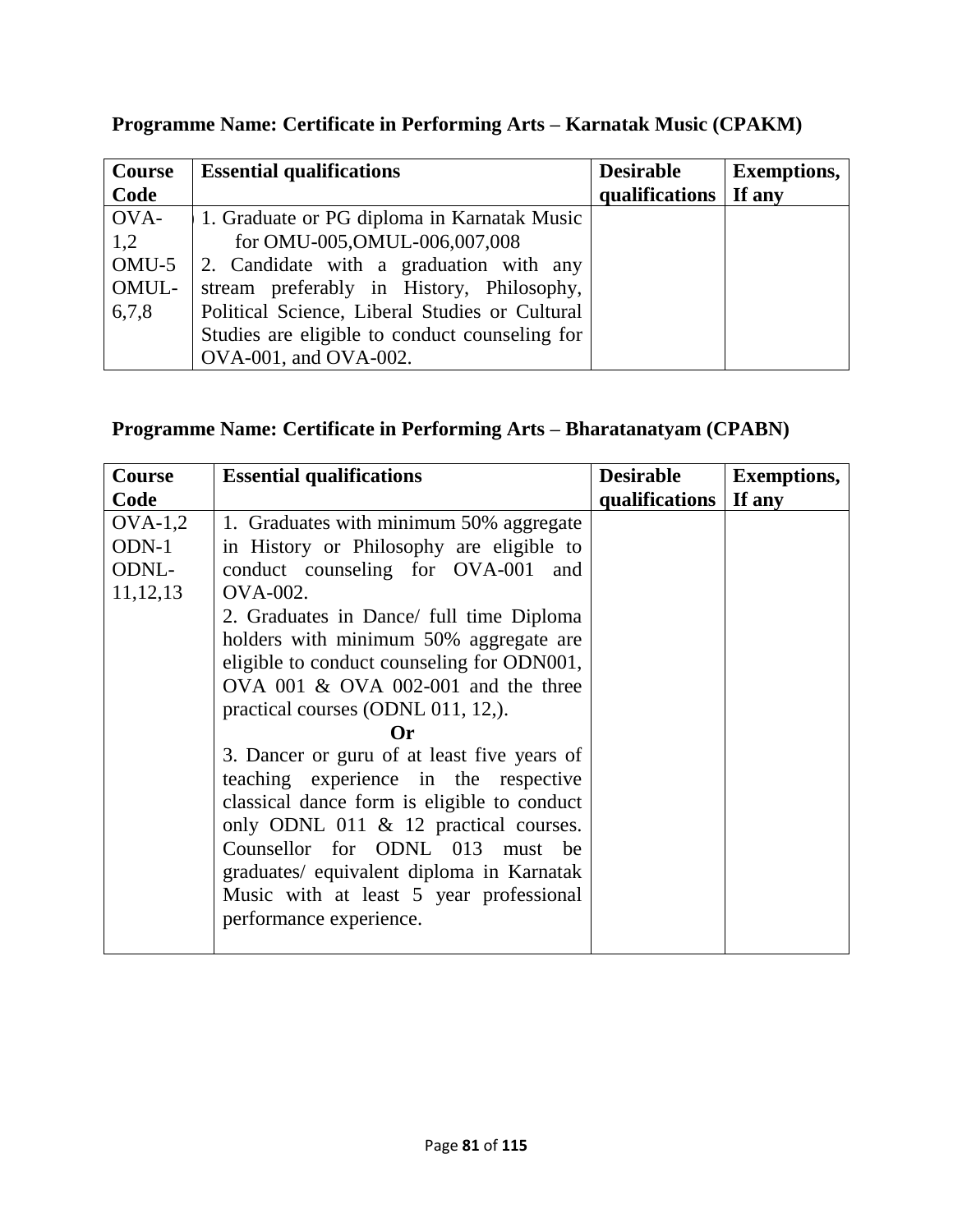# **School of Sciences (SOS)**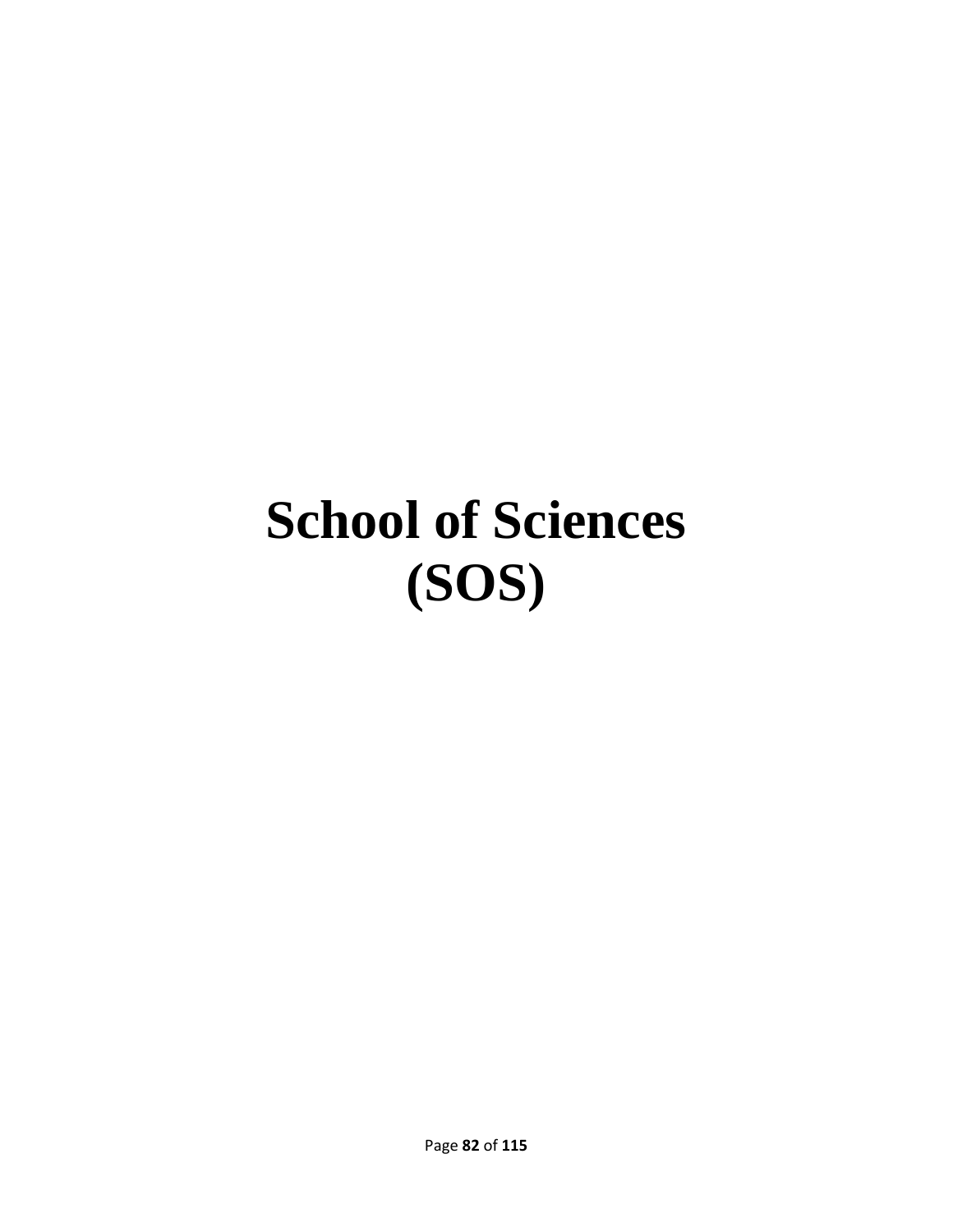## **Programme Name: M.Sc in Mathematics with Applications in Computer Science (MSCMACS)**

| <b>Course</b>  | <b>Essential qualification</b>           | <b>Desirable</b> | <b>Exemptions,</b><br>$\mathbf{H}$ |
|----------------|------------------------------------------|------------------|------------------------------------|
| Code           |                                          | qualification    | any                                |
| <b>MMT-001</b> | Master's in Mathematics or in allied     |                  | None                               |
|                | area/MCA/M.Tech with at least 5          |                  |                                    |
|                | academic sessions of experience in       |                  |                                    |
|                | teaching the course concerned            |                  |                                    |
|                | (OR)                                     |                  |                                    |
|                | Ph. D with at least 3 academic           |                  |                                    |
|                | sessions of experience in teaching the   |                  |                                    |
|                | course concerned.                        |                  |                                    |
| <b>MMT-002</b> | Master's in Mathematics or allied area   |                  | None                               |
| <b>MMT-003</b> | with at least 5 academic sessions of     |                  |                                    |
| <b>MMT-004</b> | experience in teaching the course        |                  |                                    |
| <b>MMT-005</b> | concerned                                |                  |                                    |
| <b>MMT-006</b> | (OR)                                     |                  |                                    |
| <b>MMT-007</b> | Ph. D with at least 3 academic sessions  |                  |                                    |
| <b>MMT-008</b> | of experience in teaching the course     |                  |                                    |
| <b>MMT-009</b> | concerned.                               |                  |                                    |
| MMTE-001       |                                          |                  |                                    |
| MMTE-002       | Master's in Mathematics or allied area   |                  | None                               |
| MMTE-003       | /M.Tech with at least 5 years of         |                  |                                    |
| MMTE-004       | research experience or at least 5        |                  |                                    |
| MMTE-005       | academic sessions of experience in       |                  |                                    |
| MMTE-006       | teaching the course concerned            |                  |                                    |
| MMTE-007       | (OR)                                     |                  |                                    |
|                | Ph. D in a relevant area with at least 3 |                  |                                    |
|                | years of research experience or at least |                  |                                    |
|                | 3 academic sessions of experience in     |                  |                                    |
|                | teaching the course concerned            |                  |                                    |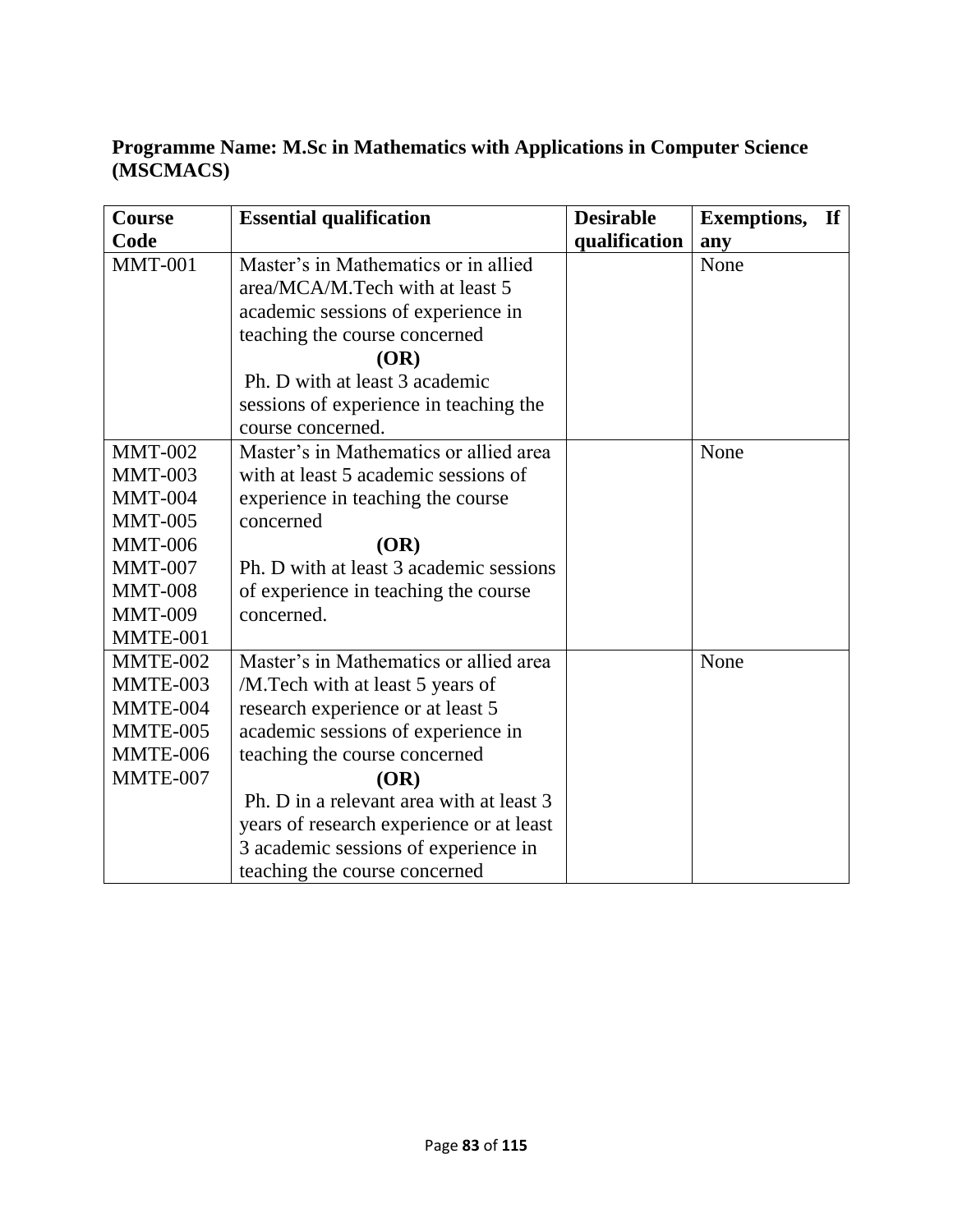**Programme Name: Bachelor Degree Programme (BDP- BSc.)– Physics Electives (PHE)**

| <b>Course Code</b> | <b>Essential qualifications</b> | <b>Desirable</b>      | <b>Exemptions,</b>   |
|--------------------|---------------------------------|-----------------------|----------------------|
|                    | (With Minimum                   | qualifications        | If any               |
|                    | <b>Experience</b> )             |                       |                      |
| All Physics        | (i) PhD (Physics)               | More than 5 years of  | For remote<br>areas, |
| Elective           | /MSc (Physics) with             | teaching experience   | the Faculty of the   |
| Courses            | <b>NET</b>                      | of the course or a    | School<br>may        |
| (BPHE-101 to       |                                 | similar<br>course for | consider<br>relaxing |
| <b>PHE-16</b> )    | (ii) Currently teaching         | which the prospective | the requirement of   |
|                    | in or retired from a            | Academic Counsellor   | teaching experience  |
|                    | recognized UG/PG                | is applying           | on a case to case    |
|                    | science institution with at     |                       | basis.               |
|                    | least two years of              |                       |                      |
|                    | teaching experience of          |                       |                      |
|                    | the course or a similar         |                       |                      |
|                    | <b>course</b> for which the     |                       |                      |
|                    | prospective Academic            |                       |                      |
|                    | Counsellor is applying          |                       |                      |
|                    |                                 |                       |                      |

## **Programme Name: Bachelor Degree Programme – Mathematics Electives (MTE)**

| Course        | <b>Essential qualification</b>         | <b>Desirable</b> | <b>Exemptions</b> , If |  |
|---------------|----------------------------------------|------------------|------------------------|--|
| Code          |                                        | qualification    | any                    |  |
| MTE-01 to     | Master's in Mathematics or allied area |                  | None                   |  |
| $MTE-14$ ,    | with at least 5 academic sessions of   |                  |                        |  |
| $AST-01$ ,    | experience in teaching the course      |                  |                        |  |
| <b>AOR-01</b> | concerned                              |                  |                        |  |
|               | (OR)                                   |                  |                        |  |
|               | Ph. D in Mathematics with at least 3   |                  |                        |  |
|               | academic sessions of experience in     |                  |                        |  |
|               | teaching the course.                   |                  |                        |  |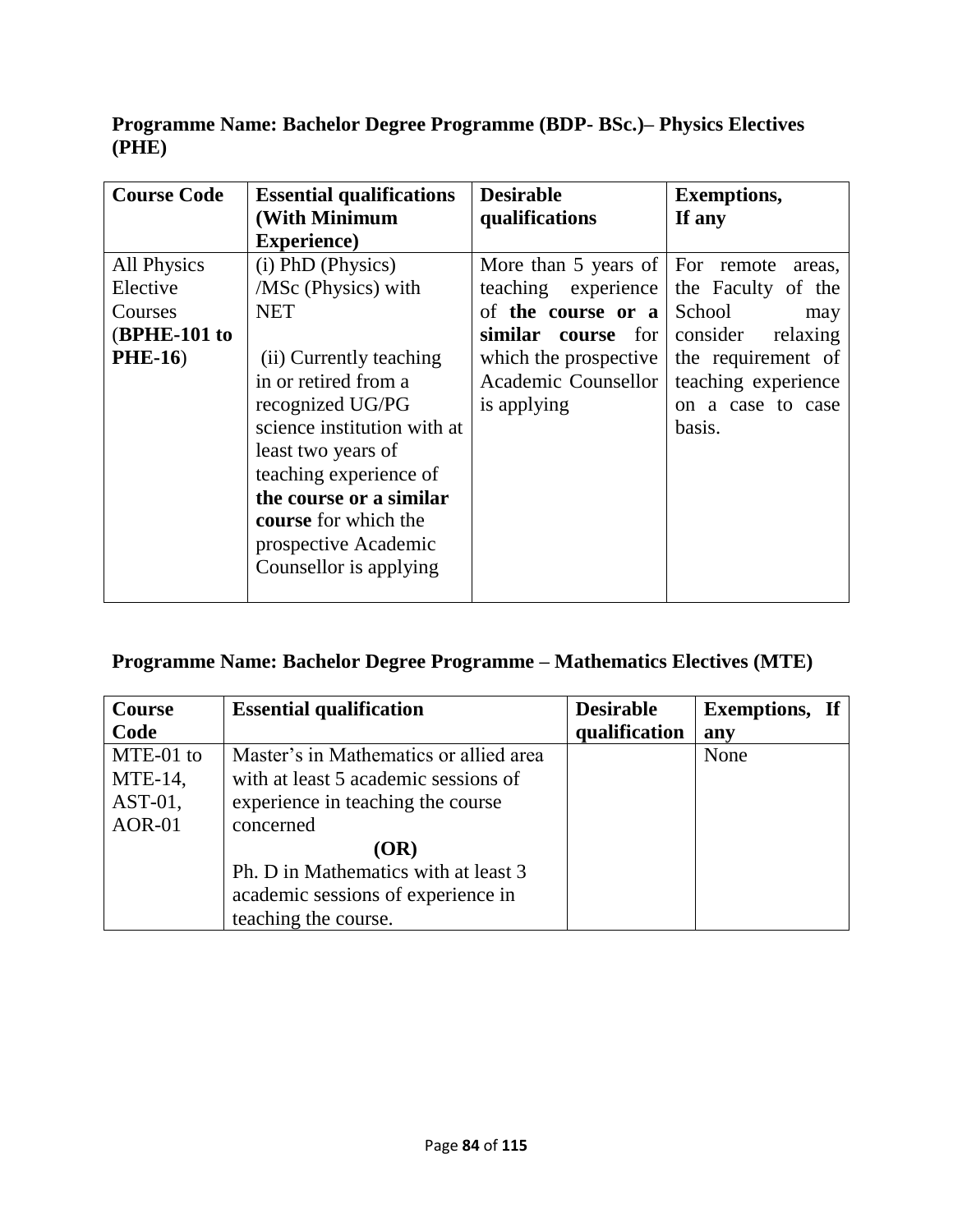| <b>Prog. Code</b> | Course        | <b>Essential</b>      | <b>Desirable</b>         | <b>Exemptions</b> , if |
|-------------------|---------------|-----------------------|--------------------------|------------------------|
|                   | Code          | <b>Qualifications</b> | <b>Qualifications</b>    | any                    |
| <b>BSC</b>        | $CHE-1$ -     | M.Sc.                 | NET/Ph.D./Teaching       |                        |
|                   | $12(L)$ , AEC | (Chemistry)           | relevant course $(s)$ in |                        |
|                   | 01            |                       | own college/             |                        |
|                   |               |                       | University               |                        |

**Programme Name: Bachelor Degree Programme – Chemistry Electives (CHE)**

### **Programme Name: Bachelor Degree Programme – Life Sciences Botany Electives (LSE)**

| Prog.         | Prog.      | Course    | <b>Essential</b>      | <b>Desirable</b>      | <b>Exemptions,</b> |
|---------------|------------|-----------|-----------------------|-----------------------|--------------------|
| <b>Name</b>   | Code       | Code      | <b>Qualifications</b> | <b>Qualifications</b> | if any             |
| B.Sc.         | <b>BSC</b> | LSE-      | M.Sc. in Botany/      | Ph.D. in Botany/      |                    |
| <b>Botany</b> |            | $01$ to   | Biosciences/Life      | Biosciences/Life      |                    |
|               |            | LSE-      | Sciences/ Plant       | Sciences/ Plant       |                    |
|               |            | $08(L)$ , | Sciences/             | Sciences/             |                    |
|               |            | LSE-      | Biotechnology/        | Biotechnology/        |                    |
|               |            | 12, 13,   | Agriculture $+5$      | Agriculture $+2$      |                    |
|               |            | 14(L)     | years' teaching       | years' teaching       |                    |
|               |            |           | experience in a       | experience in a       |                    |
|               |            |           | College/University)   | College/University    |                    |

## **Programme Name: Bachelor Degree Programme – Life Sciences Zoology Electives (LSE)**

| Prog.       | Prog.      | Course    | <b>Essential</b>      | <b>Desirable</b>      | <b>Exemptions,</b> |
|-------------|------------|-----------|-----------------------|-----------------------|--------------------|
| <b>Name</b> | Code       | Code      | <b>Qualifications</b> | <b>Qualifications</b> | if any             |
| B.Sc.       | <b>BSC</b> | $LSE-01$  | M.Sc. in Zoology/     | Ph.D. in Zoology/     |                    |
| Zoology     |            | to LSE-   | Biosciences/Life      | Biosciences/Life      |                    |
|             |            | $08(L)$ , | Sciences/ Animal      | Sciences/ Animal      |                    |
|             |            | LSE-      | Sciences $+5$ years'  | Sciences $+2$ years'  |                    |
|             |            | 09, 10,   | teaching experience   | teaching experience   |                    |
|             |            | 11(L)     | in a                  | in a                  |                    |
|             |            |           | College/University    | College/University    |                    |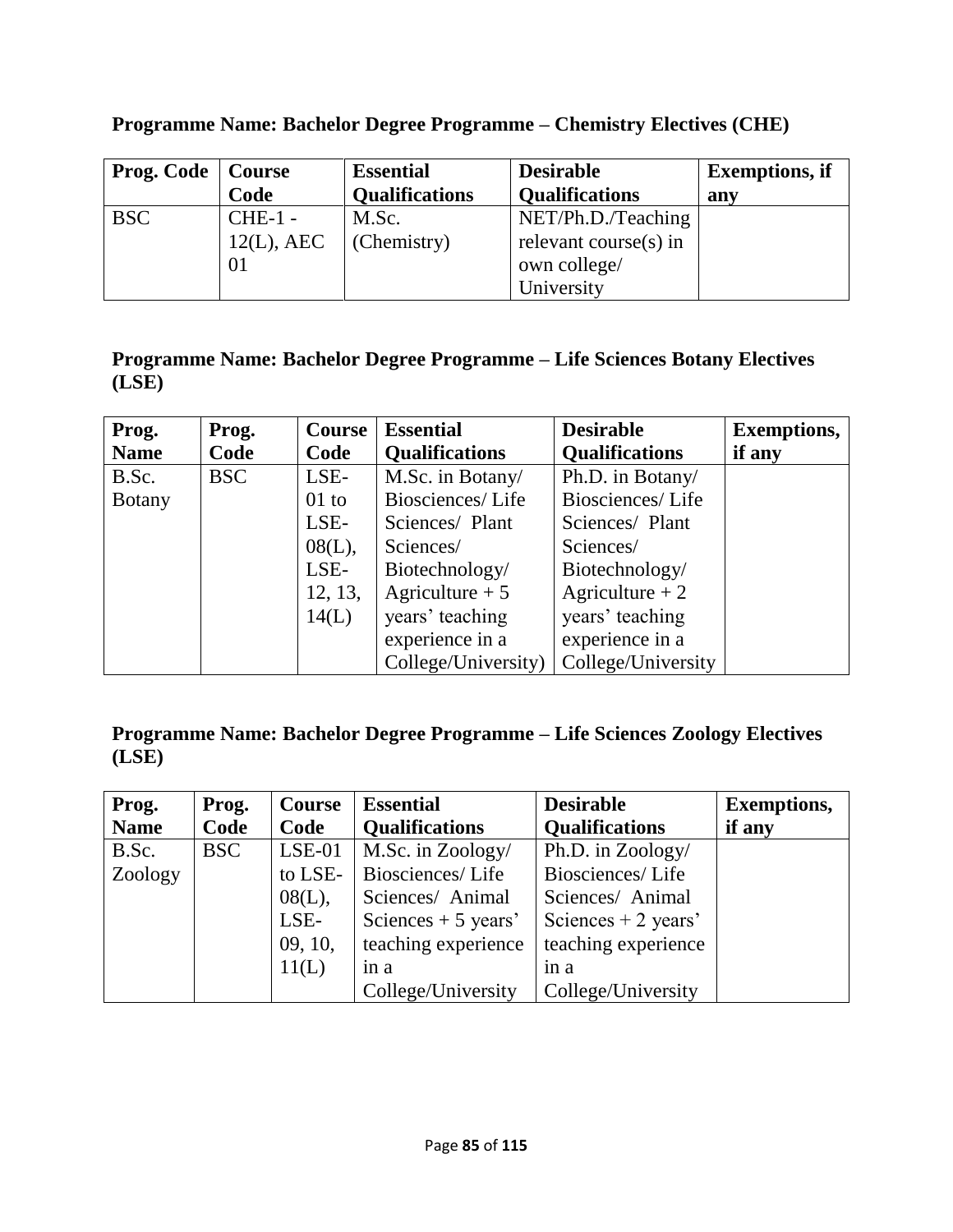| Prog.           | Prog.      | <b>Course</b> | <b>Essential</b>      | <b>Desirable</b>      | <b>Exemptions,</b> |
|-----------------|------------|---------------|-----------------------|-----------------------|--------------------|
| <b>Name</b>     | Code       | Code          | <b>Qualifications</b> | <b>Qualifications</b> | if any             |
| <b>Bachelor</b> | <b>BDP</b> | <b>FST-01</b> | Ph.D. / M.Phil.       | M.Sc. in Zoology/     | For Remote         |
| Degree          |            |               | in discipline of      | Biosciences/Life      | Areas: M.Sc.       |
| Programme       |            |               | Sciences,             | Sciences/ Animal      | in any             |
|                 |            |               | Minimum               | Sciences $+2$ years'  | discipline of      |
|                 |            |               | Teaching              | teaching experience   | Science,           |
|                 |            |               | Experience in a       | in a                  | Minimum 2          |
|                 |            |               | College or            | College/University    | years of           |
|                 |            |               | University : $2$      |                       | Teaching           |
|                 |            |               | Years for Ph.D.       |                       | Experience in      |
|                 |            |               | Degree holders        |                       | a full time        |
|                 |            |               | and 4 Years for       |                       | position in a      |
|                 |            |               | M.Phil. Degree        |                       | college or         |
|                 |            |               | holders with          |                       | university and     |
|                 |            |               | familiarity with      |                       | familiarity        |
|                 |            |               | <b>IGNOU</b>          |                       | with IGNOU         |
|                 |            |               |                       |                       | provided that      |
|                 |            |               |                       |                       | M.Phil/Ph.D.       |
|                 |            |               |                       |                       | degree             |
|                 |            |               |                       |                       | holders are        |
|                 |            |               |                       |                       | not available      |

### **Programme Name: Bachelor Degree Programme – FST-01**

**Note:** Academic Counsellors from other organization may also be empanelled having M.Tech./Research Scientist and Minimum 2 years of Teaching/ Research Experience in a College/University/Organization/Institutions and familiarity with IGNOU.

## **Programme Name: Post Graduate Diploma in Analytical Chemistry (PGDAC)**

| <b>Course Code</b> | <b>Essential</b>      | <b>Desirable Qualifications</b> | <b>Exemptions,</b> |
|--------------------|-----------------------|---------------------------------|--------------------|
|                    | <b>Qualifications</b> |                                 | if any             |
| MCH-001 &          |                       | NET/Ph.D./Teaching relevant     |                    |
| MCHL-001           | M.Sc. (Chemistry)     | $course(s)$ in own              |                    |
| MCH-002 &          |                       | college/University              |                    |
| MCHL-002           |                       |                                 |                    |
| MCH-003 &          |                       |                                 |                    |
| MCHL-003           |                       |                                 |                    |
| MCH-004 $&$        |                       |                                 |                    |
| MCHL-004           |                       |                                 |                    |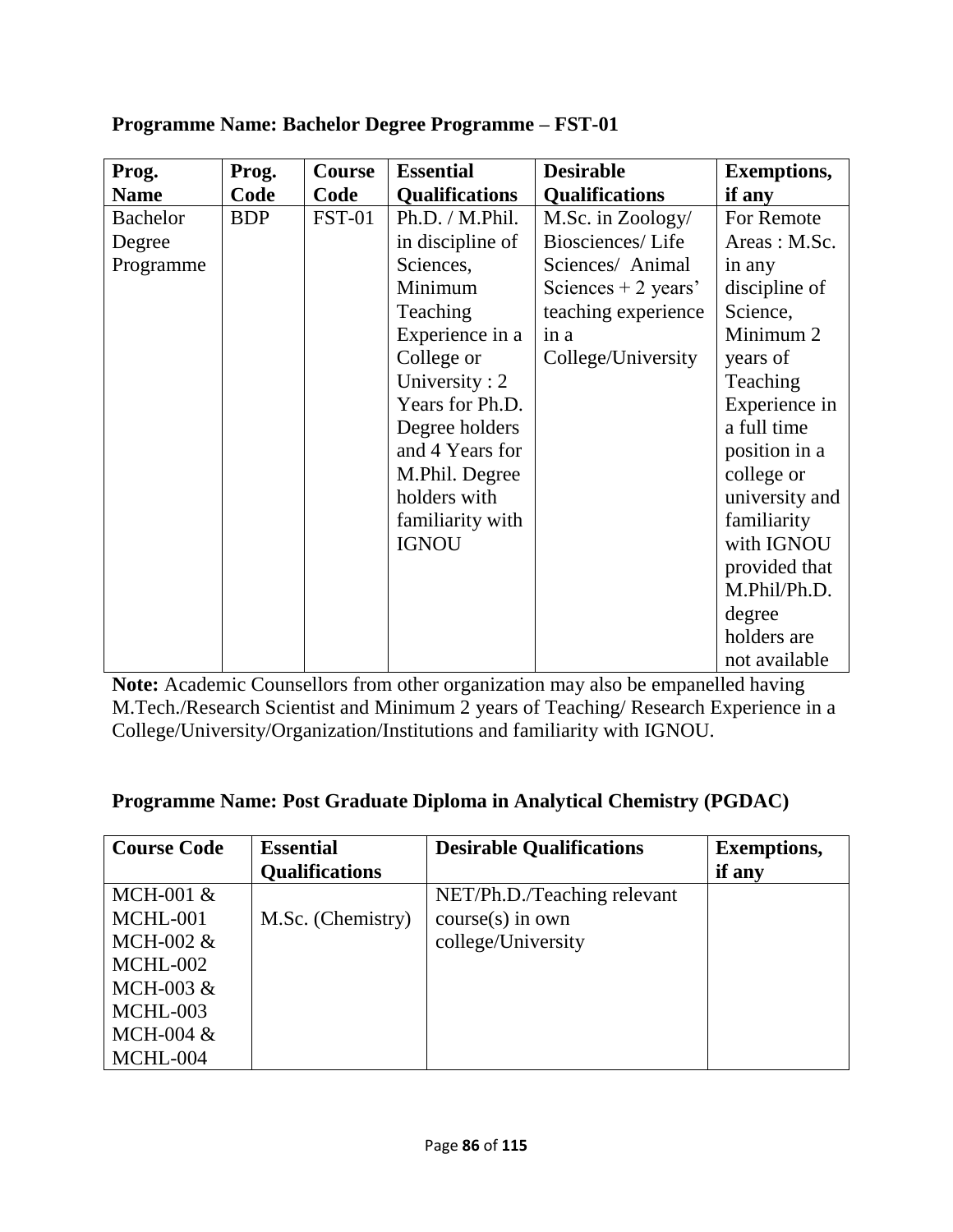| <b>Course</b><br>code | <b>Essential qualifications</b>                                                                                  | <b>Desirable</b><br>qualifications            | <b>Exemptions, if any</b> |
|-----------------------|------------------------------------------------------------------------------------------------------------------|-----------------------------------------------|---------------------------|
| <b>MGY-001</b>        | Masters in 'Remote<br>Sensing $& GIS'$<br>Geomatics/                                                             |                                               |                           |
| <b>MGY-001</b>        | Geoinformatics/<br>Geospatial Technology/<br>Computer Science/                                                   |                                               |                           |
| <b>MGY-001</b>        | Information Technology/<br>Physics/Mathematics/                                                                  | Doctoral degree in                            |                           |
|                       | Life Sciences/<br>Environmental Studies/<br>Geography/Geology/<br>Agriculture/ Forestry or<br>allied disciplines | relevant field with<br>scholarly publications | <b>NA</b>                 |
| $MGY-001$             | with<br>At least two years of<br>teaching/research<br>experience in remote<br>sensing and GIS.                   |                                               |                           |

# **Programme Name: Post Graduate Certificate in Geoinformatics (PGCGI)**

## **Programme Name: Post Graduate Diploma in Applied Statistics (PGDAST)**

| <b>Course</b><br>Code                           | <b>Essential Qualifications</b>                                                                                                                       | <b>Desirable</b><br>Qualification | <b>Exemptions, If</b><br>Any |
|-------------------------------------------------|-------------------------------------------------------------------------------------------------------------------------------------------------------|-----------------------------------|------------------------------|
| MST-001,<br>MST-002,                            | Master degree in Statistics/Applied<br>Statistics/Agricultural Statistics with                                                                        |                                   |                              |
| MST-003,<br>MST-004,                            | minimum of 2 years R&D and/or<br>teaching experience in the relevant                                                                                  |                                   |                              |
| MST-005,<br><b>MSTE-001,</b><br><b>MSTE-002</b> | field.                                                                                                                                                |                                   |                              |
| MSTL-001                                        | Master degree in Statistics/Applied                                                                                                                   |                                   |                              |
| <b>MSTL-002</b>                                 | Statistics/Agricultural statistics with<br>minimum of 2 years practical and/or<br>similar teaching experience in the<br>relevant field along with the |                                   |                              |
|                                                 | appropriate knowledge of MS Excel.                                                                                                                    |                                   |                              |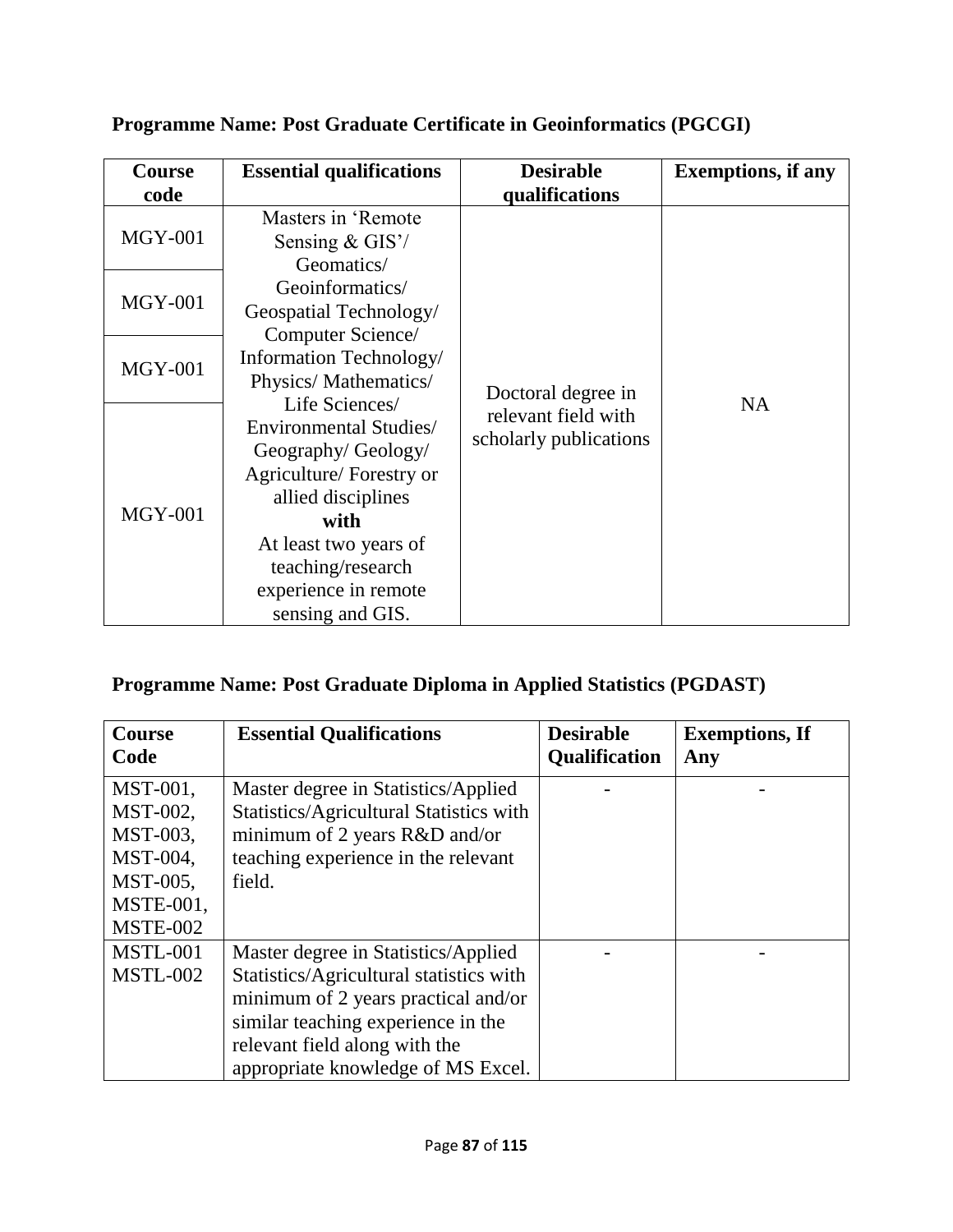## **Programme Name: Post Graduate Diploma in Environment and Sustainable Development (PGDESD)**

| <b>Course Code</b> | <b>Essential qualifications (With Minimum</b>   | <b>Desirable</b> | <b>Exemptions,</b> |
|--------------------|-------------------------------------------------|------------------|--------------------|
|                    | <b>Experience</b> )                             | qualifications   | if any             |
| <b>MED-001</b>     | Masters in Botany/Zoology/<br>a)                |                  |                    |
| (Understandin      | Environmental Sciences/ Geography/              |                  |                    |
| g the              | Geology/Environmental Chemistry/                |                  |                    |
| Environment),      | Chemistry (Specialization in Environmental      |                  |                    |
|                    | Chemistry) with 5 years teaching and /or        |                  |                    |
|                    | research experience.                            |                  |                    |
|                    | M. Phil in Botany/Zoology/<br>b)                |                  |                    |
|                    | Environmental Sciences/ Geography/              |                  |                    |
|                    | Geology/Environmental Chemistry/                |                  |                    |
|                    | Chemistry (Specialization in Environmental      |                  |                    |
|                    | Chemistry) with 3 years teaching and /or        |                  |                    |
|                    | research experience.                            |                  |                    |
|                    | Ph.D. in Botany/Zoology/<br>$\mathbf{c})$       |                  |                    |
|                    | Environmental Sciences/ Geography/              |                  |                    |
|                    | Geology/ Environmental Chemistry/               |                  |                    |
|                    | Chemistry (Specialization in Environmental      |                  |                    |
|                    | Chemistry) with 2 years teaching and /or        |                  |                    |
|                    | research experience.                            |                  |                    |
| <b>MED-002</b>     | a) Masters in International Relations/Political |                  |                    |
| (Sustainable       | Science/ Economics/ Environmental               |                  |                    |
| Development:       | Studies/ Geography/                             |                  |                    |
| Issues and         | Sociology/Anthropology with 5 years             |                  |                    |
| Challenges),       | teaching and /or research experiences.          |                  |                    |
|                    | b) M.Phil in International Relations/Political  |                  |                    |
|                    | Science/Economics/Environmental                 |                  |                    |
|                    | Studies/Geography/                              |                  |                    |
|                    | Sociology/Anthropology with 3 years             |                  |                    |
|                    | teaching and /or research experiences.          |                  |                    |
|                    | c) Ph.D. in International Relations/ Political  |                  |                    |
|                    | Science/ Economics/ Environmental               |                  |                    |
|                    | Studies/Geography/                              |                  |                    |
|                    | Sociology/Anthropology with 2 years             |                  |                    |
|                    | teaching and /or research experience.           |                  |                    |
| <b>MED-003</b>     | a) Masters in Physics/ Environmental            |                  |                    |
| (Energy and        | Sciences/Geology/Botany/Zoology/with 5          |                  |                    |
| Environment)       | years teaching and /or research experience.     |                  |                    |
|                    | b) M. Phil in Physics/ Environmental            |                  |                    |
|                    | Sciences/Geology/Botany/Zoology/with 3          |                  |                    |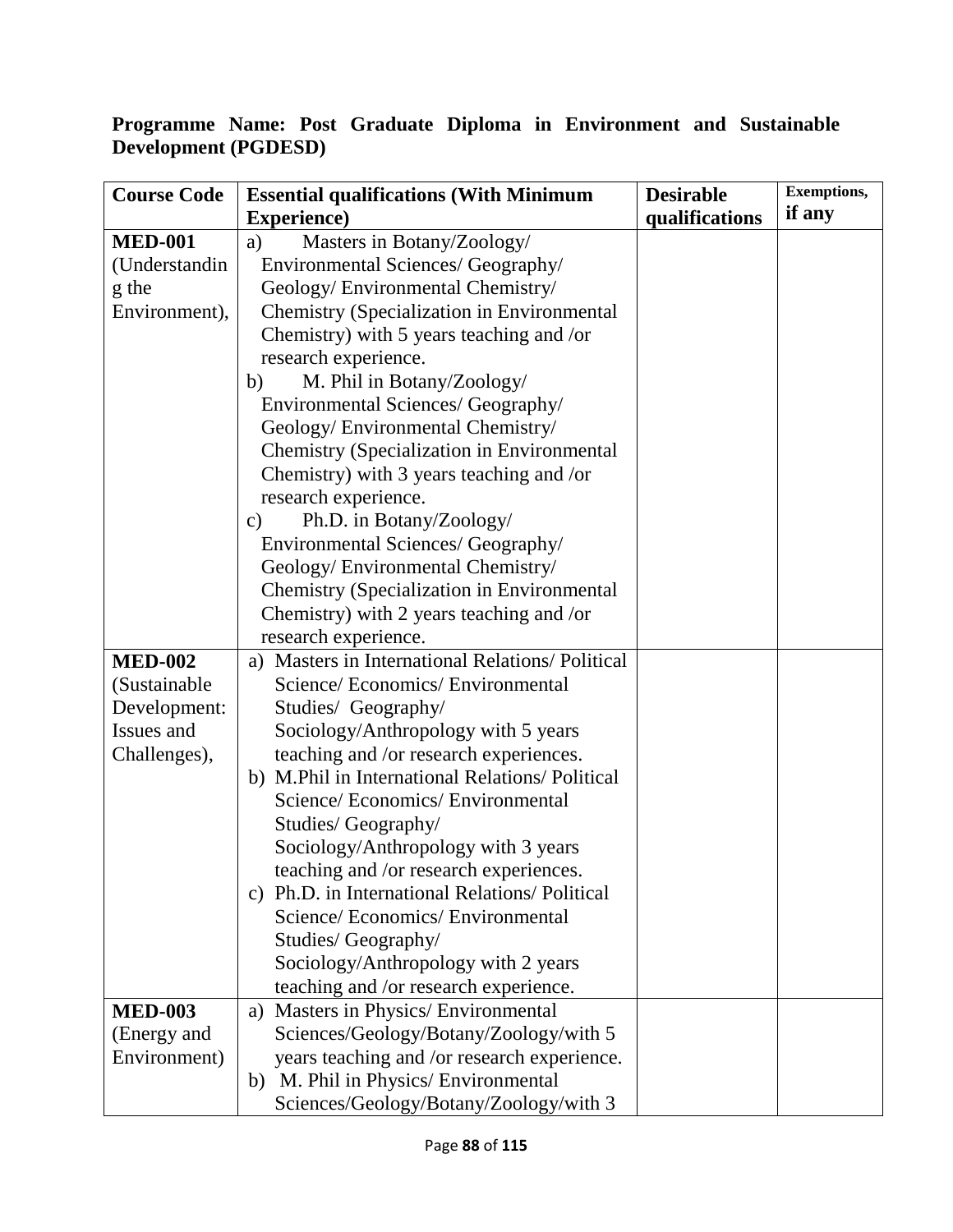|                | years teaching and /or research experience.     |  |
|----------------|-------------------------------------------------|--|
|                | c) Ph.D. in Physics/ Environmental              |  |
|                | Sciences/Geology/ Botany/Zoology/ with 2        |  |
|                | years teaching and /or research experience.     |  |
| <b>MED-004</b> | a) Masters in International Relations/          |  |
| (Towards)      | Political Science/Economics/                    |  |
| Participatory  | Environmental Studies/ Geography/               |  |
| Management),   | Sociology/Anthropology with 5 years             |  |
|                | teaching and /or research experiences.          |  |
|                | b) M.Phil in International Relations/ Political |  |
|                | Science/ Economics/ Environmental               |  |
|                | Studies/Geography/                              |  |
|                | Sociology/Anthropology with 3 years             |  |
|                | teaching and /or research experiences.          |  |
|                | c) Ph.D. in International Relations/ Political  |  |
|                | Science/Economics/Environmental                 |  |
|                | Studies/Geography/                              |  |
|                | Sociology/Anthropology with 2 years             |  |
|                | teaching and /or research experience.           |  |
| <b>MED-005</b> | a) Masters in International Relations/          |  |
| (Integrated    | Political Science/Economics/                    |  |
| Environment    | Environmental Studies/ Geography/               |  |
| Management:    | Sociology/Anthropology with 5 years             |  |
| Rural and      | teaching and /or research experiences.          |  |
| Urban),        | b) M.Phil in International Relations/ Political |  |
|                | Science/ Economics/ Environmental               |  |
|                | Studies/Geography/                              |  |
|                | Sociology/Anthropology with 3 years             |  |
|                | teaching and /or research experiences.          |  |
|                | c) Ph.D. in International Relations/ Political  |  |
|                | Science/ Economics/ Environmental               |  |
|                | Studies/Geography/                              |  |
|                | Sociology/Anthropology with 2 years             |  |
|                | teaching and /or research experience.           |  |
| <b>MED-006</b> | a) Masters in                                   |  |
| (Natural       | Botany/Zoology/Environmental Sciences/          |  |
| Resource       | Geography/ Geology/ Environmental               |  |
| Management:    | Chemistry/ Chemistry (Specialization in         |  |
| Physical and   | Environmental Chemistry) with 5 years           |  |
| Biotic)        | teaching and /or research experience.           |  |
|                | b) M. Phil in Botany/Zoology/Environmental      |  |
|                | Sciences/ Geography/ Geology/                   |  |
|                | Environmental Chemistry/ Chemistry              |  |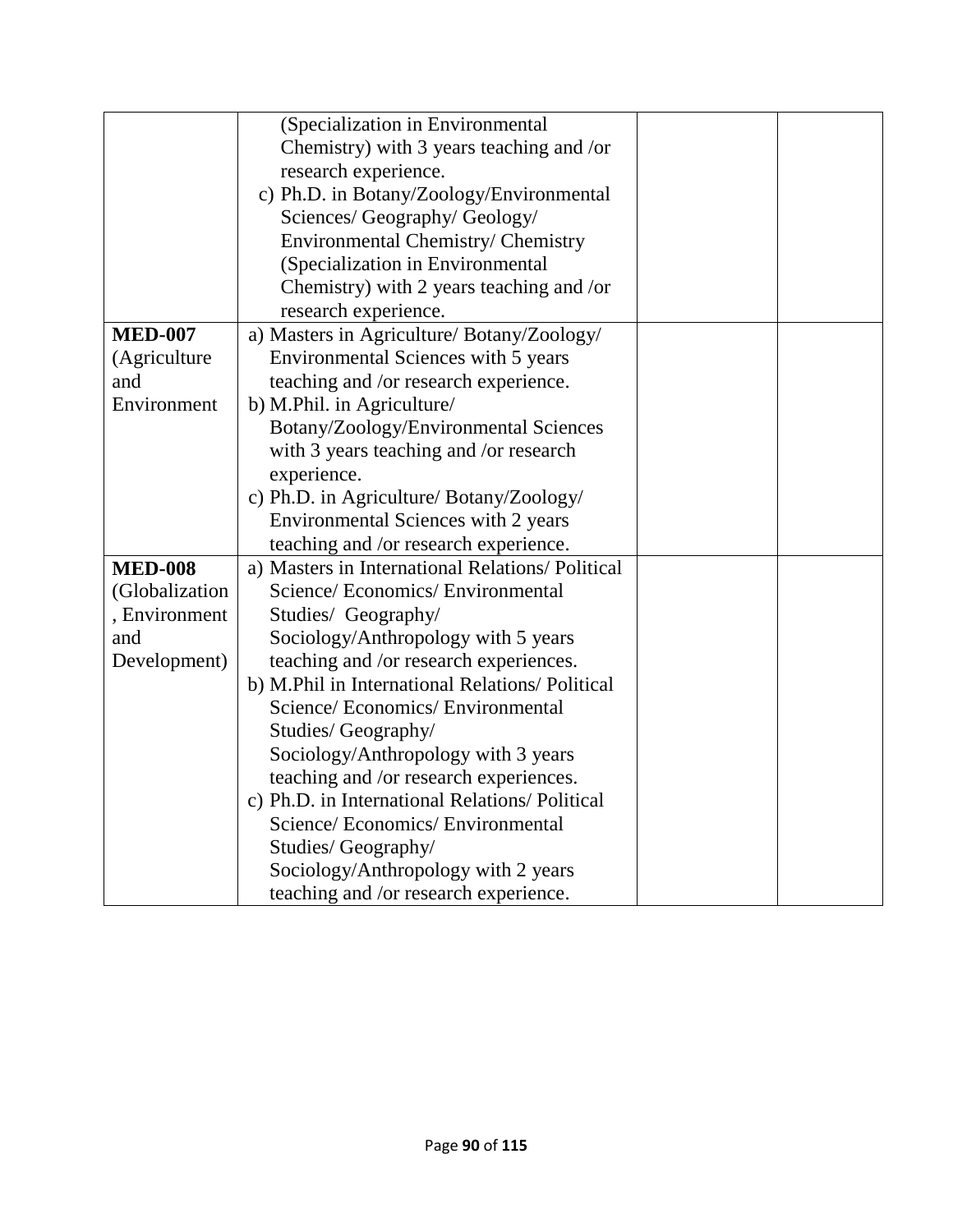## **Programme Name: Diploma in Aquaculture (DAQ)**

| <b>Course Code</b> | <b>Essential</b>      | <b>Desirable Qualifications</b> | <b>Exemptions</b> , if |
|--------------------|-----------------------|---------------------------------|------------------------|
|                    | <b>Qualifications</b> |                                 | any                    |
| BAQ 1,2,3          | M.Sc. Fisheries/      | Ph.D. in Fisheries/             |                        |
| BAQL $1,2$         | Aquaculture           | Aquaculture                     |                        |
| BAQP 1             |                       |                                 |                        |

## **Programme Name: Certificate Programme in Laboratory Techniques (CPLT)**

| <b>Course Code</b> | <b>Essential</b><br><b>Qualifications</b> | <b>Desirable Qualifications</b>                                          | <b>Exemptions</b> , if<br>any |
|--------------------|-------------------------------------------|--------------------------------------------------------------------------|-------------------------------|
| $CLTL-103$         | M.Sc. (Chemistry)                         | NET/Ph.D./Teaching<br>relevant course $(s)$ in own<br>college/University |                               |

## **Programme Name: Certificate Programme in Teaching of Primary School Mathematics (CTPM)**

| <b>Course</b> | <b>Essential</b>        | <b>Desirable qualification</b> | <b>Exemptions, If any</b> |
|---------------|-------------------------|--------------------------------|---------------------------|
| Code          | qualification           |                                |                           |
| $AMT-01$      | Graduate, with at least | in<br>Teaching                 | None                      |
| $LMT-01$      | three<br>years          | SCERT/NCERT/                   | Master's<br>1n            |
|               | in<br>Experience        | DIET/B.El.Ed/B.Ed              | Mathematics is not        |
|               | training                | colleges/Recognised            | necessary.                |
|               | primary/middle          | Teacher Training Institutes    |                           |
|               | school teachers to      | or working in NGOs for         |                           |
|               | teach young children    | teacher training               |                           |
|               | mathematics with a      |                                |                           |
|               | constructivist          |                                |                           |
|               | approach                |                                |                           |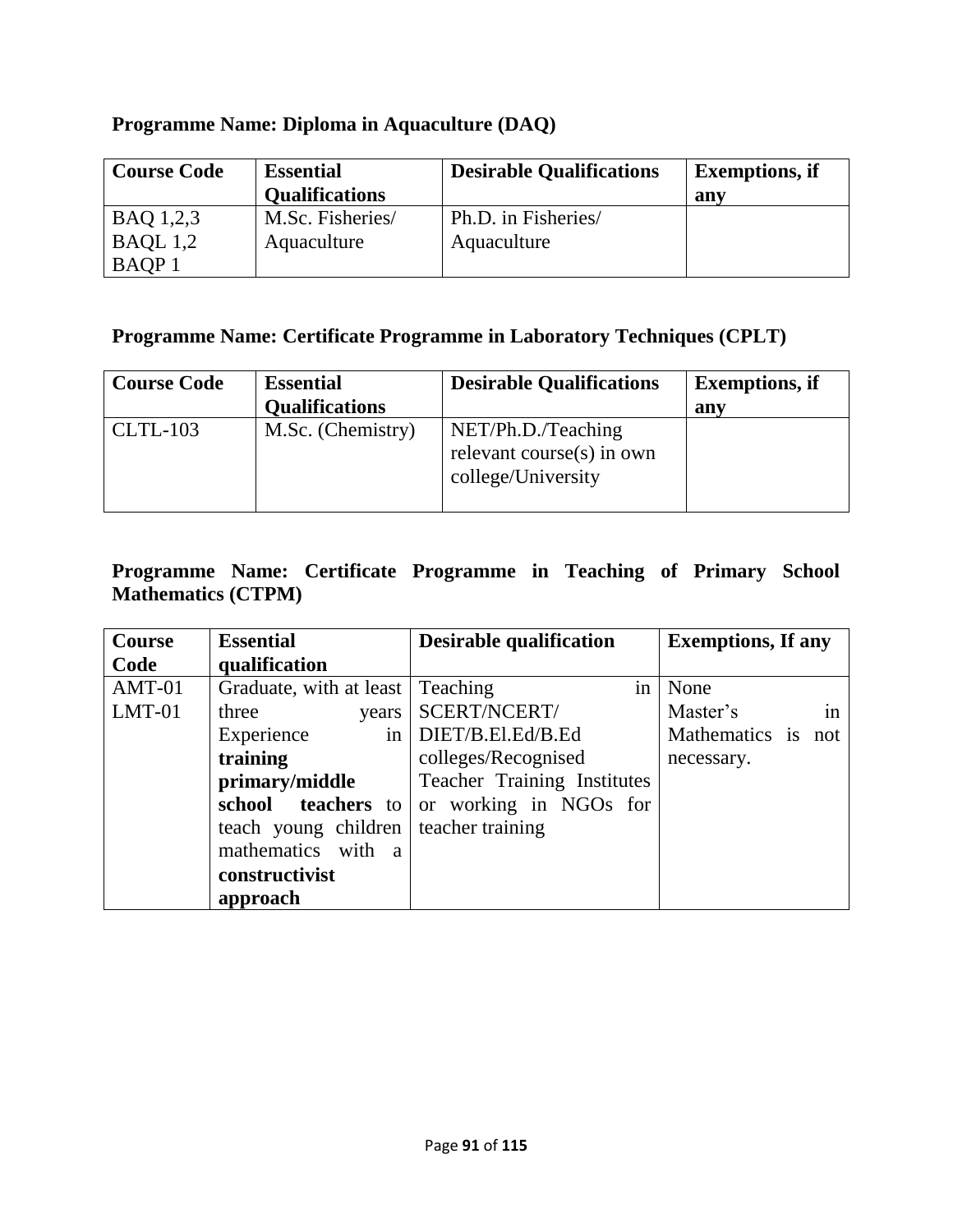| Course       | <b>Essential qualification</b>                                                                                                             | <b>Desirable</b> | <b>Exemptions</b> , If |
|--------------|--------------------------------------------------------------------------------------------------------------------------------------------|------------------|------------------------|
| Code         |                                                                                                                                            | qualification    | any                    |
| OMT-<br>-101 | Master's in Mathematics or allied area<br>with three academic sessions of<br>experience in teaching Mathematics at<br>$+2$ level or above. |                  | None                   |

# **Programme Name: Bachelor's Preparatory Programme (BPP)**

## **Programme Name: Appreciation Course on Environment (ACE)**

| <b>Course</b> | <b>Essential qualification</b> | <b>Desirable qualification</b>  | <b>Exemptions, If any</b> |
|---------------|--------------------------------|---------------------------------|---------------------------|
| Code          |                                |                                 |                           |
| <b>Block</b>  | Post-Graduation in             | 5<br>teaching<br>years'         | Persons having an         |
| 1,2,3         | <b>Environment Studies</b>     | experience<br>1n                | in-depth                  |
|               |                                | University/College; OR          | understanding about       |
|               |                                | <b>Environmental Activists;</b> | the<br>concepts,          |
|               |                                | <b>OR</b>                       | contemporary issues       |
|               |                                | NGOs working in the area        | the<br>ongoing<br>and     |
|               |                                | of Environment                  | developments              |
|               |                                |                                 | pertaining<br>the<br>to   |
|               |                                |                                 | Environment               |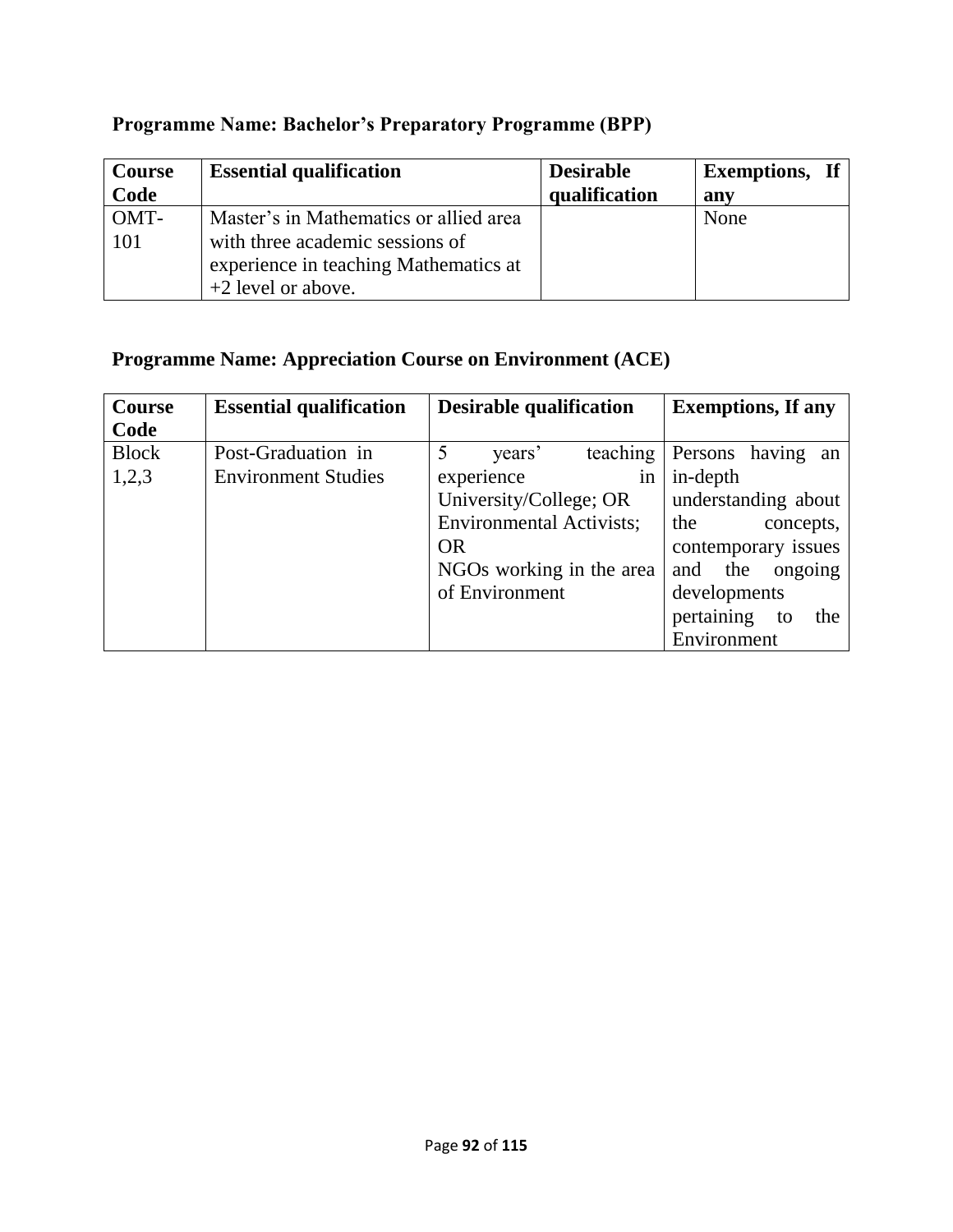# **School of Social Sciences (SOSS)**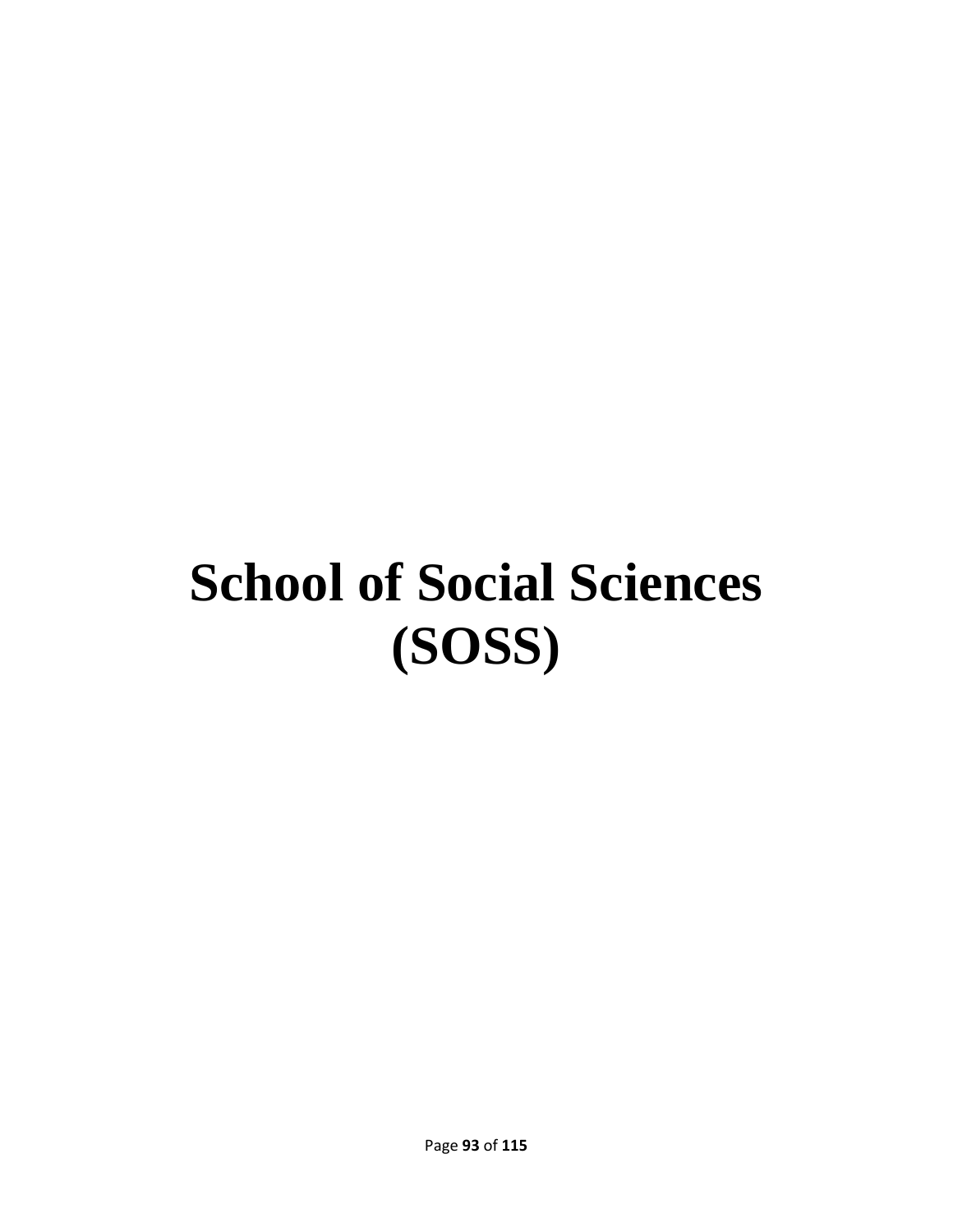| <b>Course</b>  | <b>Essential</b>             | <b>Desirable qualifications</b> | <b>Exemptions If</b> |
|----------------|------------------------------|---------------------------------|----------------------|
| code           | qualification                |                                 | any                  |
| MPA-011 to     | Master's Degree in           | M.Phil. or Ph.D. in Public      |                      |
| <b>MPA-018</b> | <b>Public Administration</b> | Administration / Political      |                      |
|                | or Political Science         | Science                         |                      |
|                |                              | Teaching experience             |                      |
|                |                              |                                 |                      |
|                |                              |                                 |                      |

# **Programme Name: Master of Arts in Public Administration (MPA)**

## **Programme Name: Masters in Anthropology (MAAN)**

| Course           | <b>Essential Qualification</b>                                                                                                                                                   | <b>Desirable</b>                                                                                                                                                                                                                                             | <b>Exemptions</b> |
|------------------|----------------------------------------------------------------------------------------------------------------------------------------------------------------------------------|--------------------------------------------------------------------------------------------------------------------------------------------------------------------------------------------------------------------------------------------------------------|-------------------|
| Code             |                                                                                                                                                                                  | Qualification                                                                                                                                                                                                                                                | if any            |
| <b>MANI-001</b>  | Master's in Anthropology/allied<br>disciplines with M.Phil/Ph. D/ expertise<br>in the field                                                                                      |                                                                                                                                                                                                                                                              |                   |
| <b>MANI-002</b>  | Master's in Anthropology<br>(specialization in Physical<br>Anthropology)<br>Genetics/Nutrition/Zoology/Ecology/all<br>ied disciplines with<br>M.Phil/Ph.D/expertise in the field | The counsellor<br>should be<br>competent to<br>handle practical<br>in<br>Anthropometry,<br>Craniometry,<br>Physiology $-$<br><b>Blood Pressure,</b><br>heart rate, pulse<br>rate haemoglobin<br>estimation,<br>Dermatoglyphics-<br>finger and palm<br>prints |                   |
| MAN-001,         | Master's in Anthropology                                                                                                                                                         |                                                                                                                                                                                                                                                              |                   |
| <b>MANE-003,</b> | (specialization in Social                                                                                                                                                        |                                                                                                                                                                                                                                                              |                   |
| MANE-004         | Anthropology)/Sociology/ allied<br>discipline with M.Phil/Ph.D                                                                                                                   |                                                                                                                                                                                                                                                              |                   |
| <b>MAN-002</b>   | Master's in Anthropology/ History                                                                                                                                                |                                                                                                                                                                                                                                                              |                   |
|                  | with specialization in Archaeology,<br>Ancient History with M.Phil/Ph.D                                                                                                          |                                                                                                                                                                                                                                                              |                   |
| <b>MANP-001,</b> | Master's in Anthropology                                                                                                                                                         |                                                                                                                                                                                                                                                              |                   |
| <b>MANI-003</b>  | (Physical/Social/allied                                                                                                                                                          |                                                                                                                                                                                                                                                              |                   |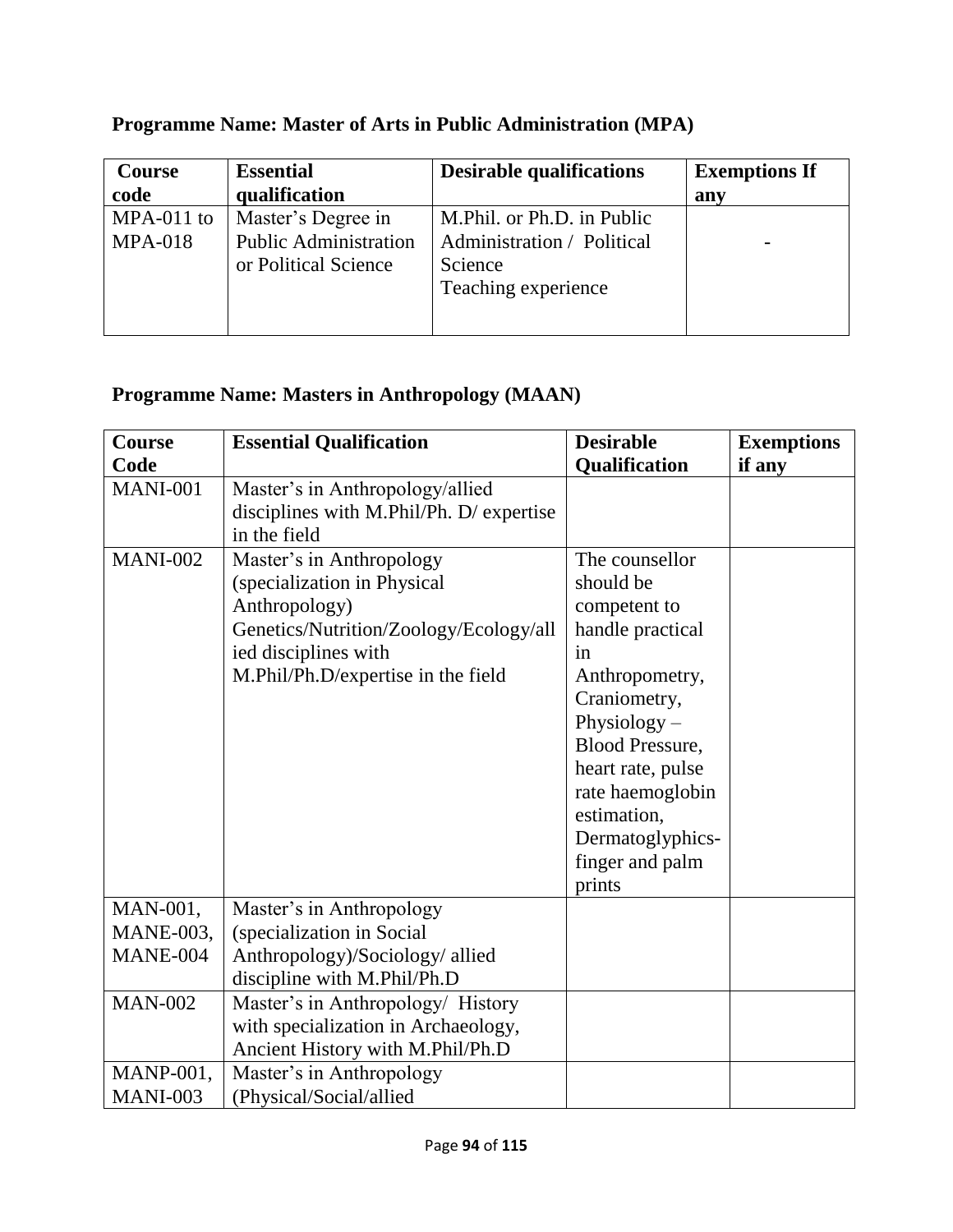|                 | discipline/expertise in the field.      |                   |  |
|-----------------|-----------------------------------------|-------------------|--|
| MANE-001        | Master's in Anthropology                | The counsellor    |  |
|                 | (specialization in Physical)            | should be         |  |
|                 | Anthropology)/ Human                    | competent to      |  |
|                 | Genetics/Genetics/Biotechnology/Zoolo   | handle practical  |  |
|                 | gy with specialization in genetics with | in Genetics-PTC,  |  |
|                 | M.Phil/Ph.D                             | Color blindness,  |  |
|                 |                                         | Demonstration of  |  |
|                 |                                         | sickle cell trait |  |
|                 |                                         | and DNA           |  |
|                 |                                         | extraction        |  |
|                 |                                         | Serology – blood  |  |
|                 |                                         | group analysis.   |  |
| MANE-002        | Master's in Anthropology                | The Counselor     |  |
|                 | (specialization in Physical             | should be         |  |
|                 | Anthropology)/Nutrition                 | competent to      |  |
|                 | /Physiology/Anatomy/Community/Med       | handle practical  |  |
|                 | icine with M.Phil/PhD.                  | in Anthropometry  |  |
| <b>MANE-005</b> | Master's in                             |                   |  |
|                 | Anthropology/Sociology/Environmenta     |                   |  |
|                 | 1 studies /Ecology with M.Phil/PhD.     |                   |  |

# **Programme Name: Master of Arts in Psychology (MAPC)**

| <b>Course Code</b>                                 | <b>Essential</b>                                                                      | <b>Desirable</b>     | <b>Exemptions if</b>            |
|----------------------------------------------------|---------------------------------------------------------------------------------------|----------------------|---------------------------------|
|                                                    | <b>Qualification</b>                                                                  | <b>Qualification</b> | any                             |
| <b>MPC 001</b>                                     | 1.M.A.Psychology                                                                      |                      |                                 |
| <b>MPC 002</b>                                     | with minimum two<br>years P.G. teaching                                               |                      | *exempted in<br>case of Ph.D    |
| <b>MPC 003</b>                                     | experience                                                                            |                      | awarded prior                   |
| <b>MPC 004</b><br><b>MPC 005</b><br><b>MPC 006</b> | Or.<br>M.Phil / Ph.D in<br>Psychology with<br>minimum two years<br>$U.G/P.G$ teaching |                      | to $2009$ (as per<br>UGC rules) |
| MPCL OO7<br><b>MPCE</b>                            | experience<br>2. NET/SET/SLET                                                         |                      |                                 |
| 011/021/031                                        | qualification in<br>Psychology*                                                       |                      |                                 |
| <b>MPCE</b>                                        |                                                                                       |                      |                                 |
| 012/022/032                                        |                                                                                       |                      |                                 |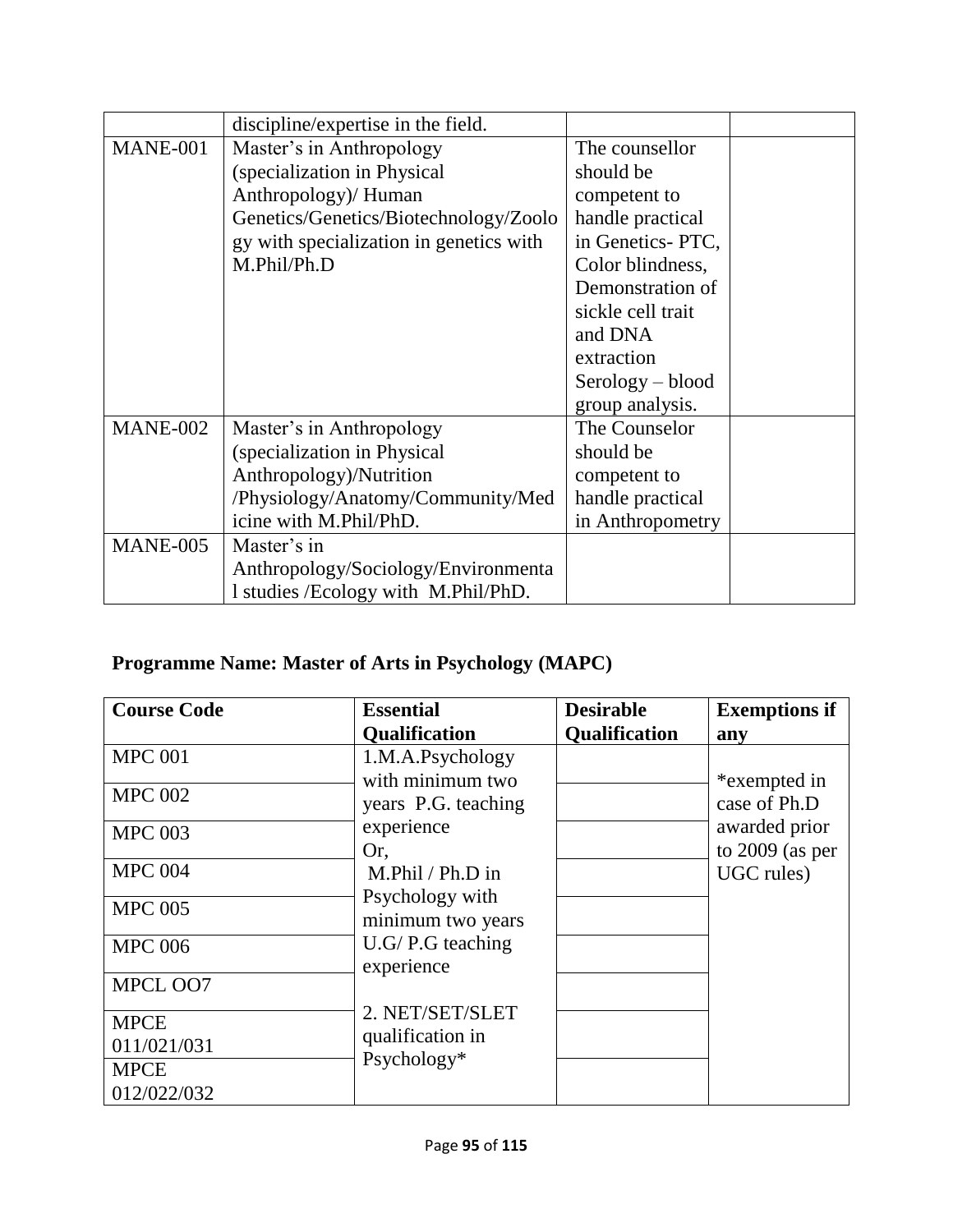| <b>MPCE</b>          |  |  |
|----------------------|--|--|
| 013/023/033          |  |  |
| <b>MPCL</b>          |  |  |
| 014/024/034          |  |  |
|                      |  |  |
| <b>MPCE</b>          |  |  |
| 015/025/035/16/26/36 |  |  |
|                      |  |  |
|                      |  |  |
|                      |  |  |

## **Programme Name: Master of Arts in Sociology (MSO)**

| <b>Course Code</b> | <b>Essential qualifications</b> | <b>Desirable</b><br>qualifications | <b>Exemptions, If</b><br>any |
|--------------------|---------------------------------|------------------------------------|------------------------------|
| $MSO-1, 2, 3, 4,$  | MA in Sociology with 3          |                                    |                              |
| MSOE-1,23,4        | years of teaching or research   |                                    |                              |
|                    | experience.                     |                                    |                              |

## **Programme Name: Master of Library and Information Science (MLIS)**

| Course         | <b>Essential Qualifications</b>                                                    | <b>Desirable</b>      | <b>Exemption</b> |
|----------------|------------------------------------------------------------------------------------|-----------------------|------------------|
| Code           |                                                                                    | <b>Qualifications</b> | If Any           |
| All<br>Courses | MLIS with two years of working<br>experience in Assistant Professor<br>Grade (UGC) |                       |                  |

## **Programme Name: Master of Arts in History (MAH)**

| <b>Course</b> | <b>Essential Qualifications</b> | <b>Desirable</b>      | <b>Exemption</b>  |
|---------------|---------------------------------|-----------------------|-------------------|
| Code          |                                 | <b>Qualifications</b> | If Any            |
| $MHI-01-$     | Lecturer/Assistant Professor in | UG/PG teaching        | 1. In difficult   |
| 06,08-10      | Degree College/ University      | with 5 years          | areas year        |
|               |                                 | teaching              | embargo of        |
|               |                                 | experience            | teaching          |
|               |                                 |                       | experience can    |
|               |                                 |                       | be relaxed.       |
|               |                                 |                       | 2. Exemption in   |
|               |                                 |                       | essential         |
|               |                                 |                       | qualification may |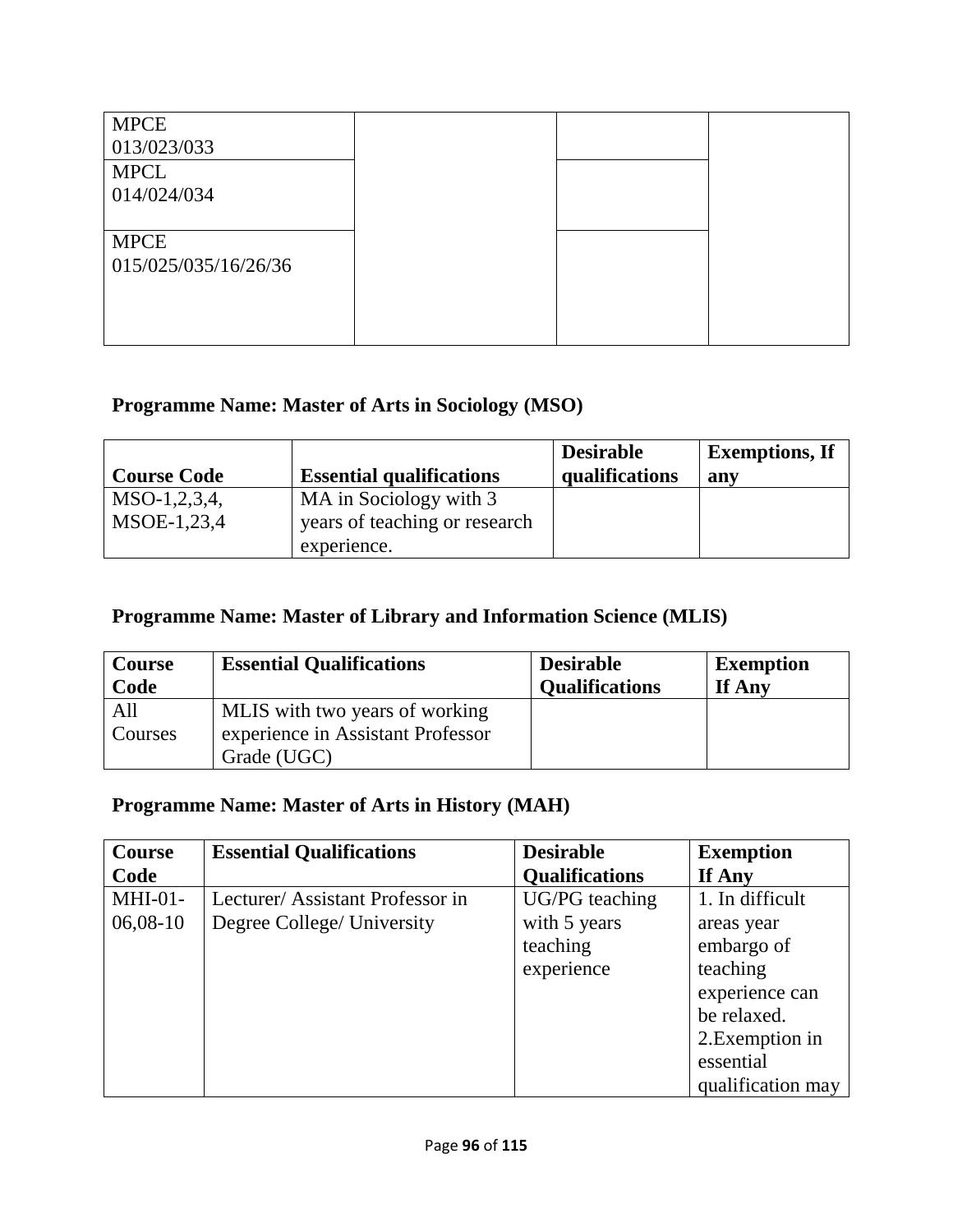|  |             | be given to the |
|--|-------------|-----------------|
|  |             | Ph.D. research  |
|  | scholars of |                 |
|  | IGNOU and   |                 |
|  | consultants |                 |
|  | working at  |                 |
|  | IGNOU for   |                 |
|  | <b>MAH</b>  |                 |
|  | counseling. |                 |

## **Programme Name: Bachelor of Library and Information Science (BLIS)**

| Course | <b>Essential Qualifications</b>                                           | <b>Desirable</b>      | <b>Exemption</b> |
|--------|---------------------------------------------------------------------------|-----------------------|------------------|
| Code   |                                                                           | <b>Oualifications</b> | If Any           |
|        | MLIS with working experience in<br><b>Assistant Professor Grade (UGC)</b> |                       |                  |

## **Programme Name: Bachelor Degree Programme- Sociology Electives (ESO)**

| <b>COURSE Code</b>         | <b>Essential</b><br>qualifications | <b>Desirable</b><br>qualifications | <b>Exemptions, If</b><br>any |
|----------------------------|------------------------------------|------------------------------------|------------------------------|
| ESO-11, 12, 13, 14, 15, 16 | MA in Sociology with               |                                    |                              |
|                            | 3 years of teaching or             |                                    |                              |
|                            | research experience                |                                    |                              |

### **Programme Name: Bachelor Degree Programme- History Electives (EHI)**

| Course  | <b>Essential Qualifications</b> | <b>Desirable</b>      | <b>Exemption</b>  |
|---------|---------------------------------|-----------------------|-------------------|
| Code    |                                 | <b>Qualifications</b> | If Any            |
| EHI-01- | Lecturer/Assistant Professor in | UG/PG teaching        | 1.In difficult    |
| 07      | Degree College/ University in   | with 3 years          | areas year        |
|         | <b>Histroy</b>                  | teaching experience   | embargo of        |
|         |                                 |                       | teaching          |
|         |                                 |                       | experience can be |
|         |                                 |                       | relaxed           |
|         |                                 |                       | 2. Exemption in   |
|         |                                 |                       | essential         |
|         |                                 |                       | qualification may |
|         |                                 |                       | be given to the   |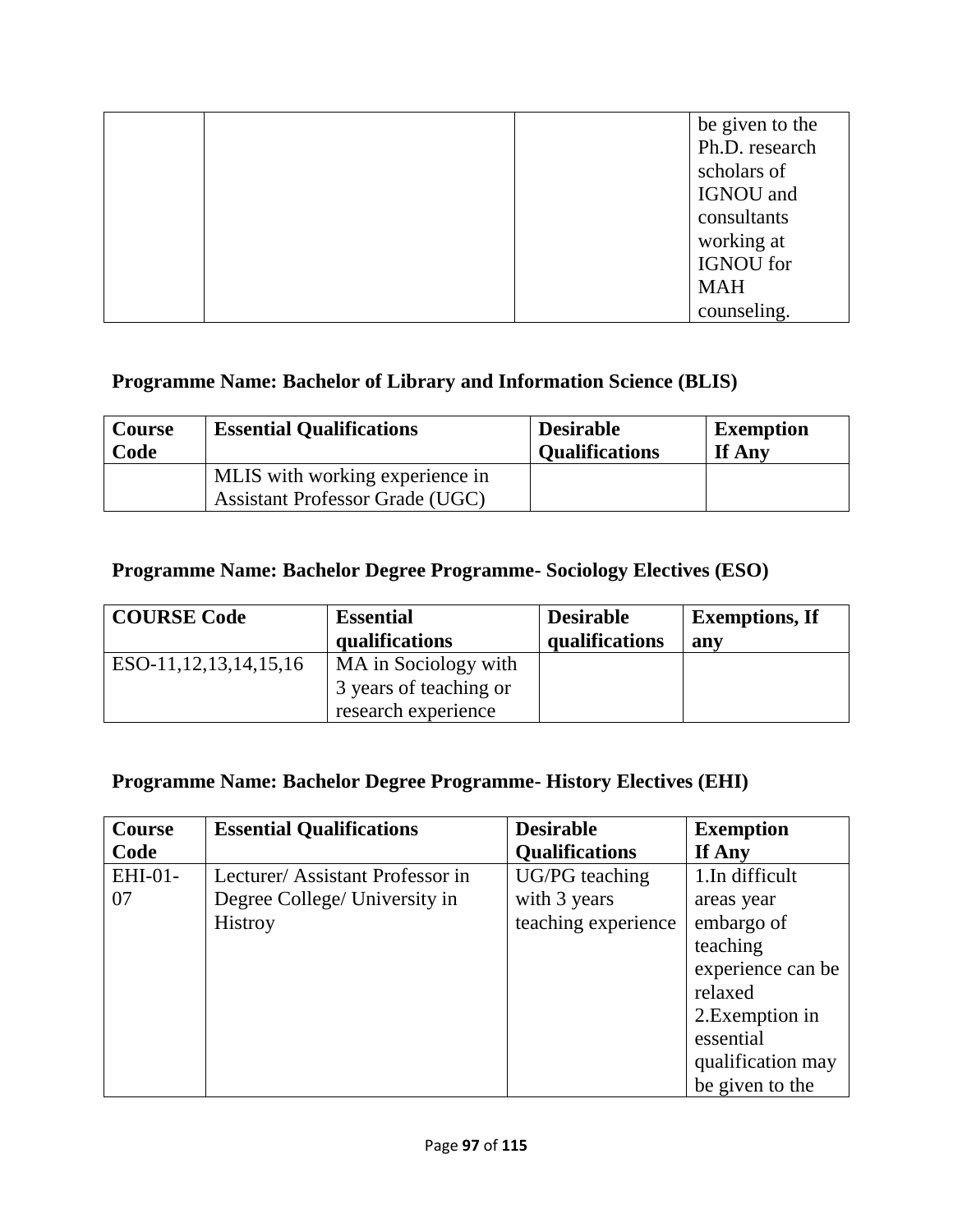|  | Ph.D. research       |
|--|----------------------|
|  | scholars of          |
|  | IGNOU and            |
|  | consultants          |
|  | working at           |
|  | <b>IGNOU</b> for BDP |
|  | counseling.          |

### **Programme Name: Bachelor Degree Programme- Public Administration Electives (EPA)**

| <b>Course code</b> | <b>Essential</b> | <b>Desirable qualifications</b> | <b>Exemptions If</b> |
|--------------------|------------------|---------------------------------|----------------------|
|                    | qualification    |                                 | any                  |
| $EPA-01$           | Master's         | 1. M.Phil./Ph.D. in Public      |                      |
| <b>BPAE-102</b>    | Degree in        | Administration/Political        |                      |
| $EPA-03$           | Public           | Science                         |                      |
| <b>BPAE-104</b>    | Administration   | 2. Teaching experience at       |                      |
| $EPA-05$           | / Political      | <b>Under Graduate Level</b>     |                      |
| $EPA-06$           | Science          |                                 |                      |
|                    |                  |                                 |                      |
|                    |                  |                                 |                      |
|                    |                  |                                 |                      |
|                    |                  |                                 |                      |
|                    |                  |                                 |                      |

## **Programme Name: Bachelor Degree Programme- Political Science Electives (EPS)**

| Course    | <b>Essential Qualifications</b> | <b>Desirable</b>      | <b>Exemption</b> |
|-----------|---------------------------------|-----------------------|------------------|
| Code      |                                 | <b>Qualifications</b> | If Any           |
| All EPS   | Lecturer/Assistant Professor in | UG/PG teaching        | In difficult     |
| electives | Degree College/ University in   | with 3 years          | areas year       |
|           | <b>Political Science</b>        | teaching experience   | embargo of       |
|           |                                 |                       | teaching         |
|           |                                 |                       | experience can   |
|           |                                 |                       | be relaxed.      |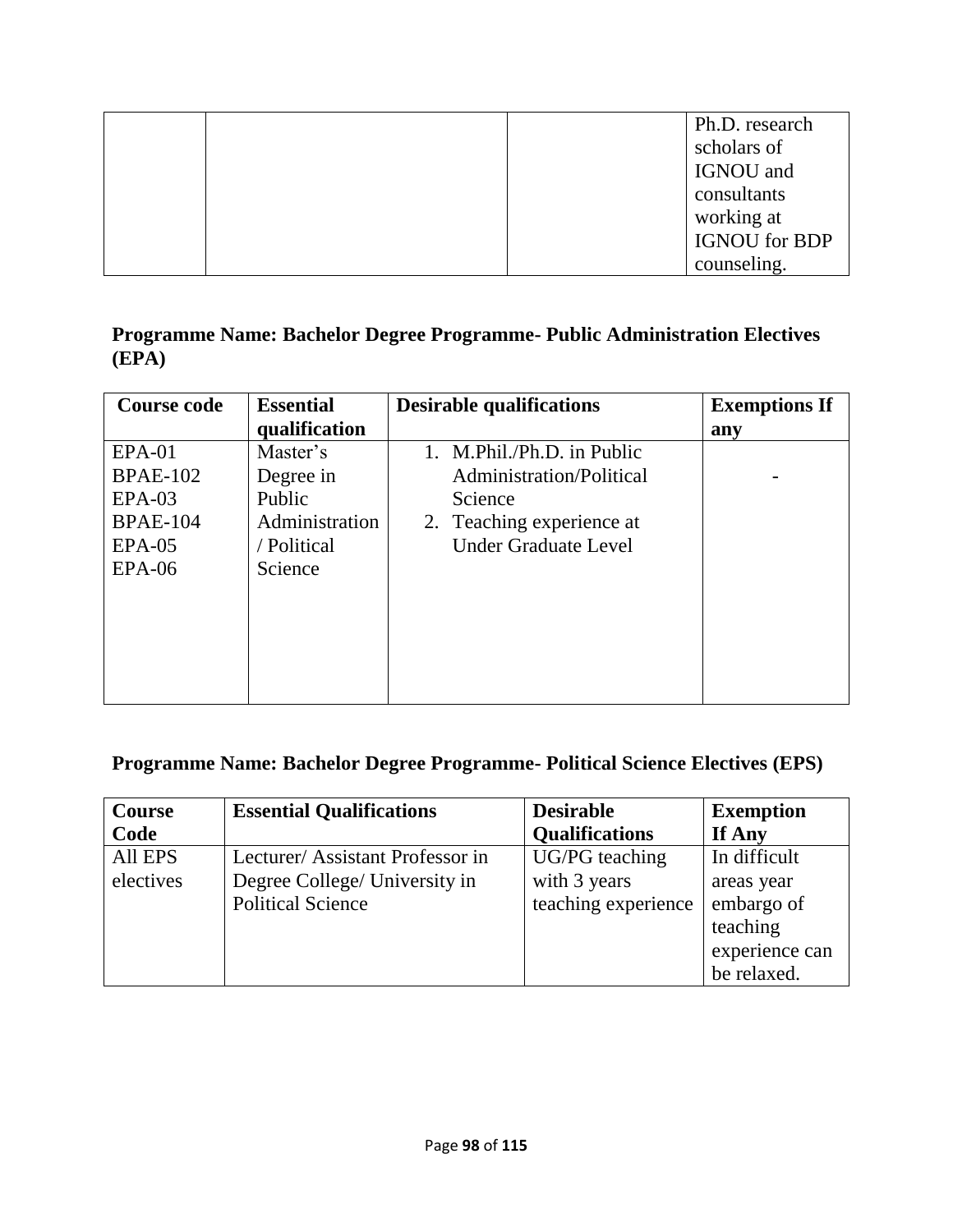| <b>Course</b>        | <b>Essential Qualifications</b>                                               | <b>Desirable</b>                                      | <b>Exemption</b>                                                                |
|----------------------|-------------------------------------------------------------------------------|-------------------------------------------------------|---------------------------------------------------------------------------------|
| Code                 |                                                                               | <b>Qualifications</b>                                 | If Any                                                                          |
| All EEC<br>electives | Lecturer/Assistant Professor<br>in Degree College/<br>University in Economics | UG/PG teaching<br>with 3 years<br>teaching experience | In difficult areas<br>year embargo of<br>teaching experience<br>can be relaxed. |

## **Programme Name: Bachelor Degree Programme- Economics Electives (EEC)**

### **Programme Name: Bachelor Degree Programme- Psychology Electives (BPC)**

| <b>Course Code</b>          | <b>Essential Qualifications</b>                                                                                                                                                                                           | <b>Desirable</b>      | <b>Exemption</b>                                                                 |
|-----------------------------|---------------------------------------------------------------------------------------------------------------------------------------------------------------------------------------------------------------------------|-----------------------|----------------------------------------------------------------------------------|
|                             |                                                                                                                                                                                                                           | <b>Qualifications</b> | If Any                                                                           |
| All Psychology<br>electives | 1.M.A.Psychology with<br>minimum two years P.G.<br>teaching experience<br>Or.<br>M.Phil / Ph.D in Psychology<br>with minimum two years U.G/<br>P.G teaching experience<br>2. NET/SET/SLET<br>qualification in Psychology* |                       | *exempted in<br>case of Ph.D<br>awarded prior<br>to $2009$ (as per<br>UGC rules) |

## **Programme Name: Post Graduate Diploma in Library Automation and Networking (PGDLAN)**

| Course  | <b>Essential Qualifications</b>        | <b>Desirable</b>      | <b>Exemption</b> |
|---------|----------------------------------------|-----------------------|------------------|
| Code    |                                        | <b>Qualifications</b> | If Any           |
| All     | MLIS with two years of working         |                       |                  |
| courses | experience in Assistant Professor      |                       |                  |
|         | Grade (UGC)                            |                       |                  |
|         | <b>OR</b>                              |                       |                  |
|         | MCA/MSc(IT)/MSc                        |                       |                  |
|         | (CS)/M.Tech IT)/M.Tech (CS)            |                       |                  |
|         | <b>OR</b>                              |                       |                  |
|         | $B.Tech(T)/B.Tech(CS)$ with            |                       |                  |
|         | two years of working experience in     |                       |                  |
|         | <b>Assistant Professor Grade (UGC)</b> |                       |                  |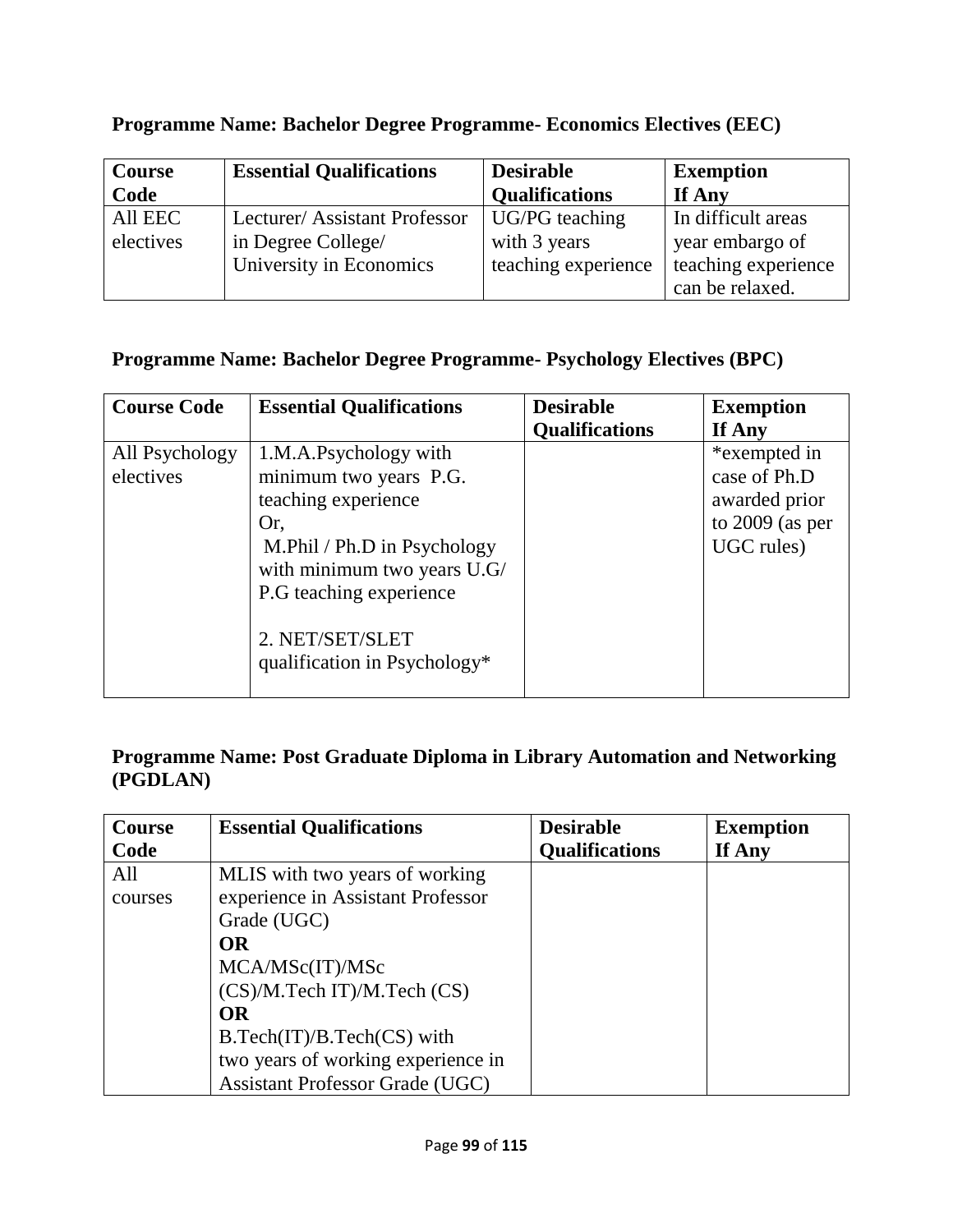| <b>Course code</b> | <b>Essential qualification</b> | <b>Desirable</b><br>qualifications | <b>Exemptions If any</b> |
|--------------------|--------------------------------|------------------------------------|--------------------------|
| <b>MPA-001</b>     | Master's Degree in             | <b>Research Degree</b>             | None                     |
| to                 | Social Sciences &              | (M.Phil./Ph.D)                     |                          |
| $MPA-007$          | Master's in                    |                                    |                          |
| $MPAP-001$         | Geography                      |                                    |                          |

## **Programme Name: Post Graduate Diploma in Disaster Management (PGDDM)**

### **Programme Name: Diploma in Women's Empowerment and Development (DWED)**

| <b>COURSE Code</b>   | <b>Essential qualifications</b>                                           | <b>Desirable</b><br>qualifications | <b>Exemptions</b> , If<br>any |
|----------------------|---------------------------------------------------------------------------|------------------------------------|-------------------------------|
| BWEE-<br>004,005,012 | Master in social science 2<br>year of teaching or research<br>experience. |                                    |                               |

## **Programme Name: Certificate Programme on Life and Thought of B.R. Ambedkar (CLTA)**

| <b>Course Code</b>     | <b>Essential qualifications</b> | <b>Desirable</b><br>qualifications | <b>Exemptions, If</b> |
|------------------------|---------------------------------|------------------------------------|-----------------------|
|                        |                                 |                                    | any                   |
| <b>BAB 101 BAB 102</b> | <b>Identified Academic</b>      |                                    |                       |
| <b>BAB 103 BAB 104</b> | counselor from the              |                                    |                       |
|                        | disciplines of sociology        |                                    |                       |
|                        | /History (course ESO)           |                                    |                       |
|                        | $11, 12, 13, 14, 15, 16, EHI-1$ |                                    |                       |
|                        | <b>Identified Academic</b>      |                                    |                       |
|                        | counselor from the              |                                    |                       |
|                        | disciplines of economics        |                                    |                       |
|                        | (course BECE 212, BECE)         |                                    |                       |
|                        | 214) Identified Academic        |                                    |                       |
|                        | counselor from the              |                                    |                       |
|                        | disciplines of political        |                                    |                       |
|                        | science (EPS $03$ , BPSE 212)   |                                    |                       |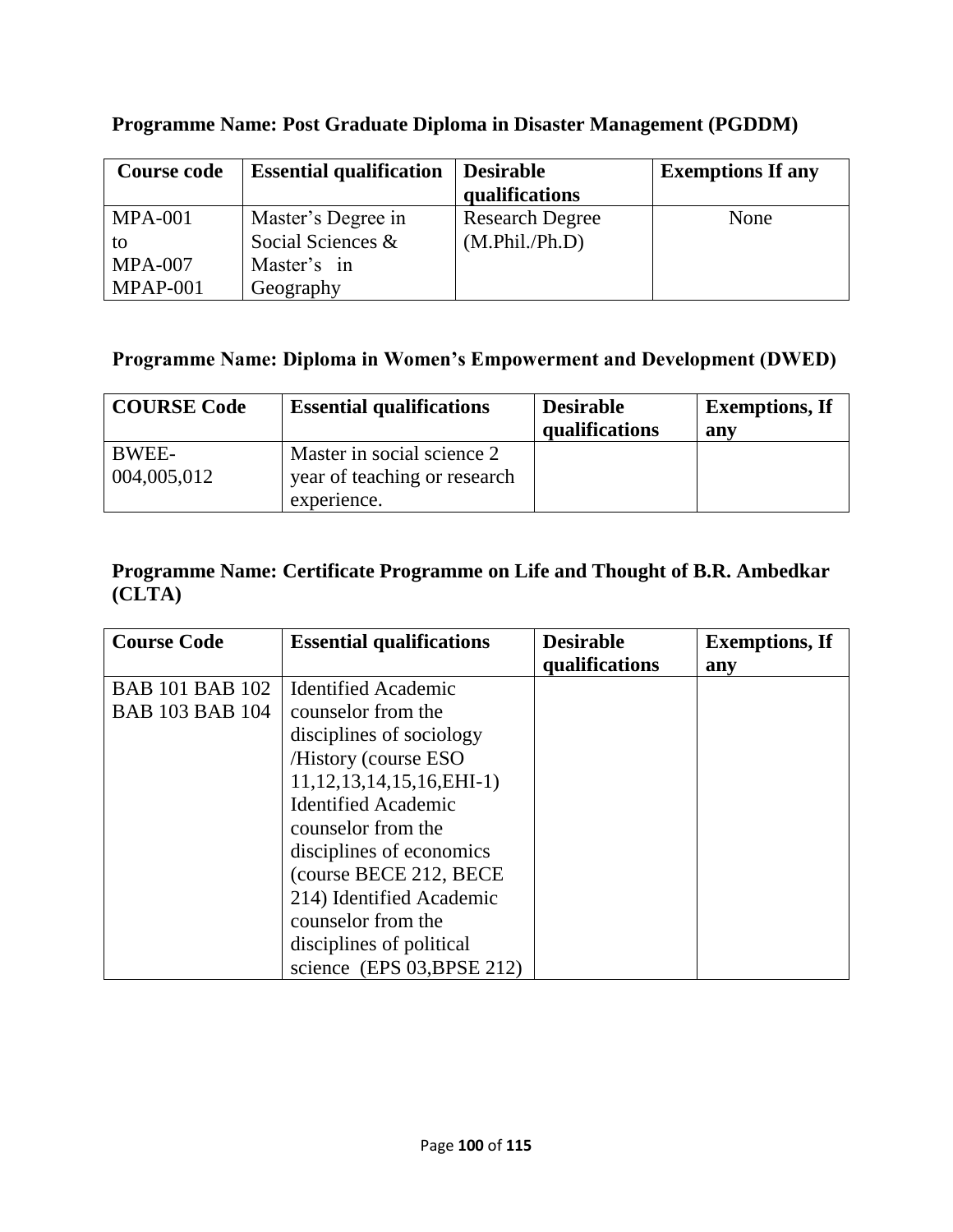| <b>Course Code</b>   <b>Essential</b> |                     | <b>Desirable</b>       | <b>Exemptions,</b> |
|---------------------------------------|---------------------|------------------------|--------------------|
|                                       | qualifications      | qualifications         | If any             |
| $\mathsf{CDM}\text{-}01$              | Master's Degree in  | <b>Research Degree</b> |                    |
| $CDM-02$                              | Social Sciences     | (M.Phi1./Ph.D)         |                    |
|                                       | including Geography |                        |                    |

# **Programme Name: Certificate in Disaster Management (CDM)**

## **Programme Name: Certificate in Library and Information Science (CLIS)**

| <b>Course</b> | <b>Essential Qualifications</b>                                           | <b>Desirable</b>      | <b>Exemption</b> |
|---------------|---------------------------------------------------------------------------|-----------------------|------------------|
| Code          |                                                                           | <b>Qualifications</b> | If Any           |
|               | MLIS with working experience in<br><b>Assistant Professor Grade (UGC)</b> |                       |                  |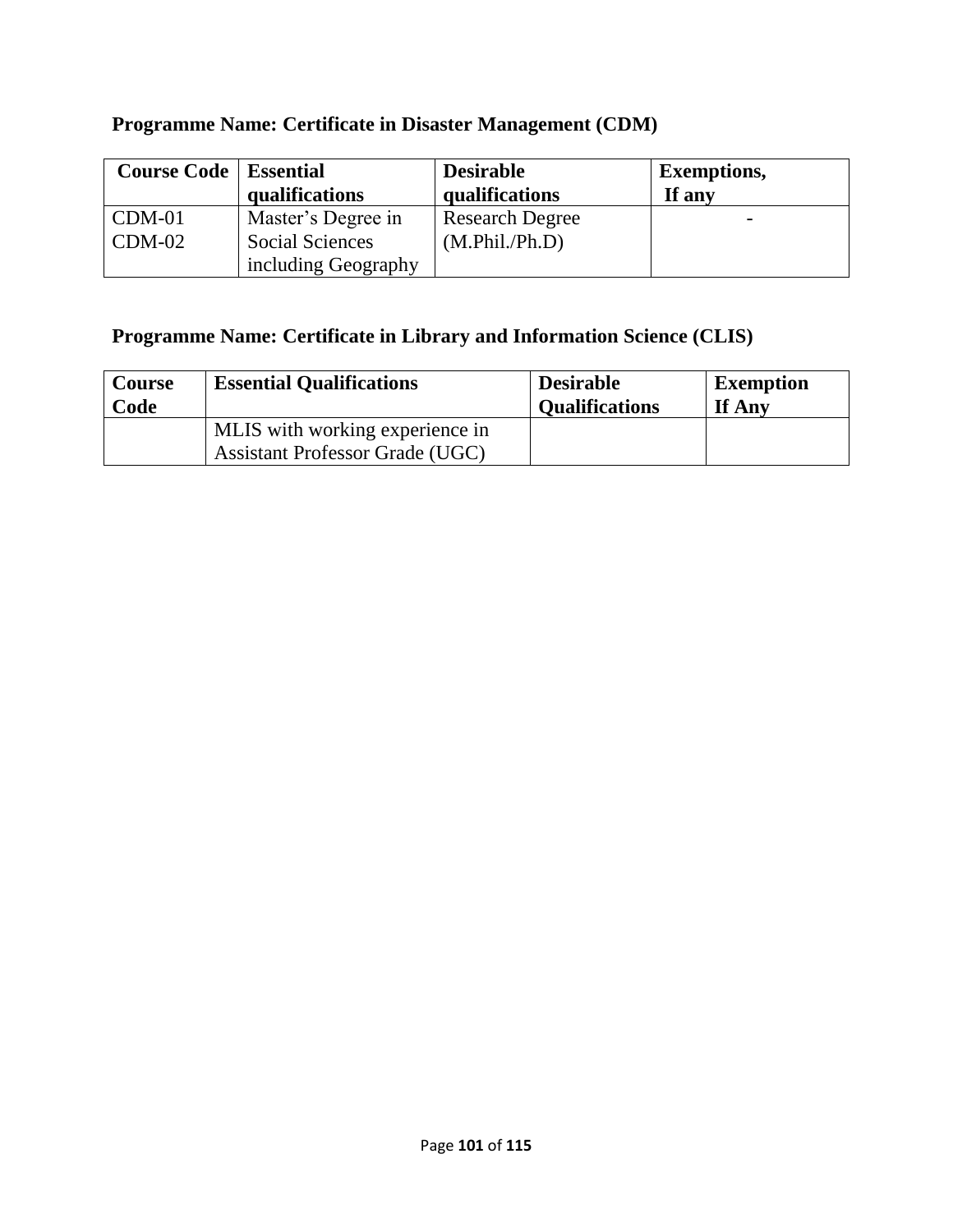# **School of Social Work (SOSW)**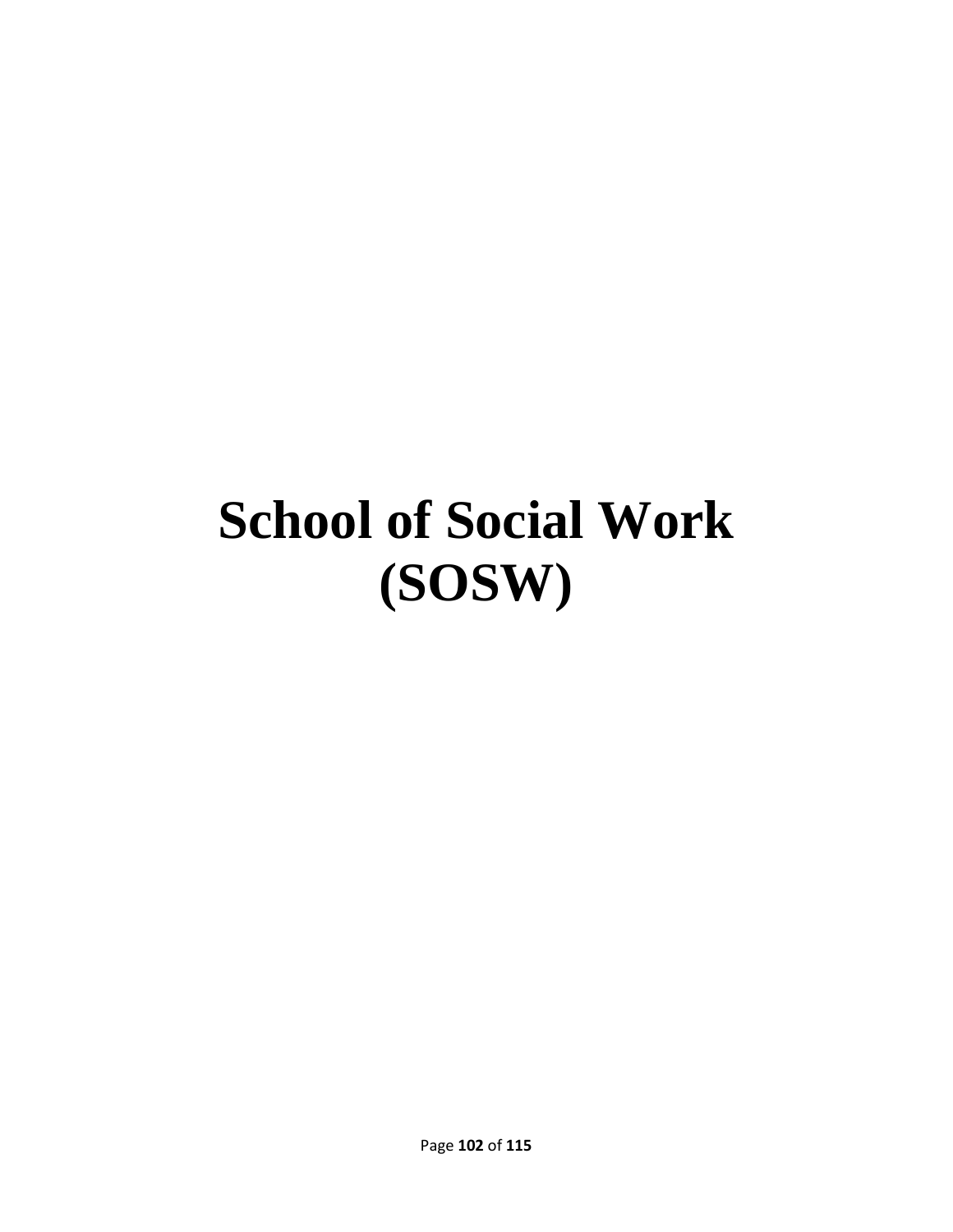# **Programme Name: Master of Social Work (Counselling) (MSWC)**

| <b>Course Code</b>       | <b>Essential</b>     | <b>Desirable</b>     | <b>Exemptions,</b> |
|--------------------------|----------------------|----------------------|--------------------|
|                          | <b>Qualification</b> | <b>Qualification</b> | If any             |
| 1Year                    | M.S.W/M.A in         |                      |                    |
| MSW-001, MSW -002, MSW - | Social Work          |                      |                    |
| 005, MSW -008, MSW -009, |                      |                      |                    |
| <b>Field Work</b>        |                      |                      |                    |
| MSWL-046, MSWL-047,      |                      |                      |                    |
| <b>IIYear</b>            |                      |                      |                    |
| MSW-12, MSW-13, MSW-14,  |                      |                      |                    |
| MSW -15, MSW -16         |                      |                      |                    |
| <b>Field Work</b>        |                      |                      |                    |
| MSWL-048, MSWL-049       |                      |                      |                    |

## **Programme Name: Master of Social Work (MSW)**

| <b>Course Code</b>                                                                                | <b>Essential</b>     | <b>Desirable</b>     | <b>Exemptions,</b> |
|---------------------------------------------------------------------------------------------------|----------------------|----------------------|--------------------|
|                                                                                                   | <b>Qualification</b> | <b>Qualification</b> | If any             |
| 1Year                                                                                             | $M.S.W/M.A$ in       |                      |                    |
| MSW-001, MSW -002, MSW -                                                                          | Social Work          |                      |                    |
| 003, MSW -004, MSW -005 and                                                                       |                      |                      |                    |
| MSW-006, Field Work                                                                               |                      |                      |                    |
| MSWL-001,                                                                                         |                      |                      |                    |
| <b>IIYear</b><br>MSW-007, MSW-008, MSW-<br>009, Field Work<br>MSWL-002                            |                      |                      |                    |
| Electives (Any two out of five)<br>MSWE-001, MSWE-002,<br><b>MSWE-003 MSW-010</b><br>and MSWP-001 |                      |                      |                    |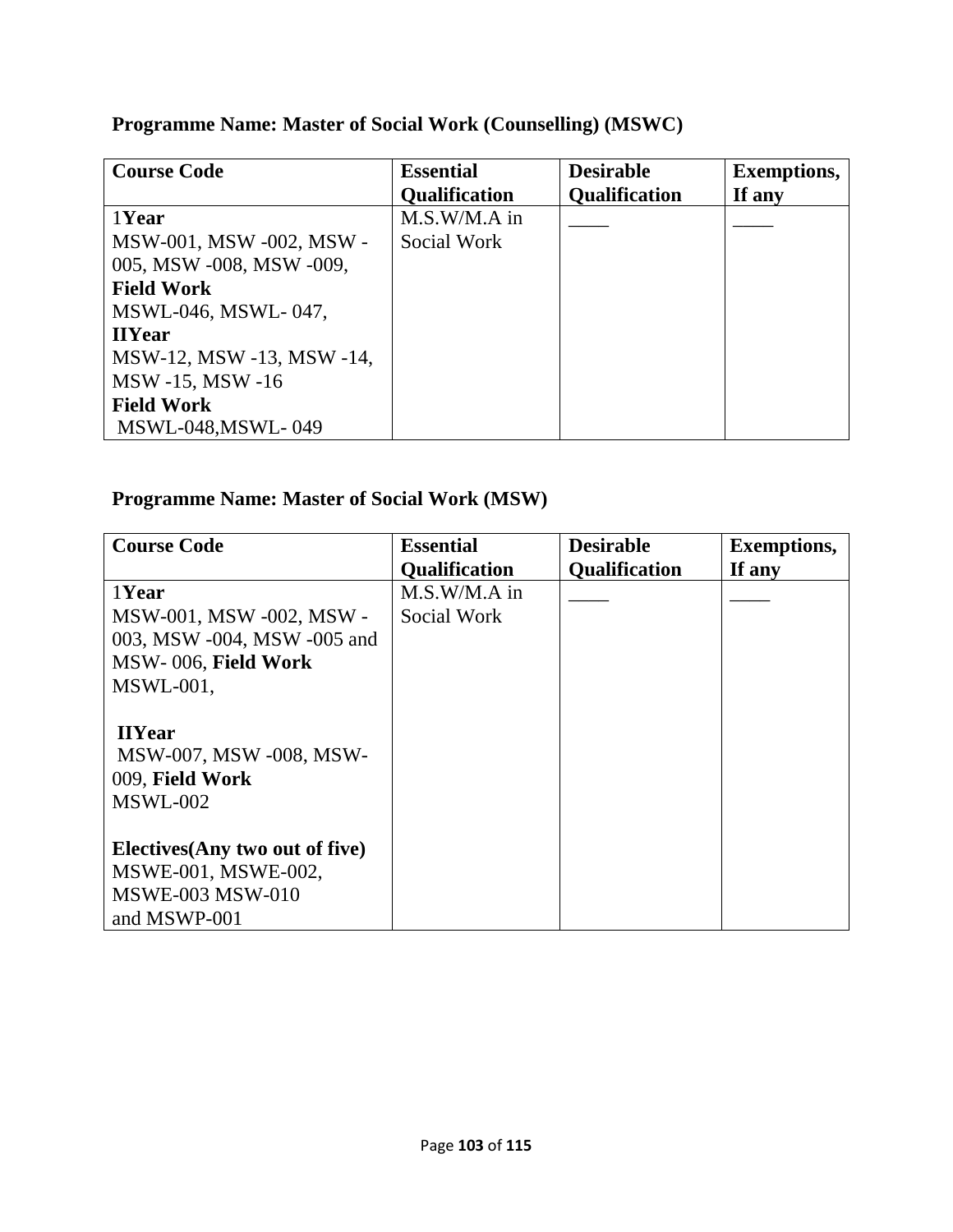## **Programme Name: Bachelor of Social Work (BSW)**

| <b>Course Code</b>     | <b>Essential</b>     | <b>Desirable</b>     | <b>Exemptions, If</b> |
|------------------------|----------------------|----------------------|-----------------------|
|                        | <b>Qualification</b> | <b>Qualification</b> | any                   |
| 1Year BSWE001, BSWL001 | $M.S.W/M.A$ in       |                      |                       |
| <b>IIYear</b>          | Social Work          |                      |                       |
| BSWE002,BSWL002*,      |                      |                      |                       |
| BSWE004                |                      |                      |                       |
| <b>IIIYear</b>         |                      |                      |                       |
| BSWE003, BSWE003*,     |                      |                      |                       |
| BSWE005 and BSWE006    |                      |                      |                       |

## **Programme Name: Post Graduate Diploma in Social Work Counselling (PGDCOUN)**

| <b>Course Code</b>                | <b>Essential</b>            | <b>Desirable</b>     | <b>Exemptions, If</b> |
|-----------------------------------|-----------------------------|----------------------|-----------------------|
|                                   | <b>Qualification</b>        | <b>Qualification</b> | any                   |
| $MSW-1, 11, 12, 13,$<br>14,15& 16 | M.S.W/M.A in Social<br>Work |                      |                       |

## **Programme Name: Diploma in HIV and Family Education (DAFE)**

| <b>Course Code</b>    | <b>Essential</b><br><b>Qualification</b> | <b>Desirable</b><br><b>Qualification</b> | <b>Exemptions, If</b><br>any |
|-----------------------|------------------------------------------|------------------------------------------|------------------------------|
| BFE-101, BFE-102,     | $M.S.W/M.A$ in                           |                                          |                              |
| BFEE-101, BFEE-102,   | Social Work                              |                                          |                              |
| BFEE-103 and BFEE-104 |                                          |                                          |                              |

## **Programme Name: Certificate in HIV and Family Education (CAFÉ)**

| <b>Course Code</b>      | <b>Essential</b>     | <b>Desirable</b>     | <b>Exemptions, If</b> |
|-------------------------|----------------------|----------------------|-----------------------|
|                         | <b>Qualification</b> | <b>Qualification</b> | anv                   |
| BFE-101, BFE-102,       | $M.S.W/M.A$ in       |                      |                       |
| <b>Optional Courses</b> | Social Work          |                      |                       |
| BFEE-101, BFEE-102,     |                      |                      |                       |
| BFEE-103 and BFEE-      |                      |                      |                       |
| 104                     |                      |                      |                       |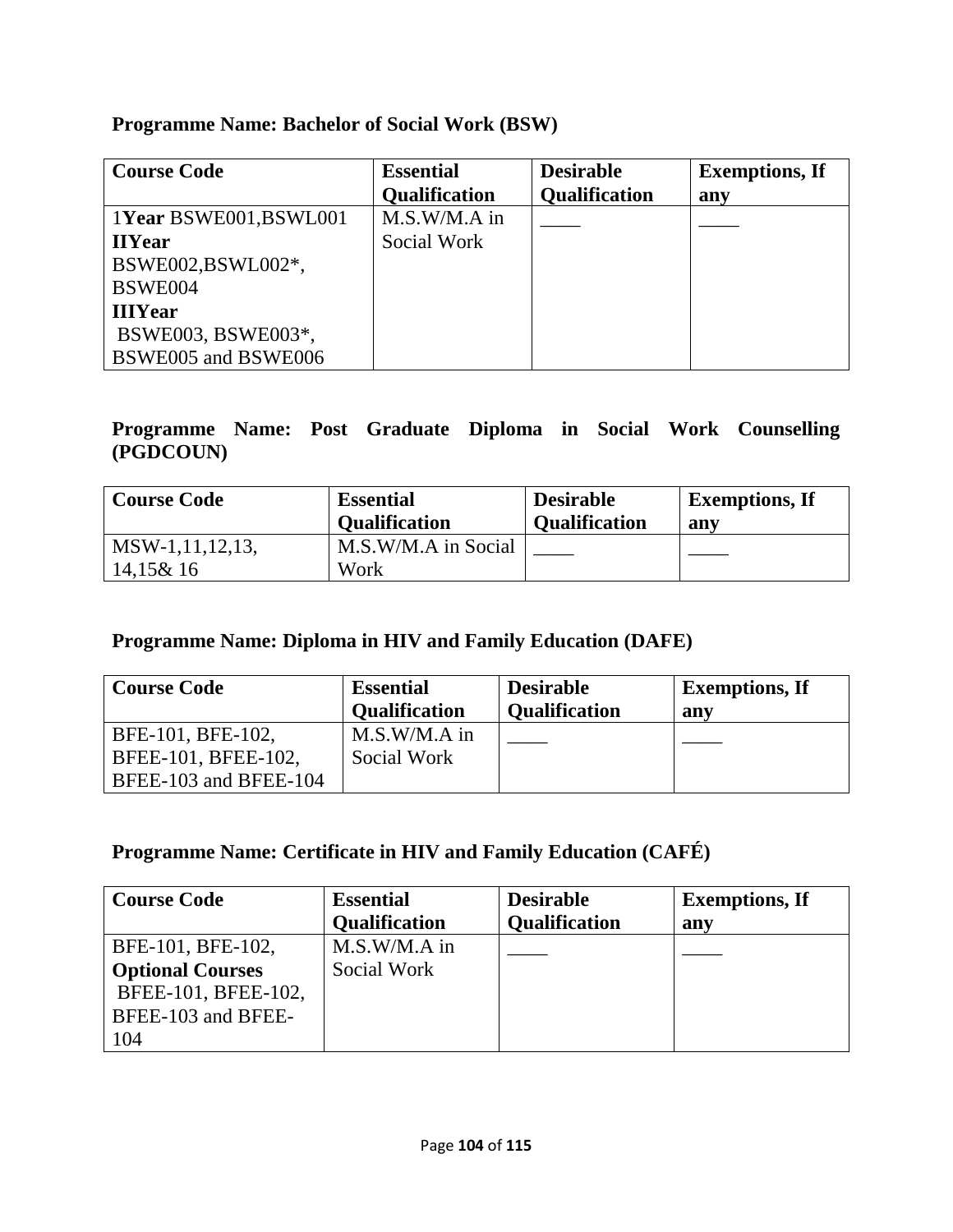**Programme Name: Certificate in Social Work and Criminal Justice System(CSWCJS)**

| <b>Course Code</b>        | <b>Essential</b><br><b>Qualification</b> | <b>Desirable</b><br><b>Oualification</b> | <b>Exemptions, If</b><br>any |
|---------------------------|------------------------------------------|------------------------------------------|------------------------------|
| MSW-031, MSW-032,         | $M.S.W/M.A$ in                           |                                          |                              |
| <b>Practical MSWL-033</b> | Social Work                              |                                          |                              |

## **Programme Name: Certificate in Tribal Studies (CTRBS)**

| <b>Course Code</b>                       | <b>Essential</b>              | <b>Desirable</b>     | <b>Exemptions, If</b> |
|------------------------------------------|-------------------------------|----------------------|-----------------------|
|                                          | <b>Qualification</b>          | <b>Qualification</b> | any                   |
| BSW-041, BSW-042,<br>BSW-043 and BSW-044 | $M.S.W/M.A$ in<br>Social Work |                      |                       |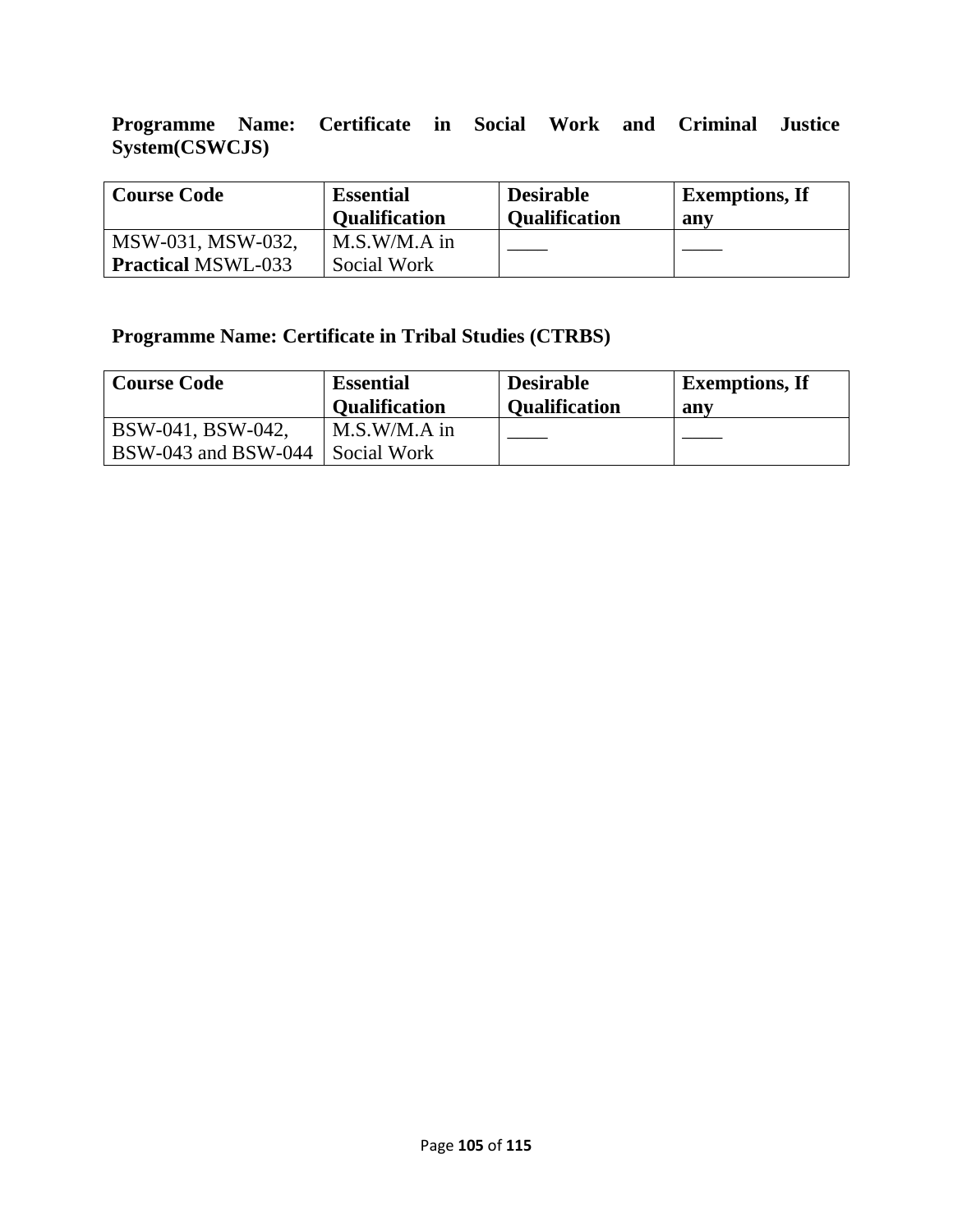# **School of Tourism & Hospitality Service Management (SOTHSM)**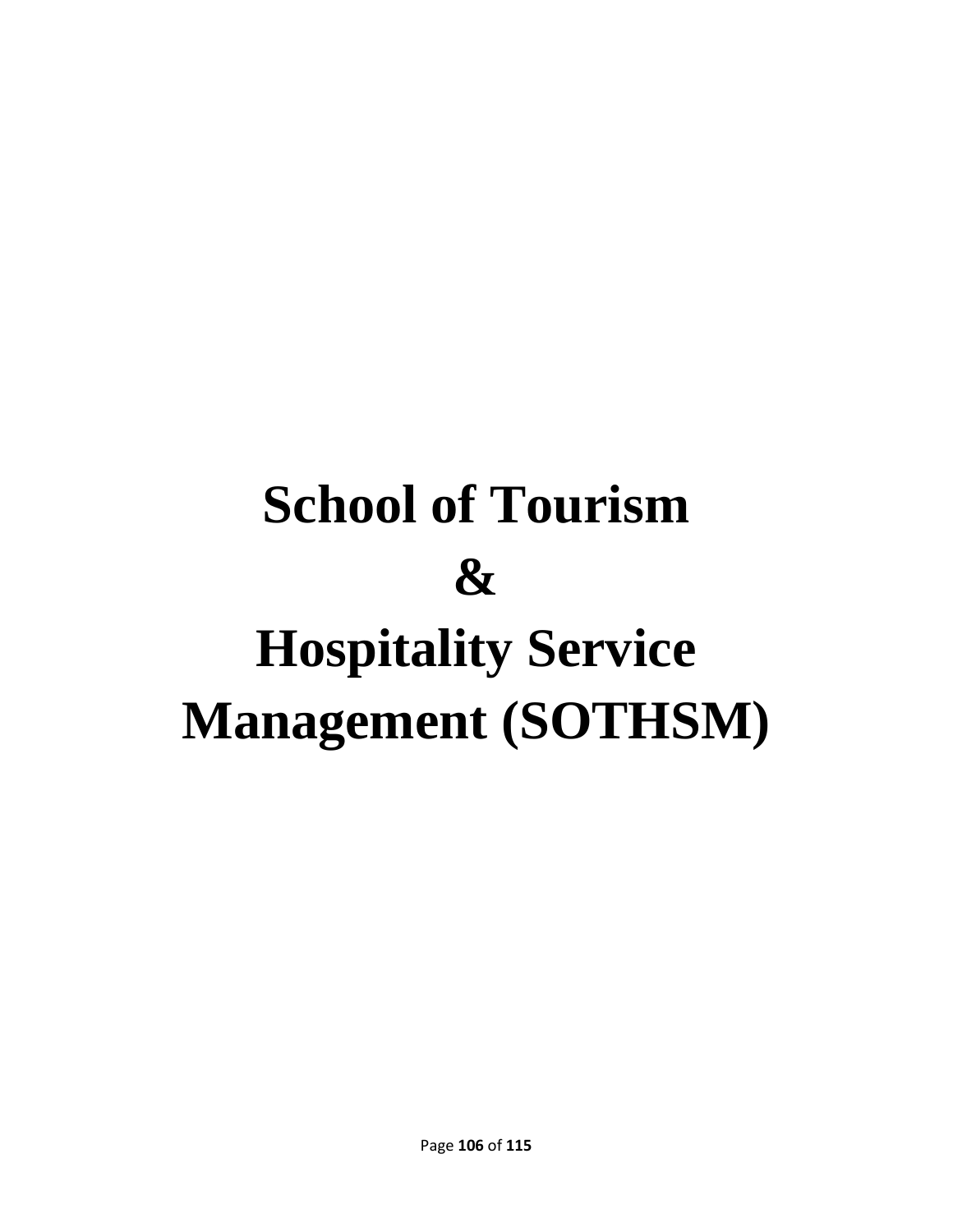| <b>Course</b> | <b>Essential</b>          | <b>Desireable</b>                                                                                                                         | <b>Exemptions, If</b>  |
|---------------|---------------------------|-------------------------------------------------------------------------------------------------------------------------------------------|------------------------|
| Code          | <b>Qaulifications</b>     | <b>Qaulifications</b>                                                                                                                     | any                    |
| $MTM-1$       |                           |                                                                                                                                           |                        |
|               |                           |                                                                                                                                           | <b>MBA</b>             |
| MTM-2         |                           |                                                                                                                                           | MBA (HR)               |
| MTM-3         |                           |                                                                                                                                           | MBA (HR)               |
| MTM-4         |                           |                                                                                                                                           | <b>NA</b>              |
| MTM-5         |                           |                                                                                                                                           | <b>NA</b>              |
| MTM-6         |                           | <b>3 YEARS UG</b><br><b>TEACHING AND / OR 2</b><br>YEARS PG TEACHING<br>IN Relevant subject<br><b>Experience Certificate</b><br>mandatory | <b>MBA</b> (Marketing) |
| MTM-7         |                           |                                                                                                                                           | MBA (Marketing)        |
| MTM-8         | <b>Masters in Tourism</b> |                                                                                                                                           | <b>MBA</b>             |
| MTM-9         |                           |                                                                                                                                           | <b>NA</b>              |
| $MTM-10$      |                           |                                                                                                                                           | <b>NA</b>              |
| $MTM-11$      |                           |                                                                                                                                           | <b>NA</b>              |
| $MTM-12$      |                           |                                                                                                                                           | <b>NA</b>              |
| $MTM-13$      |                           |                                                                                                                                           | <b>NA</b>              |
| $MTM-14$      |                           |                                                                                                                                           | <b>NA</b>              |
| $MTM-15$      |                           |                                                                                                                                           | <b>NA</b>              |
| $MTM-16$      |                           |                                                                                                                                           | <b>MBA</b>             |

# **Programme Name: Master in Tourism & Travel Management (MTTM)**

# **Programme Name: Bachelor of Arts in Tourism Studies (BTS)**

| <b>Course</b> |                                      | <b>Desireable</b>     | <b>Exemptions,</b> |
|---------------|--------------------------------------|-----------------------|--------------------|
| Code          | <b>Essential Qaulifications</b>      | <b>Qaulifications</b> | If Any             |
| $TS-1$        | Masters in Tourism, MTM, MBA         |                       | <b>NA</b>          |
|               | (Tourism) or related field           |                       |                    |
| $TS-2$        | Masters in Tourism, MTM, MBA         |                       | <b>NA</b>          |
|               | (Tourism) or related field           | 2 YEARS UG            |                    |
| $TS-3$        | Masters in Tourism, MTM, MBA         | <b>TEACHING</b>       | <b>NA</b>          |
|               | (Tourism) or related field           | AND / OR PG           |                    |
| $TS-4$        | Masters in Toursim, MTM, MA          | <b>TEACHING IN</b>    | <b>NA</b>          |
|               | (History)                            | Relevant subject      |                    |
| $TS-5$        | Masters in Toursim, MTM, MA          | Experience            | <b>NA</b>          |
|               | (Geography/Environmental Science or  | Certificate           |                    |
|               | related field)                       | mandatory             |                    |
| $TS-6$        | Masters in Toursim, MTM, MBA         |                       | <b>NA</b>          |
|               | (Tourism/Marketing or related field) |                       |                    |
| $TS-7$        | Masters in Toursim, MTM, MBA         |                       | <b>NA</b>          |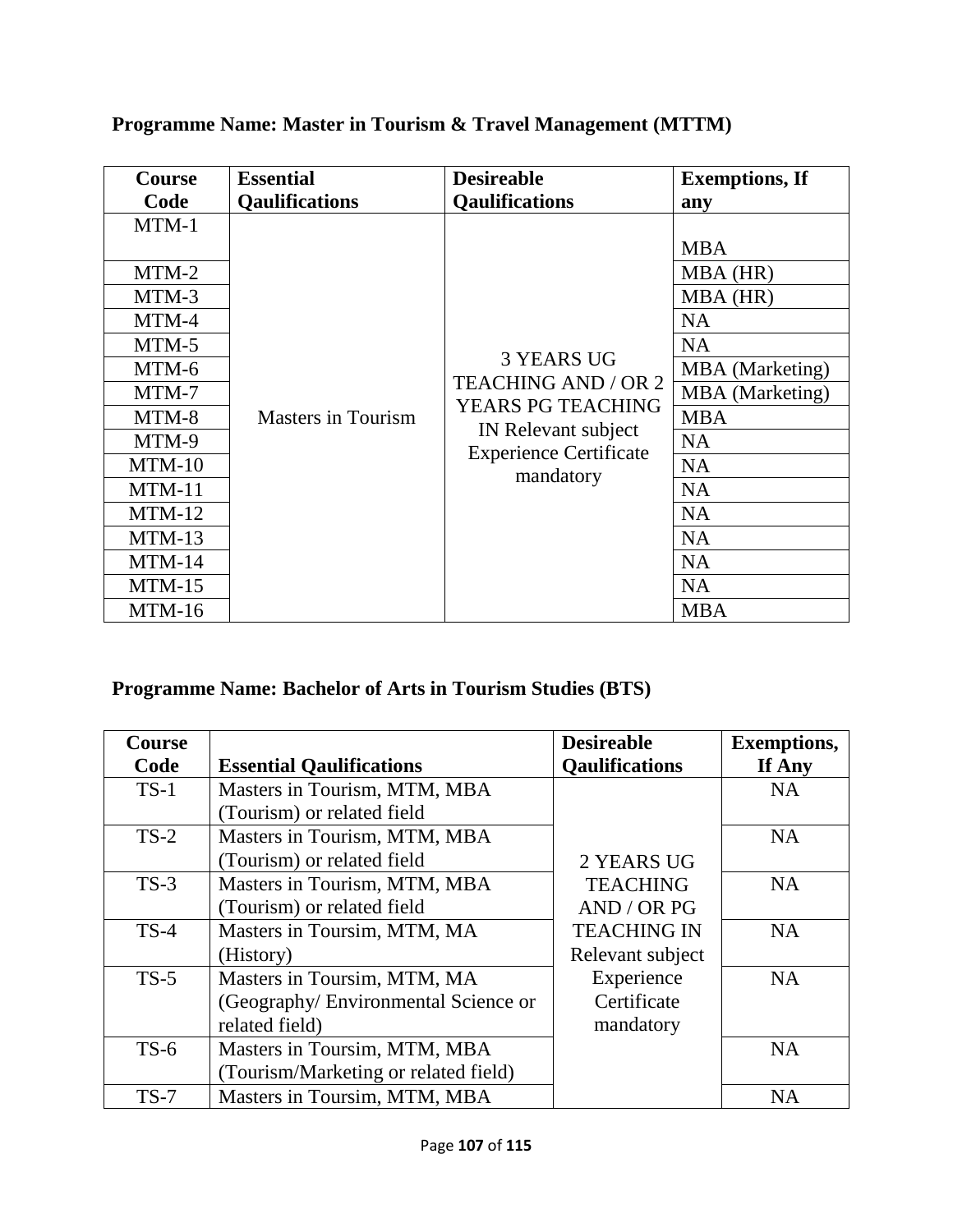|       | (Tourism/HR)                     |           |
|-------|----------------------------------|-----------|
| PTS-4 | Masters in Toursim, MTM, MA      | <b>NA</b> |
|       | (History)                        |           |
| PTS-5 | Masters in Tourism,              | <b>NA</b> |
|       | MTM, MA (Geography/Environmental |           |
|       | science or related field)        |           |
| PTS-6 | Masters in Tourism,              | <b>NA</b> |
|       | MTM, MA (Tourism/Marketing or    |           |
|       | related field)                   |           |

# **Programme Name: Diploma in Tourism Studies (DTS)**

| <b>Course</b> | <b>Essential</b>      | <b>Desirable</b>                                                                                                                 |                                                                |  |
|---------------|-----------------------|----------------------------------------------------------------------------------------------------------------------------------|----------------------------------------------------------------|--|
| Code          | <b>Qualifications</b> | <b>Qualifications</b>                                                                                                            | <b>Exemptions, If Any</b>                                      |  |
| $TS-1$        |                       |                                                                                                                                  | <b>NA</b>                                                      |  |
| $TS-2$        | Masters in<br>Tourism | 2 YEARS UG<br><b>TEACHING</b><br>AND / OR PG<br><b>TEACHING IN</b><br>Relevant subject<br>Experience<br>Certificate<br>mandatory | <b>NA</b>                                                      |  |
| $TS-3$        |                       |                                                                                                                                  | <b>NA</b>                                                      |  |
| $TS-4$        |                       |                                                                                                                                  | Masters in History and related<br>fields                       |  |
| PTS-4         |                       |                                                                                                                                  | Masters in History and related<br>fields                       |  |
| $TS-5$        |                       |                                                                                                                                  | Masters in Geography<br>Environmental or related fields        |  |
| PTS-5         |                       |                                                                                                                                  | Masters in Geography<br><b>Environmental or related fields</b> |  |
| $TS-6$        |                       |                                                                                                                                  | MBA (Tourism/Marketing or<br>related field                     |  |
| PTS-6         |                       |                                                                                                                                  | MBA (Tourism/Marketing or<br>related field                     |  |

# **Programme Name: Certificate in Tourism Studies (CTS)**

| <b>COURSE</b><br><b>CODE</b> | <b>ESSENTIAL</b><br><b>OAULIFICATIONS</b> | <b>DESIREABLE</b><br><b>OAULIFICATIONS</b> | <b>EXEMPTIONS,</b><br><b>IF ANY</b> |
|------------------------------|-------------------------------------------|--------------------------------------------|-------------------------------------|
| $TS-1$                       |                                           |                                            | NA                                  |
| $TS-2$                       | Masters in Tourism                        |                                            | NA                                  |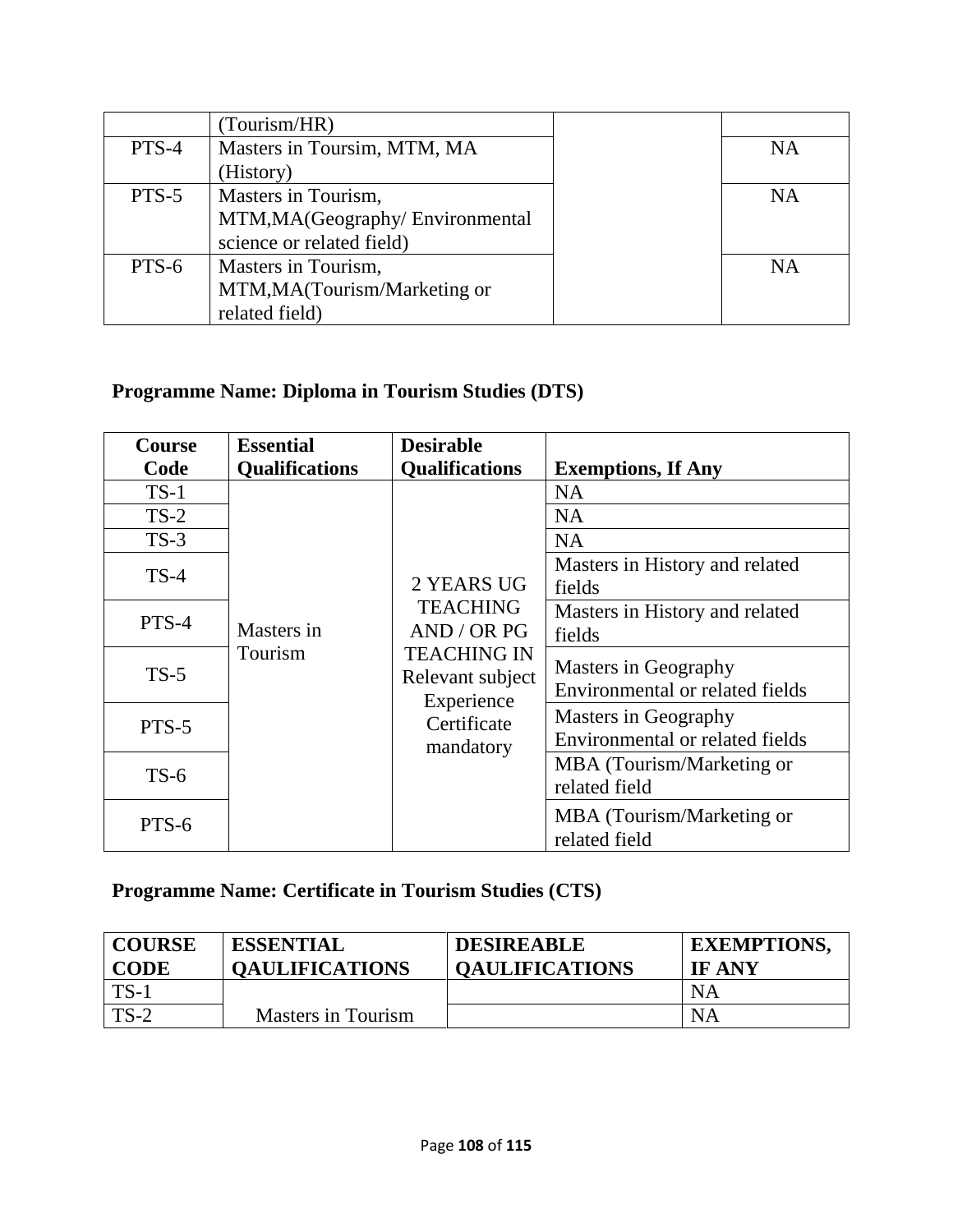# **School of Translation Studies & Training (SOTST)**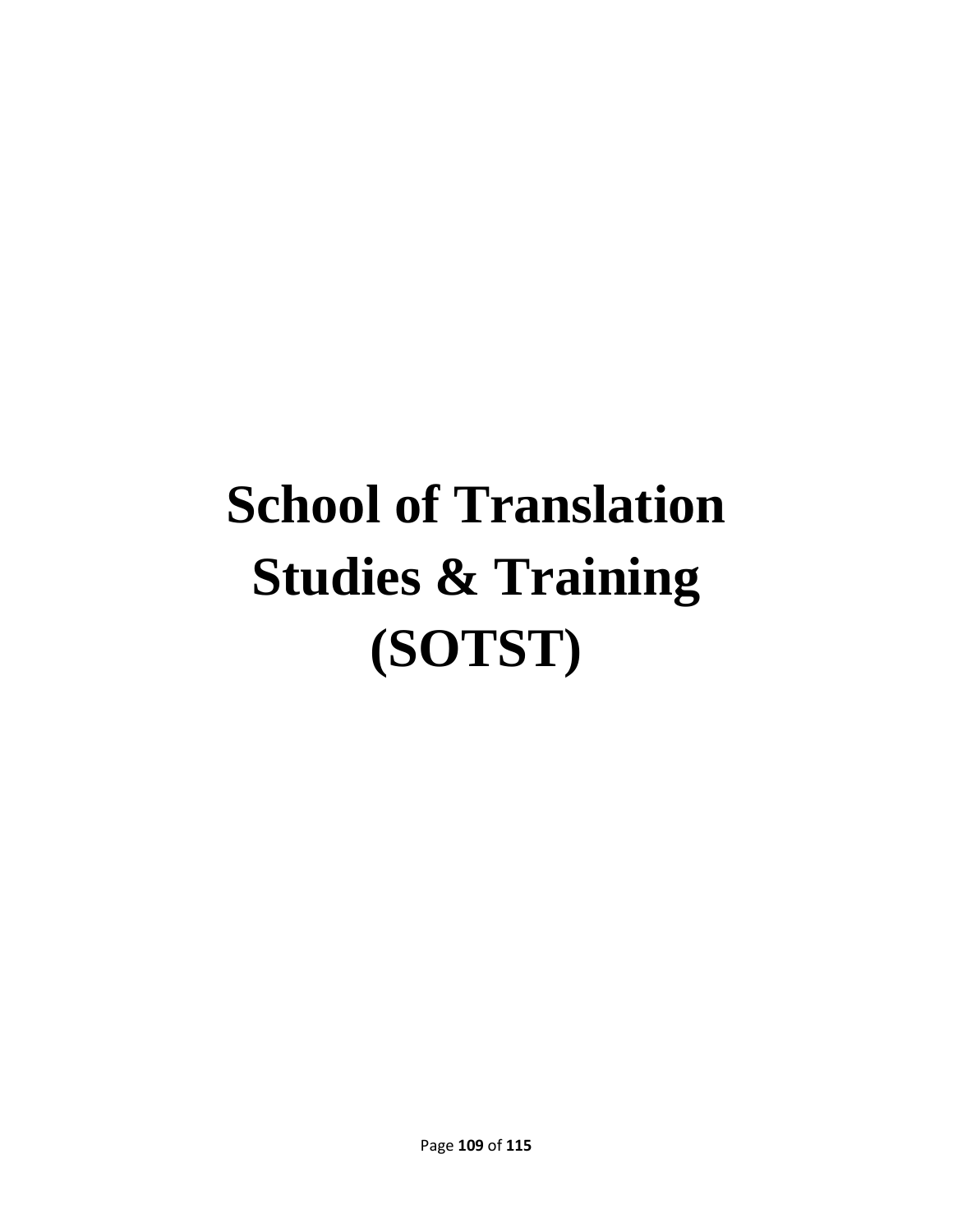| <b>Course</b>  | <b>Essential qualifications</b> | <b>Desirable</b> | <b>Exemptions, If</b> |
|----------------|---------------------------------|------------------|-----------------------|
| Code           |                                 | qualifications   | any                   |
| $MTT-010$      | University/College Teachers     |                  |                       |
| <b>MTT-011</b> | in Hindi/English and other      |                  |                       |
| $MTT-012$      | Indian Languages with           |                  |                       |
| $MTT-013$      | orientation to Translation      |                  |                       |
| $MTT-014$      | Studies with five years of      |                  |                       |
| $MTT-015$      | Teaching experience OR a        |                  |                       |
| $MTT-016$      | distinguished Scholar in the    |                  |                       |
| <b>MTT-017</b> | area of Translation Studies.    |                  |                       |
| <b>MTT-018</b> |                                 |                  |                       |
| <b>MTT-019</b> |                                 |                  |                       |
| <b>MTT-020</b> |                                 |                  |                       |
| <b>MTT-021</b> |                                 |                  |                       |
| <b>MTT-022</b> |                                 |                  |                       |

#### **Programme Name: Master of Arts in Translation Studies (MATS)**

#### **Programme Name: Post Graduate Diploma in Translation (PGDT)**

| <b>Course</b> | <b>Essential qualifications</b> | <b>Desirable</b> | <b>Exemptions, If</b> |
|---------------|---------------------------------|------------------|-----------------------|
| Code          |                                 | qualifications   | any                   |
| PGDT-01       | University/College Teachers of  |                  |                       |
| PGDT-02       | Hindi/English with good         |                  |                       |
| PGDT-03       | background of English/Hindi     |                  |                       |
| PGDT-04       | along with Translation and at   |                  |                       |
| PGDT-05       | least 3 years of Teaching       |                  |                       |
|               | experience preferably.          |                  |                       |

**Programme Name: Post Graduate Certificate in Malayalam-Hindi Translation (PGCMHT)**

| <b>Course</b>  | <b>Essential qualifications</b> | <b>Desirable</b> | <b>Exemptions, If</b> |
|----------------|---------------------------------|------------------|-----------------------|
| Code           |                                 | qualifications   | any                   |
| <b>MTT-001</b> | University/College Teachers of  |                  |                       |
| MTT-004        | Malayalam/Hindi with good       |                  |                       |
| <b>MTT-005</b> | background of Hindi/Malayalam   |                  |                       |
| MTTP-002       | along with Translation and at   |                  |                       |
|                | least 3 years of Teaching       |                  |                       |
|                | experience preferably.          |                  |                       |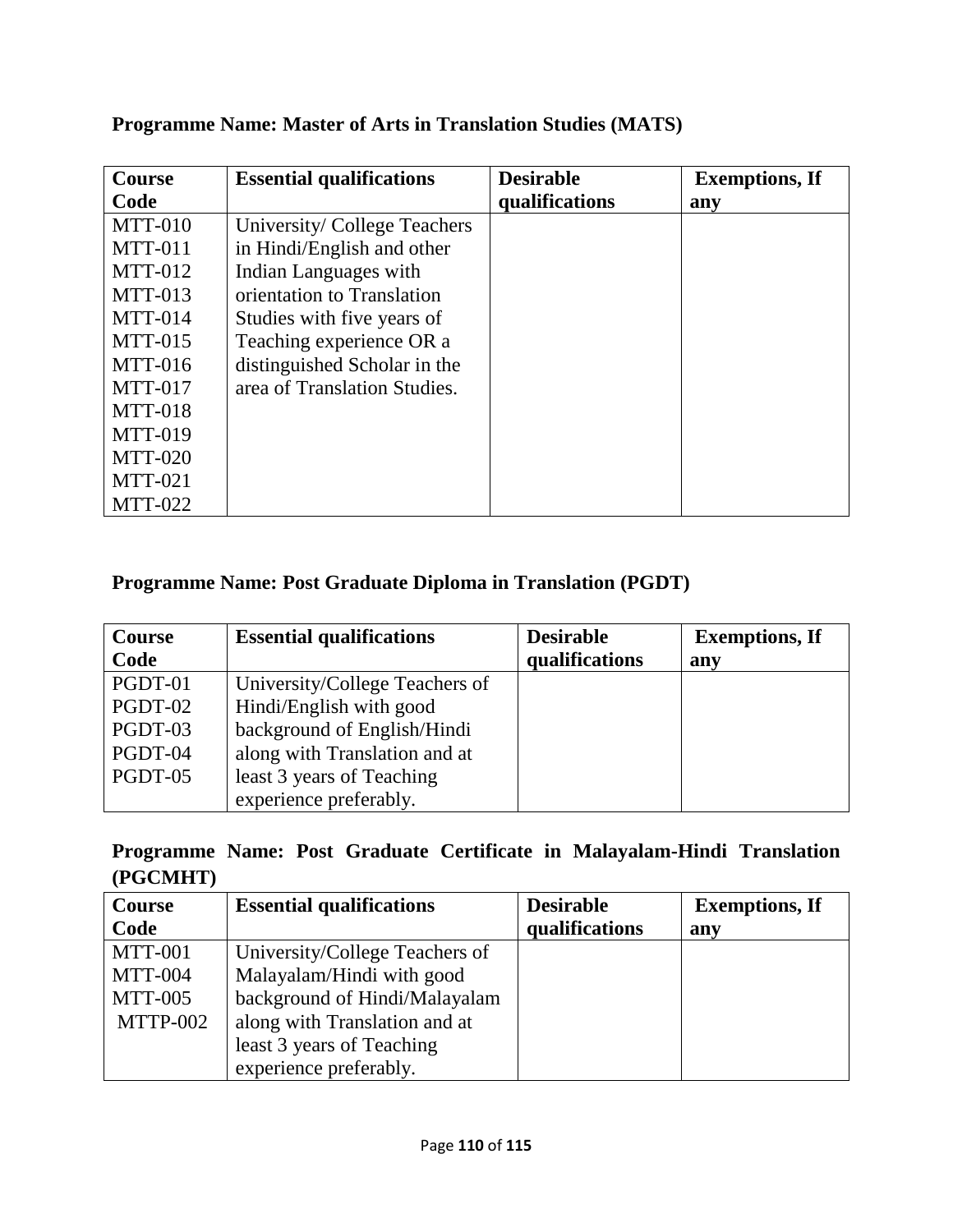## **Programme Name: Post Graduate Certificate in Bangla-Hindi Translation (PGCBHT)**

| <b>Course</b>  | <b>Essential qualifications</b>   | <b>Desirable</b> | <b>Exemptions, If</b> |
|----------------|-----------------------------------|------------------|-----------------------|
| Code           |                                   | qualifications   | any                   |
| <b>MTT-001</b> | University/College Teachers of    |                  |                       |
| <b>MTT-002</b> | Hindi/Bangali with good           |                  |                       |
| <b>MTT-003</b> | background of Bangali/Hindi along |                  |                       |
| MTTP-001       | with Translation and at least 3   |                  |                       |
|                | years of Teaching experience      |                  |                       |
|                | preferably.                       |                  |                       |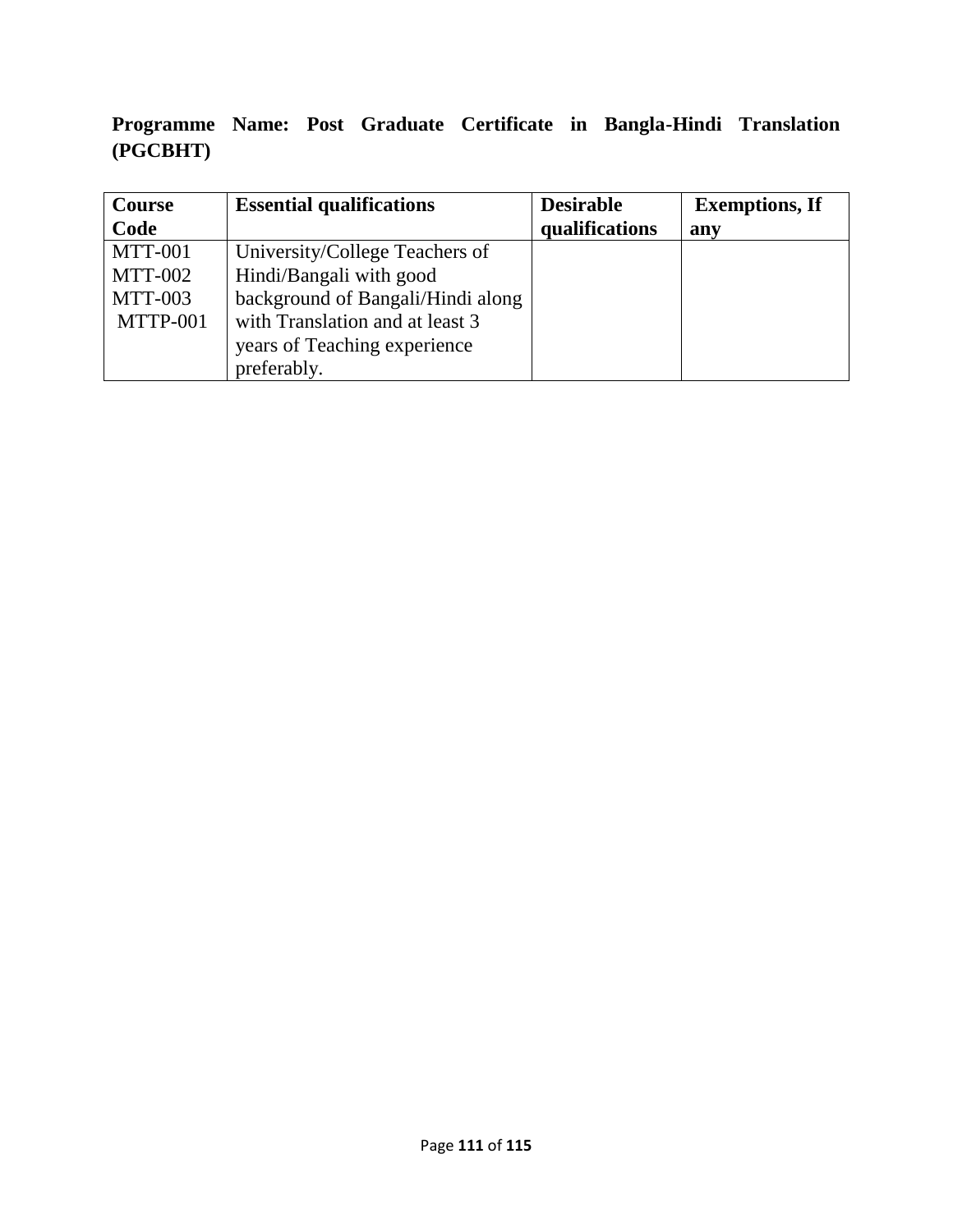## **School of Vocational Education and Training (SOVET)**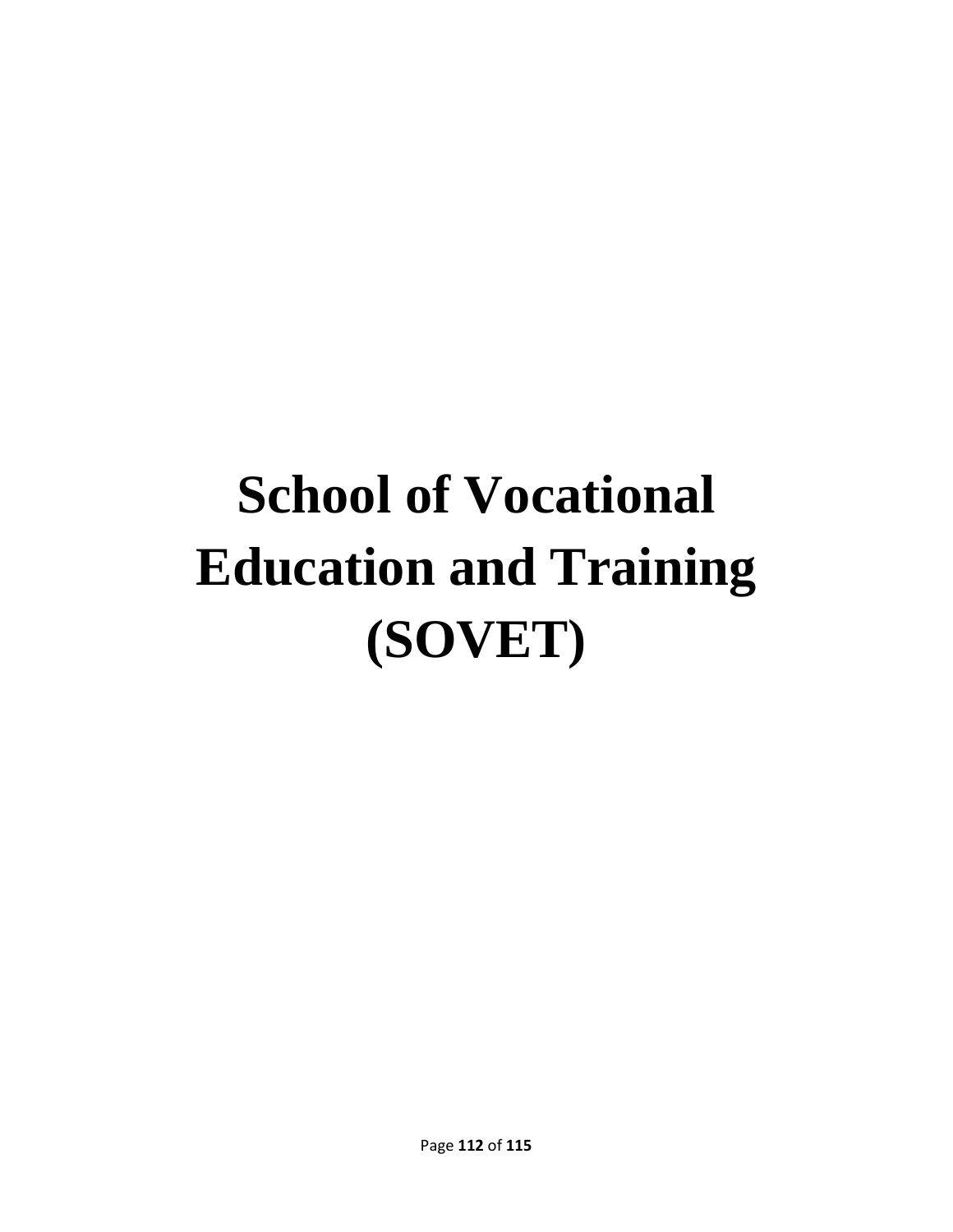## **Programme Name: Post Graduate Diploma in Pharmaceutical Sales Management (PGDPSM)**

| <b>Course</b> | <b>Course Title</b>             | <b>Essential Qualifications</b> | <b>Desirable</b>      |
|---------------|---------------------------------|---------------------------------|-----------------------|
| Code          |                                 |                                 | <b>Qualifications</b> |
| <b>MVE</b>    | Introduction to Anatomy,        | M.Sc. (Life Sc./Bio.Sc./        | P.hD. (Life Sc./      |
| 001           | Physiology, and                 | Env. Sc./ Chemistry/            | Bio.Sc./Env. Sc./     |
|               | <b>Pharmaceutical Chemistry</b> | $Zoology$ / B. Pharma/          | Chemistry/            |
|               |                                 | <b>MBBS/BDS</b>                 | $Zoology$ ) /         |
|               |                                 |                                 | M.Pharma/MBBS/        |
|               |                                 |                                 | <b>BDS</b>            |
| <b>MVE</b>    | Pharmacology and                | <b>B.Pharma/MBBS/BDS</b>        | M.Pharma/MBBS/        |
| 002           | Toxicology                      |                                 | <b>BDS</b>            |
|               |                                 |                                 |                       |
| <b>MVE</b>    | Pharmaceutics                   | <b>B.Pharma/MBBS/BDS</b>        | M.Pharma/MBBS/        |
| 003           |                                 |                                 | <b>BDS</b>            |
|               |                                 |                                 |                       |
| <b>MVE</b>    | <b>Drugs Regulatory Affairs</b> | <b>B.Pharma/MBBS/BDS</b>        | M.Pharma/MBBS/        |
| 004           |                                 |                                 | <b>BDS</b>            |
|               |                                 |                                 |                       |
| <b>MVE</b>    | Introduction to                 | <b>M.Com/MBA</b>                |                       |
| 005           | Management                      |                                 |                       |
|               |                                 |                                 |                       |
| <b>MVE</b>    | Sales Management                | M.Com/MBA                       |                       |
| 006           |                                 |                                 |                       |

#### **Programme Name: Post Graduate Diploma in Information Security (PGDIS)**

| Course                                        | <b>Essential</b>      | <b>Desirable</b>      | <b>Exemptions, If</b> |
|-----------------------------------------------|-----------------------|-----------------------|-----------------------|
| Code                                          | <b>Qualifications</b> | <b>Qualifications</b> | any                   |
| MSEI-021, MSEI-                               | MCA/<br>M.Tech/       |                       |                       |
| 022, MSEI-023,                                | B.Tech/ B.E (CSE/IT)  |                       |                       |
| MSE-024, MSEI-                                | relevant<br>with      |                       |                       |
| 025, MSEI-026<br>MSEI-027,<br><b>MSEP-028</b> | experience of 2 years |                       |                       |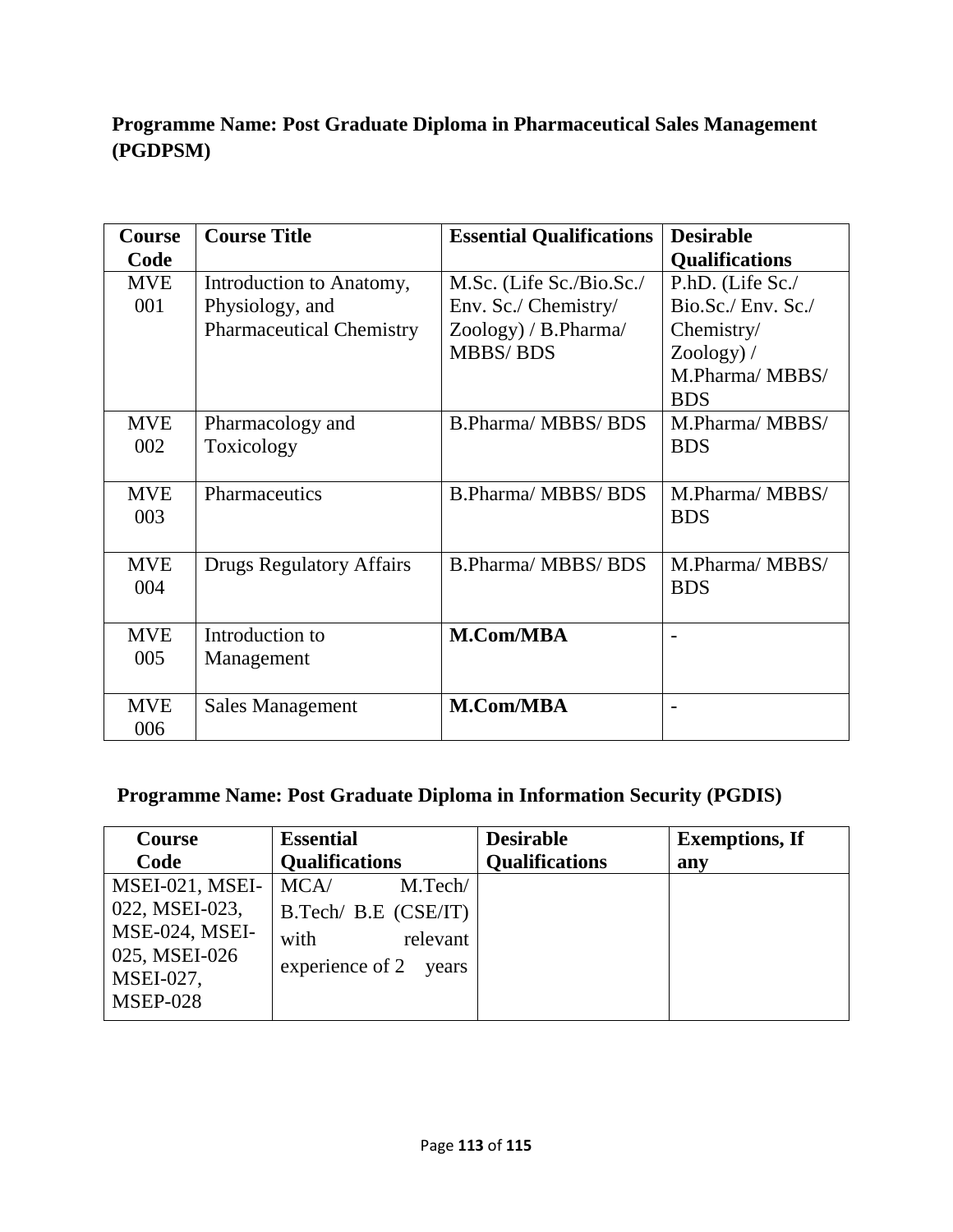| Course            | <b>Essential</b>                  | <b>Desirable</b> | <b>Exemptions, If</b> |
|-------------------|-----------------------------------|------------------|-----------------------|
| Code              | qualification                     | qualifications   | any                   |
| <b>BPOI-001,</b>  | M.Com, MBA, PGDBA, ICWA,          |                  |                       |
| <b>BPOI</b> -002, | CA and Graduate with at least     |                  |                       |
| BPOI-003,         | 5-6 Years working experience in   |                  |                       |
| BPOI-004,         | <b>BPO</b> industry               |                  |                       |
| <b>BPOI-005</b>   |                                   |                  |                       |
| <b>BPOI-006</b>   | Minimum MA in English with        |                  |                       |
| (English)         | Diploma / Certificate in Teaching |                  |                       |
| Communication)    | of English from recognized        |                  |                       |
|                   | Institute / University.           |                  |                       |
|                   |                                   |                  |                       |
| $BPOI - 007$      | BCA /MCA /PGDCA/ M. Sc in         |                  |                       |
| (TSkills)         | Computer Science and any          |                  |                       |
|                   | Graduate with relevant IT         |                  |                       |
|                   | Certification                     |                  |                       |
|                   |                                   |                  |                       |
|                   |                                   |                  |                       |
|                   |                                   |                  |                       |

## **Programme Name: Diploma in BPO Finance and Accounting (DBPOFA)**

## **Programme Name: Diploma in Modern Office Practice (DMOP )**

| <b>Course Code</b>                              | <b>Essential qualifications</b>                                                                                                                                                                                                                                            | <b>Desirable</b><br>qualifications | <b>Exemptions,</b><br>If any |
|-------------------------------------------------|----------------------------------------------------------------------------------------------------------------------------------------------------------------------------------------------------------------------------------------------------------------------------|------------------------------------|------------------------------|
| <b>Communication</b><br>$Skills - BSSI-$<br>011 | MA in English with B.Ed / Diploma /<br>Certificate in Teaching of English<br>from recognized Institute /<br>University.                                                                                                                                                    |                                    |                              |
| <b>Computer Skills</b><br>$-$ BSSI-012          | Graduate in Computer Science / BCA<br>/ MCA / B.Tech in Computer Science<br>or any Graduate with Diploma in<br><b>Computer Application. Preference</b><br>will be given to candidate having two<br>years of work experience in Office<br>Environment / Training Institute. |                                    |                              |